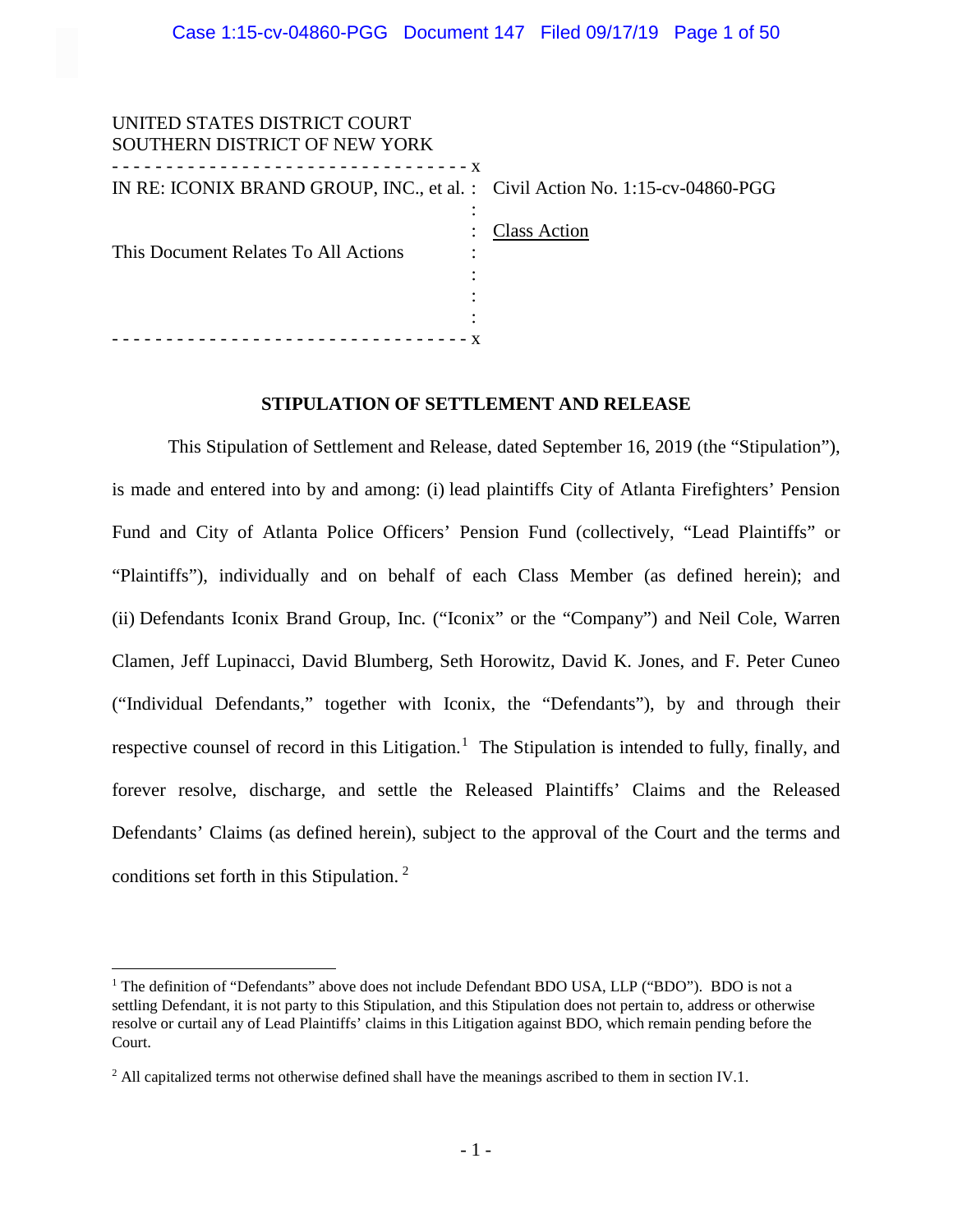# **I. THE LITIGATION**

Beginning on June 23, 2015, three putative class actions were filed on behalf of investors in the United States District Court for the Southern District of New York (the "Court"), alleging violations of sections 10(b) and 20(a) of the Securities Exchange Act of 1934 and United States Securities and Exchange Commission Rule 10b-5 as against Defendants. On March 14, 2016, the Court: (1) consolidated the three putative class actions, (2) appointed the City of Atlanta Police Officers' Pension Fund and the City of Atlanta Firefighters' Pension Fund as lead plaintiffs, and (3) approved Robbins Geller Rudman & Dowd LLP and Saxena White P.A. as colead counsel. (ECF No. 53.)

On May 13, 2016, Lead Plaintiffs filed their Consolidated Amended Class Action Complaint ("Consolidated Complaint"). On July 27, 2016, Defendants moved to dismiss the Consolidated Complaint, which was opposed by Lead Plaintiffs. On October 25, 2017, the Court granted Defendants' motion to dismiss without prejudice. (ECF No. 113.) Lead Plaintiffs thereafter filed their Second Consolidated Amended Class Action Complaint ("Second Amended Complaint") on November 14, 2017. Defendants moved to dismiss the Second Amended Complaint on February 2, 2018, and Lead Plaintiffs opposed the motion. Defendants' motion to dismiss the Second Amended Complaint is pending before the Court.

# **II. DEFENDANTS' DENIAL OF WRONGDOING AND LIABILITY**

Defendants have denied and continue to deny each and all of the claims alleged by Lead Plaintiffs and the Class in the Litigation. Defendants have expressly denied and continue to deny all charges of wrongdoing or liability against them arising out of any of the conduct, statements, acts or omissions alleged, or that could have been alleged, in the Litigation. Defendants also have denied and continue to deny, among other allegations, the allegations that Lead Plaintiffs or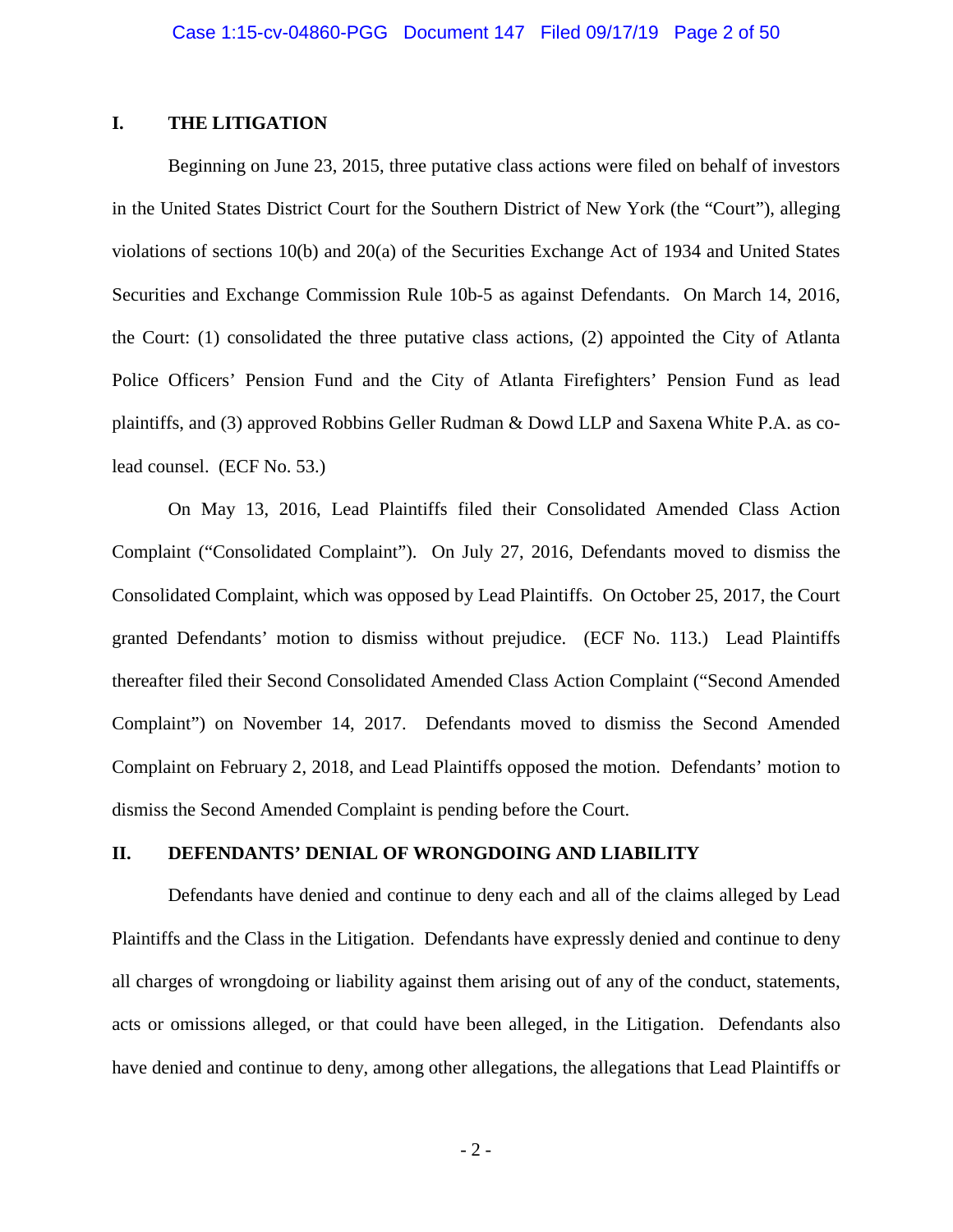# Case 1:15-cv-04860-PGG Document 147 Filed 09/17/19 Page 3 of 50

the Class have suffered any damage, that the price of Iconix securities was artificially inflated by reasons of alleged misrepresentations, non-disclosures or otherwise, or that Lead Plaintiffs or the Class were harmed by the conduct alleged, or that could have been alleged, in the Litigation. Defendants believe that the facts alleged do not plead a cognizable claim of securities fraud, and rather, support their position that they acted in good faith and in a manner they reasonably believed to be in accordance with all applicable laws, regulations, and rules, including the Generally Accepted Accounting Principles ("GAAP"). In addition, even if the Second Amended Complaint were not dismissed as a matter of law, Defendants maintain that they have meritorious defenses to all claims alleged in the Litigation.

Nonetheless, Defendants also have taken into account the uncertainty and risks inherent in any litigation, especially in complex cases such as this Litigation, and concluded that it is desirable that the Action be fully and finally settled in the manner and upon the terms and conditions set forth in this Stipulation. Defendants have agreed to enter into this Stipulation solely to eliminate the uncertainty, burden and expense of further litigation, and to put the released claims to rest, finally and forever. As set forth in ¶10.4, neither the Settlement nor any of the terms of this Stipulation shall constitute an admission or finding of any fault, liability, wrongdoing or damage whatsoever or any infirmity in the defenses that Defendants have, or could have, asserted.

# **III. LEAD PLAINTIFFS' CLAIMS AND THE BENEFITS OF SETTLEMENT**

Based upon their investigation and prosecution of the case, Lead Plaintiffs and Lead Counsel believe that the claims asserted in the Litigation have merit, but that the terms and conditions of this Stipulation are fair, reasonable and adequate, and confer substantial benefits upon the Class. Lead Plaintiffs and Lead Counsel recognize and acknowledge the uncertainty,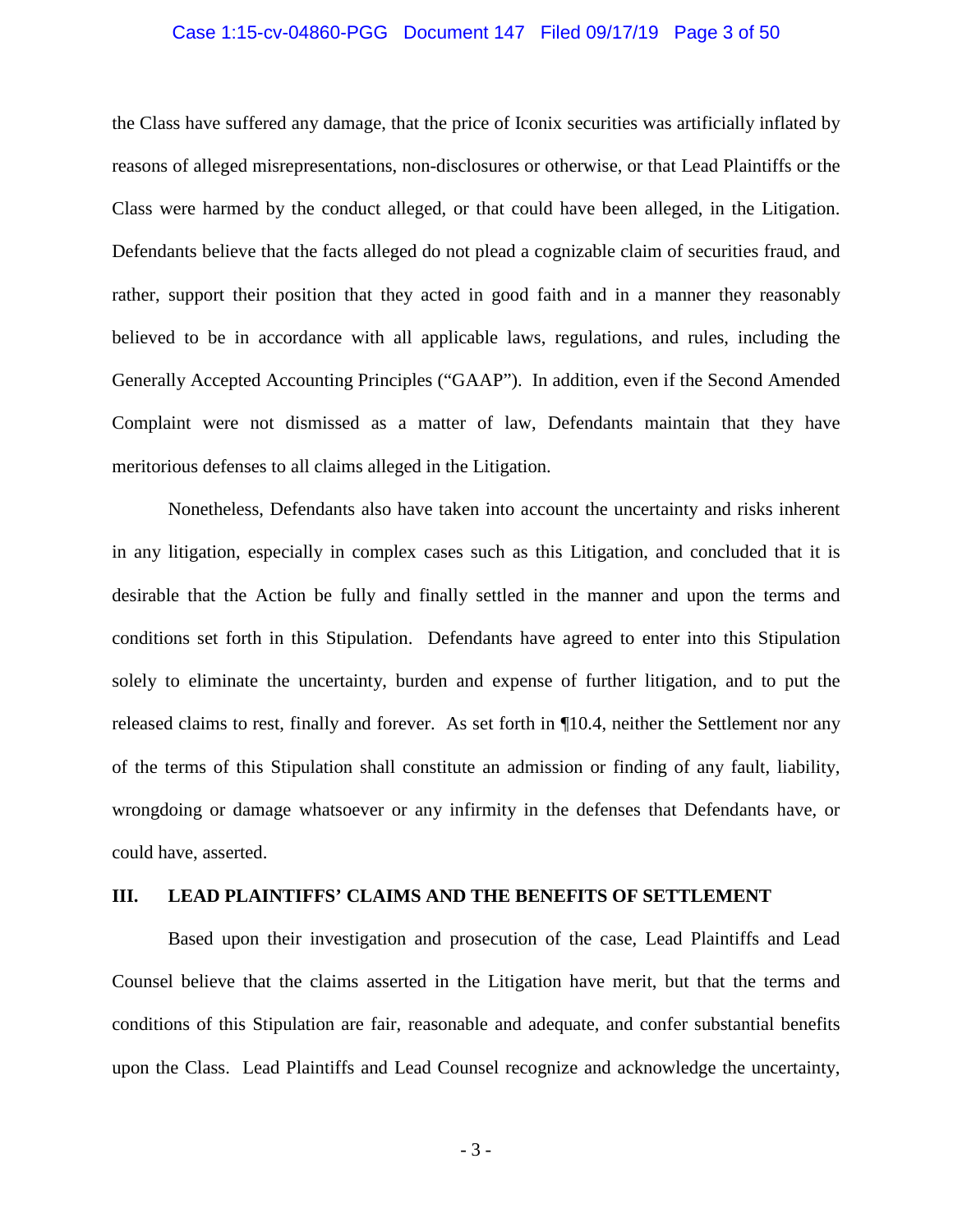# Case 1:15-cv-04860-PGG Document 147 Filed 09/17/19 Page 4 of 50

expense and length of further litigation against Defendants, including the uncertainty that the Court will grant Defendants' pending motion to dismiss the Second Amended Complaint as well as the uncertainty, expense and length of discovery, trial, and appeals. They also are mindful of the inherent problems of proof under and possible defenses to the securities law violations asserted in the Litigation. Lead Plaintiffs and Lead Counsel believe that the Settlement set forth in the Stipulation confers substantial benefits upon the Class. Based on their evaluation, Lead Plaintiffs and Lead Counsel have determined that the Settlement set forth in the Stipulation is in the best interests of the Class.

# **IV. TERMS OF STIPULATION AND AGREEMENT OF SETTLEMENT**

NOW, THEREFORE, IT IS HEREBY STIPULATED AND AGREED by and among Lead Plaintiffs (for themselves and the Class) and Defendants, by and through their attorneys of record, that, subject to the approval of the Court pursuant to Rule 23(e) of the Federal Rules of Civil Procedure in consideration of the benefits flowing to the parties from the Settlement, the Litigation, the Released Plaintiffs' Claims, and the Released Defendants' Claims shall be finally and fully compromised, settled, and released, and the Litigation shall be dismissed with prejudice, as to all Settling Parties, upon and subject to the terms and conditions of the Stipulation, as follows.

# **1. Definitions**

As used in the Stipulation, the following terms have the meanings specified below:

1.1 "Authorized Claimant" means any Class Member who submits a Claim for payment that is approved for payment from the Net Settlement Fund pursuant to the terms of this Stipulation and the Court-approved Plan of Allocation.

1.2 "Claim" means a paper claim submitted on a Proof of Claim and Release or an electronic claim that is submitted to the Claims Administrator.

- 4 -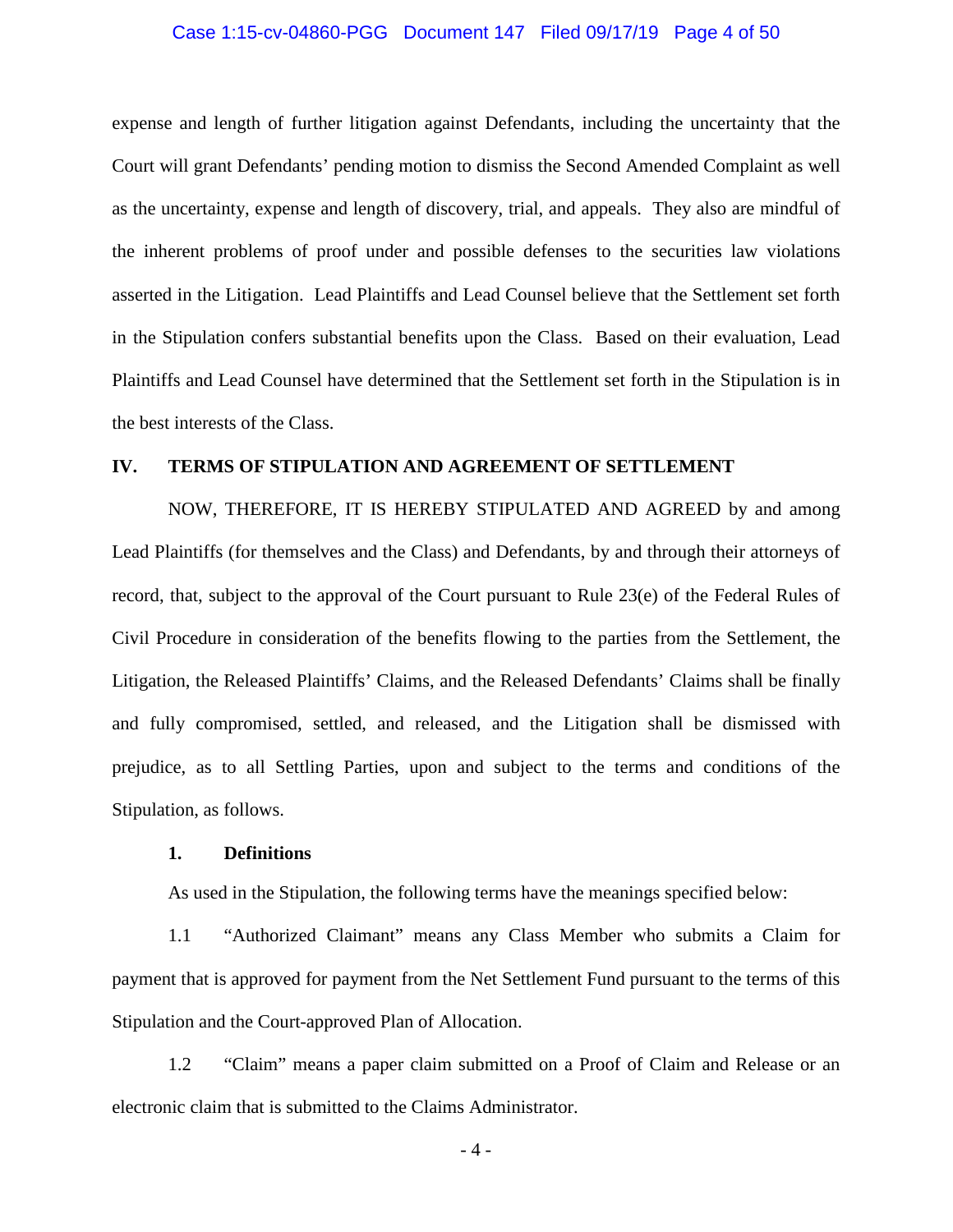# Case 1:15-cv-04860-PGG Document 147 Filed 09/17/19 Page 5 of 50

1.3 "Claimant" means a Person or entity who or which submits a Claim seeking to be eligible to share in the proceeds of the Net Settlement Fund.

1.4 "Claims Administrator" means the firm of Gilardi & Co. LLC.

1.5 "Class" means all Persons who, during the Class Period, purchased or otherwise acquired Iconix securities. Excluded from the Class are: (i) Defendants; (ii) members of the immediate family of each Individual Defendant; (iii) any person who was an officer or director of Iconix during the Class Period; (iv) any firm, trust, corporation, officer, or other entity in which any Defendant has or had a controlling interest; and (v) the legal representatives, agents, affiliates, heirs, beneficiaries, successors-in-interest, or assigns of any such excluded party. Also excluded from the Class are those Persons who timely and validly request exclusion from the Class pursuant to the Notice.

1.6 "Class Counsel" or "Lead Counsel" means counsel appointed by the Court as colead counsel on March 14, 2016. (ECF No. 53.)

1.7 "Class Member(s)" or "Member(s) of the Class" means a Person who falls within the definition of the Class as set forth in ¶1.5 above.

1.8 "Class Period" means the period from February 22, 2012 through November 5, 2015, inclusive.

1.9 "Class Representatives" or "Lead Plaintiffs" means plaintiffs appointed by the Court as lead plaintiffs on March 14, 2016. (ECF No. 53.)

1.10 "Defendants" means Iconix, Neil Cole ("Cole"), Warren Clamen ("Clamen"), Jeff Lupinacci ("Lupinacci"), David Blumberg ("Blumberg"), Seth Horowitz ("Horowitz"), David K. Jones ("Jones"), and F. Peter Cuneo ("Cuneo"). "Defendants" does not include Defendant BDO,

- 5 -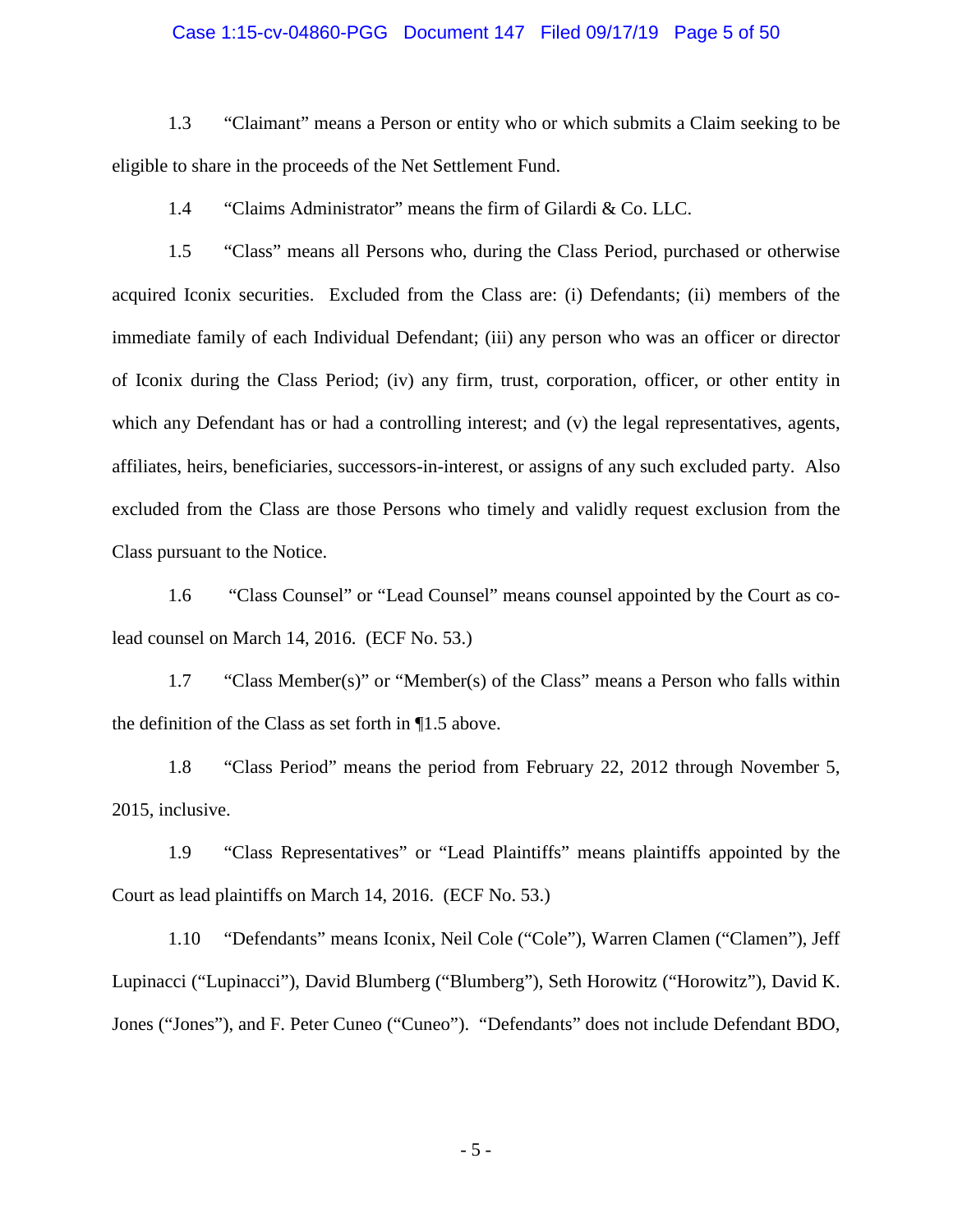# Case 1:15-cv-04860-PGG Document 147 Filed 09/17/19 Page 6 of 50

who is not a party to this Stipulation, nor does this Stipulation address, curtail or otherwise resolve any of Lead Plaintiffs' claims against BDO in this Litigation, which remain pending.

1.11 "Defendants' Counsel" means Skadden, Arps, Slate, Meagher & Flom LLP for Iconix and Cuneo; Friedman Kaplan Seiler & Adelman LLP for Blumberg; Shearman & Sterling LLP for Clamen; Paul, Weiss, Rifkind, Wharton & Garrison LLP for Cole; Akin Gump Strauss Hauer & Feld LLP for Jones; Frankfurt Kurnit Klein & Selz PC for Lupinacci; and Olshan Frome Wolosky LLP for Horowitz.

1.12 "Effective Date," or the date upon which this Settlement becomes "effective," means three (3) business days after the date by which all of the events and conditions specified in ¶9.1 of this Stipulation have been met and have occurred.

1.13 "Escrow Account" means the account controlled by the Escrow Agent.

1.14 "Escrow Agent" means Robbins Geller Rudman & Dowd LLP and Saxena White P.A.

1.15 "Fee and Expense Application" means the application or applications for: (a) an award of attorneys' fees; plus (b) expenses or charges in connection with prosecuting the Litigation; plus (c) any interest on such attorneys' fees and expenses at the same rate and for the same periods as earned by the Settlement Fund (until paid) as may be awarded by the Court.

1.16 "Fee and Expense Award" means the Court's award of attorneys' fees and expenses and interest thereon to Lead Counsel to be paid from the Settlement Fund.

1.17 "Final" means, with respect to the Judgment approving the Stipulation, substantially in the form of Exhibit B attached hereto, when the last of the following shall occur: (i) either no appeal therefrom has been filed and the time has passed for any notice of appeal to be timely filed therefrom; or (ii) an appeal has been filed and either (a) the court of appeals has

- 6 -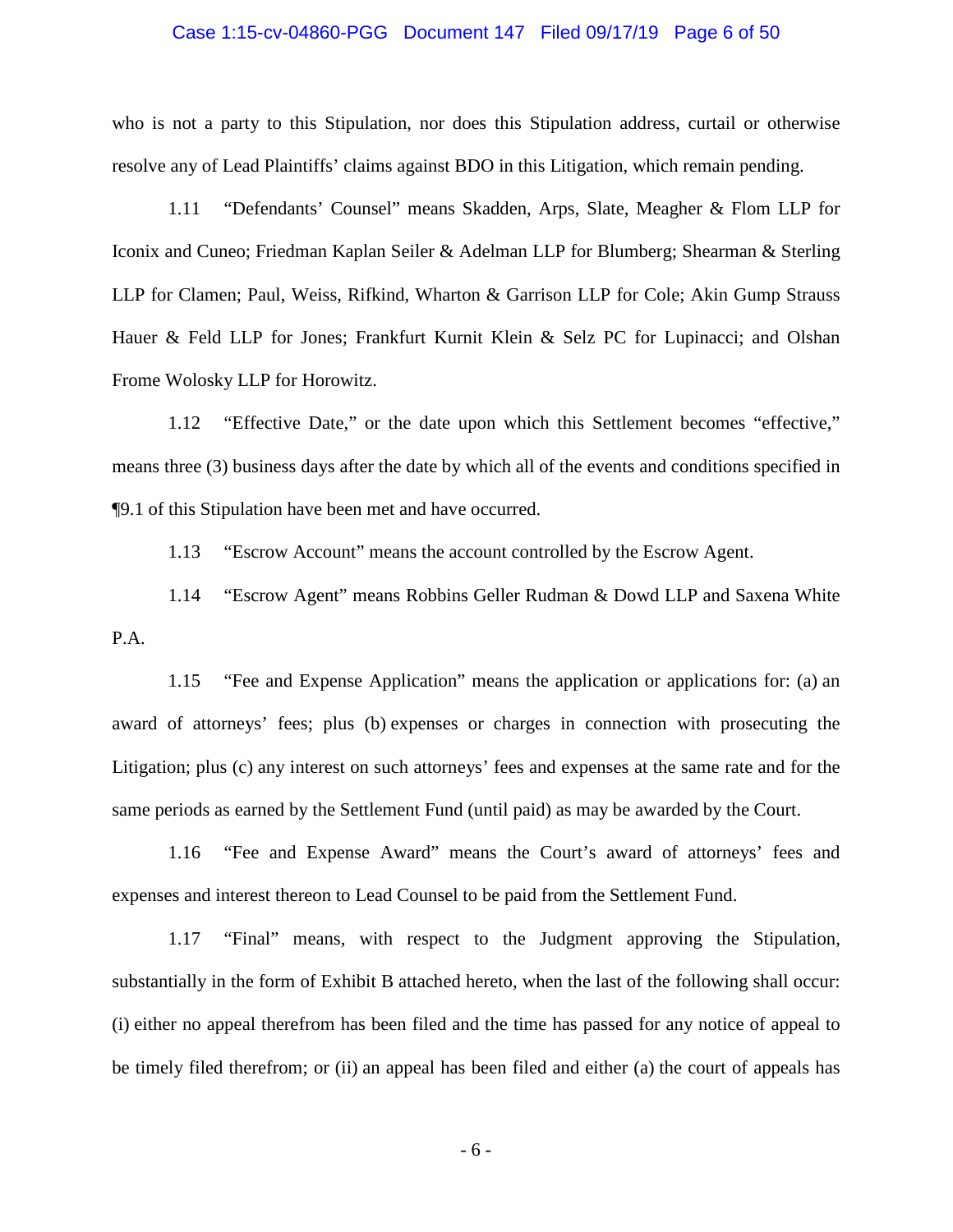# Case 1:15-cv-04860-PGG Document 147 Filed 09/17/19 Page 7 of 50

either affirmed the order or Judgment or dismissed that appeal and the time for any reconsideration or further appellate review has passed, or (b) a higher court has granted further appellate review and that court has either affirmed the underlying order or judgment or affirmed the court of appeals' decision affirming the Judgment or dismissing the appeal. For purposes of this paragraph, an "appeal" shall include any petition for a writ of *certiorari* or other writ that may be filed in connection with approval or disapproval of this Settlement. Any appeal or proceeding seeking subsequent judicial review pertaining solely to the Fee and Expense Application, the Fee and Expense Award, the Plan of Allocation, the order on the Plan of Allocation, or the procedures for determining Authorized Claimants' Recognized Claims shall not in any way delay or affect the time set forth above for the Judgment to become Final, or otherwise preclude the Judgment from becoming Final.

1.18 "Judgment" means the Final Judgment and Order of Dismissal with Prejudice to be rendered by the Court, substantially in the form attached hereto as Exhibit B.

1.19 "Litigation" or "Action" means the action captioned *In re Iconix Brand Group, Inc., et al.*, No. 1:15-cv-04860-PGG (S.D.N.Y.).

1.20 "Net Settlement Fund" means the Settlement Fund less: (i) any Fee and Expense Award and any award to Lead Plaintiffs approved by the Court; (ii) Notice and Administration Expenses; (iii) Taxes and Tax Expenses; and (iv) other fees and expenses authorized by the Court.

1.21 "Notice" means the Notice of Pendency and Proposed Settlement of Class Action, substantially in the form attached hereto as Exhibit A-1, which is to be mailed to Class Members.

1.22 "Notice and Administration Expenses" means all costs, fees, and expenses incurred in connection with providing notice to the Class and the administration of the

- 7 -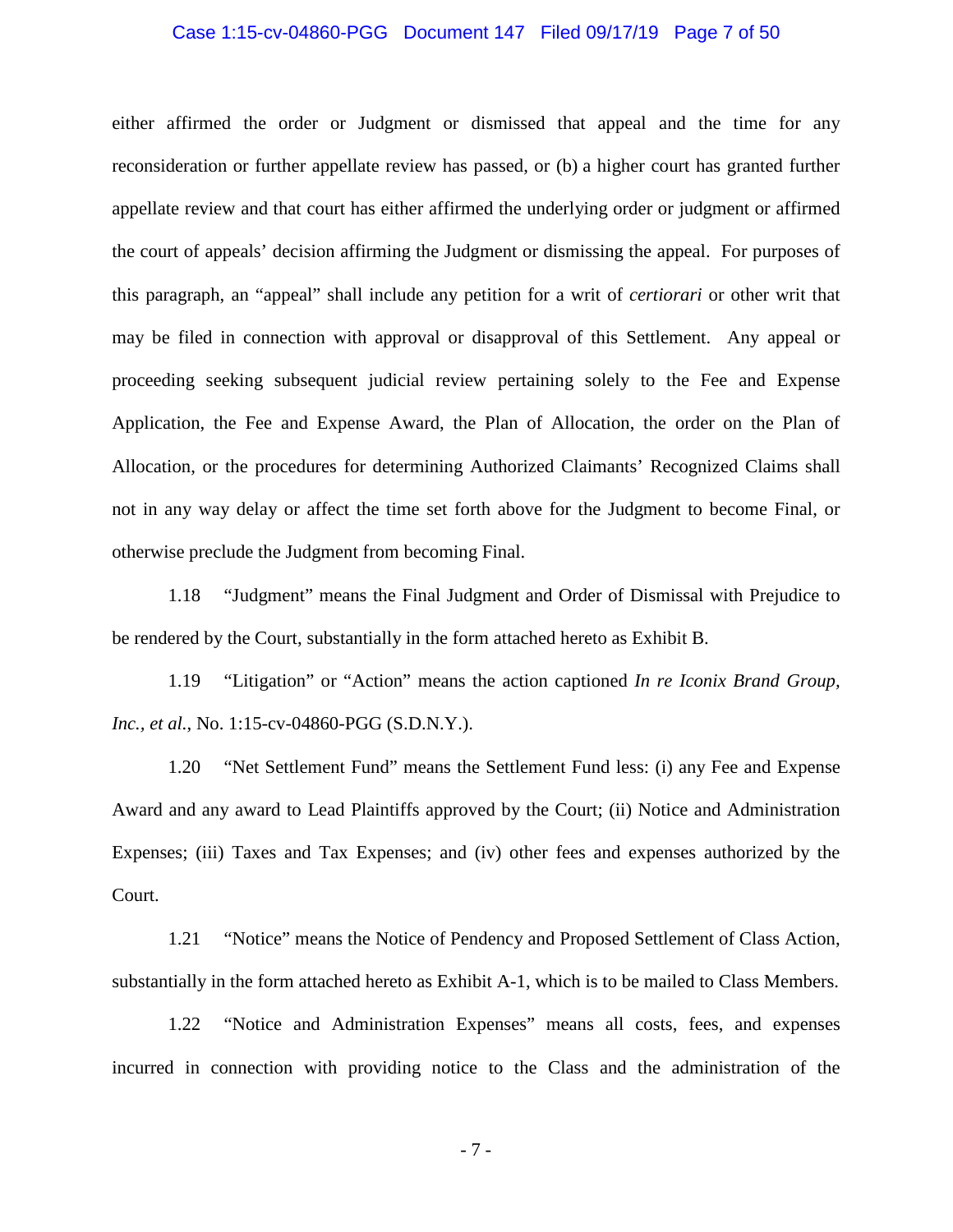### Case 1:15-cv-04860-PGG Document 147 Filed 09/17/19 Page 8 of 50

Settlement, including, but not limited to: (i) providing notice by mail, publication, and other means to Class Members; (ii) receiving and reviewing Claims; (iii) applying the Plan of Allocation; (iv) communicating with Persons regarding the Settlement and claims administration process; (v) distributing the proceeds of the Settlement; and (vi) fees related to the Escrow Account and investment of the Settlement Fund.

1.23 "Person" means an individual, corporation (including all divisions and subsidiaries), general partnership, limited partnership, association, joint stock company, joint venture, limited liability company, professional corporation, estate, legal representative, trust, unincorporated association, government or any political subdivision or agency thereof, and any business or legal entity and their heirs, predecessors, successors, representatives, or assignees.

1.24 "Plan of Allocation" means the proposed plan of allocation of the Net Settlement Fund whereby the Net Settlement Fund shall be distributed to Authorized Claimants, set forth in the Notice. Any Plan of Allocation is not part of the Stipulation and neither Defendants nor the Released Defendant Parties shall have any responsibility or liability with respect thereto.

1.25 "Preliminary Approval Order" means the proposed order, substantially in the form of Exhibit A attached hereto, requesting, *inter alia*, the preliminary approval of the Settlement set forth in the Stipulation, and approval for the mailing of the Notice and publication of the Summary Notice, substantially in the forms of Exhibits A-1 and A-3 attached hereto.

1.26 "Proof of Claim and Release" or "Claim Form" means the form, substantially in the form attached hereto as Exhibit A-2, that a Claimant must complete and submit should that Claimant seek to share in the distribution of the Net Settlement Fund.

1.27 "Recognized Claim" means the amount of an Authorized Claimant's loss that is determined by the Claims Administrator to be compensable under the Plan of Allocation.

- 8 -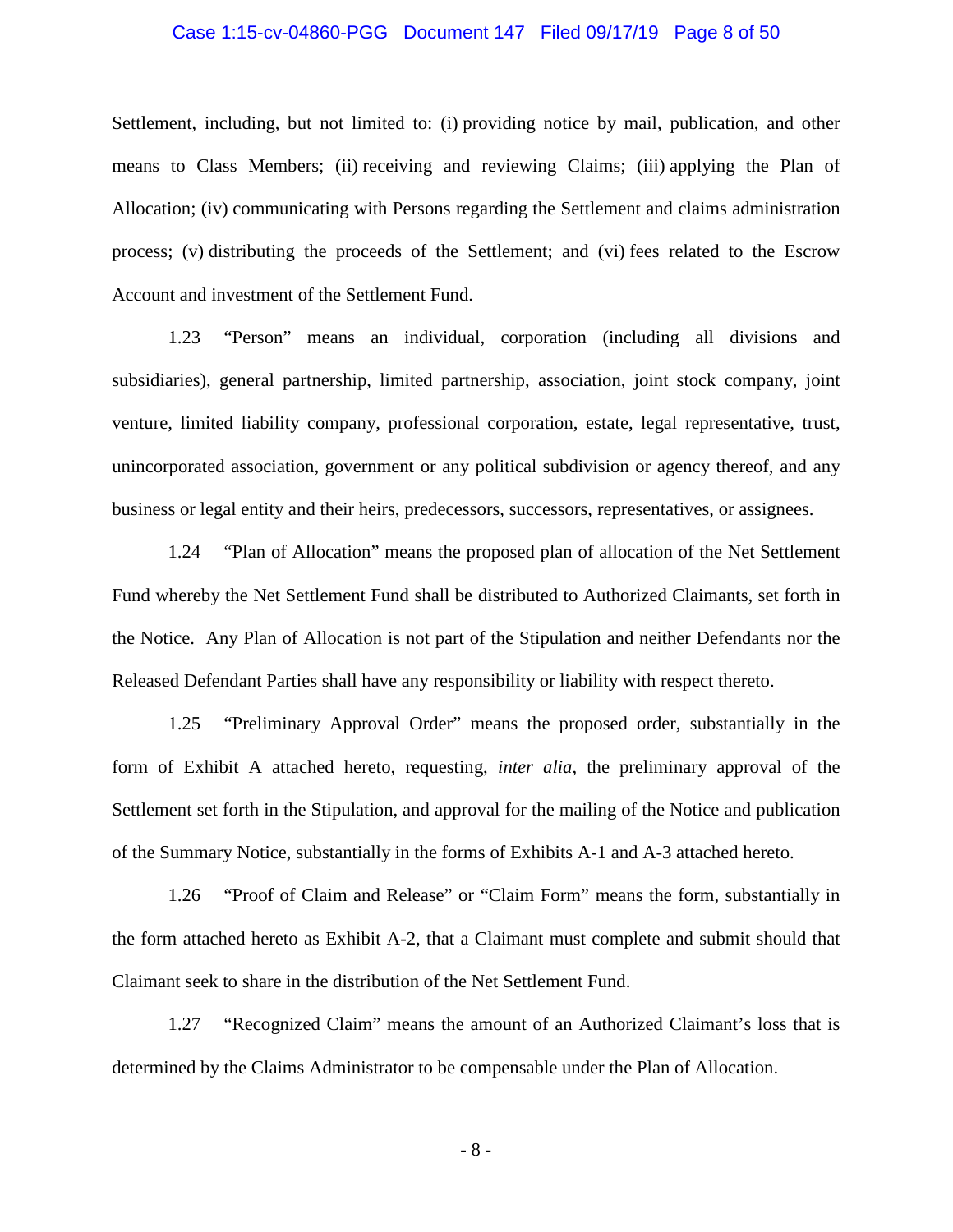### Case 1:15-cv-04860-PGG Document 147 Filed 09/17/19 Page 9 of 50

1.28 "Released Defendant Party" or "Released Defendant Parties" means each and all of the Defendants (as defined in ¶1.10), and each of their respective direct controlling persons, associates, related or affiliated entities, and each and all of their respective past or present officers, directors, employees, partners, members, principals, agents, representatives, attorneys, auditors, financial or investment advisors, consultants, underwriters, accountants, investment bankers, commercial bankers, entities providing fairness opinions, advisors, insurers, reinsurers, heirs, spouses, executors, trustees, general or limited partners or partnerships, limited liability companies, members, joint ventures, personal or legal representatives, estates, administrators, predecessors, successors or assigns, or any member of their immediate families, marital communities, or any trusts for which any of them are trustees, settlers or beneficiaries or anyone acting or purporting to act for or on behalf of them or their successors or collectively. "Released Defendant Party" or "Released Defendant Parties" do not include Defendant BDO, who is not a party to this Stipulation. Lead Plaintiffs' claims against BDO remain pending in the Litigation.

1.29 "Released Defendants' Claims" means as against all Plaintiffs in the Action, Lead Counsel, and all other Class Members, all claims and causes of action of every nature and description, whether known or unknown, whether arising under federal, state, common or foreign law, that arise out of or relate in any way to the institution, prosecution, or settlement of the claims against the Defendants (as defined in ¶1.10), except for claims relating to the enforcement of the Stipulation of Settlement or any claims against any person or entity who or which submits a request for exclusion from the Class that is accepted by the Court.

1.30 "Released Plaintiffs' Claims" means to the fullest extent that the law permits their release, of and from all claims, suits, actions, appeals, causes of action, damages (including, without limitation, compensatory, punitive, exemplary, rescissory, direct, consequential, or

- 9 -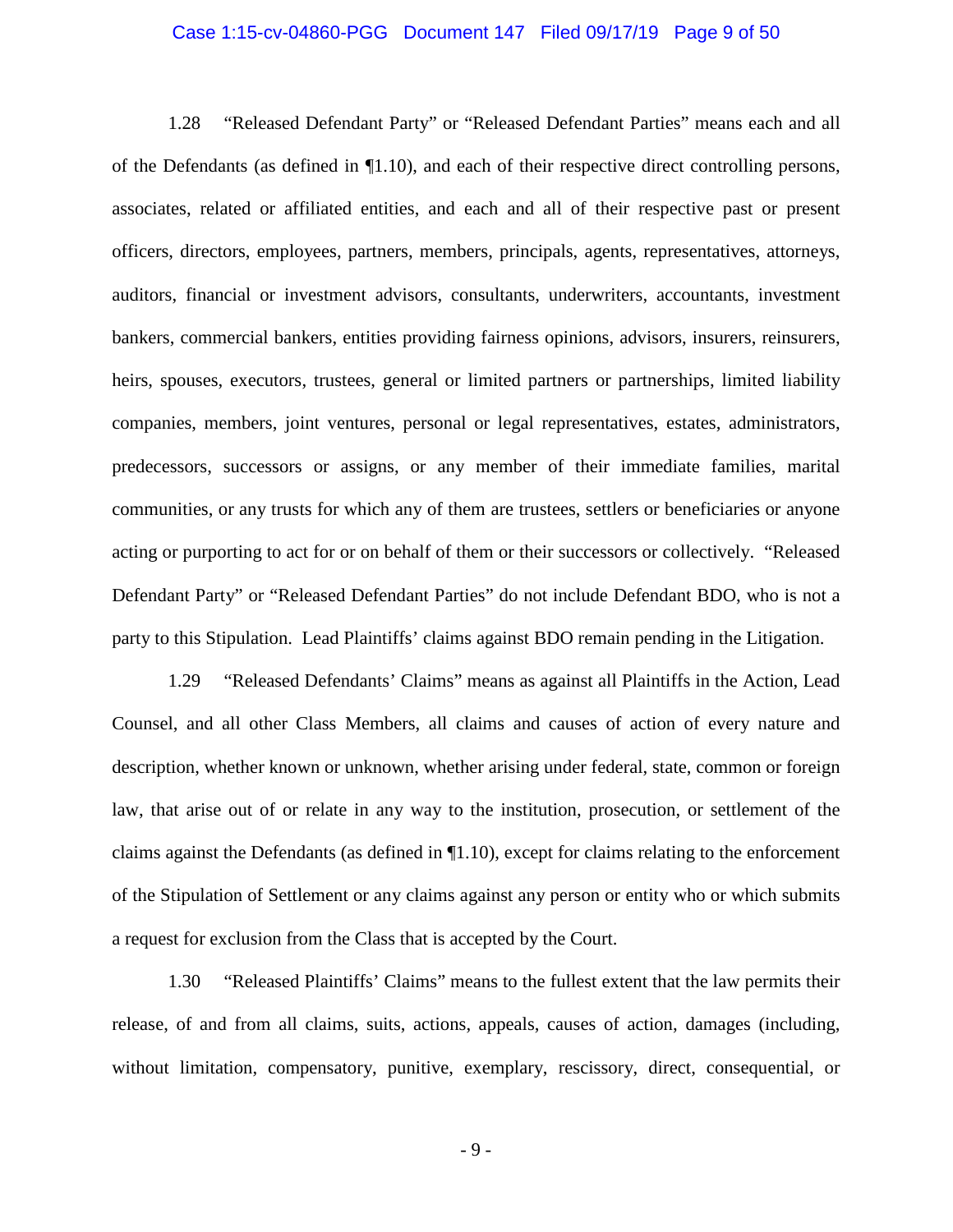# Case 1:15-cv-04860-PGG Document 147 Filed 09/17/19 Page 10 of 50

special damages, and restitution and disgorgement), demands, rights, debts, penalties, costs, expenses, setoffs, fees, injunctive relief, attorneys' fees, expert or consulting fees, prejudgment interest, indemnities, duties, liabilities, losses, or obligations of every nature and description whatsoever, known or unknown, whether or not concealed or hidden, accrued or unaccrued, fixed or contingent, direct or indirect, anticipated or unanticipated, whether legal, contractual, rescissory, statutory, or equitable in nature, whether arising under federal, state, common, or foreign law, against the Released Defendant Parties that are based upon, arise from, or relate to both: (i) the allegations, transactions, facts, matters, events, disclosures, public filings, acts, occurrences, representations, statements, financial statements, restatements of financial statements, accounting treatments, omissions and/or failures to act that were alleged, in the Consolidated Complaint or Second Amended Complaint and any other complaints filed in connection with this Action, or could have been alleged by Lead Plaintiffs or any Class Member in this Action; and (ii) the purchase or acquisition of Iconix securities during the Class Period. The Released Plaintiffs' Claims will not include any claims of any person or entity who or which submits a request for exclusion that is accepted by the Court. "Released Plaintiffs' Claims" expressly includes "Unknown Claims" as defined in ¶1.41 hereof. "Released Plaintiffs' Claims" does not include Lead Plaintiffs' claims against Defendant BDO, which remain pending in the Litigation.

1.31 "Releasing Plaintiff Party" or "Releasing Plaintiff Parties" means Lead Plaintiffs, Lead Counsel, each and every Class Member, and each of their respective past or present subsidiaries, parents, affiliates, principals, successors and predecessors, joint ventures, assigns, officers, directors, shareholders, underwriters, trustees, partners, members, agents, fiduciaries, contractors, employees, insurers, co-insurers, reinsurers, controlling shareholders, attorneys,

- 10 -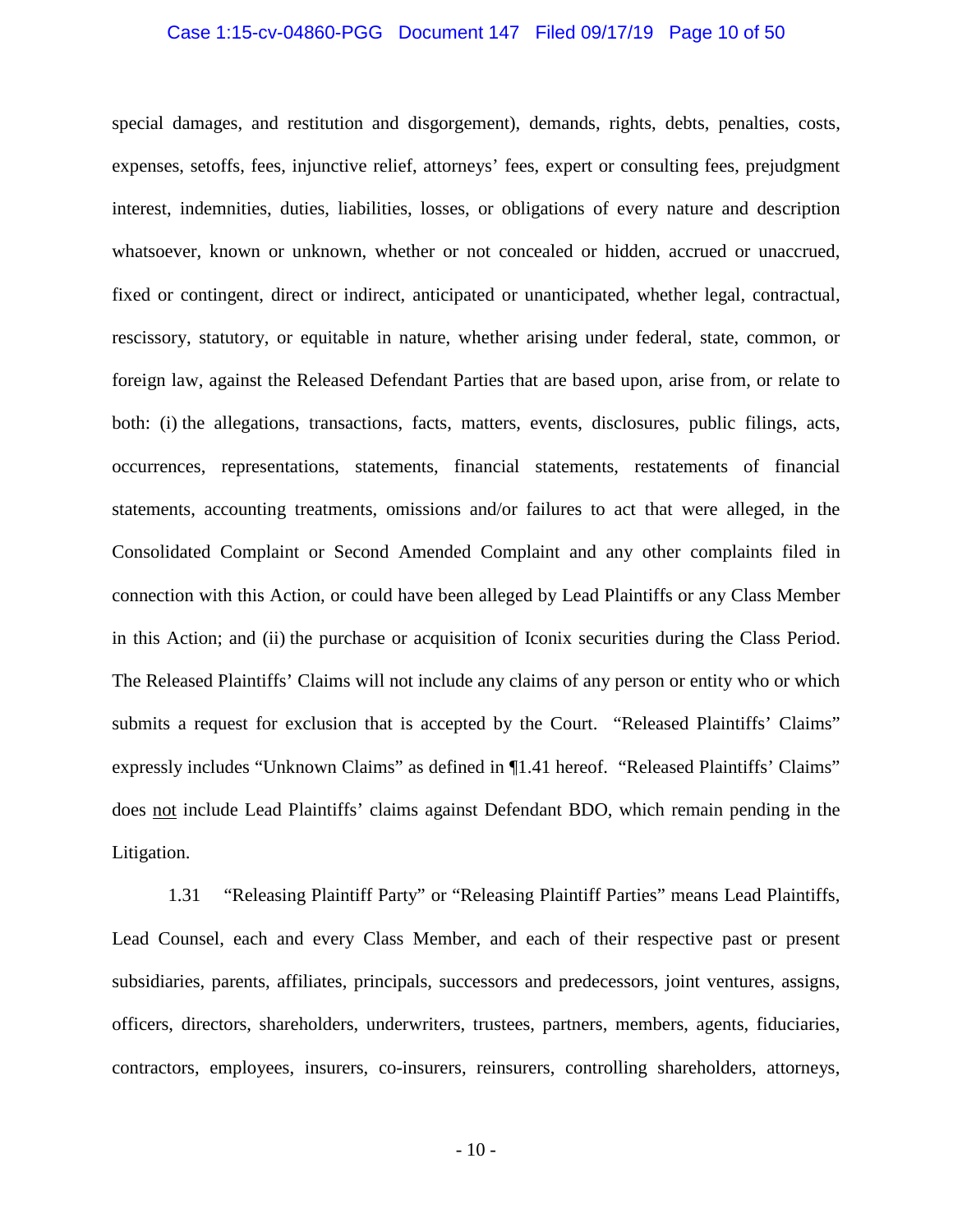# Case 1:15-cv-04860-PGG Document 147 Filed 09/17/19 Page 11 of 50

accountants or auditors, financial or investment advisors or consultants, banks or investment bankers, personal or legal representatives, estates, heirs, related or affiliated entities in their capacity as such. Releasing Plaintiff Parties do not include any Person who is timely and validly excluded from the Class.

1.32 "Settlement" means the settlement between Lead Plaintiffs and Defendants on the terms and conditions set forth in this Stipulation.

1.33 "Settlement Amount" means USD six million (\$6,000,000.00) in cash, to be paid by wire transfer or check to the Escrow Agent pursuant to ¶3.2 of this Stipulation.

1.34 "Settlement Fund" means the Settlement Amount plus all interest and income earned thereon. Such amount is paid as consideration for the full and complete settlement of all the Released Plaintiffs' Claims.

1.35 "Settlement Hearing" means the hearing to be held by the Court to determine whether the Settlement is fair, reasonable and adequate and should be approved.

1.36 "Settling Parties" means, collectively, Defendants and Lead Plaintiffs on behalf of themselves and the Class.

1.37 "Summary Notice" means the Summary Notice, substantially in the form attached hereto as Exhibit A-3, to be published as set forth in the Preliminary Approval Order.

1.38 "Supplemental Agreement" means the agreement entered into by the Settling Parties, setting forth certain conditions under which this Stipulation may be withdrawn or terminated at the sole discretion of any of the Defendants, as set forth in ¶9.3.

1.39 "Tax" or "Taxes" means any and all taxes, fees, levies, duties, tariffs, imposts, and other charges of any kind (together with any and all interest, penalties, additions to tax and

- 11 -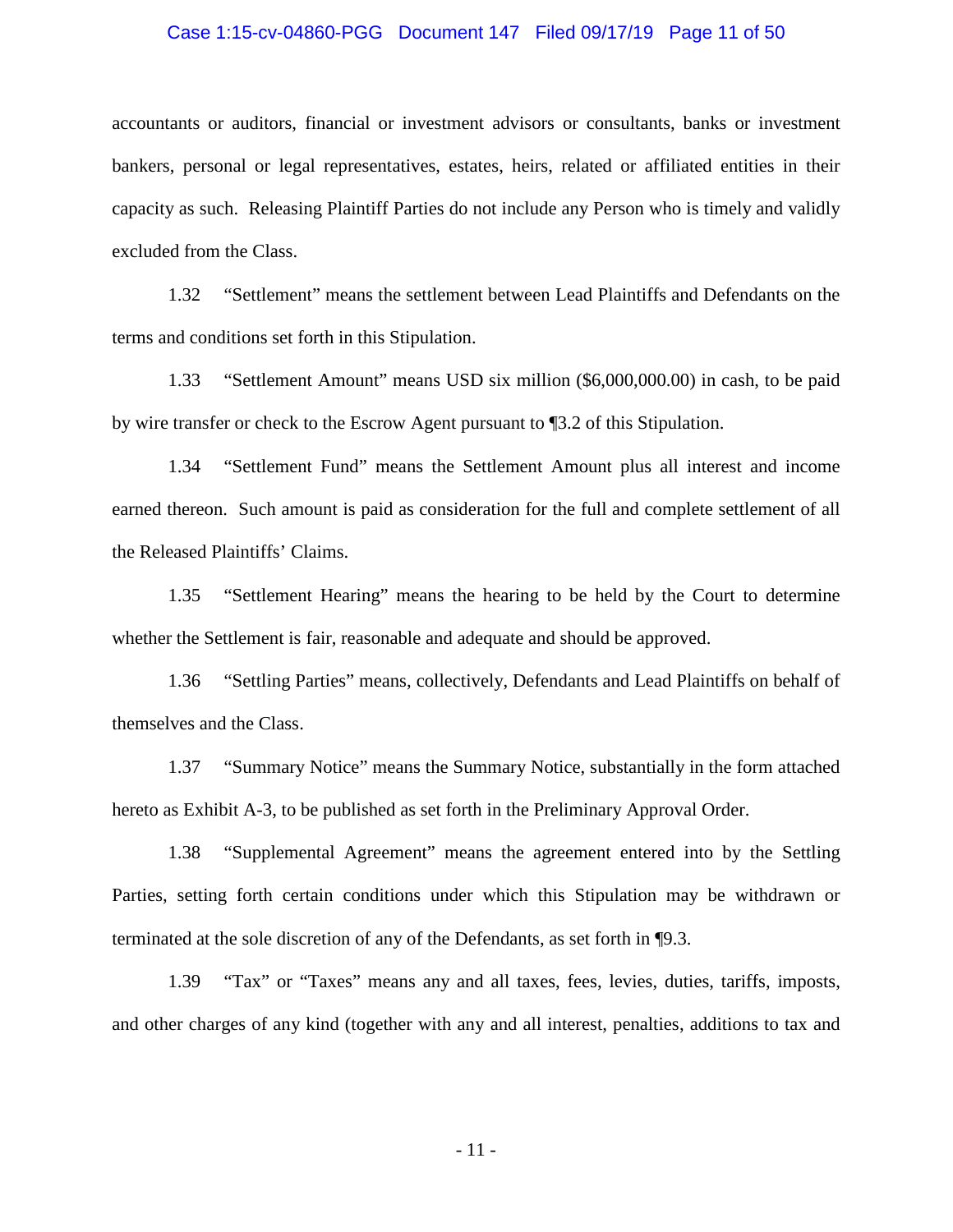### Case 1:15-cv-04860-PGG Document 147 Filed 09/17/19 Page 12 of 50

additional amounts imposed with respect thereto) imposed by any governmental authority, whether federal, state or local.

1.40 "Tax Expenses" means, without limitation, expenses of tax attorneys and/or accountants and mailing and distribution costs and expenses relating to filing (or failing to file) the returns described in ¶3.11(b).

1.41 "Unknown Claims" means any and all Released Plaintiffs' Claims which the Releasing Plaintiff Parties do not know or suspect to exist in their favor at the time of the release of the Released Defendant Parties, and any and all Released Defendants' Claims which the Released Defendant Parties do not know or suspect to exist in their favor at the time of the release of the Releasing Plaintiff Parties, which, if known by him, her, or it, might have affected his, her, or its settlement with and release of the Released Defendant Parties and the Releasing Plaintiff Parties, or might have affected his, her or its decision(s) with respect to the Settlement, including, but not limited to, the decision to object to the terms of the Settlement, to the release of the Released Defendant Parties and the Releasing Plaintiff Parties, or to exclude himself, herself, or itself from the Class. With respect to any and all Released Plaintiffs' Claims and Released Defendants' Claims, the Settling Parties stipulate and agree that, upon the Effective Date, the Settling Parties shall expressly waive, and each Releasing Plaintiff Party and Released Defendant Party shall be deemed to have, and by operation of the Judgment shall have expressly waived, the provisions, rights, and benefits of California Civil Code Section 1542, which provides:

**A general release does not extend to claims that the creditor or releasing party does not know or suspect to exist in his or her favor at the time of executing the release and that, if known by him or her, would have materially affected his or her settlement with the debtor or released party.**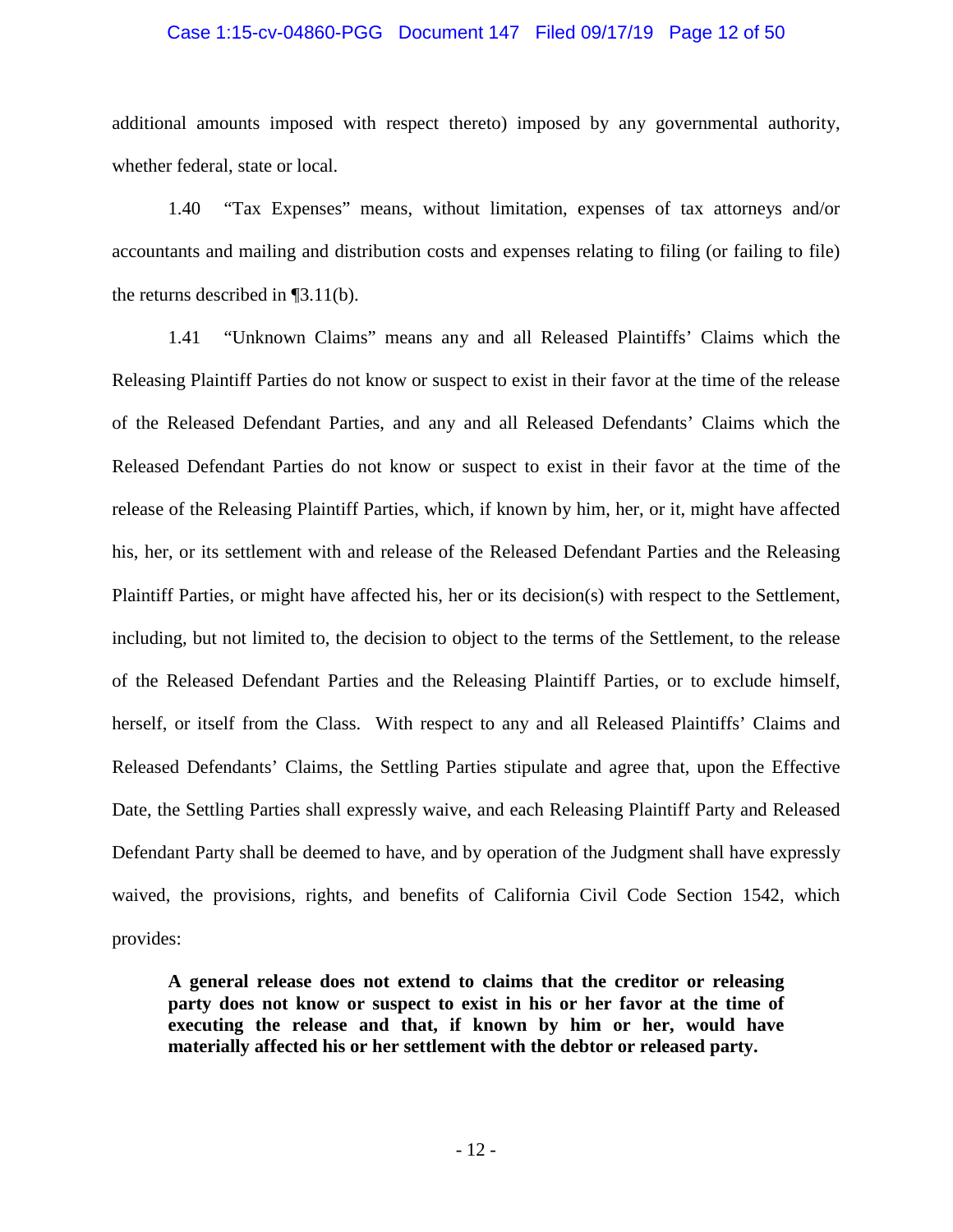### Case 1:15-cv-04860-PGG Document 147 Filed 09/17/19 Page 13 of 50

The Settling Parties shall expressly waive, and each Releasing Plaintiff Party and Released Defendant Party shall be deemed to have, and by operation of the Judgment shall have expressly waived, any and all provisions, rights, and benefits conferred by any law of any state or territory of the United States or any foreign country, or any principle of common law, which is similar, comparable or equivalent in substance to California Civil Code Section 1542. Lead Plaintiffs, any Releasing Plaintiff Party, Defendants, or any Released Defendant Party may hereafter discover facts, legal theories, or authorities in addition to or different from those which any of them now knows or believes to be true with respect to the subject matter of the Released Plaintiffs' Claims and the Released Defendants' Claims, but the Settling Parties shall expressly, fully, finally, and forever waive, compromise, settle, discharge, extinguish, and release, and each Releasing Plaintiff Party and Released Defendant Party shall be deemed to have waived, compromised, settled, discharged, extinguished, and released, and upon the Effective Date and by operation of the Judgment shall have waived, compromised, settled, discharged, extinguished, and released, fully, finally, and forever, any and all Released Plaintiffs' Claims and Released Defendants' Claims as applicable, known or unknown, suspected or unsuspected, contingent or absolute, accrued or unaccrued, apparent or unapparent, which now exist, or heretofore existed, or may hereafter exist, without regard to the subsequent discovery or existence of such different or additional facts, legal theories, or authorities. The Settling Parties acknowledge, and the Releasing Plaintiff Parties and Released Defendant Parties shall be deemed by operation of the Judgment to have acknowledged, that the foregoing waiver was separately bargained for and is a key element of the Settlement.

# **2. Class Certification**

2.1 Solely for the purpose of effectuating the Settlement, the Settling Parties stipulate and agree to: (a) certification of the Action as a class action, pursuant to Fed. R. Civ. P. 23(a) and

- 13 -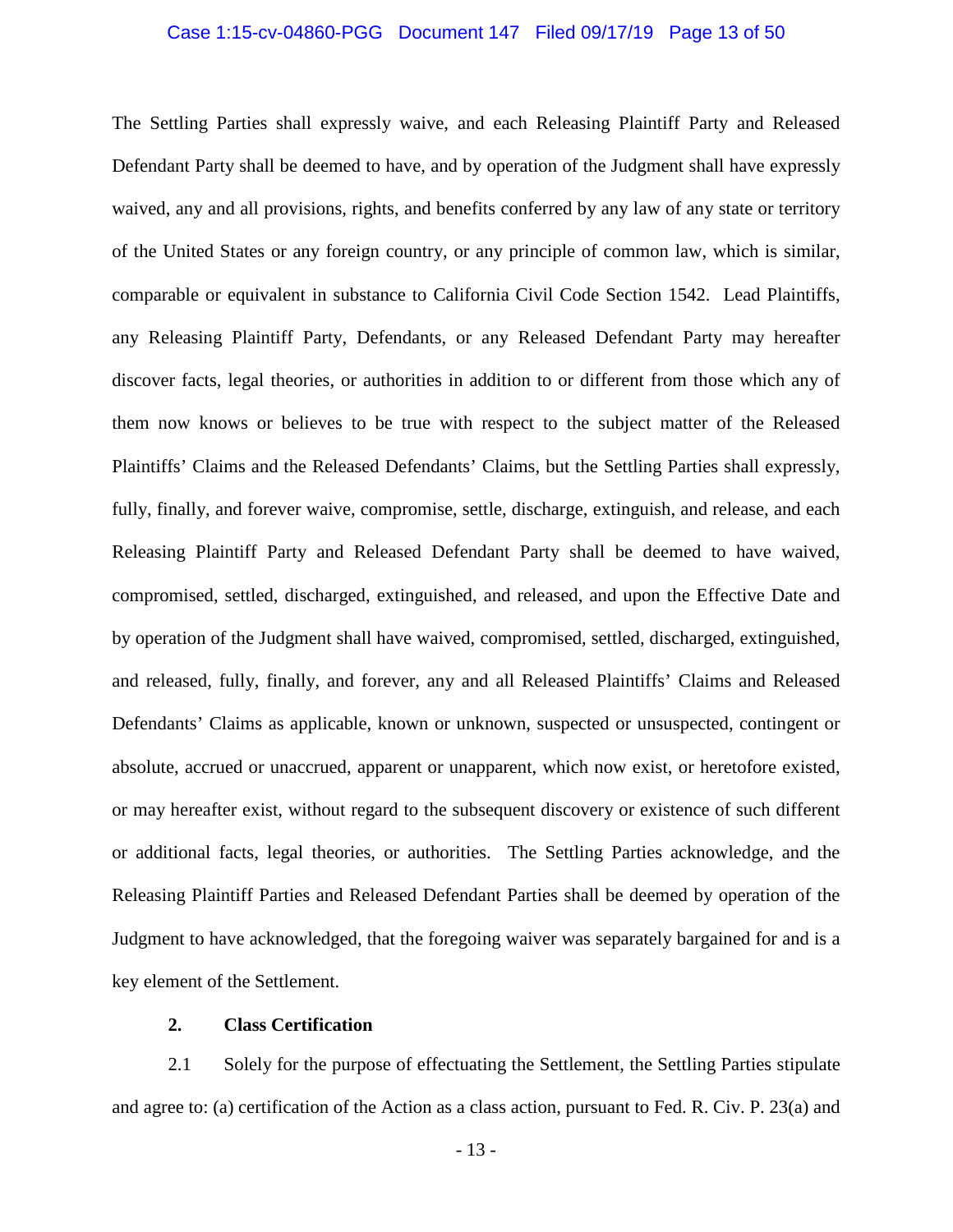# Case 1:15-cv-04860-PGG Document 147 Filed 09/17/19 Page 14 of 50

(b)(3), on behalf of the Class; (b) the Court making the necessary findings to certify a class action pursuant to Fed. R. Civ. P.  $23(a)$  and (b)(3); (c) appointment of City of Atlanta Police Officers' Pension Fund and City of Atlanta Firefighters' Pension Fund as Class Representatives; and (d) appointment of Robbins Geller and Saxena White as Class Counsel pursuant to Fed. R. Civ. P.  $23(g)$ . Plaintiffs will move for entry of the Preliminary Approval Order, attached hereto as Exhibit A, which will certify the Action to proceed as a class action for only the purpose of settlement. In the event that this Settlement is terminated pursuant to the terms of the Stipulation, the certification of the Class in connection with this Settlement shall become null and void.

# **3. The Settlement**

3.1 The obligations incurred pursuant to this Stipulation are: (a) subject to approval by the Court and the Judgment, reflecting such approval, becoming Final; and (b) in full and final disposition of the Litigation with respect to the Releasing Plaintiff Parties and Released Defendant Parties and any and all Released Plaintiffs' Claims and Released Defendants' Claims.

# **a. The Settlement Amount**

3.2 In full settlement of the claims asserted in the Litigation against Defendants and in consideration of the releases specified in ¶¶5.1-5.3 below, all of which the Settling Parties agree are good and valuable consideration, the Company shall pay or cause to be paid the Settlement Amount by wire transfer or check in accordance with instructions to be provided by the Escrow Agent. The Settlement Amount shall be paid within twenty-one (21) calendar days after both: (i) entry of the Preliminary Approval Order by the Court; and (ii) Lead Counsel provides to Defendants' Counsel the W-9 and all necessary wire transfer instructions necessary to effectuate a transfer of funds to the Escrow Account. If the entire Settlement Amount is not timely paid to the Escrow Agent pursuant to this paragraph, Lead Plaintiffs may, at their sole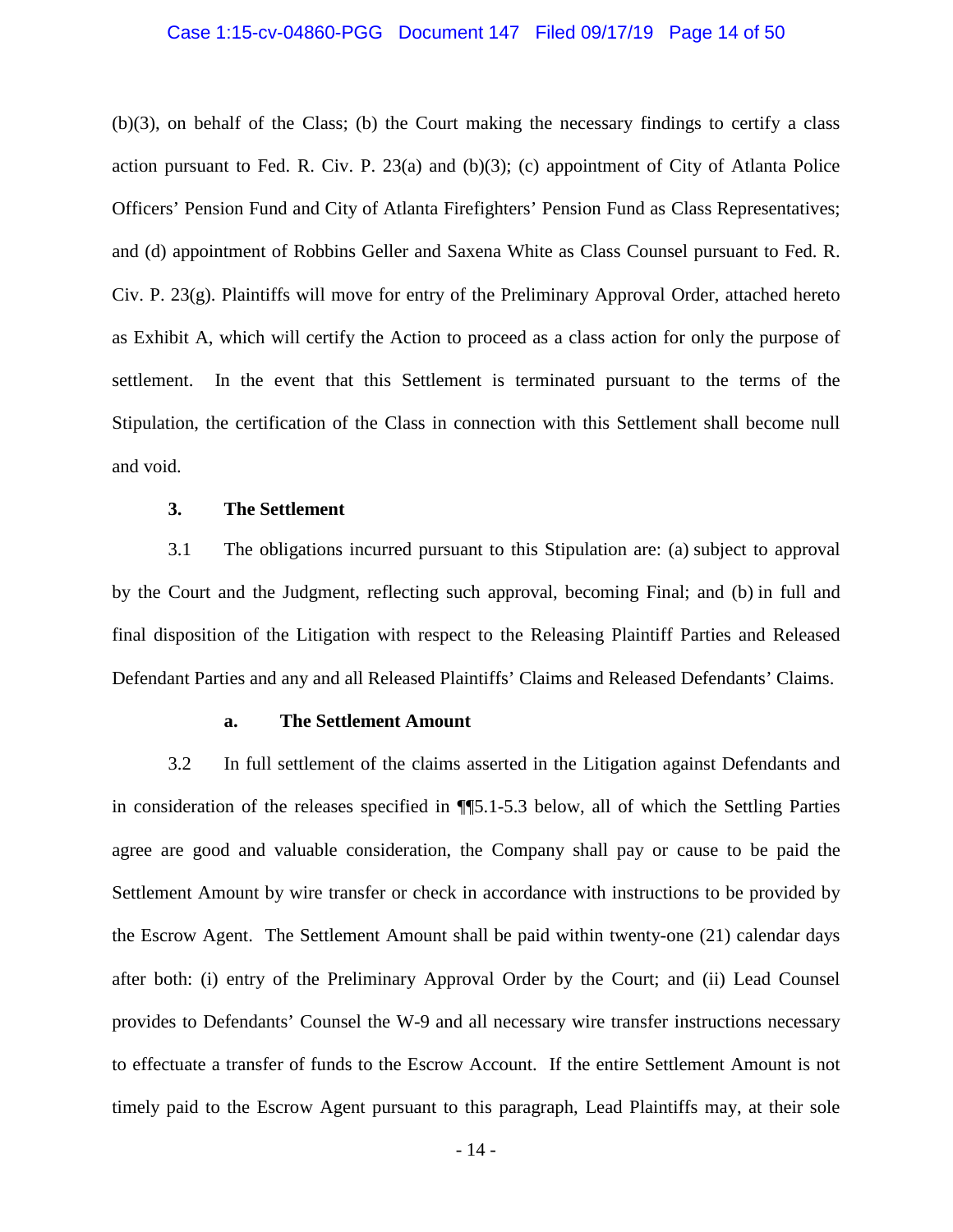# Case 1:15-cv-04860-PGG Document 147 Filed 09/17/19 Page 15 of 50

discretion, elect to terminate the Settlement, but only if: (i) Lead Counsel has notified Defendants' Counsel in writing of Lead Counsel's intention to terminate the Settlement; and (ii) the entire Settlement Amount is not transferred to the Escrow Account within five (5) business days after Lead Counsel has provided such written notice.

3.3 With the sole exception of Defendants' obligation to secure payment of the Settlement Amount into the Escrow Account as provided for in ¶3.2, the Released Defendant Parties shall have no responsibility for, interest in, or liability whatsoever with respect to: (i) any act, omission, or determination by Lead Counsel or the Claims Administrator, or any of their respective designees, in connection with the administration of the Settlement or otherwise; (ii) the management, investment, supervision, or distribution of the Settlement Fund; (iii) the Plan of Allocation; (iv) the determination, administration, calculation, or payment of any claims asserted against the Settlement Fund; (v) any loss suffered by, or fluctuation in value of, the Settlement Fund; or (vi) the payment or withholding of any Taxes, Tax Expenses, and/or costs incurred in connection with the taxation of the Settlement Fund, distributions or other payments from the Escrow Account, or the filing of any federal, state, or local returns.

3.4 Other than the obligation to cause the payment of the Settlement Amount pursuant to ¶3.2, Defendants shall have no obligation to make any other payments into the Escrow Account or to any Class Member pursuant to this Stipulation.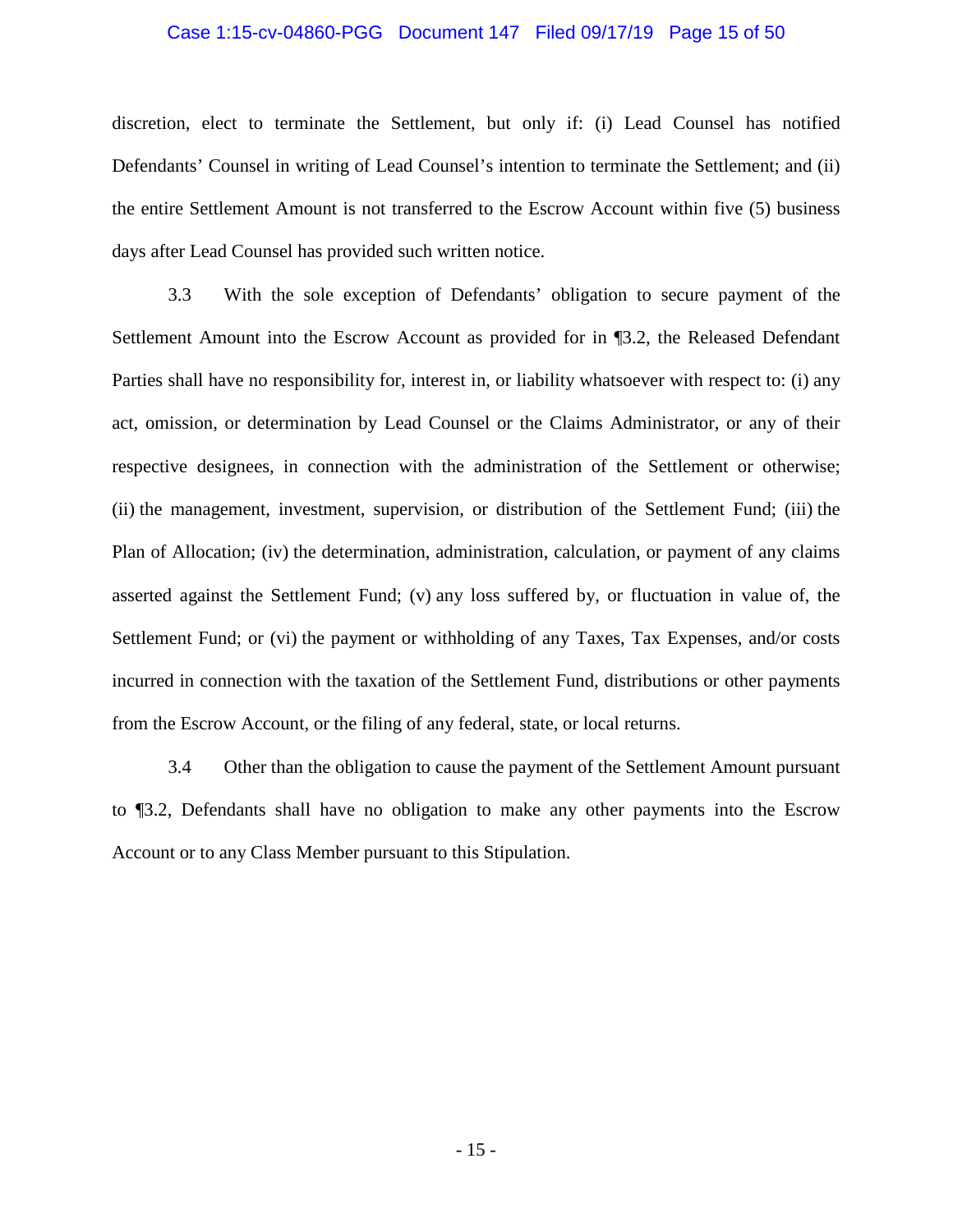# **b. The Escrow Agent**

3.5 The Escrow Agent shall invest the Settlement Amount deposited pursuant to ¶3.2 hereof in United States Agency or Treasury Securities or other instruments backed by the Full Faith & Credit of the United States Government or an Agency thereof, or fully insured by the United States Government or an Agency thereof and shall reinvest the proceeds of these instruments as they mature in similar instruments at their then-current market rates. The Released Defendant Parties shall have no responsibility for, interest in, or liability whatsoever with respect to investment decisions or actions of the Escrow Agent. All risks related to the investment of the Settlement Fund shall be borne solely by the Settlement Fund. The Settlement Fund, as a legal taxable entity, shall indemnify and hold each of the Released Defendant Parties and Defendants' Counsel harmless for the actions of the Escrow Agent.

3.6 The Escrow Agent shall not disburse the Settlement Fund except as provided in the Stipulation, by an order of the Court, or with the written agreement of Defendants' Counsel.

3.7 Subject to further order(s) and/or directions as may be made by the Court, or as provided in the Stipulation, the Escrow Agent is authorized to execute such transactions as are consistent with the terms of the Stipulation. The Released Defendant Parties shall have no responsibility for, interest in, or liability whatsoever with respect to the actions of the Escrow Agent, or any transaction executed by the Escrow Agent. The Settlement Fund, as a legal taxable entity, shall indemnify and hold each of the Released Defendant Parties and Defendants' Counsel harmless for any transaction executed by the Escrow Agent.

3.8 All funds held by the Escrow Agent shall be deemed and considered to be in *custodia legis* of the Court, and shall remain subject to the jurisdiction of the Court, until such

- 16 -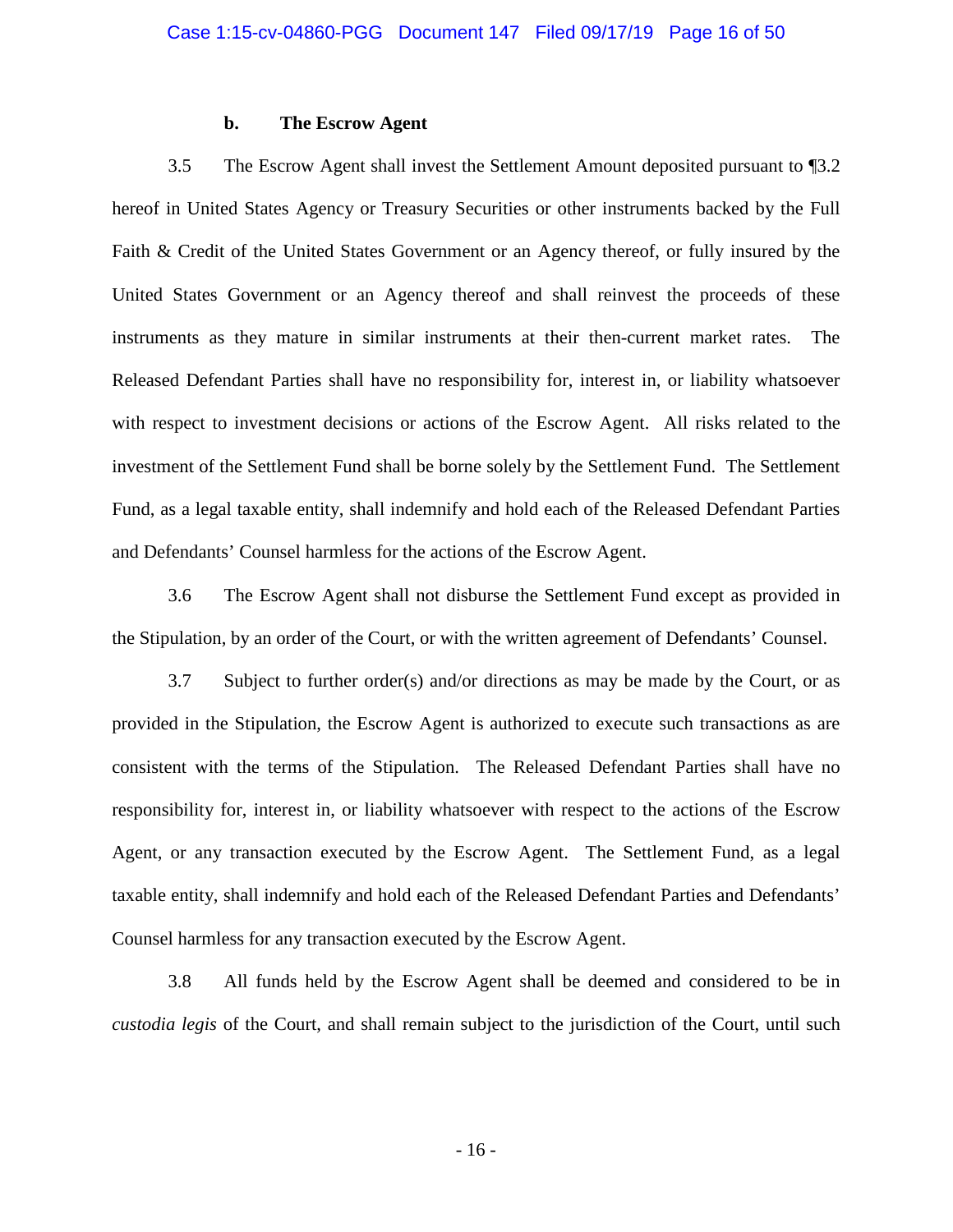# Case 1:15-cv-04860-PGG Document 147 Filed 09/17/19 Page 17 of 50

time as such funds shall be distributed or returned pursuant to the Stipulation and/or further order(s) of the Court.

3.9 Before the Effective Date, without further approval from Defendants or further order of the Court, Lead Counsel may expend up to \$200,000 from the Settlement Fund to pay Notice and Administration Expenses actually incurred. Additional sums for this purpose before the Effective Date may be paid from the Settlement Fund upon order of the Court. Taxes and fees related to the Escrow Account and investment of the Settlement Fund may be paid as incurred, without further approval of Defendants or further order of the Court. After the Effective Date, without approval of Defendants or further order of the Court, all further reasonable Notice and Administration Expenses, regardless of amount, may be paid as incurred. In the event that the Settlement does not become Final, reasonable expenses actually incurred or due and owing for the above purposes, including any related fees, shall not be returned or repaid to Defendants or their insurance carriers, or any other Person or entity who or which funded the Settlement Fund. The Released Defendant Parties shall have no responsibility for or liability whatsoever with respect to the Notice and Administration Expenses, nor shall they have any responsibility or liability whatsoever for any claims with respect thereto. The Settlement Fund, as a legal taxable entity, shall indemnify and hold each of the Released Defendant Parties and Defendants' Counsel harmless for any Notice and Administration Expenses.

3.10 It shall be Lead Counsel's responsibility to disseminate the Notice, Proof of Claim and Release, and Summary Notice to the Class in accordance with this Stipulation and as ordered by the Court. Class Members shall have no recourse as to the Released Defendant Parties with respect to any claims they may have that arise from any failure of the notice process.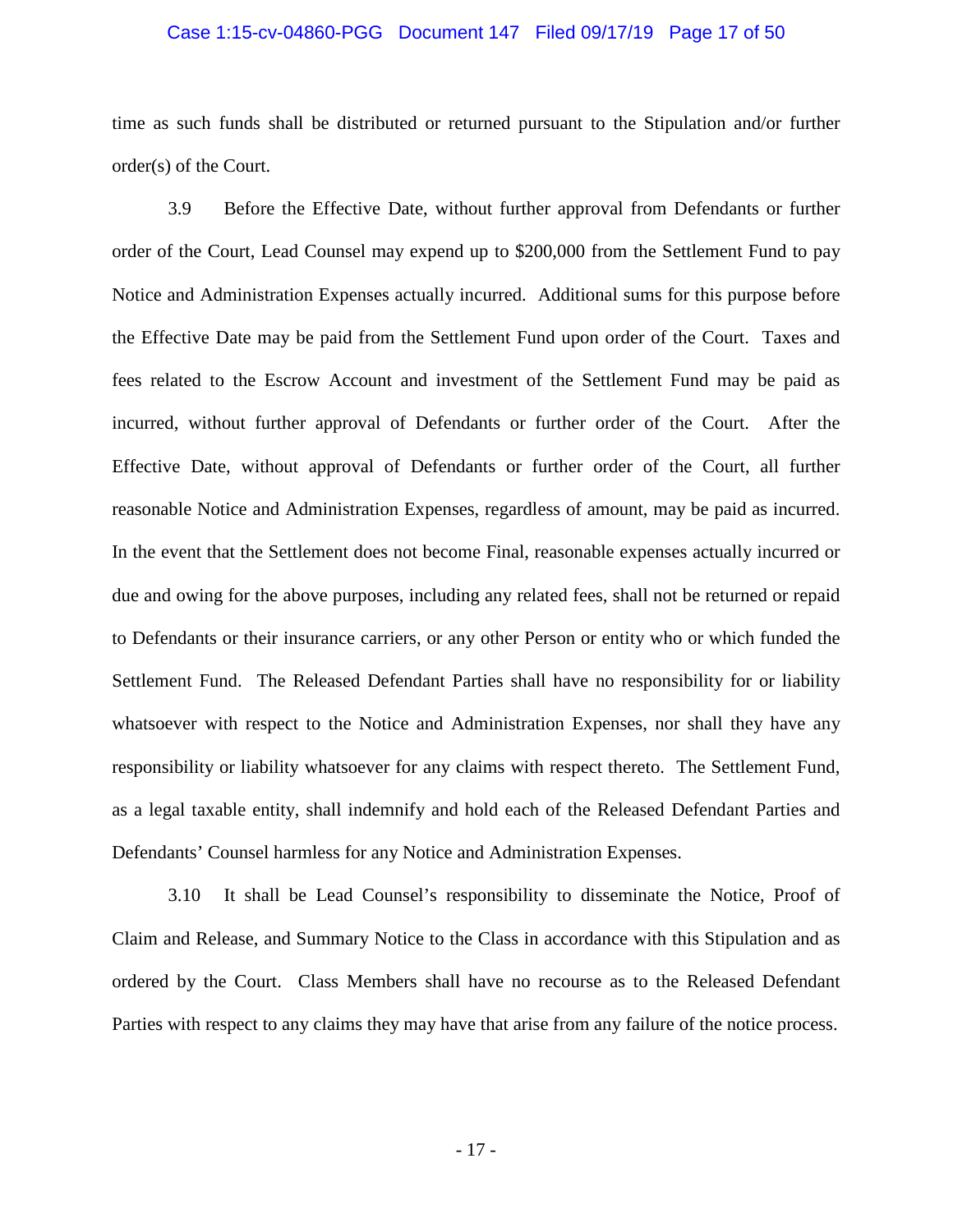# **c. Taxes**

3.11 (a) The Settling Parties agree to treat the Settlement Fund as being at all times a "qualified settlement fund" within the meaning of Treasury Regulation Section 1.468B-1. The Settling Parties and the Escrow Agent further agree that the Settlement Fund shall be established pursuant to the Court's subject matter jurisdiction within the meaning of Treasury Regulation Section  $1.468B-1(c)(1)$ . In addition, the Escrow Agent shall timely make, or cause to be made, such elections as necessary or advisable to carry out the provisions of this ¶3.11, including the "relation-back election" (as defined in Treasury Regulation Section 1.468B-1) back to the earliest permitted date. Such elections shall be made in compliance with the procedures and requirements contained in such regulations. It shall be the responsibility of the Escrow Agent to timely and properly prepare and deliver the necessary documentation for signature by all necessary parties, and thereafter to cause the appropriate filing(s) to occur.

(b) The Settling Parties agree that the Escrow Agent shall be "administrators" of the qualified Settlement Fund for the purpose of Section 468B of the Internal Revenue Code of 1986, as amended, and the regulations promulgated thereunder. The Escrow Agent shall timely and properly file, or cause to be filed, all federal, state, or local tax returns and information returns necessary or advisable with respect to the earnings on the funds deposited in the Escrow Account (including, without limitation, the returns described in Treasury Regulation Section 1.468B-2(k)). Such returns (as well as the election described in  $\P$ 3.11(a) hereof) shall be consistent with this ¶3.11 and in all events shall reflect that all Taxes (including any estimated Taxes, interest or penalties) on the income earned on the funds deposited in the Escrow Account shall be paid out of the Settlement Fund as provided in ¶3.11(c) hereof.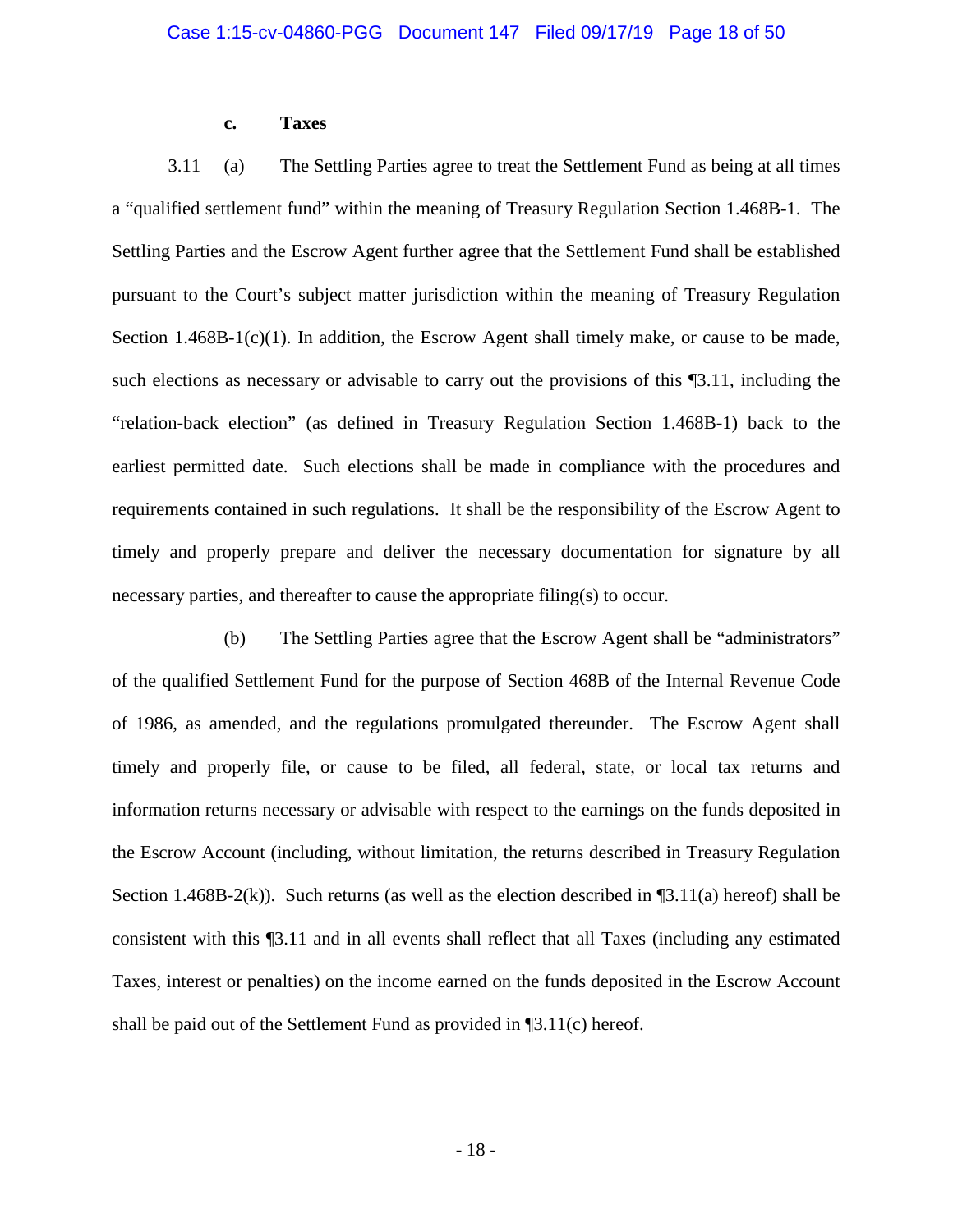#### Case 1:15-cv-04860-PGG Document 147 Filed 09/17/19 Page 19 of 50

(c) All Taxes (including any estimated Taxes, interest or penalties) arising with respect to the income earned by the Settlement Fund, including any Taxes or tax detriments that may be imposed upon the Released Defendant Parties or their counsel with respect to any income earned by the Settlement Fund for any period during which the Settlement Fund does not qualify as a "qualified settlement fund" for federal or state income tax purposes, and Tax Expenses, shall be paid out of the Settlement Fund; in all events the Settling Parties and their counsel shall have no liability or responsibility for the Taxes or the Tax Expenses. The Settlement Fund, as a legal taxable entity, shall indemnify and hold each of the Released Defendant Parties and Defendants' Counsel harmless for Taxes and Tax Expenses (including, without limitation, Taxes payable by reason of any such indemnification). Taxes and Tax Expenses shall be treated as, and considered to be, a cost of administration of the Settlement Fund and shall be timely paid by the Escrow Agent out of the Settlement Fund without prior order from the Court or Defendants and Lead Counsel shall be authorized (notwithstanding anything herein to the contrary) to withhold from distribution to Authorized Claimants any funds necessary to pay such amounts, including the establishment of adequate reserves for any Taxes and Tax Expenses (as well as any amounts that may be required to be withheld under Treasury Regulation Section 468B-2(l)(2)); neither the Releasing Plaintiff Parties, the Released Defendant Parties nor their counsel are responsible nor shall they have any liability for any Taxes or Tax Expenses. The Settling Parties hereto agree to cooperate with the Escrow Agent, each other, their counsel, and their tax attorneys and accountants to the extent reasonably necessary to carry out the provisions of this ¶3.11.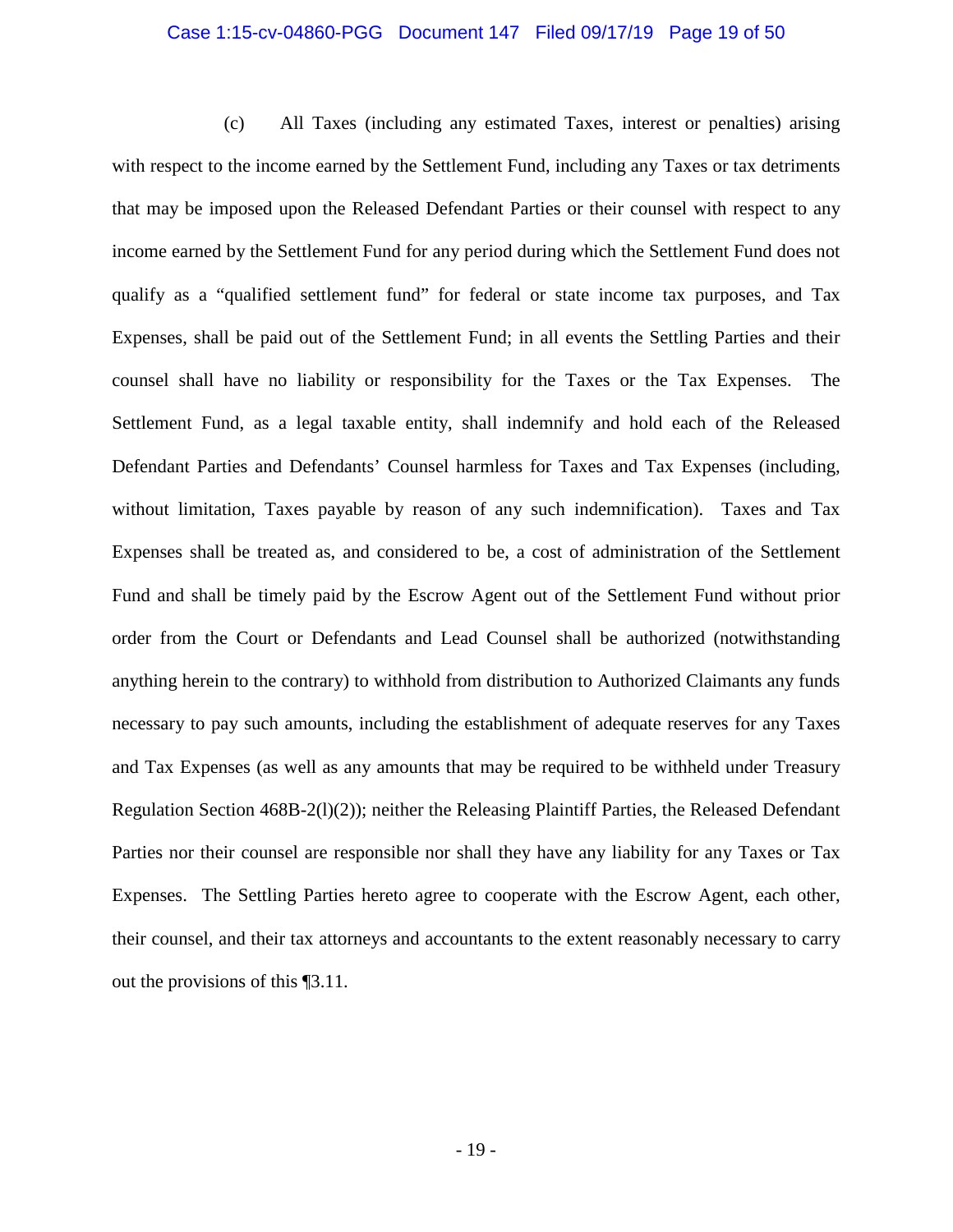# **d. Termination of Settlement**

3.12 In the event that the Settlement is not approved or the Settlement is terminated, canceled, or fails to become effective for any reason, the Settlement Fund less Notice and Administration Expenses or Taxes or Tax Expenses paid, incurred, or due and owing pursuant to ¶¶3.9 and 3.11 hereof in connection with the Settlement provided for herein, shall be refunded pursuant to written instructions from Defendants' Counsel in accordance with ¶9.6 herein.

# **4. Preliminary Approval Order and Settlement Hearing**

4.1 Promptly, and not later than ten (10) business days, after execution of the Stipulation, the Settling Parties shall submit the Stipulation together with its Exhibits to the Court and Lead Plaintiffs shall move for entry of the Preliminary Approval Order, substantially in the form of Exhibit A attached hereto, requesting, *inter alia*, the preliminary approval of the Settlement set forth in the Stipulation, and approval for the mailing of the Notice and publication of the Summary Notice, substantially in the forms of Exhibits A-1 and A-3 attached hereto. The Notice shall include the general terms of the Settlement, the proposed Plan of Allocation, the general terms of the Fee and Expense Application, and the date of the Settlement Hearing.

4.2 Lead Counsel shall request that after notice is given, the Court hold the Settlement Hearing. At or after the Settlement Hearing, Lead Counsel also will request that the Court approve the proposed Plan of Allocation and the Fee and Expense Application and Lead Plaintiffs' request for an amount pursuant to 15 U.S.C. §78u-4(a)(4) in connection with their representation of the Class.

# **5. Releases**

5.1 By operation of the Judgment, as of the Effective Date, as defined in ¶1.12 hereof, Lead Plaintiffs and each and every Releasing Plaintiff Party, whether or not such Releasing Plaintiff Party executes and delivers the Proof of Claim and Release or shares in the Settlement

- 20 -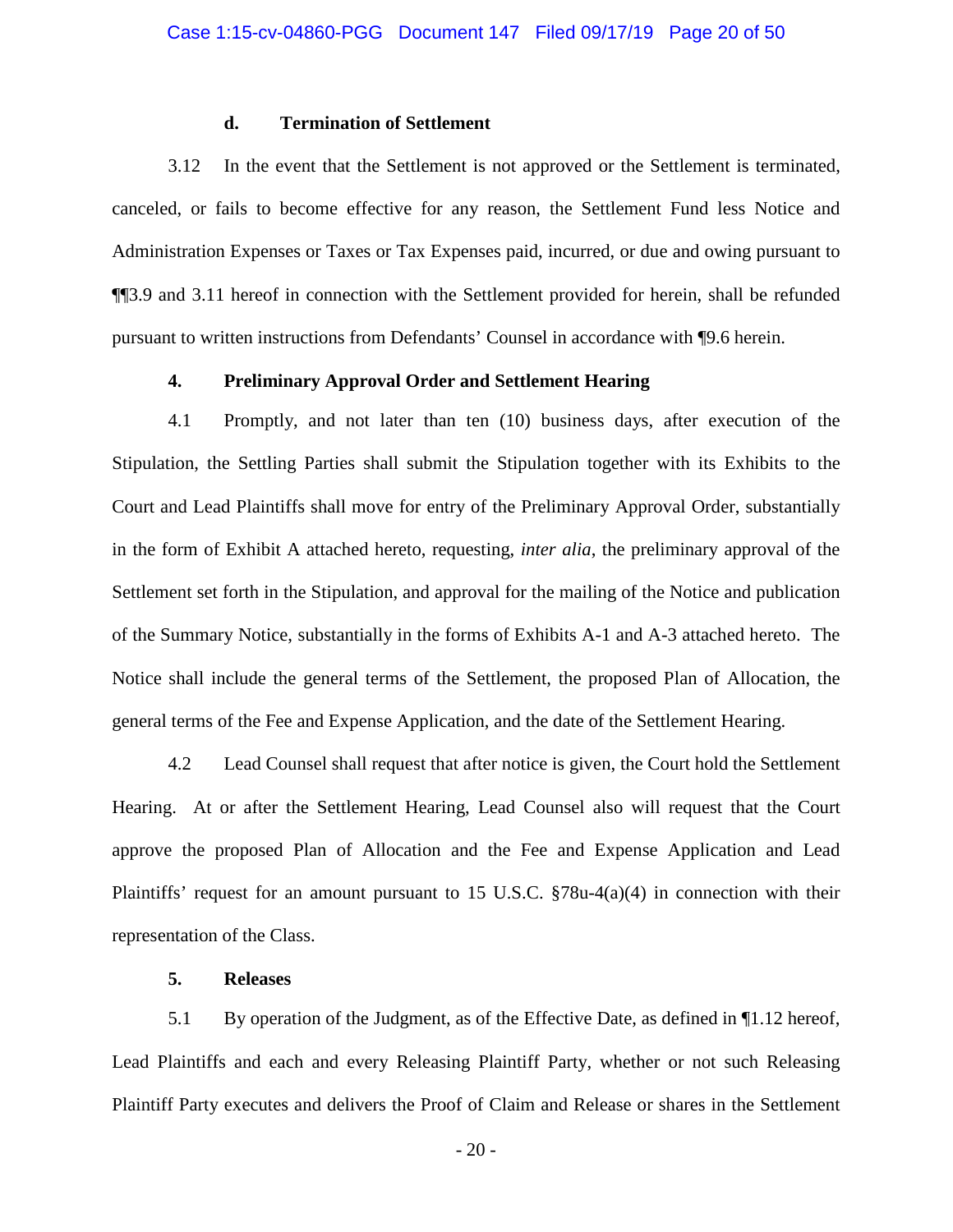# Case 1:15-cv-04860-PGG Document 147 Filed 09/17/19 Page 21 of 50

Fund, (i) shall be deemed to have fully, finally, and forever waived, released, discharged, and dismissed each and every one of the Released Plaintiffs' Claims against each and every one of the Released Defendant Parties; and (ii) shall forever be barred and enjoined from commencing, instituting, prosecuting, or maintaining any and all of the Released Plaintiffs' Claims against any and all of the Released Defendant Parties in any court of law or equity, arbitration, tribunal or administrative forum. Claims to enforce the terms of the Stipulation are not released.

5.2 The Proof of Claim and Release to be executed by the Class Members shall release all Released Plaintiffs' Claims against the Released Defendant Parties and shall be substantially in the form contained in Exhibit A-2 attached hereto.

5.3 By operation of the Judgment, as of the Effective Date, as defined in ¶1.12 hereof, Defendants (as defined in ¶1.10) and each and every Released Defendant Party shall be deemed to have fully, finally, and forever waived, released, discharged, and dismissed each and every one of the Released Defendants' Claims against each and every one of the Releasing Plaintiff Parties and shall forever be barred and enjoined from commencing, instituting, prosecuting, or maintaining any and all of the Released Defendants' Claims against any and all of the Releasing Plaintiff Parties. Claims to enforce the terms of the Stipulation are not released.

# **6. Provision of Notice, Administration and Calculation of Claims, Final Awards and Supervision and Distribution of the Settlement Fund**

6.1 As part of the Preliminary Approval Order, Lead Counsel shall seek appointment of a Claims Administrator. The Claims Administrator shall administer the Settlement, including, but not limited to, the process of receiving, reviewing, and approving or denying Claims, under Lead Counsel's supervision and subject to the jurisdiction of the Court. Other than Iconix's obligation to provide records of purchasers of Iconix common stock as provided in ¶6.2 below, the Released Defendant Parties and Defendants' Counsel shall have no responsibility for or

- 21 -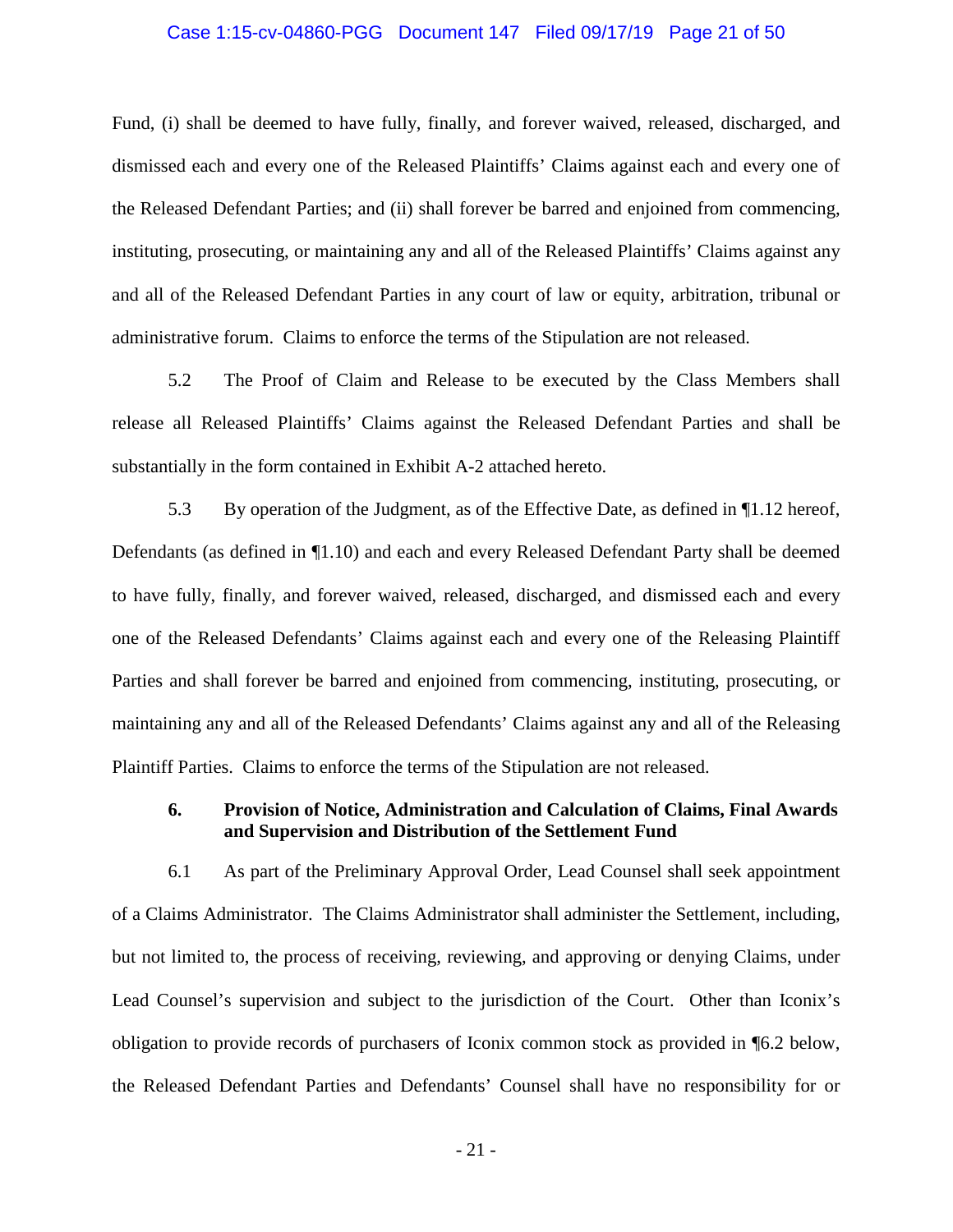#### Case 1:15-cv-04860-PGG Document 147 Filed 09/17/19 Page 22 of 50

interest in whatsoever with respect to the administration of the Settlement or the actions or decisions of the Claims Administrator, and shall have no liability whatsoever to the Releasing Plaintiff Parties, including Lead Plaintiffs, any other Class Members, or Lead Counsel, in connection with such administration, including, but not limited to, with respect to: (i) any act, omission, or determination by Lead Counsel, the Escrow Agent, and/or the Claims Administrator, or any of their respective designees or agents, in connection with the administration of the Settlement or otherwise; (ii) the management, supervision or investment of the Settlement Fund or the Net Settlement Fund, or the distribution of the Net Settlement Fund; (iii) the Plan of Allocation; (iv) the determination, administration, calculation, or payment of any claims asserted against the Settlement Fund; (v) any losses suffered by, or fluctuations in value of, the Settlement Fund; or (vi) the payment or withholding of any taxes, expenses, and/or costs incurred with the taxation of the Settlement Fund or the filing of any federal, state, or local returns. Defendants' Counsel shall cooperate in the administration of the Settlement to the extent reasonably necessary to effectuate its terms. The Released Defendant Parties and Defendants shall take no position as to the Plan of Allocation.

6.2 In accordance with the terms of the Preliminary Approval Order, Lead Counsel shall cause the Claims Administrator to mail the Notice and Claim Form to those Members of the Class as may be identified through reasonable effort. Lead Counsel shall also cause the Claims Administrator to have the Summary Notice published in accordance with the terms of the Preliminary Approval Order to be entered by the Court. For the purposes of identifying and providing Notice to the Class, within five (5) business days of the date of entry of the Preliminary Approval Order, Iconix will use reasonable business efforts to provide or cause to be provided to the Claims Administrator in electronic format (at no cost to the Settlement Fund,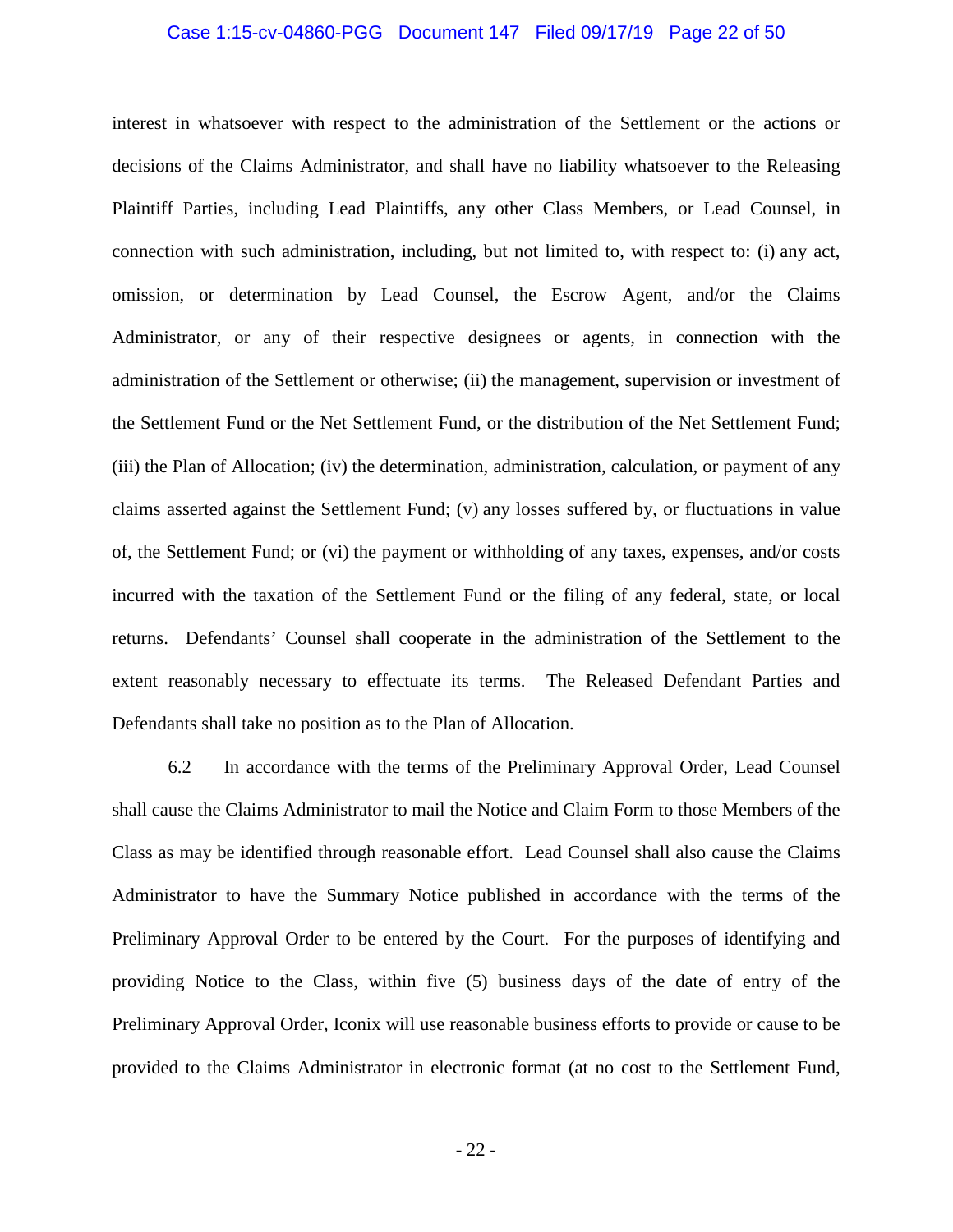# Case 1:15-cv-04860-PGG Document 147 Filed 09/17/19 Page 23 of 50

Lead Counsel or the Claims Administrator) a list (consisting of names and addresses) of the purchasers of Iconix common stock during the Class Period.

6.3 The Claims Administrator, subject to such supervision and direction of the Court as may be necessary or as circumstances may require, shall administer and calculate the Claims submitted by Class Members and shall oversee distribution of the Net Settlement Fund to Authorized Claimants.

6.4 The Settlement Fund shall be applied as follows:

(a) to pay all Notice and Administration Expenses as described in ¶3.9 hereof;

(b) to pay the Taxes and Tax Expenses as described in ¶3.11 hereof;

(c) to pay the Fee and Expense Award to Lead Counsel and to pay Lead Plaintiffs pursuant to 15 U.S.C. §78u-4(a)(4) in connection with their representation of the Class, if and to the extent allowed by the Court; and

(d) after the Effective Date, to distribute the Net Settlement Fund to Authorized Claimants as allowed by the Stipulation, the Plan of Allocation, or the Court.

6.5 After the Effective Date, and in accordance with the terms of the Stipulation, the Plan of Allocation, or such further approval and further order(s) of the Court as may be necessary or as circumstances may require, the Net Settlement Fund shall be distributed to Authorized Claimants, subject to and in accordance with the following provisions of this Stipulation.

6.6 Within ninety (90) calendar days after the mailing of the Notice or such other time as may be set by the Court, each Class Member claiming to be an Authorized Claimant shall be required to submit to the Claims Administrator a completed Proof of Claim and Release,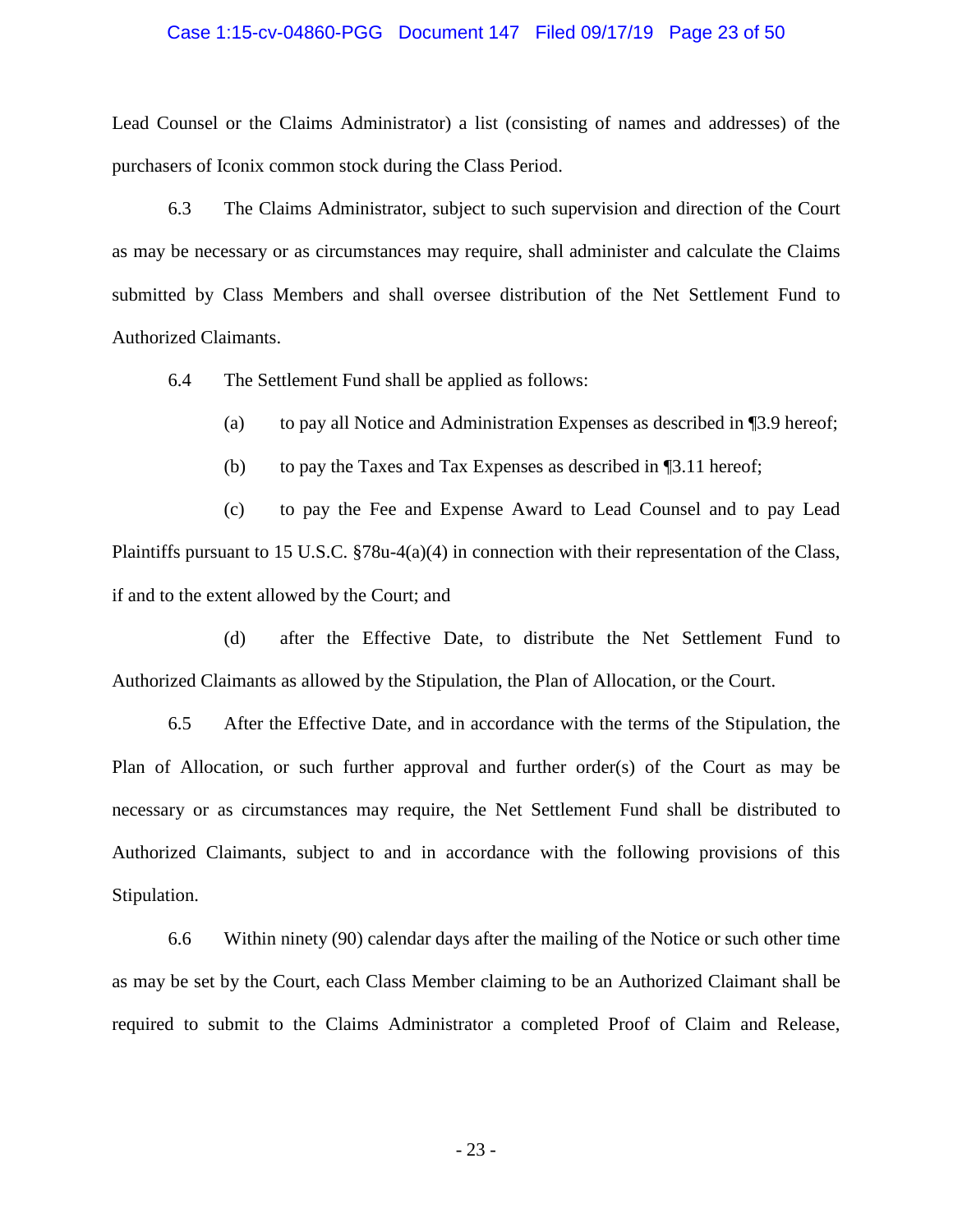#### Case 1:15-cv-04860-PGG Document 147 Filed 09/17/19 Page 24 of 50

substantially in the form of Exhibit A-2 attached hereto, signed under penalty of perjury and supported by such documents as are specified in the Proof of Claim and Release.

6.7 The Claims Administrator shall receive Claims and, under the supervision of Lead Counsel, determine first, whether the Claim is a valid Claim, in whole or part, and second, each Authorized Claimant's *pro rata* share of the Net Settlement Fund based upon each Authorized Claimant's Recognized Claim compared to the total Recognized Claims of all Authorized Claimants (as set forth in the Plan of Allocation set forth in the Notice attached hereto as Exhibit A-1, or in such other plan of allocation as the Court approves).

6.8 Except as otherwise ordered by the Court, all Class Members who fail to timely submit a valid Proof of Claim and Release within such period, or such other period as may be ordered by the Court, or otherwise allowed, shall be forever barred from receiving any payments pursuant to the Stipulation and the Settlement set forth herein, but will in all other respects be subject to and bound by the provisions of the Stipulation, the releases contained herein, and the Judgment. Notwithstanding the foregoing, Lead Counsel shall have the discretion (but not an obligation) to accept late-submitted Claims for processing by the Claims Administrator so long as the distribution of the Net Settlement Fund to Authorized Claimants is not materially delayed thereby, but will bear no liability for failing to accept such late Claims.

6.9 Proofs of Claim and Release that do not meet the submission requirements may be rejected. Prior to rejection of a Proof of Claim and Release, the Claims Administrator shall communicate with the Claimant in order to remedy the curable deficiencies in the Proofs of Claim and Release submitted. The Claims Administrator, under supervision of Lead Counsel, if necessary, shall notify, in a timely fashion and in writing, all Claimants whose Proofs of Claim and Release it proposes to reject in whole or in part, setting forth the reasons therefore, and shall

- 24 -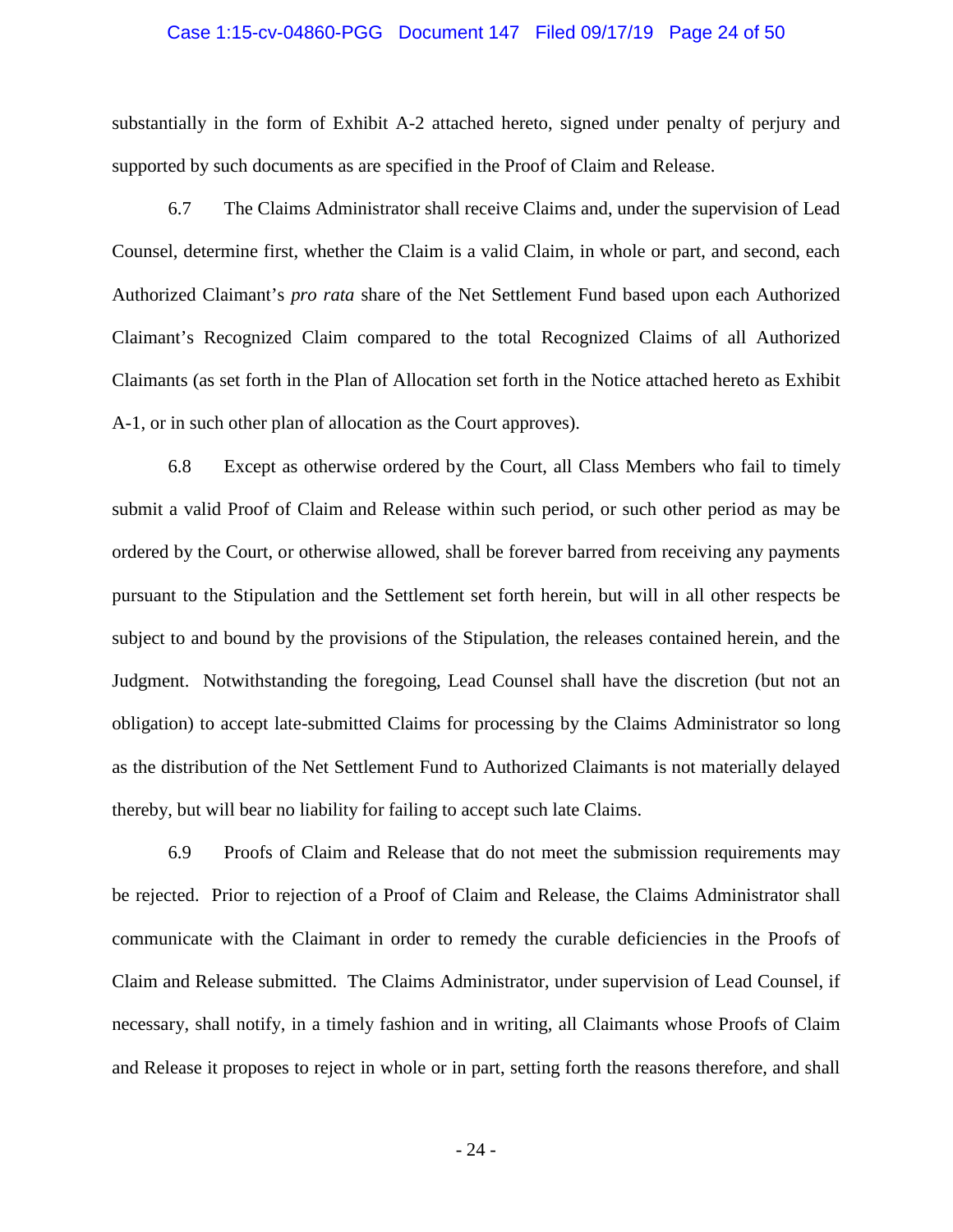#### Case 1:15-cv-04860-PGG Document 147 Filed 09/17/19 Page 25 of 50

indicate in such notice that the Claimant whose Claim is to be rejected has the right to a review by the Court if the Claimant so desires and complies with the requirements of ¶6.10 below.

6.10 If any Claimant whose Claim has been rejected in whole or in part desires to contest such rejection, the Claimant must, within twenty (20) calendar days after the mailing of the notice required in ¶6.9 above, or within ten (10) business days if the Claim was untimely, serve upon the Claims Administrator a notice and statement of reasons indicating the Claimant's grounds for contesting the rejection along with any supporting documentation, and requesting a review thereof by the Court. If a dispute concerning a Claim cannot otherwise be resolved, Lead Counsel shall thereafter present the request for review to the Court. The administrative determination of the Claims Administrator accepting and rejecting Claims shall be presented to the Court and, on notice to Defendants' Counsel, for approval by the Court. Defendants shall not take a position on the administrative determinations of the Claims Administrator.

6.11 Each Claimant who declines to be excluded from the Class shall be deemed to have submitted to the jurisdiction of the Court with respect to the Claimant's Claim, including, but not limited to, all releases provided herein and in the Judgment, and the Claim will be subject to investigation and discovery under the Federal Rules of Civil Procedure, provided that such investigation and discovery shall be limited to that Claimant's status as a Class Member and the validity and amount of the Claimant's Claim. No discovery shall be allowed on the merits of the Litigation or Settlement in connection with the processing of the Claims. All proceedings with respect to the administration, processing and determination of Claims and the determination of all controversies relating thereto, including disputed questions of law and fact with respect to the validity of Claims, shall be subject to the jurisdiction of the Court, but shall not in any event delay or affect the finality of the Judgment. All Class Members, other Claimants, and parties to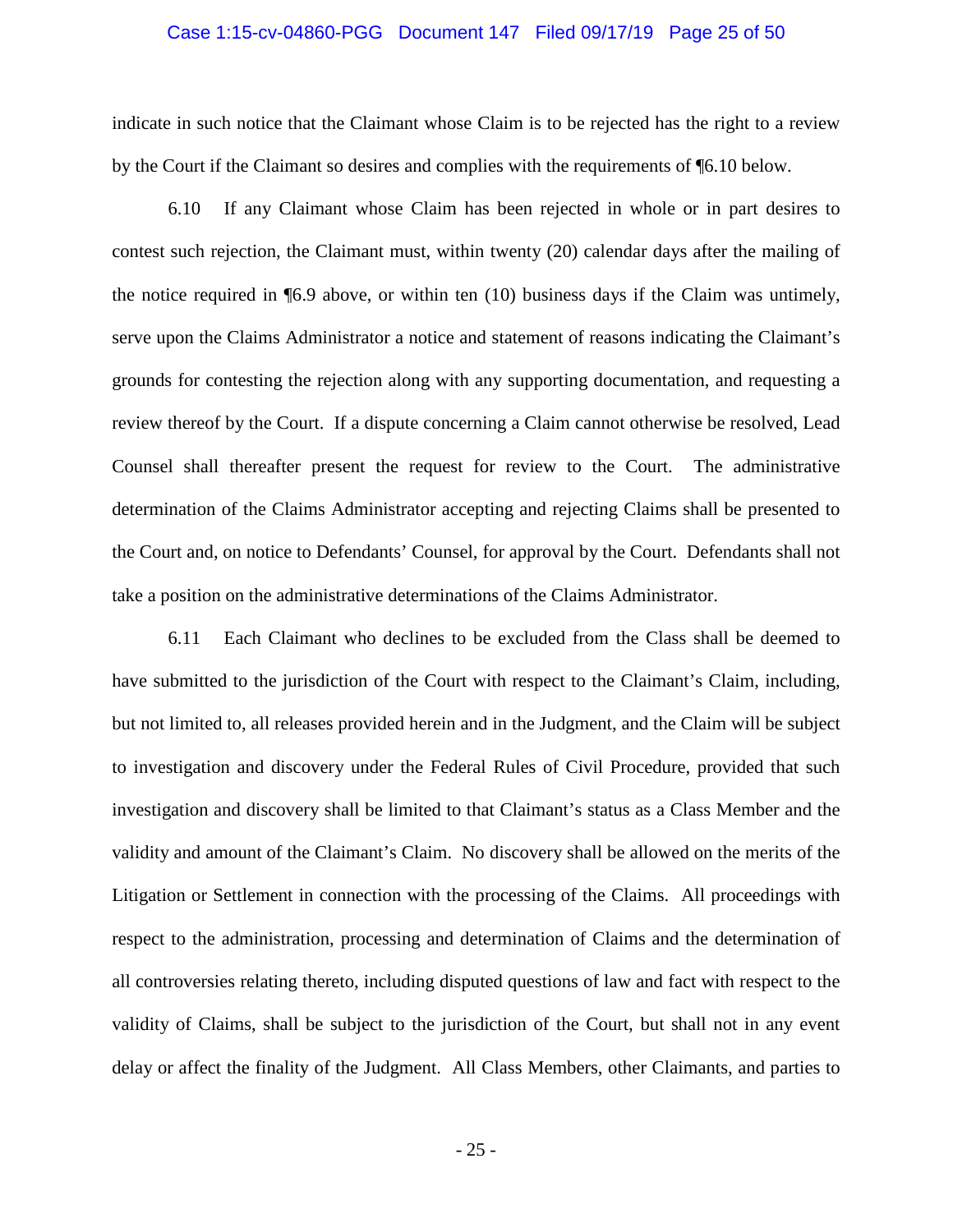# Case 1:15-cv-04860-PGG Document 147 Filed 09/17/19 Page 26 of 50

this Settlement expressly waive trial by jury (to the extent any such right may exist) and any right of appeal or review with respect to such determinations.

6.12 Payment pursuant to this Stipulation and Plan of Allocation shall be deemed Final and conclusive against all Claimants. All Class Members whose Claims are not approved shall be barred from participating in a distribution from the Net Settlement Fund, but otherwise shall be bound by all of the terms of this Stipulation and the Settlement, including the terms of the Judgment to be entered in the Litigation and the releases provided for herein, and shall be banned from bringing any action against the Released Defendant Parties concerning the Released Plaintiffs' Claims.

6.13 Following the Effective Date, the Net Settlement Fund shall be distributed to the Authorized Claimants substantially in accordance with the Plan of Allocation approved by the Court. If there is any balance remaining in the Net Settlement Fund after a reasonable period of time after the date of the initial distribution of the Net Settlement Fund, Lead Counsel shall, if feasible and economical, reallocate such balance among Authorized Claimants. These redistributions shall be repeated until the balance remaining in the Net Settlement Fund is *de minimis*. Thereafter, any balance which still remains in the Net Settlement Fund shall be donated to an appropriate non-sectarian, non-profit organization designated by the Settling Parties.

6.14 The Released Defendant Parties shall have no responsibility for, interest in, or liability whatsoever with respect to the distribution of the Net Settlement Fund, the Plan of Allocation, the determination, administration, or calculation of Claims, the payment or withholding of Taxes or Tax Expenses, or any losses incurred in connection therewith. No Person shall have any claim of any kind against the Released Defendant Parties or Defendants' Counsel with respect to the matters set forth in ¶¶6.1-6.13 hereof. The Class Members, Lead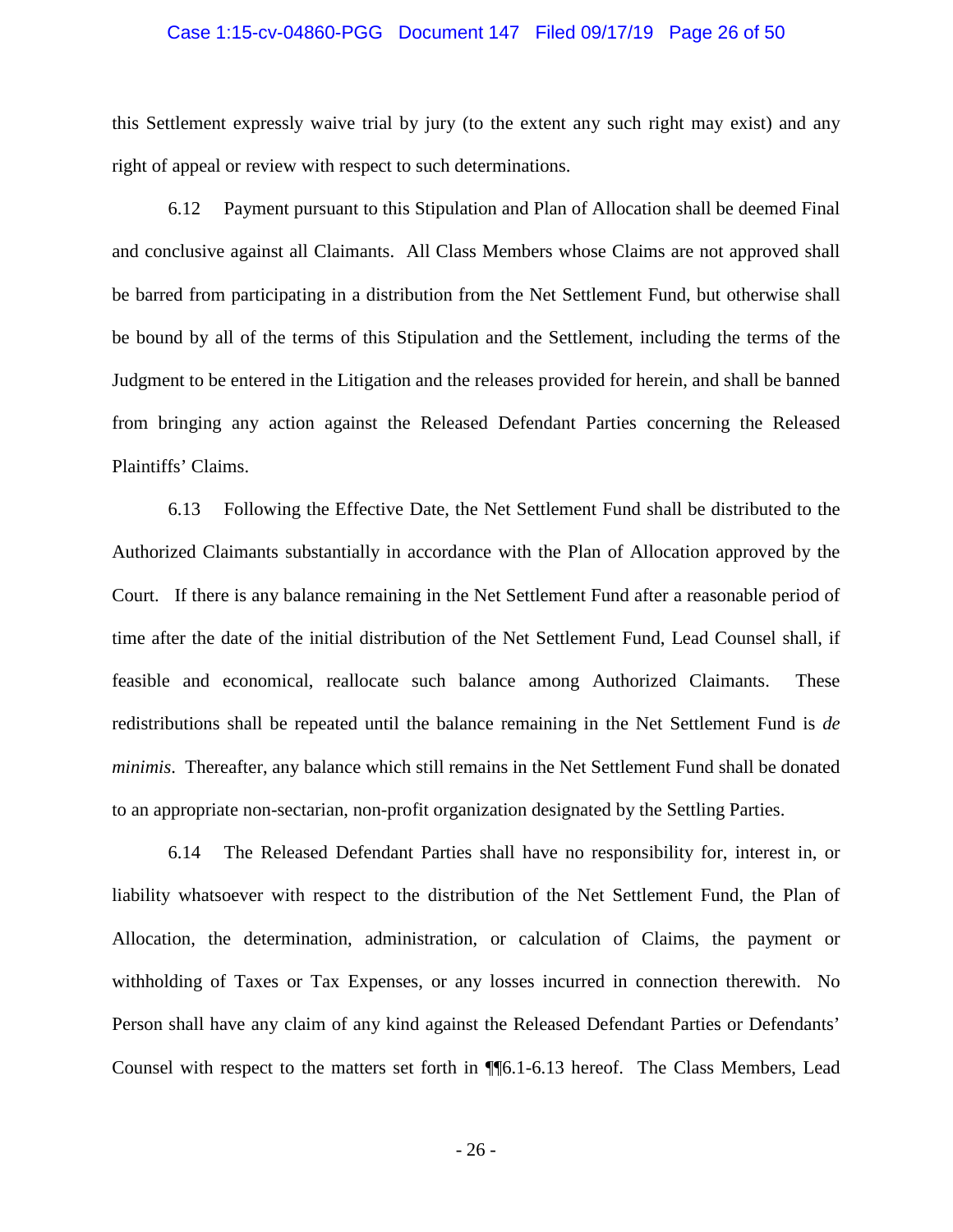# Case 1:15-cv-04860-PGG Document 147 Filed 09/17/19 Page 27 of 50

Plaintiffs and Lead Counsel release the Released Defendant Parties from any and all liability and claims arising from or with respect to the administration, investment or distribution of the Settlement Fund.

6.15 No Person shall have any claim against the Released Defendant Parties, Defendants' Counsel, Lead Plaintiffs, Lead Counsel or the Claims Administrator, or any other Person designated by Lead Counsel based on determinations or distributions made substantially in accordance with the Stipulation and the Settlement contained herein, the Plan of Allocation, or further order(s) of the Court.

6.16 It is understood and agreed by the Settling Parties that any proposed Plan of Allocation of the Net Settlement Fund, including, but not limited to, any adjustments to an Authorized Claimant's Claim set forth therein, is not a part of the Stipulation and is to be considered by the Court separately from the Court's consideration of the fairness, reasonableness, and adequacy of the Settlement set forth in the Stipulation, and any order or proceeding relating to the Plan of Allocation shall not operate to terminate or cancel the Stipulation or affect the finality of the Court's Judgment approving the Stipulation and the Settlement set forth herein, or any orders entered pursuant to the Stipulation.

6.17 Pursuant to the Class Action Fairness Act, no later than ten (10) calendar days after the Stipulation is filed with the Court, Defendants' Counsel shall, at Defendants' expense, serve proper notice of the Settlement upon the United States Attorney General and each State Attorney General.

# **7. Lead Counsel's Attorneys' Fees and Expenses**

7.1 Lead Counsel will submit a Fee and Expense Application on behalf of all counsel for the Class for: (a) an award of attorneys' fees; plus (b) expenses or charges in connection with prosecuting the Litigation; plus (c) any interest on such attorneys' fees and expenses at the same

- 27 -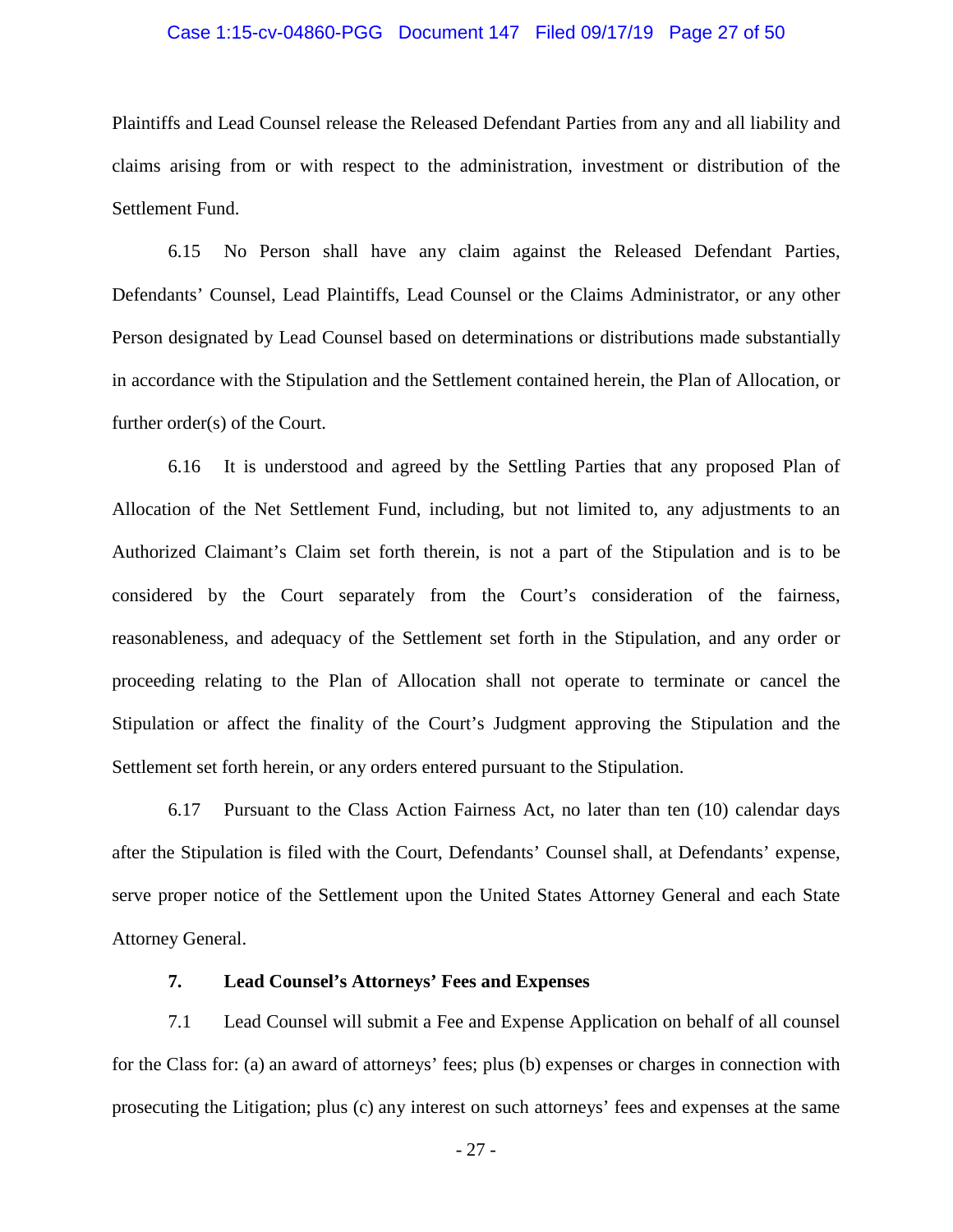# Case 1:15-cv-04860-PGG Document 147 Filed 09/17/19 Page 28 of 50

rate and for the same periods as earned by the Settlement Fund (until paid) as may be awarded by the Court. Lead Counsel reserve the right to make additional applications for fees and expenses incurred. In addition, Lead Plaintiffs may also submit a request for reasonable costs and expenses in connection with their representation of the Class pursuant to 15 U.S.C. §78u-4(a)(4).

7.2 Any attorneys' fees and expenses awarded to Lead Counsel by the Court shall be paid from the Settlement Fund to Lead Counsel immediately upon entry of the Judgment and an Order awarding such attorneys' fees and expenses, notwithstanding the existence of any timely filed objections thereto or to the Settlement, or potential for appeal therefrom, or collateral attack on the awarded fees and expenses, the Settlement, or any part thereof.

7.3 In the event that the Effective Date does not occur, the Order and Final Judgment or the order making the Fee and Expense Award is reversed or modified, or the Stipulation of Settlement is canceled or terminated for any other reason, and in the event that the Fee and Expense Award has been paid to any extent, then Lead Counsel who have received any portion of the Fee and Expense Award shall within five (5) business days from receiving notice from Defendants' Counsel or from a court of appropriate jurisdiction refund to the Settlement Fund all fees and expenses previously paid to them from the Settlement Fund plus interest thereon at the same rate as earned on the Settlement Fund in an amount consistent with such reversal, modification, cancellation or termination. Each such Lead Counsel, as a condition of receiving such fees and expenses, on behalf of itself and each partner and/or shareholder of it, agrees that the law firm and its partners and/or shareholders are subject to the jurisdiction of the Court for the purpose of enforcing the provisions of this paragraph. Any refunds required pursuant to this paragraph ¶7.3 shall be the joint and several obligation of Lead Counsel to make appropriate refunds or repayments to the Settlement Fund.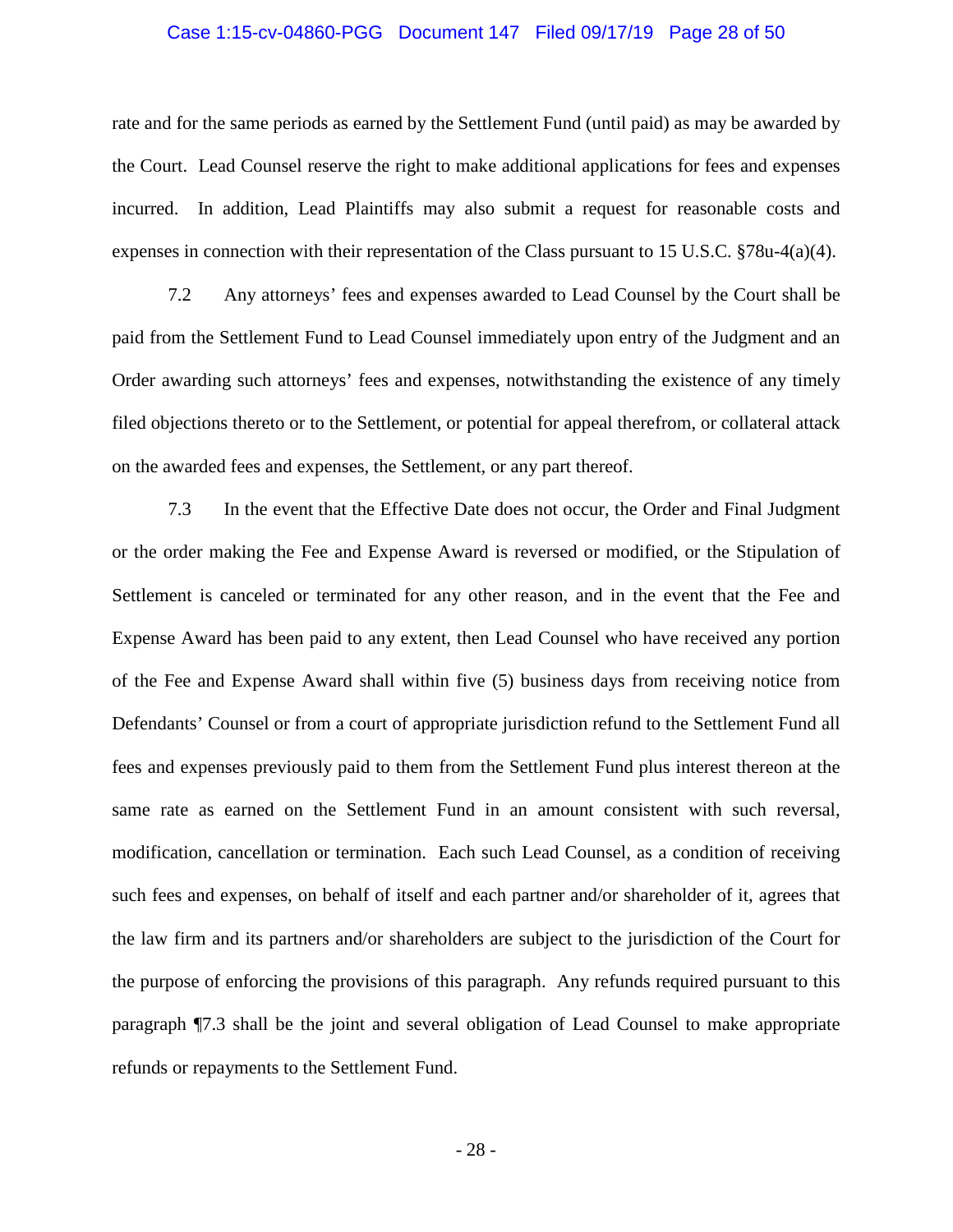# Case 1:15-cv-04860-PGG Document 147 Filed 09/17/19 Page 29 of 50

7.4 The procedure for and the allowance or disallowance by the Court of any applications by Lead Counsel for attorneys' fees and expenses, or the amounts requested by Lead Plaintiffs, to be paid out of the Settlement Fund, are not part of the Settlement set forth in the Stipulation, and are to be considered by the Court separately from the Court's consideration of the fairness, reasonableness, and adequacy of the Settlement set forth in the Stipulation, and shall have no effect on the terms of the Stipulation or on the validity or enforceability of this Settlement. Any order or proceeding relating to the proposed application for a Fee and Expense Award, or any appeal from any order relating thereto or reversal or modification thereof, shall not operate to terminate or cancel the Stipulation of Settlement or affect or delay the validity or finality of the Court's Judgment approving the Stipulation and the Settlement and the Settlement of the Litigation set forth therein, or any other orders entered pursuant to the Stipulation of Settlement.

7.5 Any fees and/or expenses awarded by the Court shall be paid solely from the Settlement Fund. The Released Defendant Parties shall have no responsibility for, and no liability whatsoever with respect to, any payment of attorneys' fees and/or expenses (including Taxes) to Lead Counsel or any other plaintiffs and counsel.

7.6 The Released Defendant Parties shall have no responsibility for the allocation among Lead Counsel, any other counsel who have represented one or more plaintiffs in the Litigation, and/or any other Person who may assert some claim thereto, of any Fee and Expense Award that the Court may make in the Litigation.

# **8. Terms of the Judgment**

8.1 If the Settlement contemplated by this Stipulation is approved by the Court, Lead Counsel and Defendants' Counsel shall request that the Court enter a Judgment, substantially in

- 29 -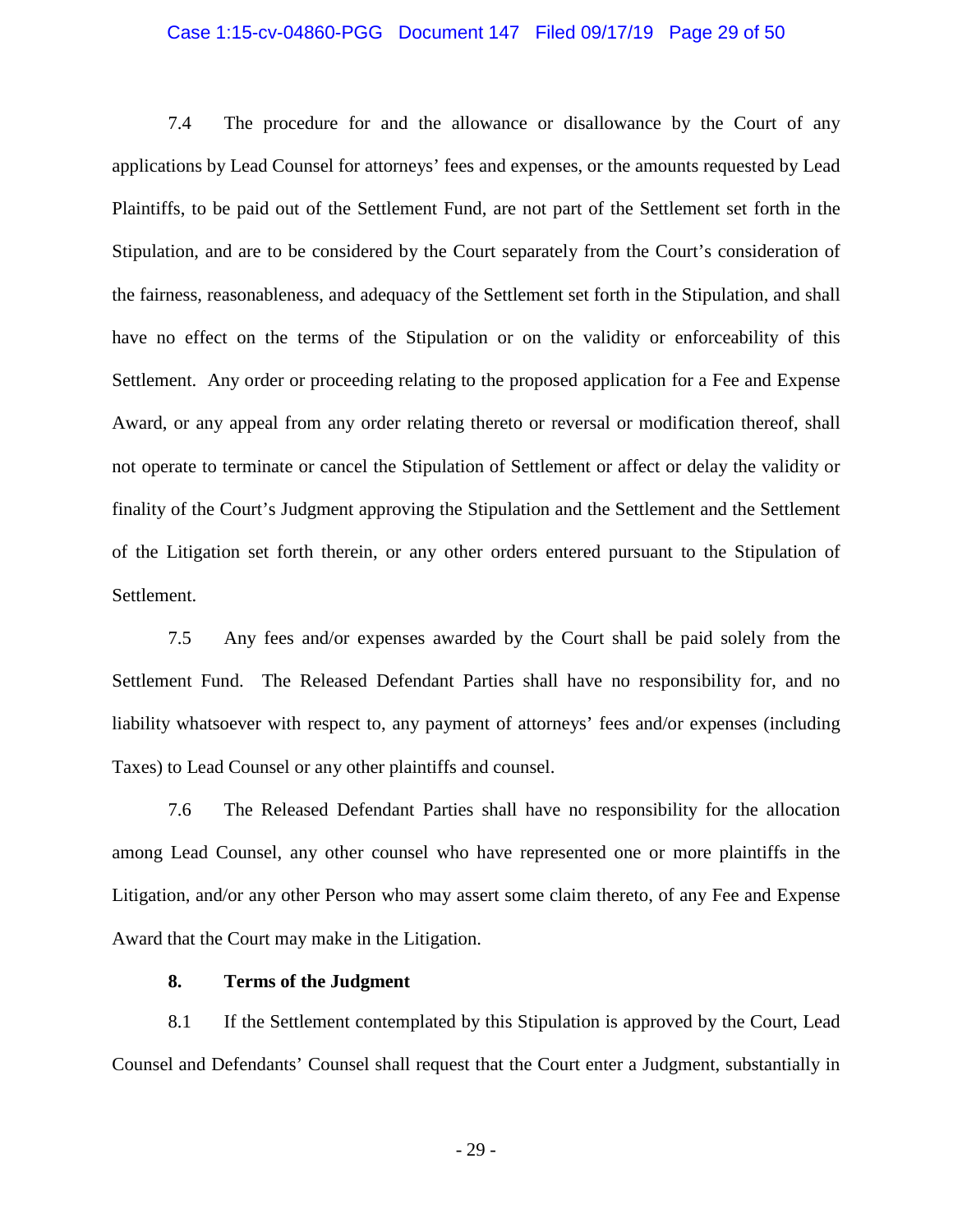#### Case 1:15-cv-04860-PGG Document 147 Filed 09/17/19 Page 30 of 50

the form attached hereto as Exhibit B, providing that the Court may immediately enter final judgment pursuant to Rule 54(b) of the Federal Rules of Civil Procedure.

8.2 The Judgment shall contain a bar order ("Bar Order") substantially in the form set forth in Exhibit B that shall, pursuant to the PSLRA and common law, bar all future claims and claims over by any individual or entity against any of the Released Defendant Parties, and by the Released Defendant Parties against any individual or entity, for: (a) contribution or indemnity (or any other claim or claim over, however denominated on whatsoever theory) arising out of or related to the claims or allegations asserted by Lead Plaintiffs in the Action, or (b) any other claim of any type, whether arising under state, federal, common, or foreign law, for which the injury claimed is that person's or entity's actual or threatened liability to Lead Plaintiffs and/or Members of the Class arising out of or related to the claims or allegations asserted by Lead Plaintiffs in the Action.

8.3 The Bar Order shall also provide that any final verdict or judgment that may be obtained by or on behalf of the Class or a Member of the Class against any individual or entity subject to the Bar Order shall be reduced by the greater of: (a) an amount that corresponds to the percentage of responsibility of Defendants for common damages, as proven at trial; or (b) the Settlement Amount.

8.4 Nothing in the Bar Order or this Stipulation shall release any claims that the Defendants may have against Iconix's liability insurance carriers or liability insurance policies, or any claims that Defendants may have against their own respective liability insurance carriers. Nothing in the Bar Order or this Stipulation shall be construed to impair, negate, diminish, or adversely affect any rights of Defendants or their successors or assigns under or with respect to any insurance policies, including, but without limitation, any rights to seek to recover or to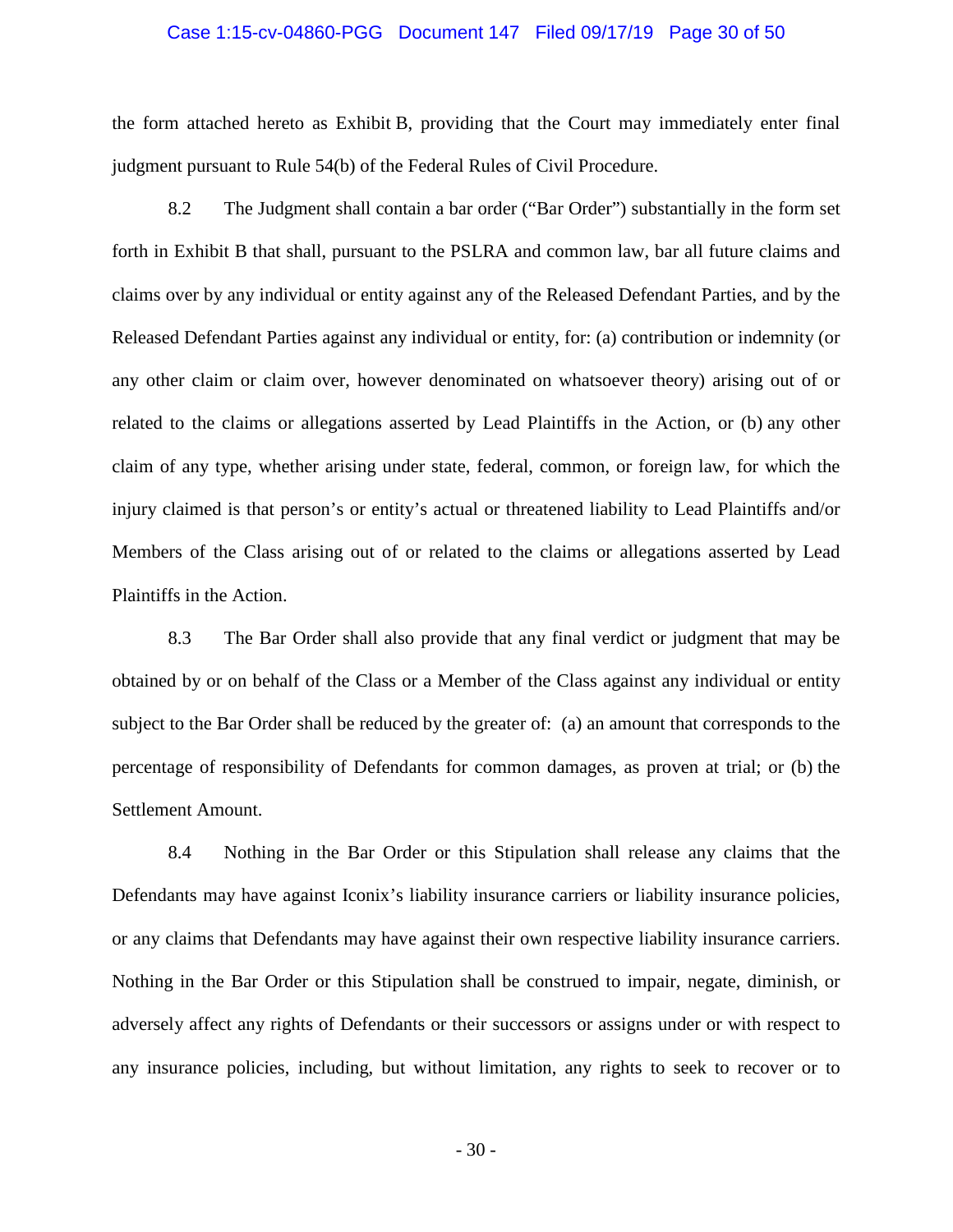# Case 1:15-cv-04860-PGG Document 147 Filed 09/17/19 Page 31 of 50

recover insurance proceeds or payments under any insurance policies with respect to amounts paid pursuant to this Stipulation or incurred in connection with the Action, or any other actual or alleged loss or liability, and Defendants expressly reserve all rights, claims, positions, arguments, contentions, and defenses with respect to such matters.

# **9. Conditions of Settlement, Effect of Disapproval, Cancellation or Termination**

9.1 The Effective Date of the Stipulation shall be the three (3) business days after all of the following conditions have been met and occurred:

(a) Execution of the Stipulation of Settlement and such other documents as may be required to obtain final Court approval of the Stipulation of Settlement in a form satisfactory to the Settling Parties;

(b) The Court has entered the Preliminary Approval Order;

(c) The Settlement Amount has been deposited into the Escrow Account, as set forth in ¶3.2 hereof;

(d) Defendants have not exercised their option to terminate the Stipulation of Settlement; and

(e) The Court has entered the Judgment approving the Stipulation of Settlement, and the Judgment has become Final.

9.2 This is not a claims made settlement. Upon the Effective Date, the Released Defendant Parties, including Defendants, Defendants' insurers, and/or any other Person funding the Settlement on behalf of the Defendants, shall have no interest in the Settlement Fund or in the Net Settlement Fund and shall not have any right to the return of the Settlement Fund or any portion thereof for any reason. The Released Defendant Parties shall not have any liability, obligation, or responsibility for the payment of claims, Taxes, legal fees, or any other expenses payable from the Settlement Fund. If the conditions specified in ¶9.1 hereof are not met, then the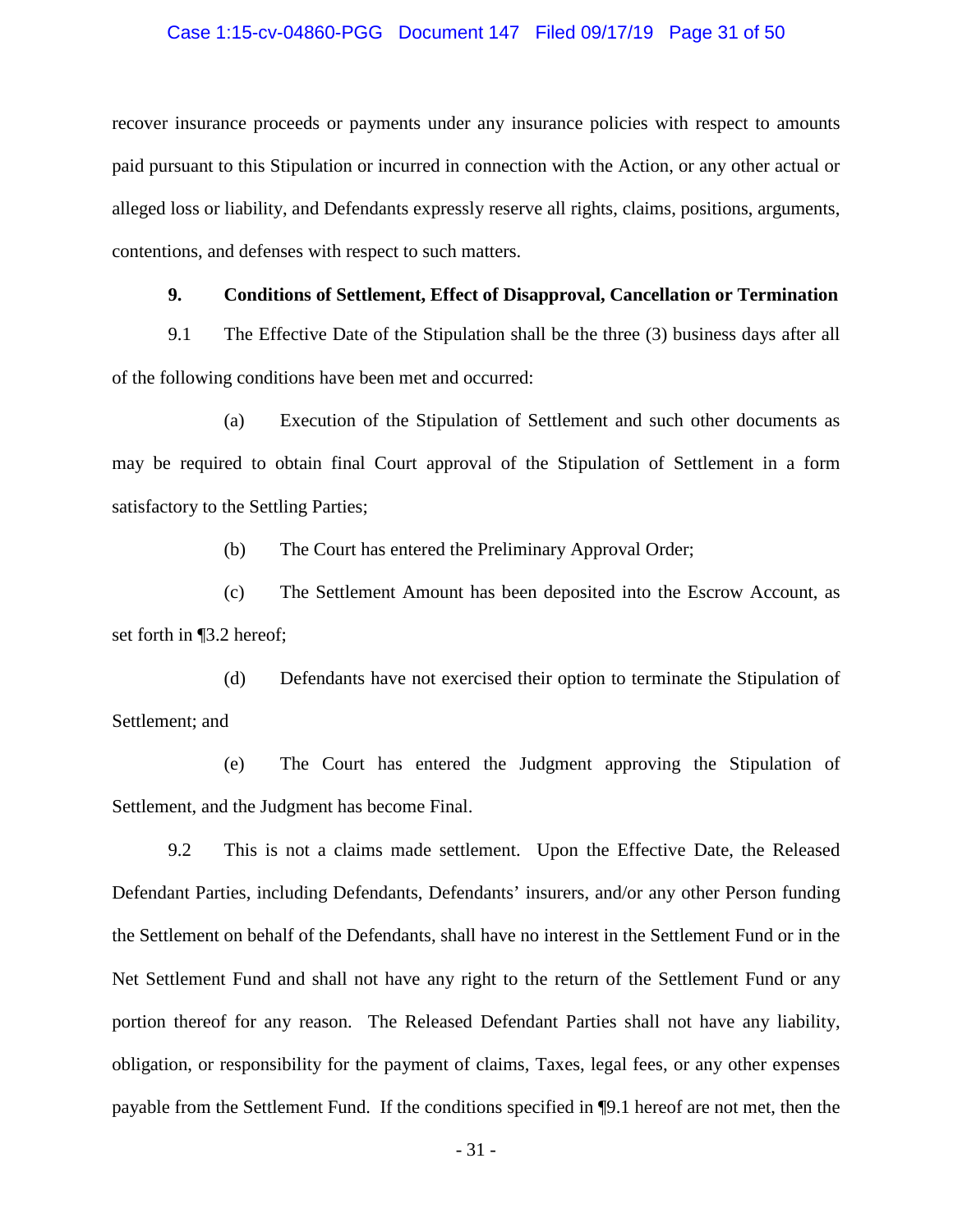# Case 1:15-cv-04860-PGG Document 147 Filed 09/17/19 Page 32 of 50

Settlement shall be canceled and terminated subject to ¶¶9.5, 9.6 and 9.7 hereof unless Lead Counsel and Defendants' Counsel mutually agree in writing to proceed with the Settlement. For the avoidance of doubt, no order of the Court or modification or reversal on appeal of any order of the Court concerning the Plan of Allocation or the amount of any attorneys' fees, expenses, and interest awarded by the Court to Lead Counsel or amounts to Lead Plaintiffs pursuant to 15 U.S.C. §78u-4(a)(4) shall operate to terminate or cancel this Stipulation or constitute grounds for cancellation or termination of the Stipulation.

9.3 If prior to the Settlement Hearing, the aggregate number of shares of Iconix securities purchased or acquired during the Class Period by Persons who would otherwise be Class Members, but who request exclusion from the Class, exceeds the sum specified in the Supplemental Agreement, Defendants shall have the discretion to terminate this Stipulation and render it null and void in accordance with the procedures set forth in the Supplemental Agreement. The Settling Parties agree to maintain the confidentiality of the Supplemental Agreement. The Supplemental Agreement shall not be filed with the Court unless and until a dispute arises between the Settling Parties concerning its interpretation or application, or as otherwise ordered by the Court. The Supplemental Agreement shall not otherwise be disclosed in any manner unless ordered by the Court. If required by the Court, the Supplemental Agreement and/or any of its terms may be disclosed *in camera* to the Court for purposes of approval of the Settlement, but such disclosure shall be carried out to the fullest extent possible in accordance with the practices of the Court so as to preserve the confidentiality of the Supplemental Agreement, particularly the threshold aggregate number of shares.

9.4 To be valid, a request for exclusion must contain all of the information requested in the Notice, and must be received on or before the date set forth in the Notice ("Exclusion

- 32 -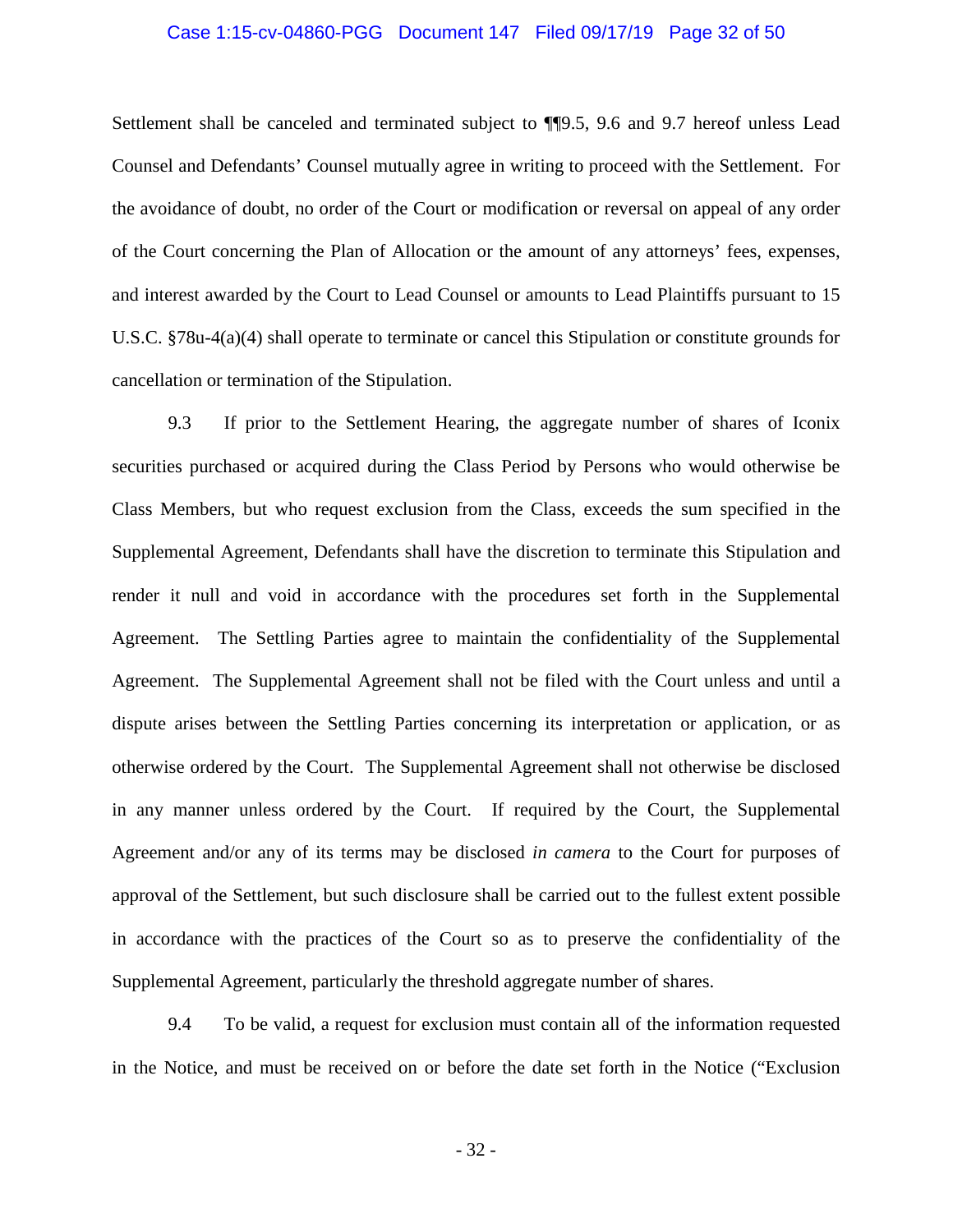### Case 1:15-cv-04860-PGG Document 147 Filed 09/17/19 Page 33 of 50

Date"). A request for exclusion that does not comply with the foregoing sentence will nevertheless be deemed valid if accepted by the Court. Upon receiving any request(s) for exclusion, Lead Counsel or the Claims Administrator shall provide copies of such request(s) to Defendants' Counsel via facsimile or electronic mail within the sooner of five (5) days of receipt or fourteen (14) days prior to the Settlement Hearing.

9.5 Unless otherwise ordered by the Court, in the event the Settlement is not approved or the Settlement is terminated, canceled, or fails to become effective for any reason, within five (5) business days after joint written notification of such event is sent by Defendants' Counsel to the Escrow Agent, the Settlement Fund (including accrued interest), less expenses which have either been disbursed pursuant to ¶¶3.9 and 3.11 hereof, or are chargeable to the Settlement Fund pursuant to ¶¶3.9 and 3.11 hereof, shall be refunded by the Escrow Agent pursuant to written instructions from Defendants' Counsel. The Escrow Agent or its designee shall apply for any tax refund owed on the Settlement Amount and pay the proceeds, after deduction of any fees or expenses incurred in connection with such application(s) for refund, pursuant to written instructions from Defendants' Counsel. In the event that the funds received by Lead Counsel consistent with ¶7.2 above have not been refunded to the Settlement Fund within the five (5) business days specified in this paragraph, those funds shall be refunded by the Escrow Agent pursuant to written instructions from Defendants' Counsel immediately upon their deposit into the Escrow Account consistent with ¶7.3 above.

9.6 In the event that the Stipulation is not approved by the Court or the Settlement set forth in the Stipulation is terminated or fails to become effective in accordance with its terms, the Settling Parties shall be restored to their respective positions in the Litigation as of July 30, 2019. In such event, the terms and provisions of the Stipulation and any aspect of the discussions or

- 33 -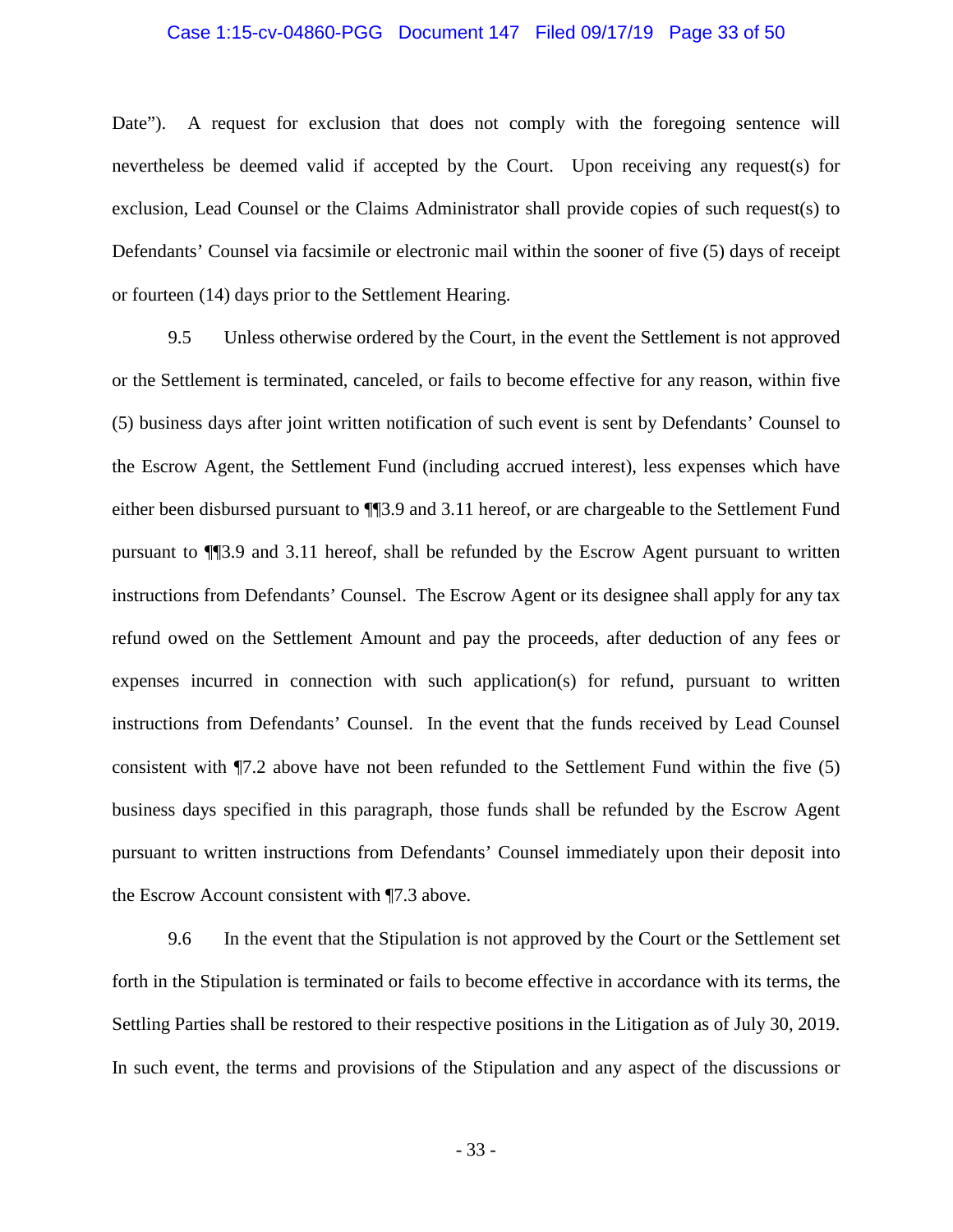# Case 1:15-cv-04860-PGG Document 147 Filed 09/17/19 Page 34 of 50

negotiations leading to this Stipulation, with the exception of ¶¶1.1-1.41, 3.9, 3.11, 7.3-7.4, 9.6- 9.8, 10.4, and 10.6 hereof, shall have no further force and effect with respect to the Settling Parties and shall not be admissible in this Litigation and shall not be used against or to the prejudice of Defendants or against or to the prejudice of Lead Plaintiffs, in any court filing, deposition, at trial, or otherwise, and any judgment or order entered by the Court in accordance with the terms of the Stipulation shall be treated as vacated, *nunc pro tunc*.

9.7 If the Effective Date does not occur, or if the Stipulation is terminated pursuant to its terms, neither Lead Plaintiffs nor any of their counsel shall have any obligation to repay any amounts disbursed pursuant to ¶¶3.9 and 3.11. In addition, any expenses already incurred pursuant to ¶¶3.9 and 3.11 hereof at the time of such termination or cancellation but which have not been paid shall be paid by the Escrow Agent in accordance with the terms of the Stipulation prior to the balance being refunded in accordance with ¶¶3.12 and 9.6 hereof.

9.8 Each Defendant warrants and represents as to himself, herself or itself only, that he, she or it is not "insolvent" within the meaning of 11 U.S.C. §101(32) as of the time the Stipulation is executed and as of the time the payments of the Settlement Amount are actually transferred or made as reflected in the Stipulation.

9.9 If, before the Effective Date occurs, any Defendant files for protection under the Bankruptcy Code, or any similar law, or a trustee, receiver, conservator, or other fiduciary is appointed under Bankruptcy, in the event of a final order of a court of competent jurisdiction, not subject to any further proceedings, determining the transfer of the Settlement Fund, or any portion thereof, by or on behalf of any Defendant to be a preference, voidable transfer, fraudulent transfer or similar transaction under Title 11 of the United States Code (Bankruptcy) or applicable state law and any portion thereof is required to be refunded and such amount is not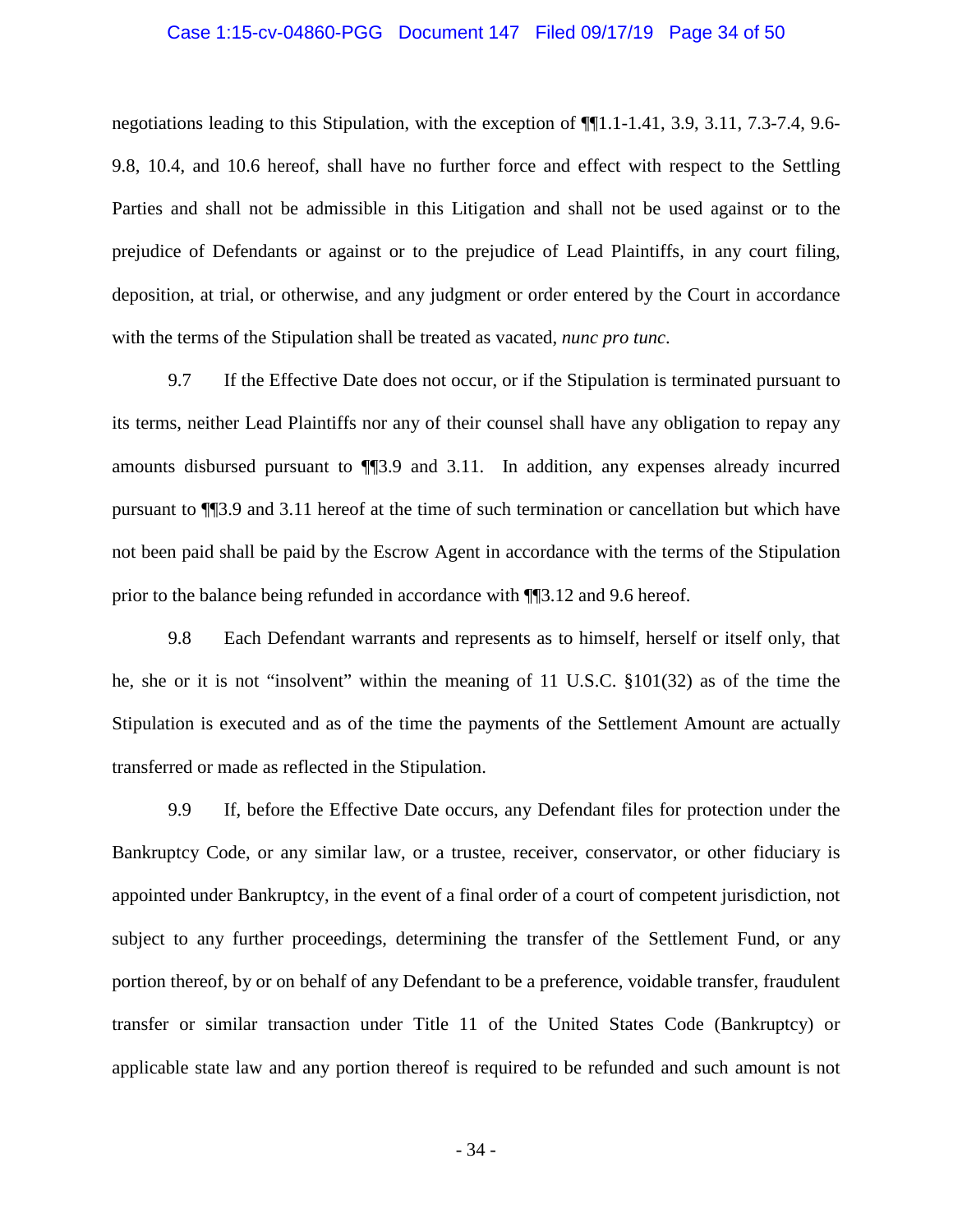# Case 1:15-cv-04860-PGG Document 147 Filed 09/17/19 Page 35 of 50

promptly deposited in the Settlement Fund by or on behalf of any other Defendant, then, at the election of Lead Counsel, the Settling Parties shall jointly move the Court to vacate and set aside the release given and the Judgment entered in favor of Defendants, and Defendants and Lead Plaintiffs and the Members of the Class shall be restored to their litigation positions as of July 30, 2019.

# **10. Miscellaneous Provisions**

10.1 The Settling Parties: (a) acknowledge that it is their intent to consummate this agreement; and (b) agree to cooperate to the extent reasonably necessary to effectuate and implement all terms and conditions of the Stipulation and to exercise their best efforts to accomplish the foregoing terms and conditions of the Stipulation.

10.2 The Settling Parties intend the Settlement to be the full, final, and complete resolution of all claims asserted or that could have been asserted by the Settling Parties with respect to the Litigation, Released Plaintiffs' Claims and Released Defendants' Claims. The Settlement compromises claims which are contested and shall not be deemed an admission by any Settling Party as to the merits of any claim or defense. Pursuant to 15 U.S.C. §78u-4(c)(1), the Judgment will contain a finding that, during the course of the Litigation, the Settling Parties and their respective counsel at all times complied with the requirements of Federal Rule of Civil Procedure 11 in connection with the maintenance, prosecution, defense, and settlement of the Litigation and shall not make any application for sanctions, pursuant to Rule 11 or other court rule or statute, with respect to any claim or defense in this Litigation. The Settling Parties agree that the Settlement Amount and the other terms of the Settlement were negotiated at arm's length and in good faith by the Settling Parties, and reflect a settlement that was reached voluntarily based upon adequate information and after consultation with competent legal counsel. The Settling Parties reserve their right to rebut, in a manner that such party determines to be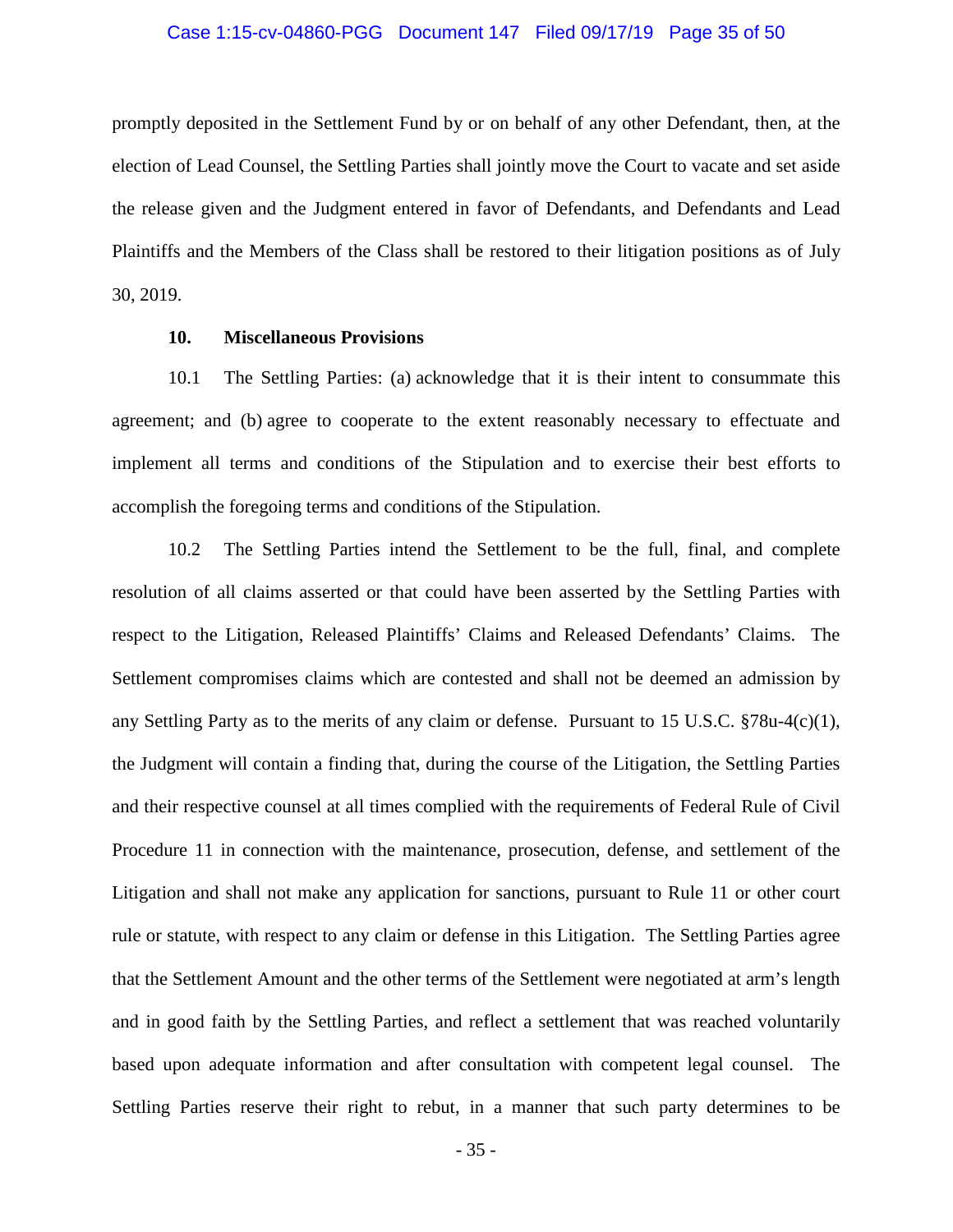#### Case 1:15-cv-04860-PGG Document 147 Filed 09/17/19 Page 36 of 50

appropriate, any contention made in any public forum regarding the Litigation, including that the Litigation was brought or defended in bad faith or without a reasonable basis.

10.3 The Settling Parties shall, in good faith, endeavor to communicate the terms of the Settlement, if at all, in a manner that is respectful of the fact that no final adjudication of fault was determined by a court or a jury.

10.4 By entering into this Stipulation, Defendants neither individually nor collectively admit any liability or wrongdoing. In particular:

(a) Defendants deny that they have committed or intended to commit any wrongdoing or violations of law as alleged in any complaint in the Litigation, and maintain that their conduct was at all times proper and in compliance with applicable provisions of law; and

(b) Defendants further deny that they made any material misstatements or omissions, that they acted with the requisite state of mind, that any Lead Plaintiff or Class Member has suffered any damages as a result of any conduct alleged in this Litigation or that could have been alleged therein. This Stipulation, whether or not consummated, and whether or not approved by the Court, and any discussions, negotiations, acts performed, proceedings, communications, drafts, documents, or agreements relating to this Stipulation, the Settlement, and any matters arising in connection with them, shall not be offered or received against or to the prejudice of any Defendant for any purpose other than in an action to enforce the terms of this Stipulation, or the Settlement, and in particular do not constitute, and shall not be described as, construed as, or otherwise offered or received against any Defendant as evidence of (or deemed to be evidence of) any admission, concession, or presumption by any of the Defendants with respect to: (i) the truth of any allegation in any complaint filed, or any amended complaint proposed to be filed, in this Litigation; (ii) the validity of any claim that has been or could have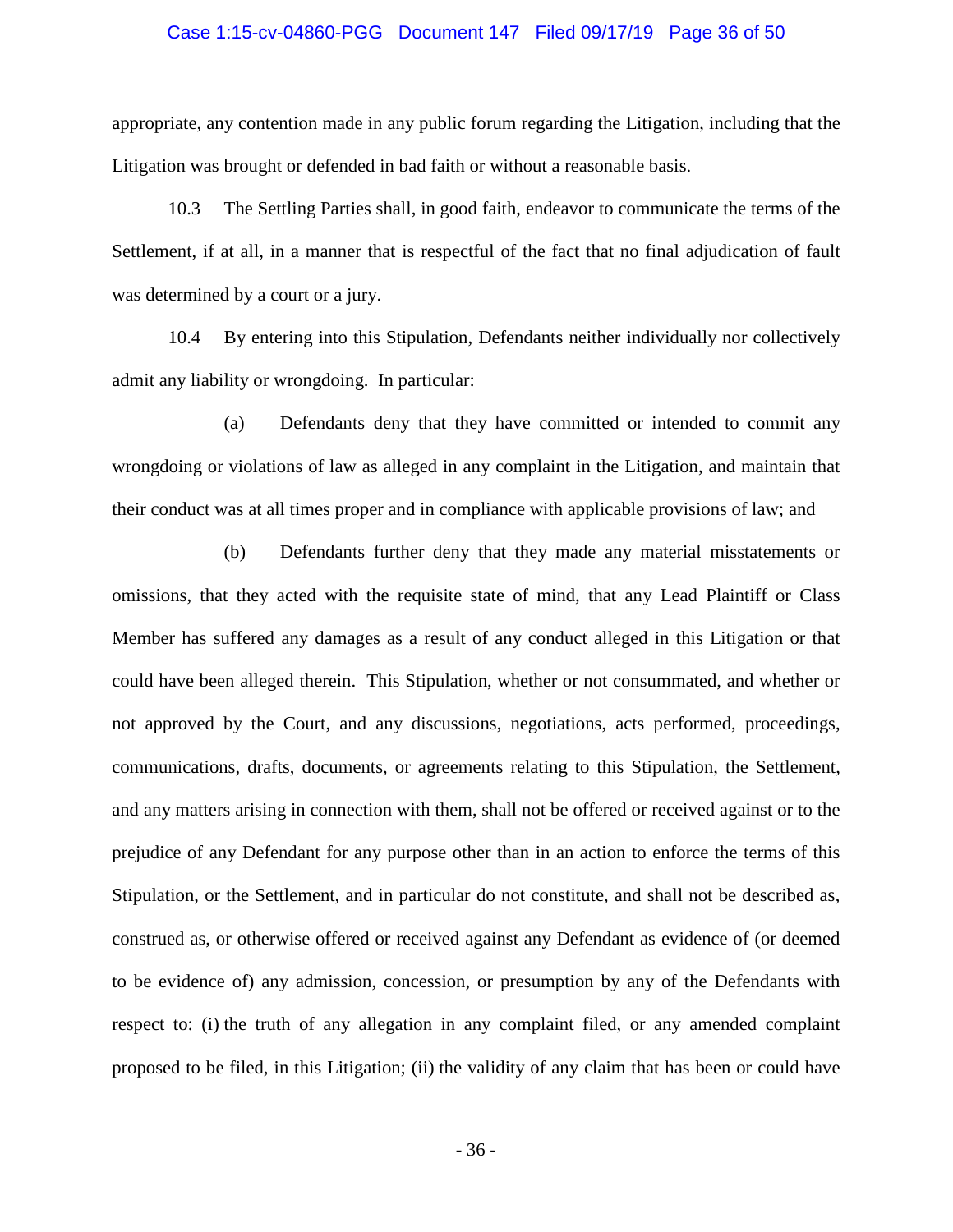#### Case 1:15-cv-04860-PGG Document 147 Filed 09/17/19 Page 37 of 50

been asserted in this Litigation or in any litigation or proceeding in any forum; (iii) the deficiency of any defense that has been or could have been asserted in this Litigation or in any other litigation or proceeding in any forum; or (iv) any liability, damages, negligence, fault, or wrongdoing of any Defendant whatsoever.

10.5 Defendants and/or Released Defendant Parties may file this Stipulation and/or the Judgment in any action that may be brought against them in order to support a defense or counterclaim based on principles of *res judicata*, collateral estoppel, release, statute of limitations, statute of repose, good-faith settlement, judgment bar or reduction, or any theory of claim preclusion or issue preclusion or similar defense or counterclaim, or to effectuate any liability protection granted them under any applicable insurance policy. The Settling Parties may file this Stipulation and/or the Judgment in any action that may be brought to enforce the terms of this Stipulation and/or the Judgment.

10.6 All agreements made and orders entered during the course of the Litigation relating to the confidentiality of information shall survive this Stipulation.

10.7 All of the Exhibits to the Stipulation, and the Supplemental Agreement, are material and integral parts hereof and are fully incorporated herein by this reference.

10.8 The Stipulation, along with its Exhibits and the Supplemental Agreement, may be amended or modified only by a written instrument signed by or on behalf of all Settling Parties or their respective successors-in-interest.

10.9 The waiver by one Settling Party of any breach of this Stipulation by any other Settling Party shall not be deemed a waiver of any other prior or subsequent breach of this Stipulation.

- 37 -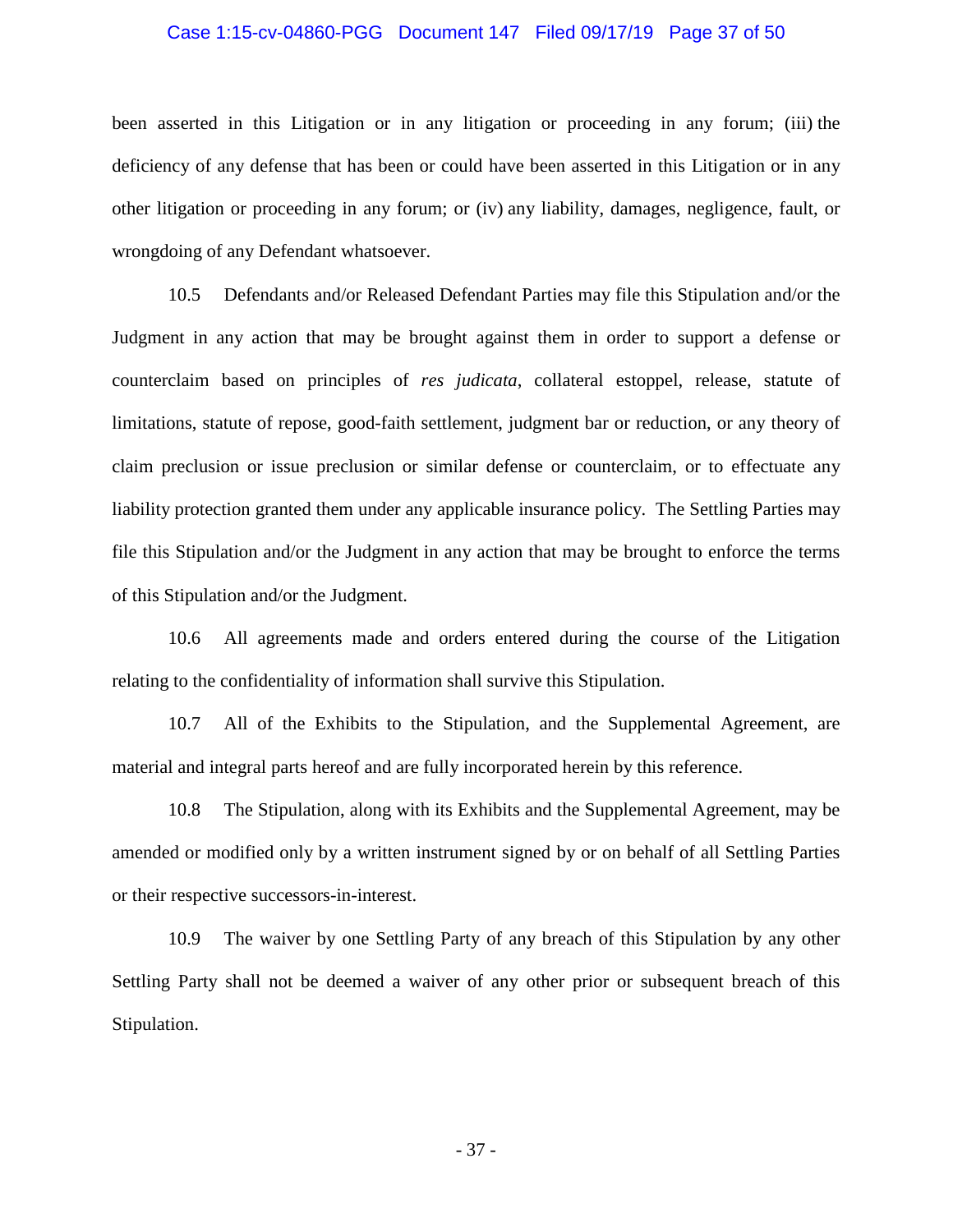#### Case 1:15-cv-04860-PGG Document 147 Filed 09/17/19 Page 38 of 50

10.10 The Stipulation, its Exhibits, and the Supplemental Agreement constitute the entire agreement among the Settling Parties and no representations, warranties or inducements have been made to any party concerning the Stipulation or its Exhibits other than the representations, warranties, and covenants contained and memorialized in such documents. The Settling Parties agree that no prior drafts or unexecuted versions of the Stipulation, its Exhibits, and the Supplemental Agreement or communications between the Settling Parties shall be construed as evidence of the Settling Parties' intent or understanding of the Stipulation, its Exhibits, and the Supplemental Agreement.

10.11 Lead Counsel, on behalf of the Class, are expressly authorized by Lead Plaintiffs to take all appropriate action required or permitted to be taken by the Class pursuant to the Stipulation to effectuate its terms and also are expressly authorized to enter into any modifications or amendments to the Stipulation on behalf of the Class which they deem appropriate.

10.12 All counsel and any other person executing this Stipulation, its Exhibits, the Supplemental Agreement, or any related Settlement document, warrant and represent that they have the full authority to do so, and that they have the authority to take appropriate action required or permitted to be taken pursuant to the Stipulation to effectuate its terms, without requiring additional consent, approval, or authorization of any other Person, board, entity, tribunal, or other regulatory or governmental authority.

10.13 The Stipulation may be executed in one or more counterparts. All executed counterparts and each of them shall be deemed to be one and the same instrument. A complete set of executed counterparts shall be filed with the Court. Signatures sent by facsimile or pdf via e-mail shall be deemed originals.

- 38 -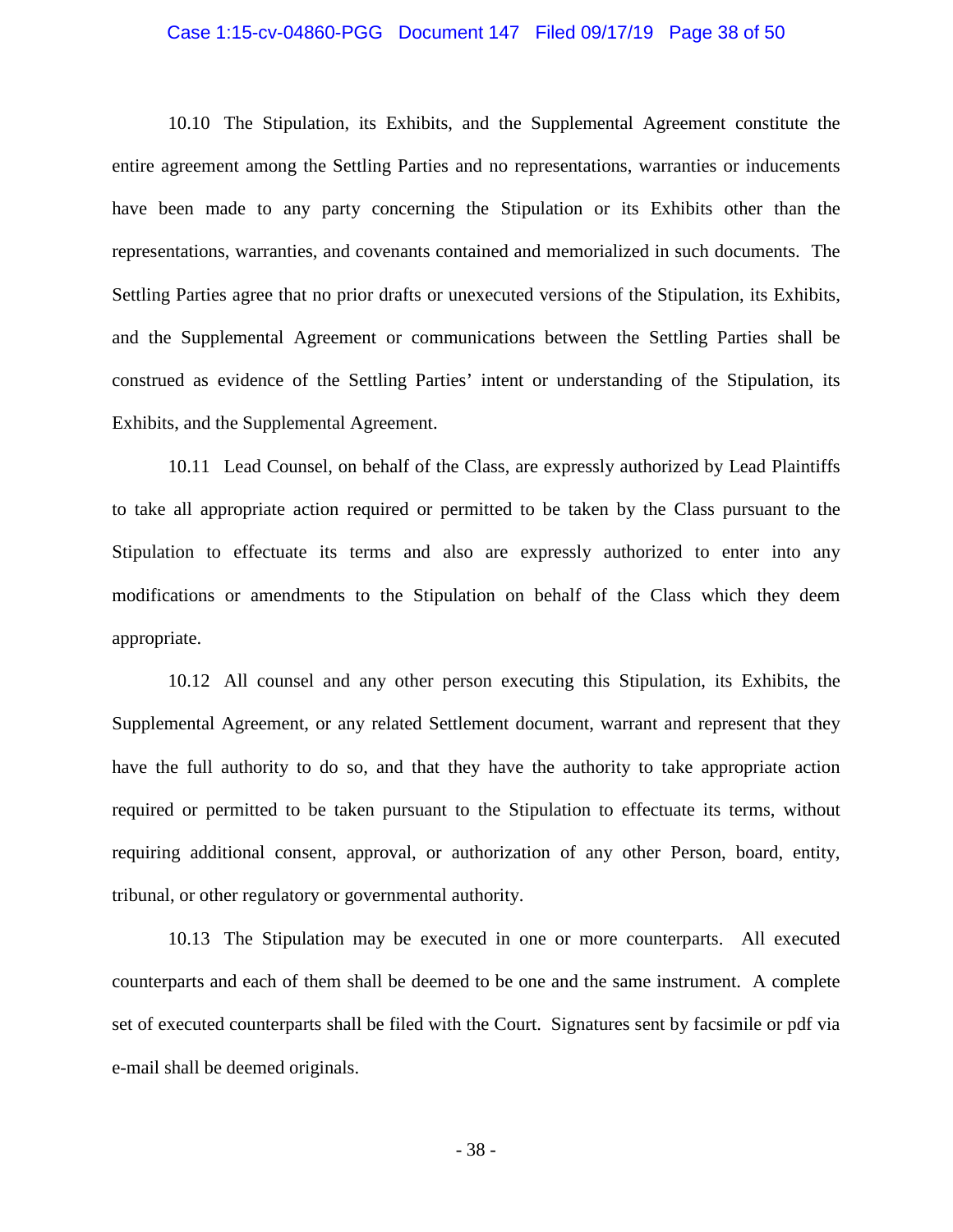### Case 1:15-cv-04860-PGG Document 147 Filed 09/17/19 Page 39 of 50

10.14 All notices, requests, demands, claims and other communications hereunder shall be in writing and shall be deemed duly given: (i) when delivered personally to the recipient; (ii) one (1) business day after being sent to the recipient by reputable overnight courier service (charges prepaid) or by e-mail; or (iii) seven (7) business days after being mailed to the recipient by certified or registered mail, return receipt requested and postage prepaid, and addressed to the intended recipient as set forth below:

## **If to Lead Plaintiffs or Lead Counsel:**

ROBBINS GELLER RUDMAN & DOWD LLP Samuel H. Rudman Robert M. Rothman Erin W. Boardman 58 South Service Road, Suite 200 Melville, NY 11747 srudman@rgrdlaw.com rrothman@rgrdlaw.com eboardman@rgrdlaw.com

ROBBINS GELLER RUDMAN & DOWD LLP Jack Reise 120 East Palmetto Park Road, Suite 500 Boca Raton, FL 33432 jreise@rgrdlaw.com

SAXENA WHITE P.A. Joseph E. White, III Lester R. Hooker Jorge A. Amador 150 East Palmetto Park Road, Suite 600 Boca Raton, FL 33432 jwhite@saxenawhite.com lhooker@saxenawhite.com jamador@saxenawhite.com

SAXENA WHITE P.A. Steven B. Singer 10 Bank Street, 8th Floor White Plains, NY 10606 ssinger@saxenawhite.com

## **If to Defendants or Defendants' Counsel:**

SKADDEN, ARPS, SLATE,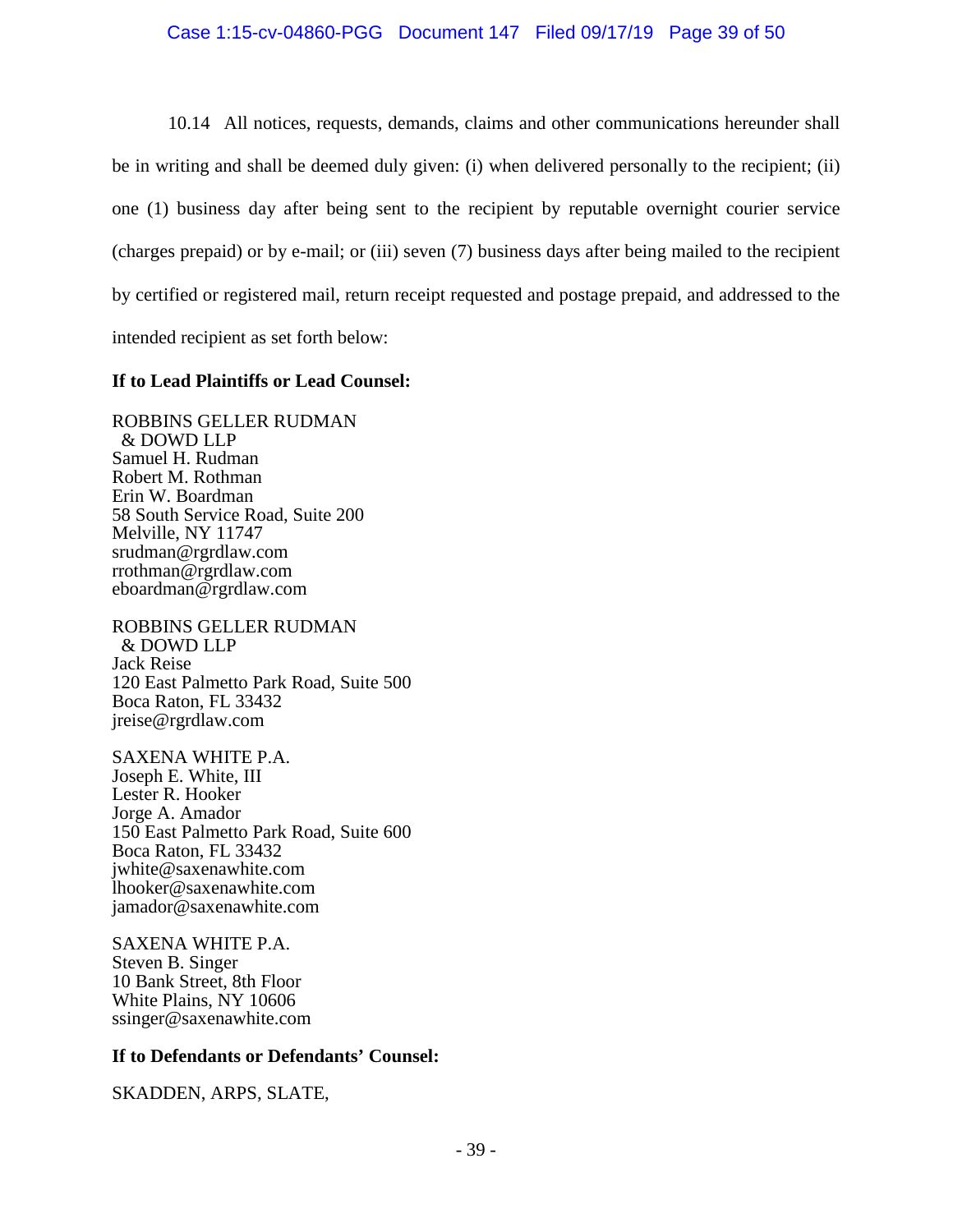MEAGHER & FLOM LLP Jay B. Kasner Scott D. Musoff Alexander C. Drylewski Four Times Square New York, NY 10036 jkasner@skadden.com smusoff@skadden.com Alexander.Drylewski@skadden.com

## FRIEDMAN KAPLAN

 SEILER & ADELMAN LLP Eric Corngold John N. Orsini Seven Times Square New York, NY 10036 ecorngold@fklaw.com jorsini@fklaw.com

#### SHEARMAN & STERLING LLP

John A. Nathanson Agnès Dunogué 599 Lexington Avenue New York, NY 10022 john.nathanson@shearman.com Agnes.Dunogue@Shearman.com

#### PAUL, WEISS, RIFKIND,

 WHARTON & GARRISON LLP Lorin L. Reisner Richard A. Rosen 1285 Avenue of the Americas New York, NY 10019 lreisner@paulweiss.com rrosen@paulweiss.com

AKIN GUMP STRAUSS HAUER AND FELD LLP Stephen M. Baldini One Bryant Park New York, NY 10036 sbaldini@akingump.com

#### FRANKFURT KURNIT

 KLEIN & SELZ PC Brian E. Maas Andrew J. Ungberg 488 Madison Avenue New York, NY 10022 bmaas@ficks.com aungberg@fkks.com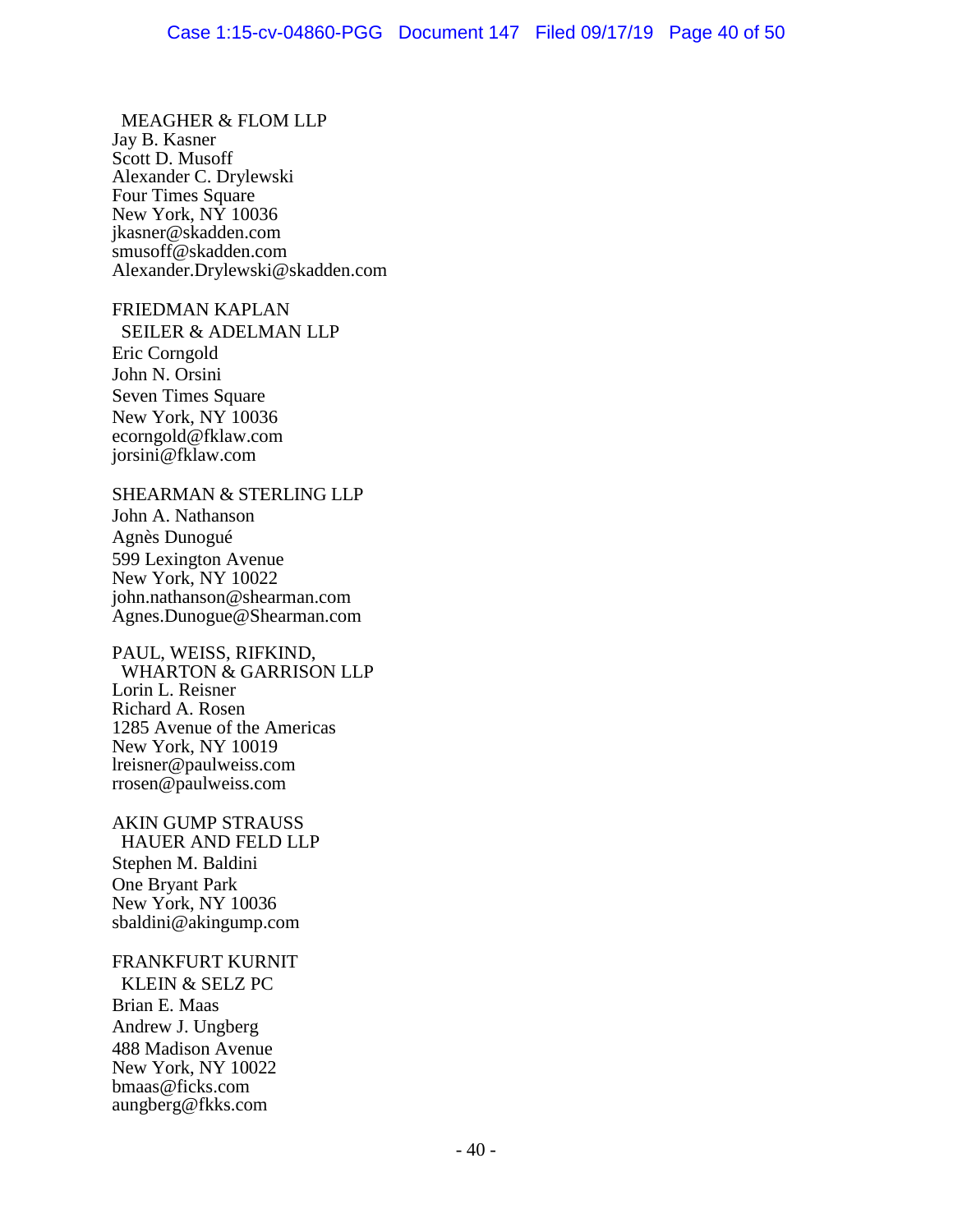OLSHAN FROME WOLOSKY LLP Thomas J. Fleming Adrienne M. Ward 1325 Avenue of the Americas New York, NY 10019 tfleming@olshanlaw.com award@olshanlaw.com

10.15 This Stipulation shall be binding when signed, but the Settlement shall be effective upon the entry of the Judgment and the payment in full of the Settlement Amount, subject only to the condition that the Effective Date will have occurred.

10.16 The Stipulation shall be binding upon, and inure to the benefit of, the successors and assigns of the Settling Parties hereto.

10.17 The headings herein are used for the purpose of convenience only and are not meant to have legal effect.

10.18 All Settling Parties submit to the jurisdiction of the Court for purposes of implementing and enforcing the Settlement. The administration and consummation of the Settlement as embodied in this Stipulation shall be under the authority of the Court, and the Court shall retain jurisdiction for the purpose of entering orders providing for awards of attorneys' fees and any expenses, and implementing and enforcing the terms of this Stipulation.

10.19 This Stipulation, its Exhibits, and the Supplemental Agreement shall be considered to have been negotiated, executed and delivered, and to be wholly performed, in the State of New York. The construction, interpretation, operation, effect, and validity of this Stipulation, its Exhibits, the Supplemental Agreement, and all documents necessary to effectuate them, shall be governed by the internal, substantive laws of the State of New York without giving effect to that State's choice-of-law principles, except to the extent that federal law requires that federal law govern.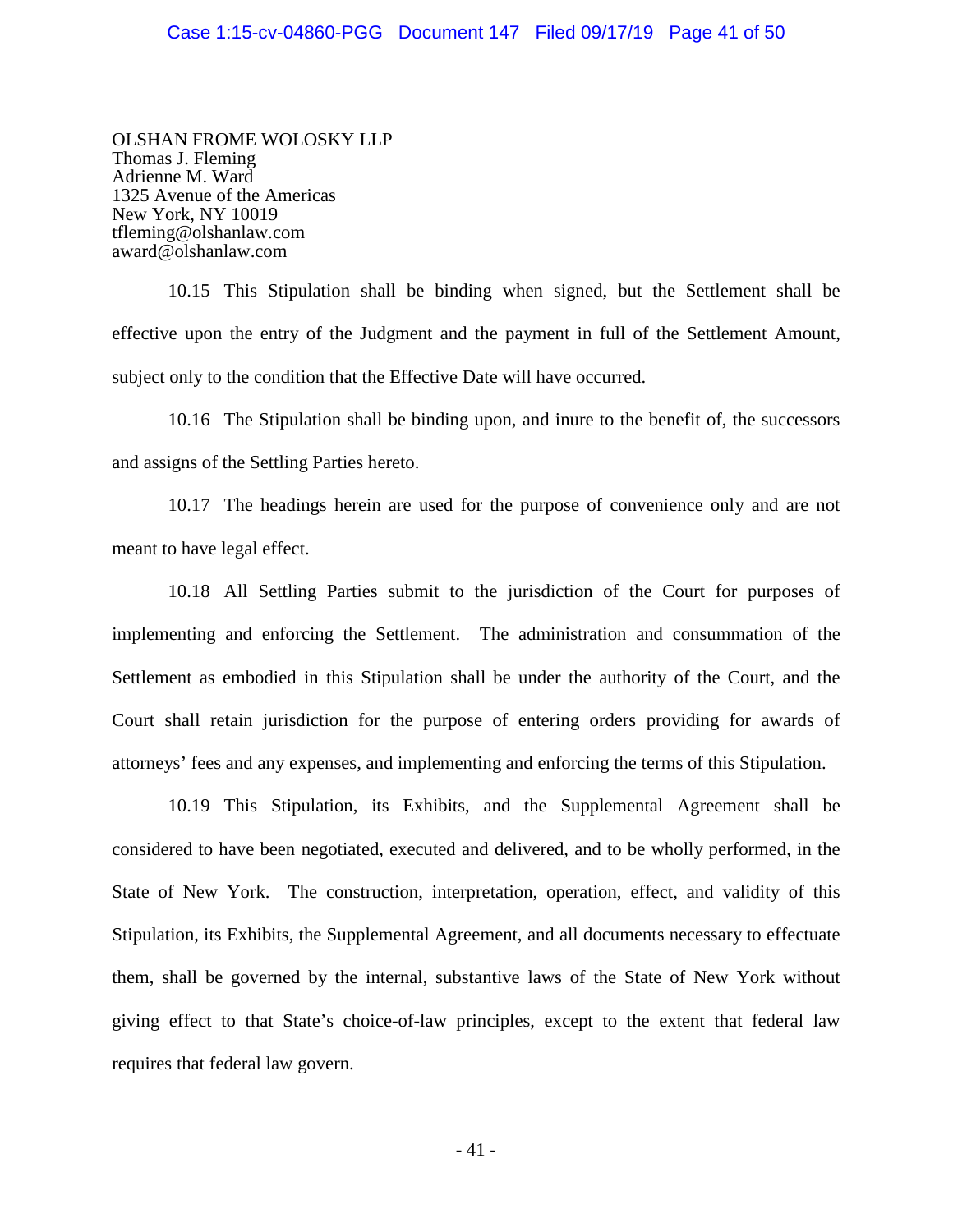#### Case 1:15-cv-04860-PGG Document 147 Filed 09/17/19 Page 42 of 50

10.20 This Stipulation shall not be construed more strictly against one Settling Party than another merely by virtue of the fact that it, or any part of it, may have been prepared by counsel for one of the Settling Parties, it being recognized that it is the result of arm's-length negotiations among the Settling Parties, and all Settling Parties have contributed substantially and materially to the preparation of this Stipulation.

10.21 Nothing in the Stipulation, or the negotiations relating thereto, is intended to or shall be deemed to constitute a waiver of any applicable privilege or immunity, including, without limitation, attorney-client privilege, joint defense privilege, or work product protection.

10 .22 Pending approval of the Court of this Stipulation and its Exhibits, all proceedings in this Litigation shall be stayed and all Class Members shall be barred and enjoined from prosecuting any of the Released Plaintiffs' Claims against any of the Released Defendant Parties.

10.23 Unless otherwise provided, the Settling Parties may agree to reasonable extensions of time to carry out any of the provisions of this Stipulation without further order of the Court.

10.24 Except as otherwise provided herein, each party shall bear its own costs.

IN WITNESS WHEREOF, the parties hereto have caused the Stipulation to be executed, by their duly authorized attorneys, dated September 16, 2019.

> ROBBINS GELLER RUDMAN &DOWDLLP SAMUEL H. RUDMAN ROBERT M. ROTHMAN MARKT. MILLKEY ERIN W. BOARDMAN ROBERT D. GERSON

MILLKEY<br>BOARDMAN<br>COLLERSON<br>COLLERT M. ROTHMAN

58 South Service Road, Suite 200 Melville, NY 11747 Telephone: (631) 367-7100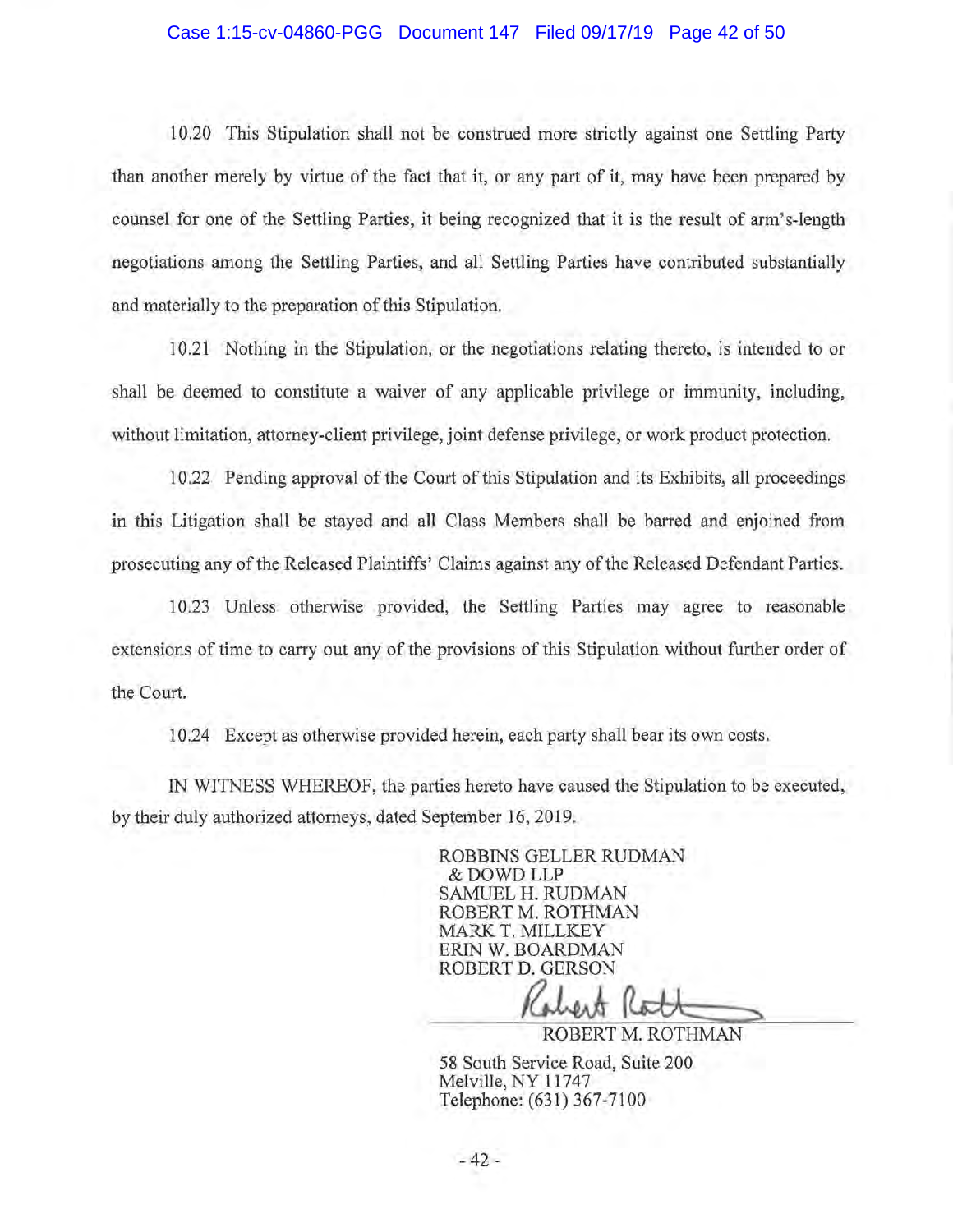ROBBINS GELLER RUDMAN &DOWD LLP JACK REISE *(admitted pro hac vice)*  120 East Palmetto Park Road, Suite 500 Boca Raton, FL 33432 Telephone: (561) 750-3000

SAXENA WHITE P.A. JOSEPH E. WHITE, III LESTER R. HOOKER *(admitted pro hac vice)*  JORGE A. AMADOR *(admitted pro hac vice)*  150 East Palmetto Park Road, Suite 600 Boca Raton, FL 33432 Telephone: (561) 394-3399

SAXENA WHITE P.A. STEVEN B. SINGER KYLA GRANT 10 Bank Street, 8th Floor White Plains, NY 10606 Telephone: (914) 437-8551

Attorneys for Plaintiffs

SKADDEN, ARPS, SLATE, MEAGHER &FLOM LLP JAY B. KASNER SCOTT D. MUSOFF ALEXANDER C. DR YLEWSKI

. JAY B. KASNER

Four Times Square New York, New York 10036 Telephone: (212) 735-3000

Attorneys for Defendants Iconix Brand Group, Inc. and F. Peter Cuneo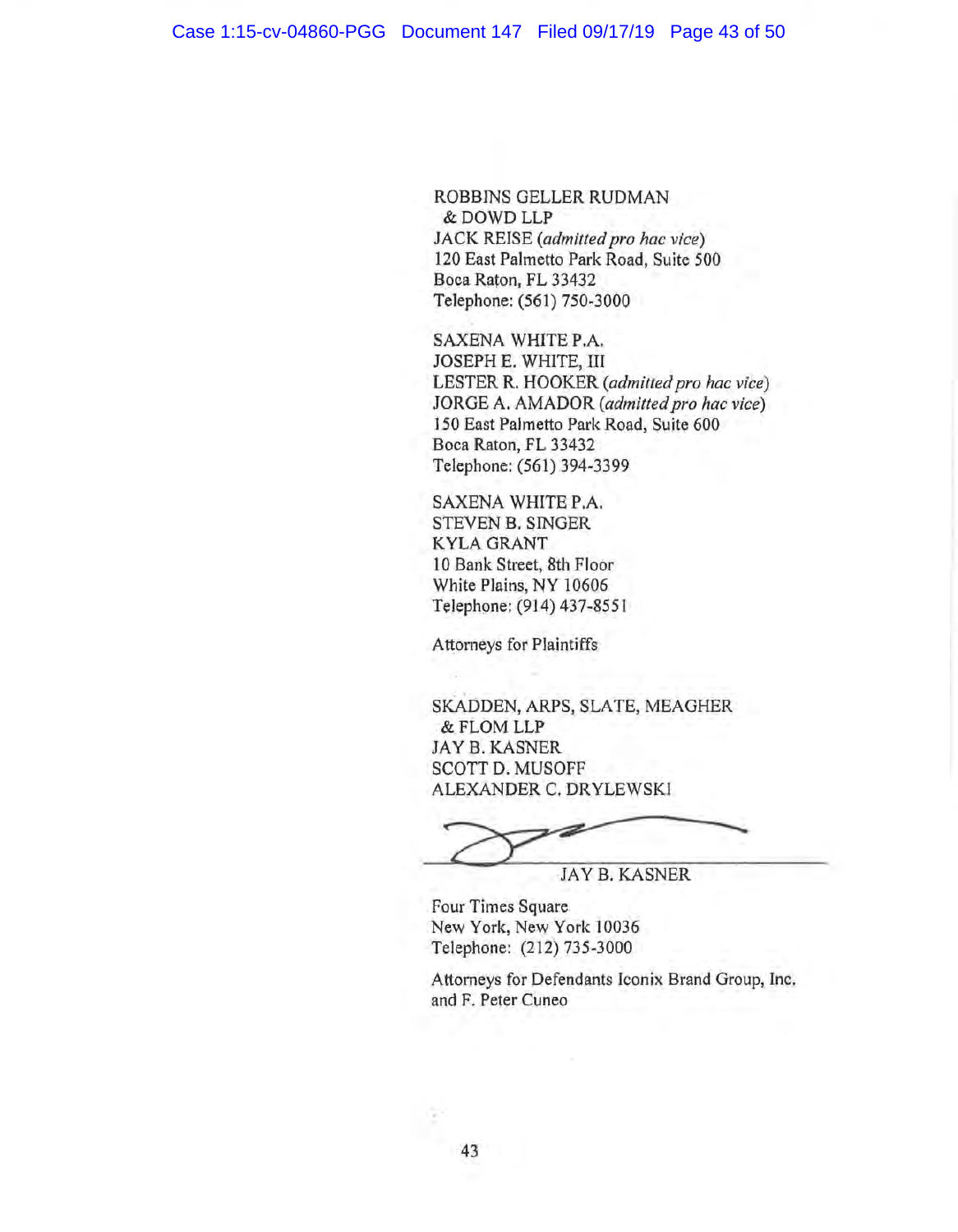FRIEDMAN KAPLAN SEILER & ADELMAN LLP ERIC CORNOOLD JOHN N. ORSINI

RIC CORNGOLD<br>DHN N. ORSINI<br>Times Square<br>Times Square<br>ew York. New York 10036 -

7 Times Square New York, New York 10036 Telephone: (212) 833-1100

Attorneys for Defendant David Blumberg

**SHEARMAN & STERLING LLP** JOHN A. NATHANSON **AGNÈS DUNOGUÉ** 

JOHN A. NATHANSON 599 Lexington Avenue New York, New York 10022 Telephone: (212) 848-4000

Attorneys for Defendant Warren Clamen

PAUL, WEISS, RIFKIND, WHARTON & GARRISON LLP LORIN L. REISNER RICHARD A. ROSEN RICHARD C. TARLOWE

### RICHARD A. ROSEN

1285 Avenue of the Americas New York, New York 10019 1elephone: (212) 373-3000

Attorneys for Defendant Neil Cole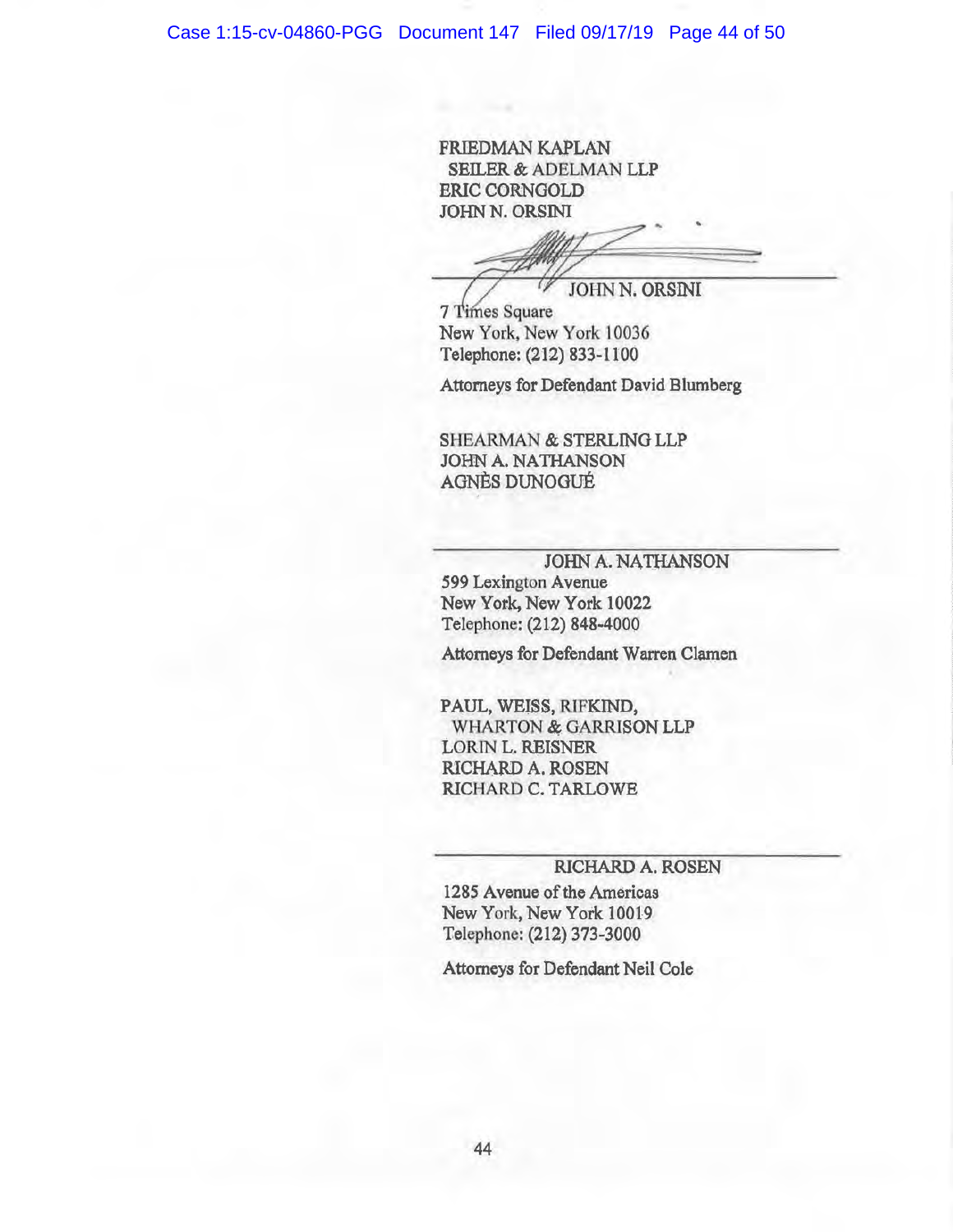FRIEDMAN KAPLAN SEILER & ADELMAN LLP ERIC CORNGOLD JOHN N. ORSINI

## JOHN N. ORSINI

7 Times Square New York, New York 10036 Telephone: (212) 833-1100

Attorneys for Defendant David Blumberg

SHEARMAN & STERLING LLP JOHN A. NATHANSON AGNÈS DUNOGUE

JØHN A/NATHANSON 599 Lexington Avenue New York, New York 10022 Telephone: (212) 848-4000

Attorneys for Defendant Warren Clamen

PAUL, WEISS, RIFKIND, WHARTON & GARRISON LLP LORIN L. REISNER RICHARD A. ROSEN RICHARD C. TARLOWE

#### RICHARD A. ROSEN

1285 Avenue of the Americas New York, New York 10019 Telephone: (212) 373-3000

Attorneys for Defendant Neil Cole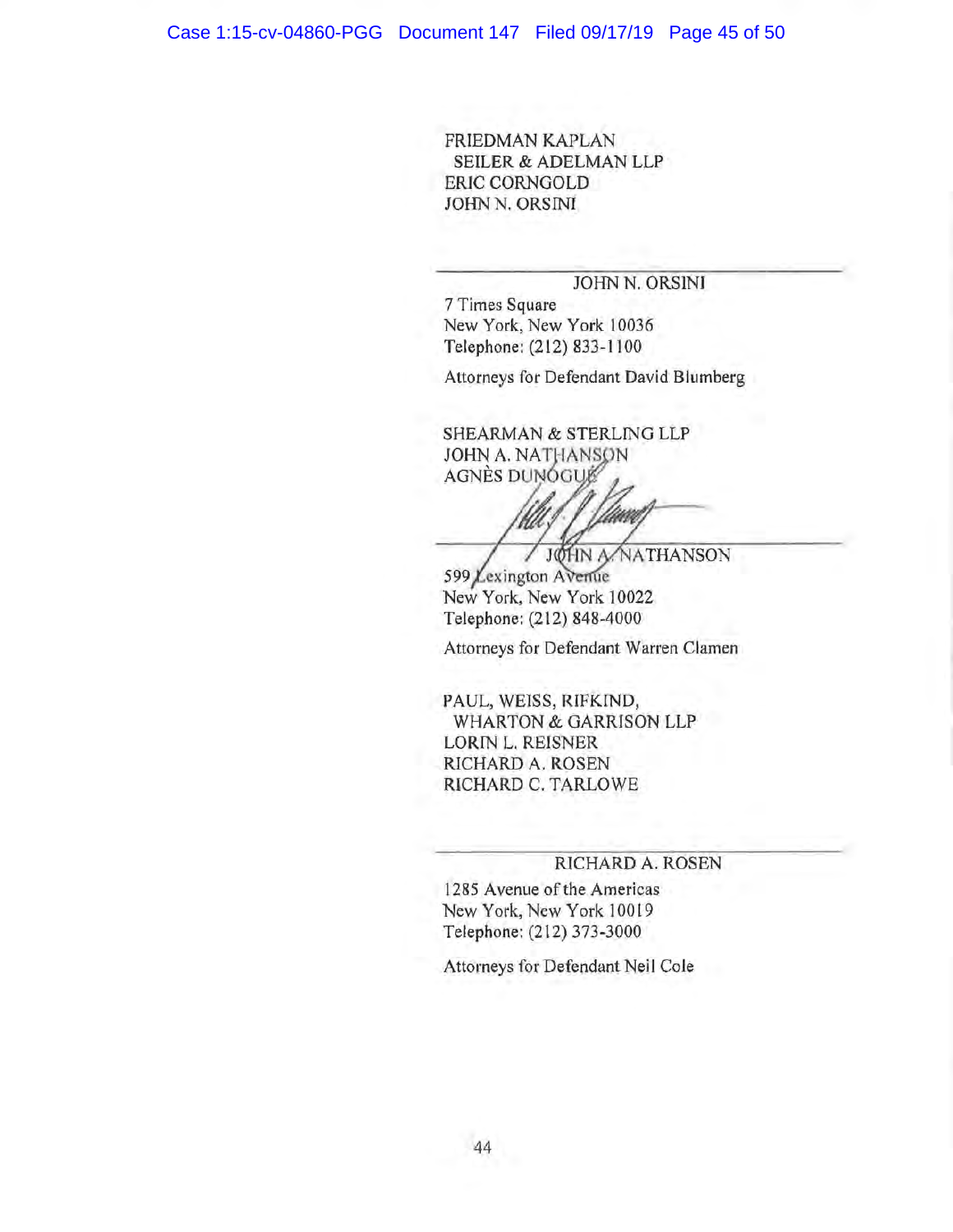FRIEDMAN KAPLAN SEILER & ADELMAN LLP ERIC CORNGOLD JOHN N. ORSINI

## JOHN N. ORSINI

7 Times Square New York, New York 10036 Telephone: (212) 833-1100

Attorneys for Defendant David Blumberg

SHEARMAN & STERLING LLP JOHN A. NATHANSON AGNES DUNOGUE

JOHN A. NATHANSON

599 Lexington Avenue New York, New York 10022 Telephone: (212) 848-4000

Attorneys for Defendant Warren Clamen

PAUL, WEISS, RIFKIND, WHARTON & GARRISON LLP LORIN L. REISNER RICHARD A. ROSEN RICHARD C. TARLOWE

with permission

RICHARD A. ROSEN

1285 Avenue of the Americas New York, New York 10019 Telephone: (212) 373-3000

Attorneys for Defendant Neil Cole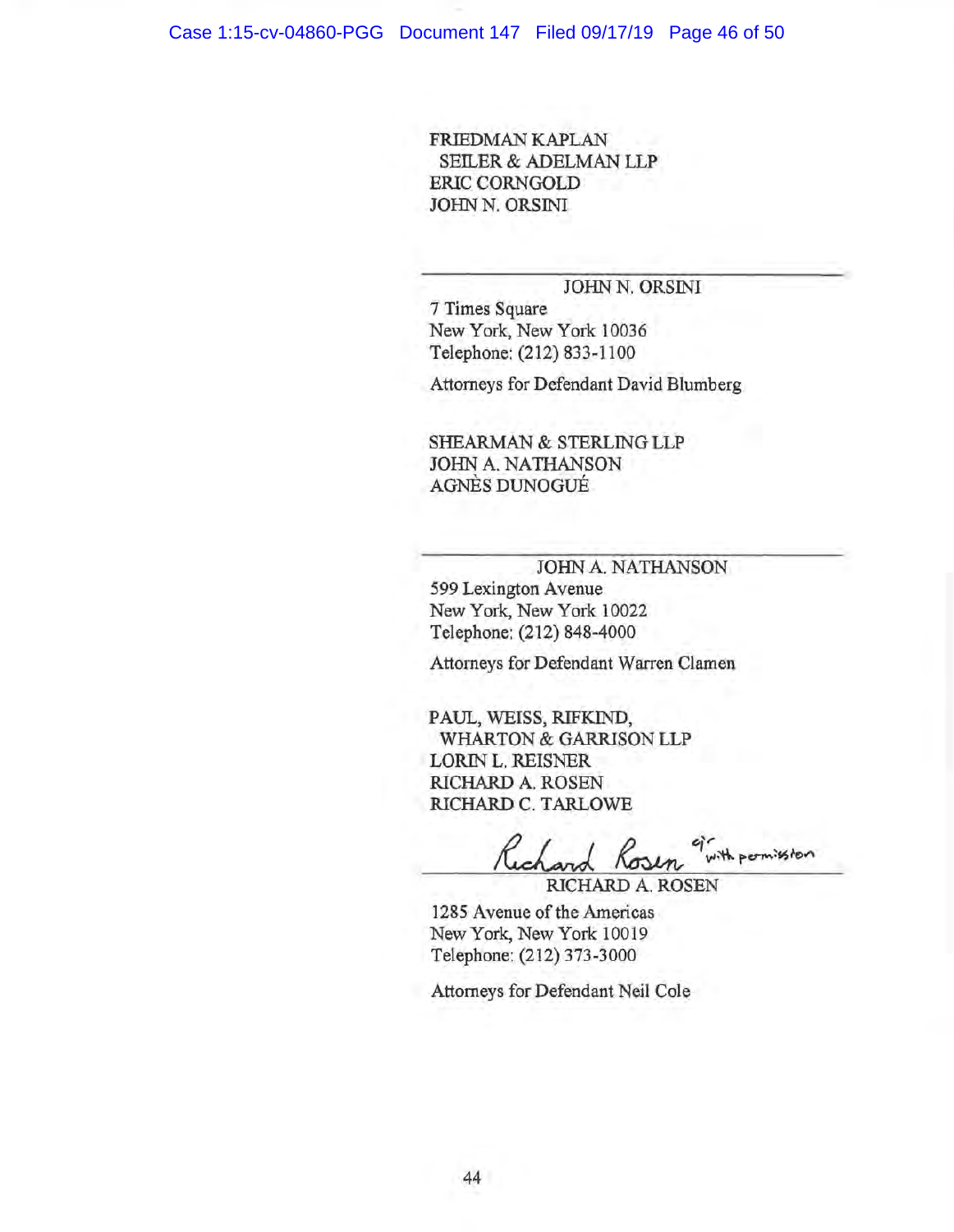OLSHAN FROME WOLOSKY LLP THOMAS J. FLEMING ADRIENNE M. WARD

**ADRIENNE M. WARD** 

1325 Avenue of the Americas New York, New York 10019 Telephone: (212) 451-2300

Attorneys for Defendant Seth Horowitz

AKIN GUMP STRAUSS HAUER AND FELD LLP STEPHEN M. BALDINI

#### STEPHEN M. BALDINI

One Bryant Park New York, New York 10036 Telephone: (212) 872-1000

Attorneys for Defendant David K. Jones

FRANKFURT KURNIT KLEIN & SELZ PC BRIAN E. MAAS ANDREW J. UNGBERG

#### ANDREW J. UNGBERG

488 Madison Avenue New York, New York 10022 Telephone: (212) 980-0120

Attorneys for Defendant Jeff Lupinacci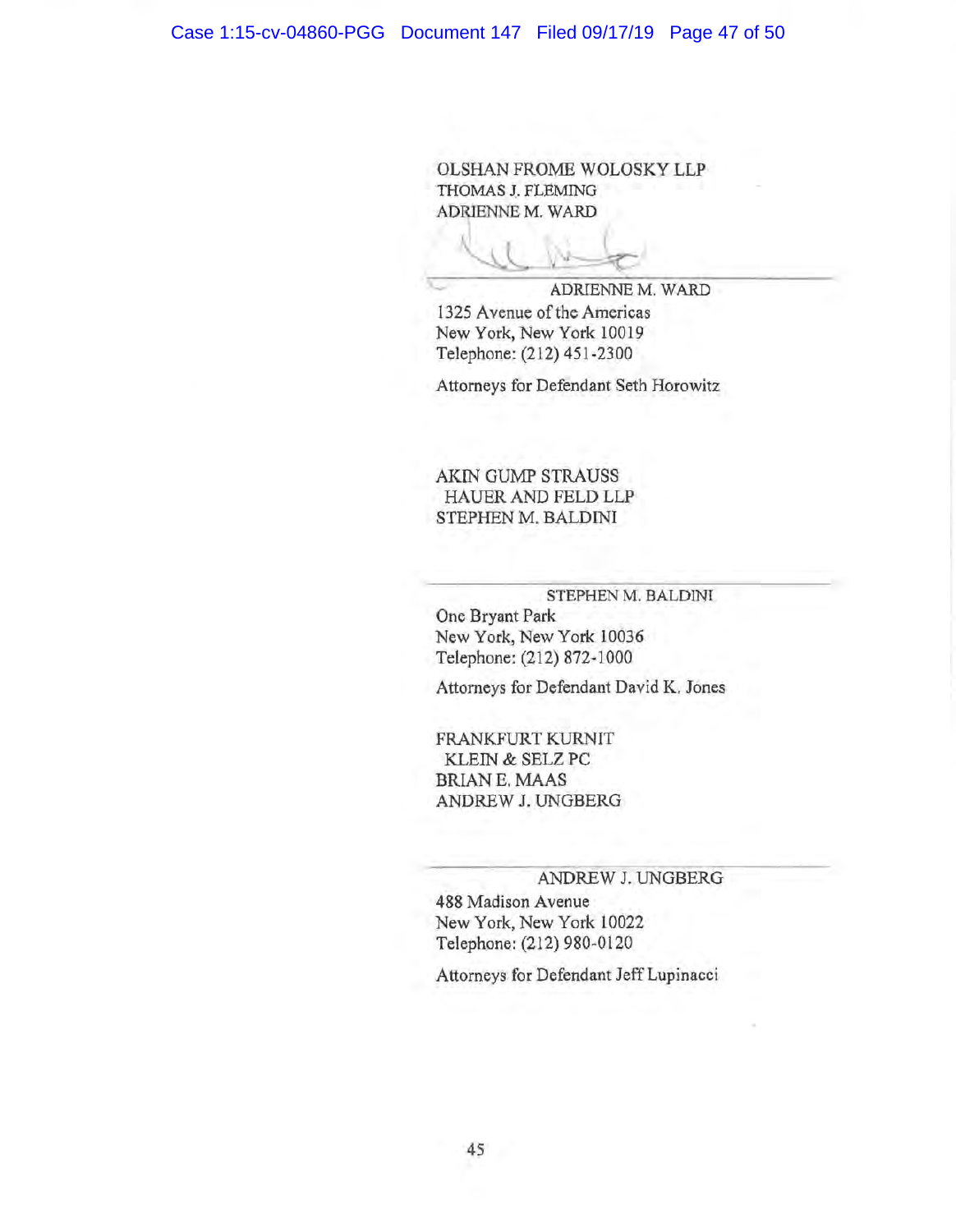OLSHAN FROME WOLOSKY LLP THOMAS **J. FLEMING** ADRIENNE M. WARD

ADRIENNE M. WARD

1325 Avenue of the Americas New York, New York 10019 Telephone: (212) 451-2300

Attorneys for Defendant Seth Horowitz

AKIN GUMP STRAUSS HAUER AND FELD LLP STEPHEN M. BALDINI

STEPHEN M. BALDINI

One Bryant Park New York, New York 10036 Telephone: (212) 872-1000

Attorneys for Defendant David K. Jones

FRANKFURT KURNIT KLEIN & SELZ PC BRIAN E. MAAS ANDREW J. UNGBERG

ANDREW J. UNGBERG

488 Madison Avenue New York, New York 10022 Telephone: (212) 980-0120

!

Attorneys for Defendant Jeff Lupinacci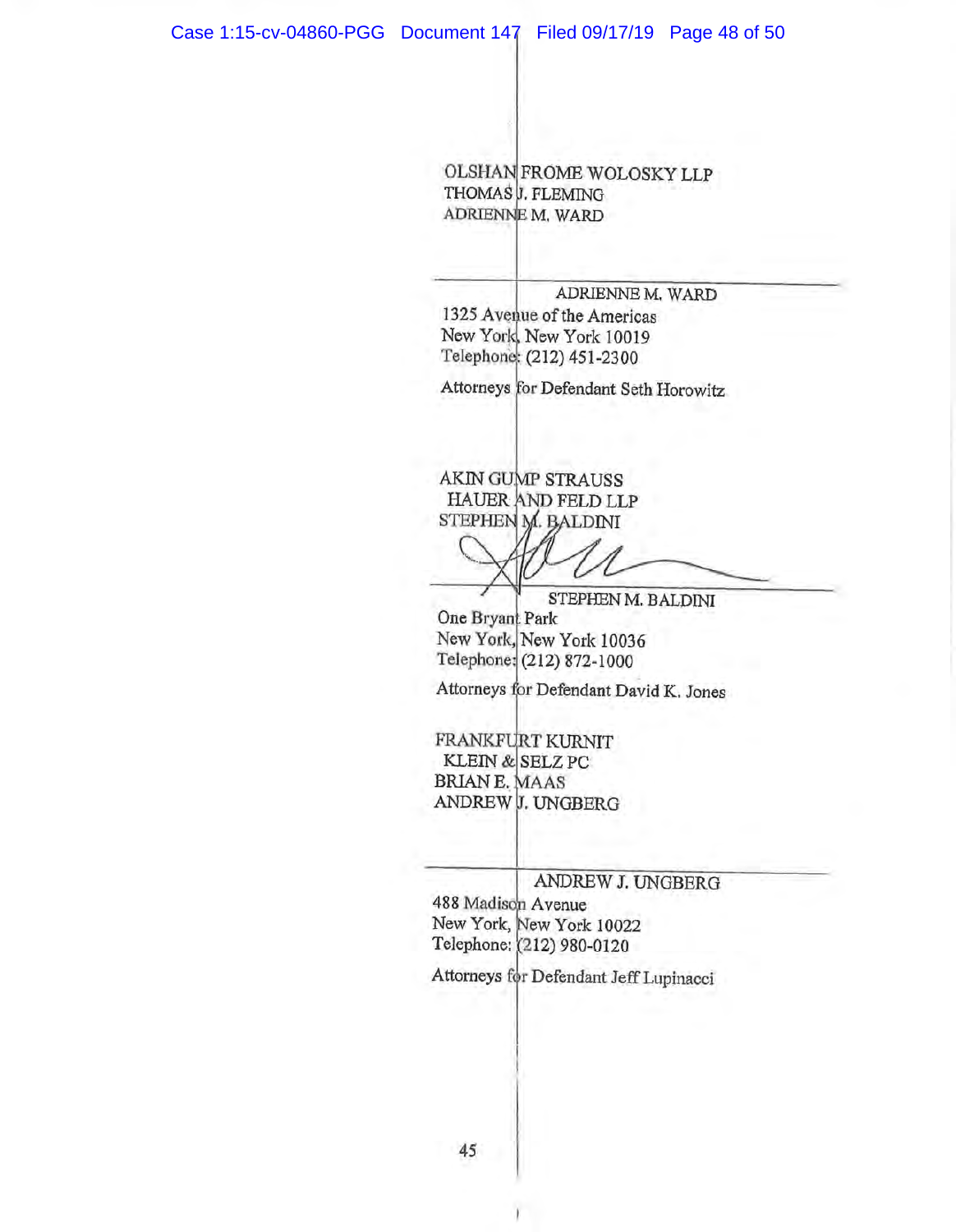OLSHAN FROME WOLOSKY LLP THOMAS J. FLEMING ADRIENNE M. WARD

#### ADRIENNE M. WARD

1325 Avenue of the Americas New York, New York 10019 Telephone: (212) 451-2300

Attorneys for Defendant Seth Horowitz

AKIN GUMP STRAUSS HAUER AND FELD LLP STEPHEN M. BALDINI

STEPHEN M. BALDINI

One Bryant Park New York, New York 10036 Telephone: (212) 872-1000

Attorneys for Defendant David K. Jones

FRANKFURT KURNlT KLEIN & SELZ PC BRIAN E. MAAS ANDREW J. UNGBERG

WDREWV. UNGBERG

488 Madison Avenue New York, New York 10022 Telephone: (212) 980-0120

Attorneys for Defendant Jeff Lupinacci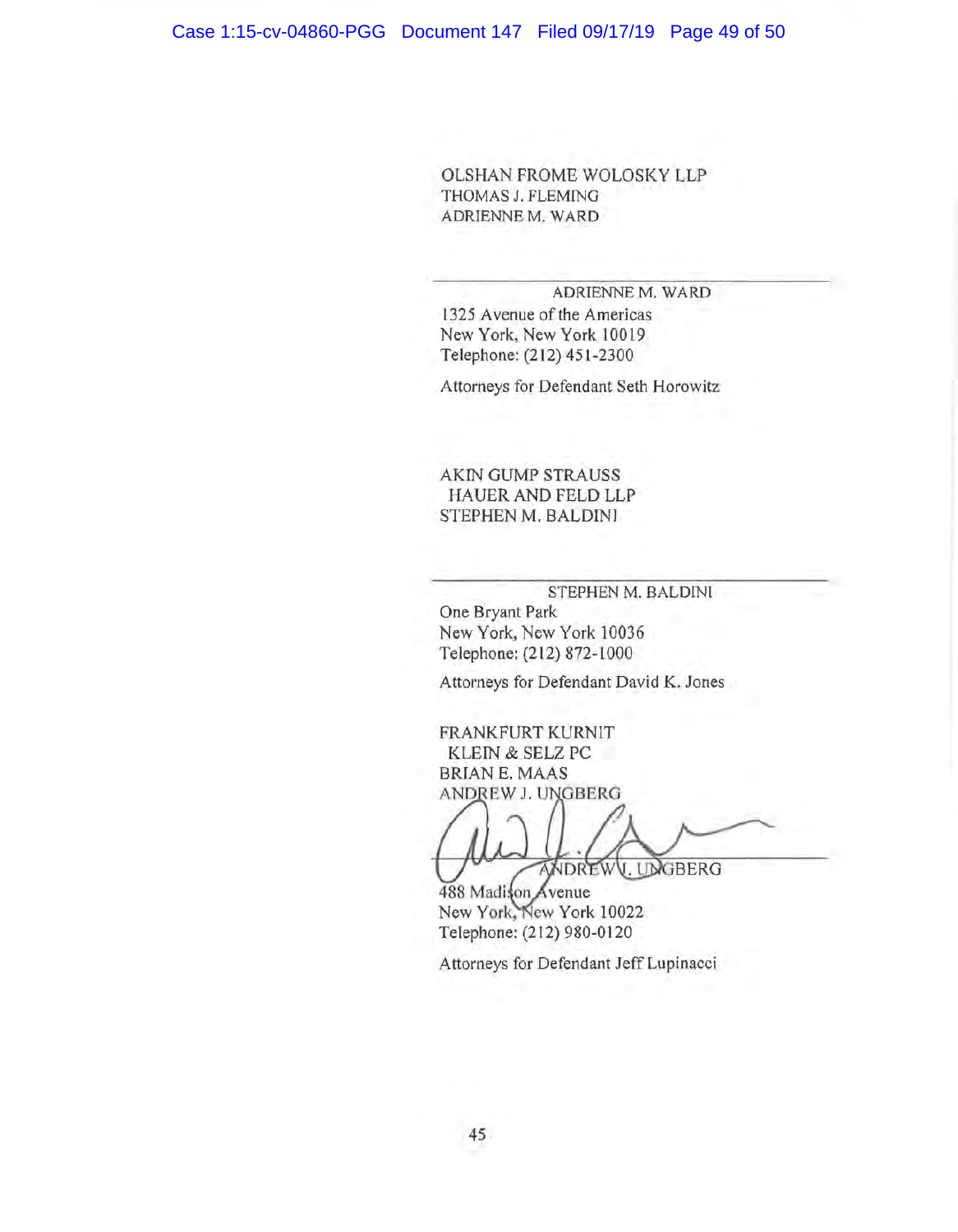## **CERTIFICATE OF SERVICE**

I, Robert M. Rothman, hereby certify that on September 17, 2019, I authorized a true and correct copy of the foregoing document to be electronically filed with the Clerk of the Court using the CM/ECF system, which will send notification of such public filing to all counsel registered to receive such notice. I further certify under penalty of perjury under the laws of the United States of America that the foregoing is true and correct. Executed on September 17, 2019, at Melville, New York.

> s/ Robert M. Rothman ROBERT M. ROTHMAN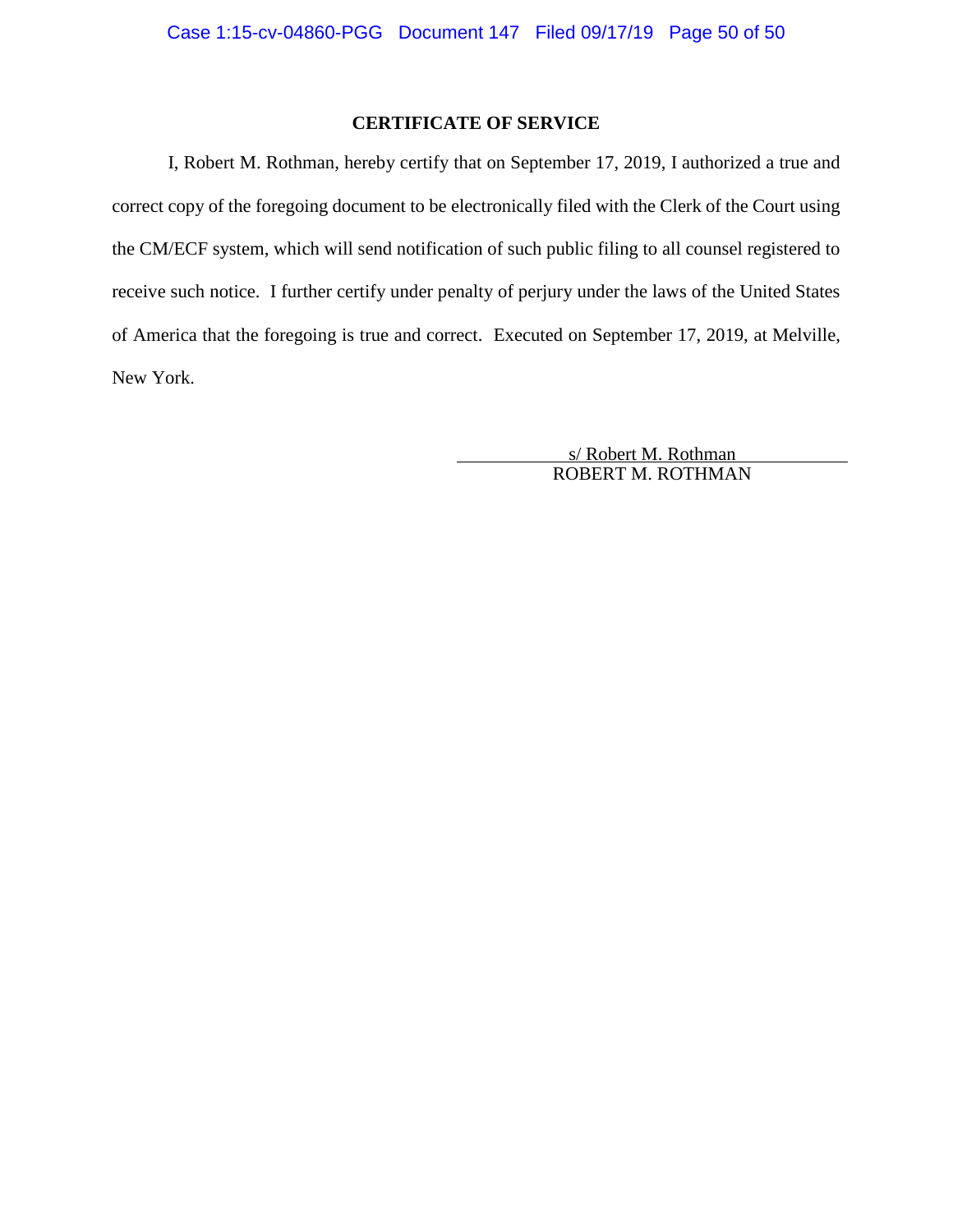# INDEX OF EXHIBITS TO STIPULATION OF SETTLEMENT AND RELEASE

| <b>DOCUMENT</b>                                                                 | EXH   |
|---------------------------------------------------------------------------------|-------|
| [Proposed] Order Preliminarily Approving<br>Settlement and Providing for Notice | A     |
| Notice of Pendency and Proposed Settlement<br>of Class Action                   | $A-1$ |
| Proof of Claim and Release                                                      | $A-2$ |
| <b>Summary Notice</b>                                                           | $A-3$ |
| [Proposed] Final Judgment and Order of<br>Dismissal with Prejudice              | B     |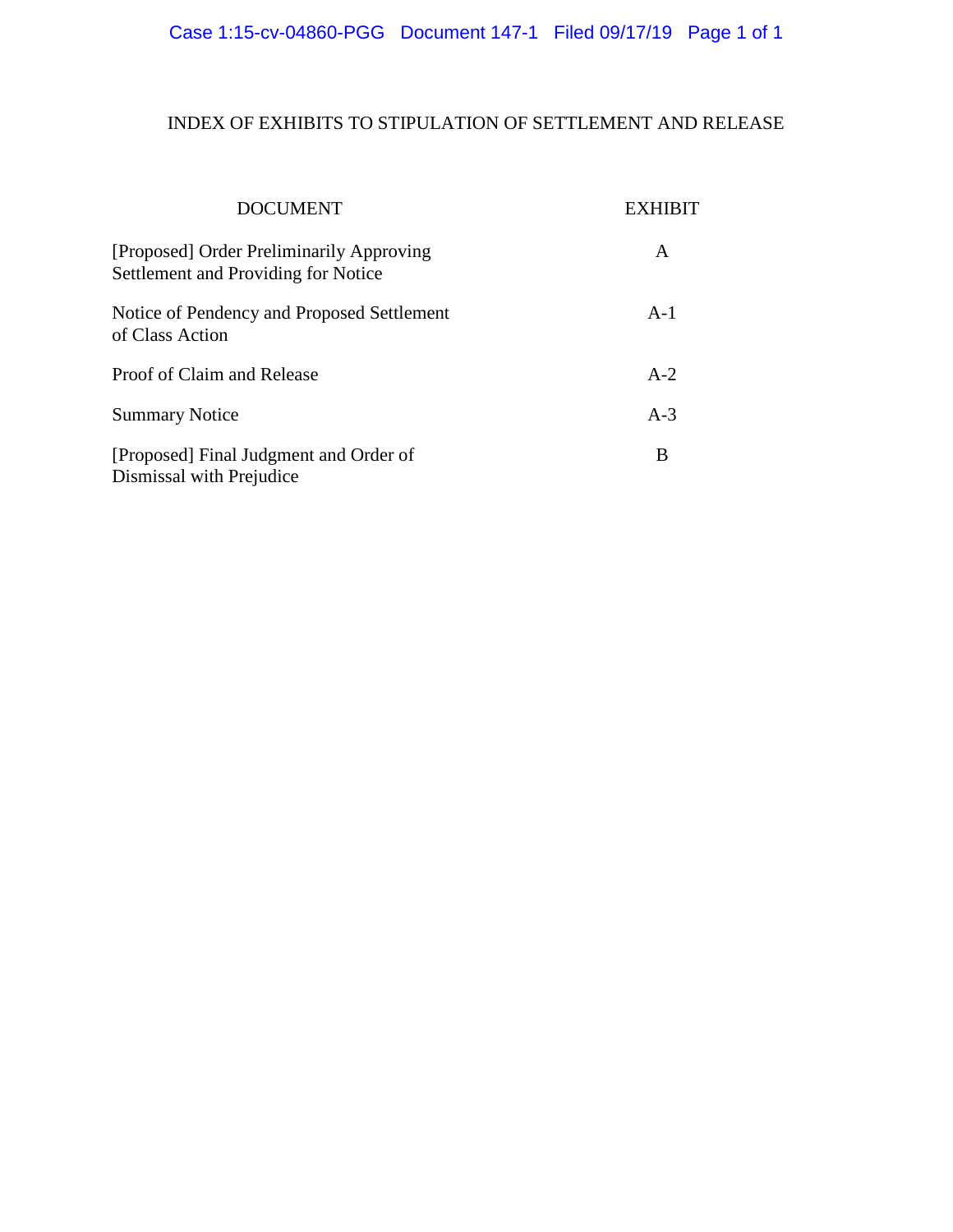Case 1:15-cv-04860-PGG Document 147-2 Filed 09/17/19 Page 1 of 13

# **EXHIBIT A**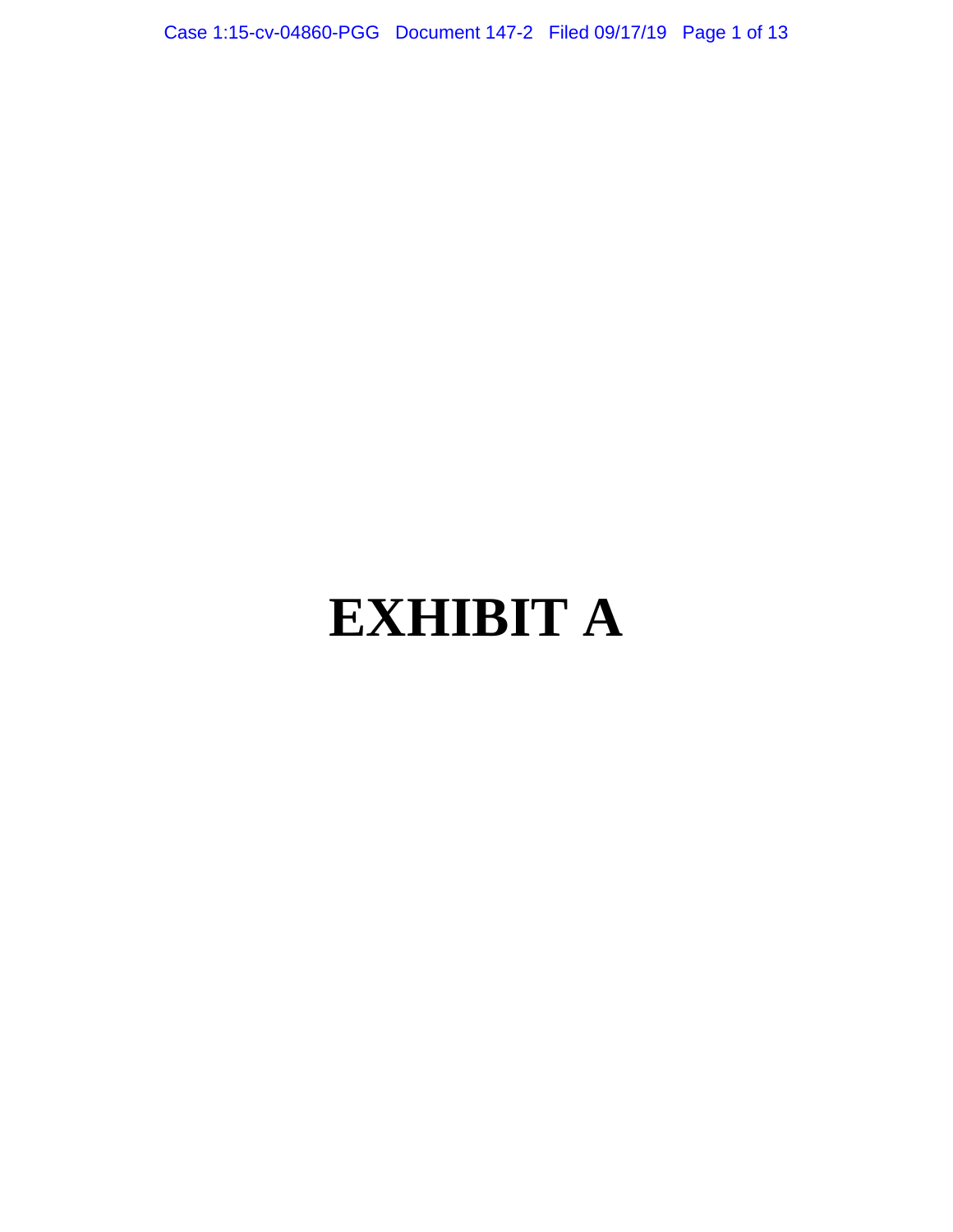## UNITED STATES DISTRICT COURT SOUTHERN DISTRICT OF NEW YORK

 $\overline{\phantom{1}}$  x In re ICONIX BRAND GROUP, INC., et al. : Civil Action No. 1:15-cv-04860-PGG This Document Relates To: ALL ACTIONS. :  $\cdot$  : : :  $\mathbf{x}$ 

: CLASS ACTION

# [PROPOSED] ORDER PRELIMINARILY APPROVING SETTLEMENT AND PROVIDING FOR NOTICE

# EXHIBIT A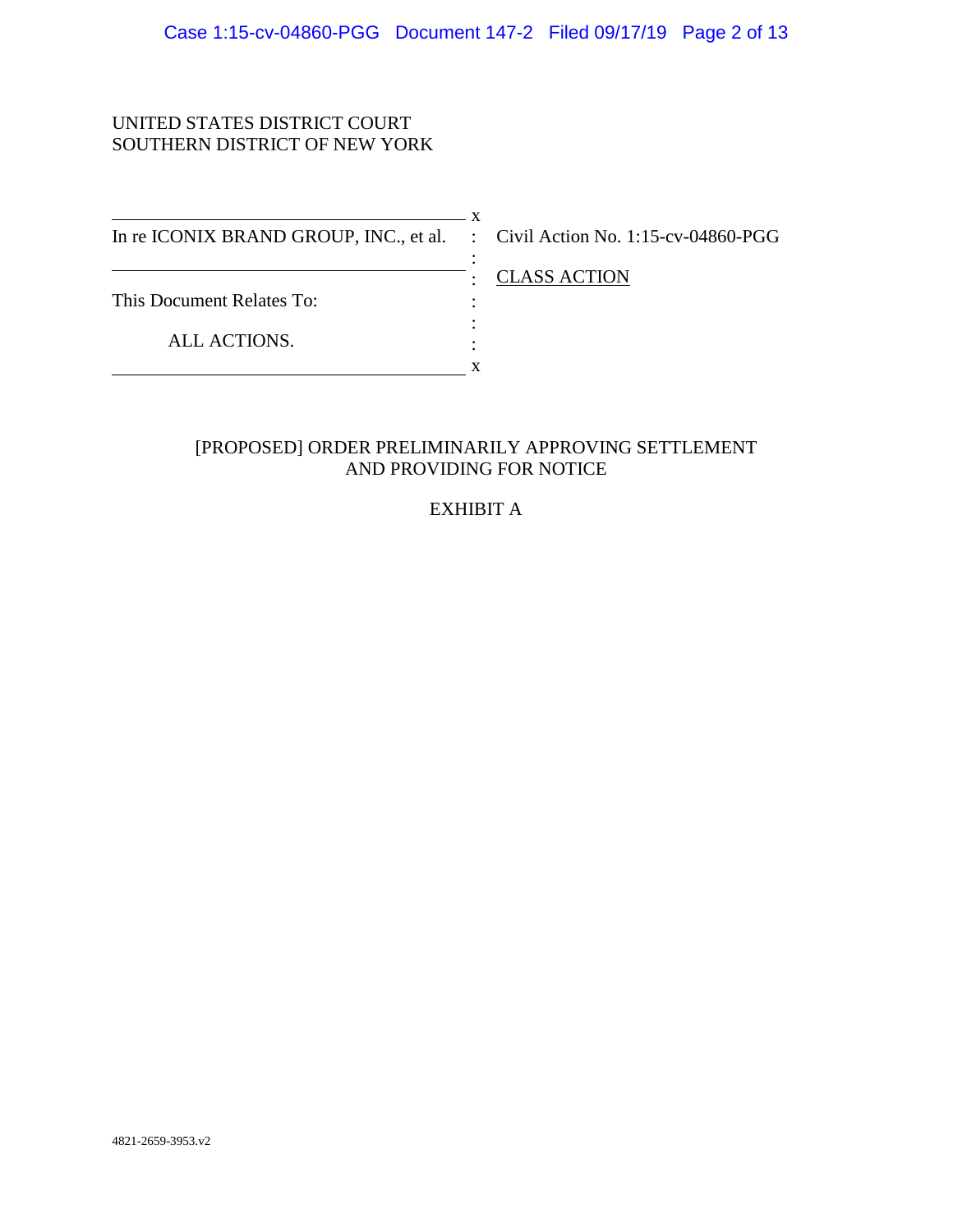#### Case 1:15-cv-04860-PGG Document 147-2 Filed 09/17/19 Page 3 of 13

WHEREAS, an action is pending before this Court entitled *In re Iconix Brand Group, Inc., et al.*, Civil Action No. 1:15-cv-04860-PGG (the "Litigation");

WHEREAS, Plaintiffs having made application, pursuant to Federal Rule of Civil Procedure 23(e), for an order preliminarily approving the Settlement of this Litigation, in accordance with a Stipulation of Settlement and Release, dated as of September 16, 2019 (the "Stipulation"), which, together with the Exhibits annexed thereto, sets forth the terms and conditions for a proposed Settlement of the Litigation and for dismissal of the Litigation with prejudice upon the terms and conditions set forth therein; and the Court having read and considered the Stipulation and the Exhibits annexed thereto; and

WHEREAS, unless otherwise defined, all terms used herein have the same meanings as set forth in the Stipulation.

#### NOW, THEREFORE, IT IS HEREBY ORDERED:

1. The Court has reviewed the Stipulation and does hereby preliminarily approve the Settlement set forth therein as fair, reasonable, and adequate, subject to further consideration at the Settlement Hearing described below.

2. Pursuant to Rules 23(a) and (b)(3) of the Federal Rules of Civil Procedure, and for purposes of this Settlement only, the Litigation is hereby preliminarily certified as a class action on behalf of all Persons who, during the Class Period, purchased or otherwise acquired Iconix securities. Excluded from the Class are: (i) Defendants; (ii) members of the immediate family of each Individual Defendant; (iii) any person who was an officer or director of Iconix during the Class Period; (iv) any firm, trust, corporation, officer, or other entity in which any Defendant has or had a controlling interest; and (v) the legal representatives, agents, affiliates, heirs, beneficiaries, successors-in-interest, or assigns of any such excluded party.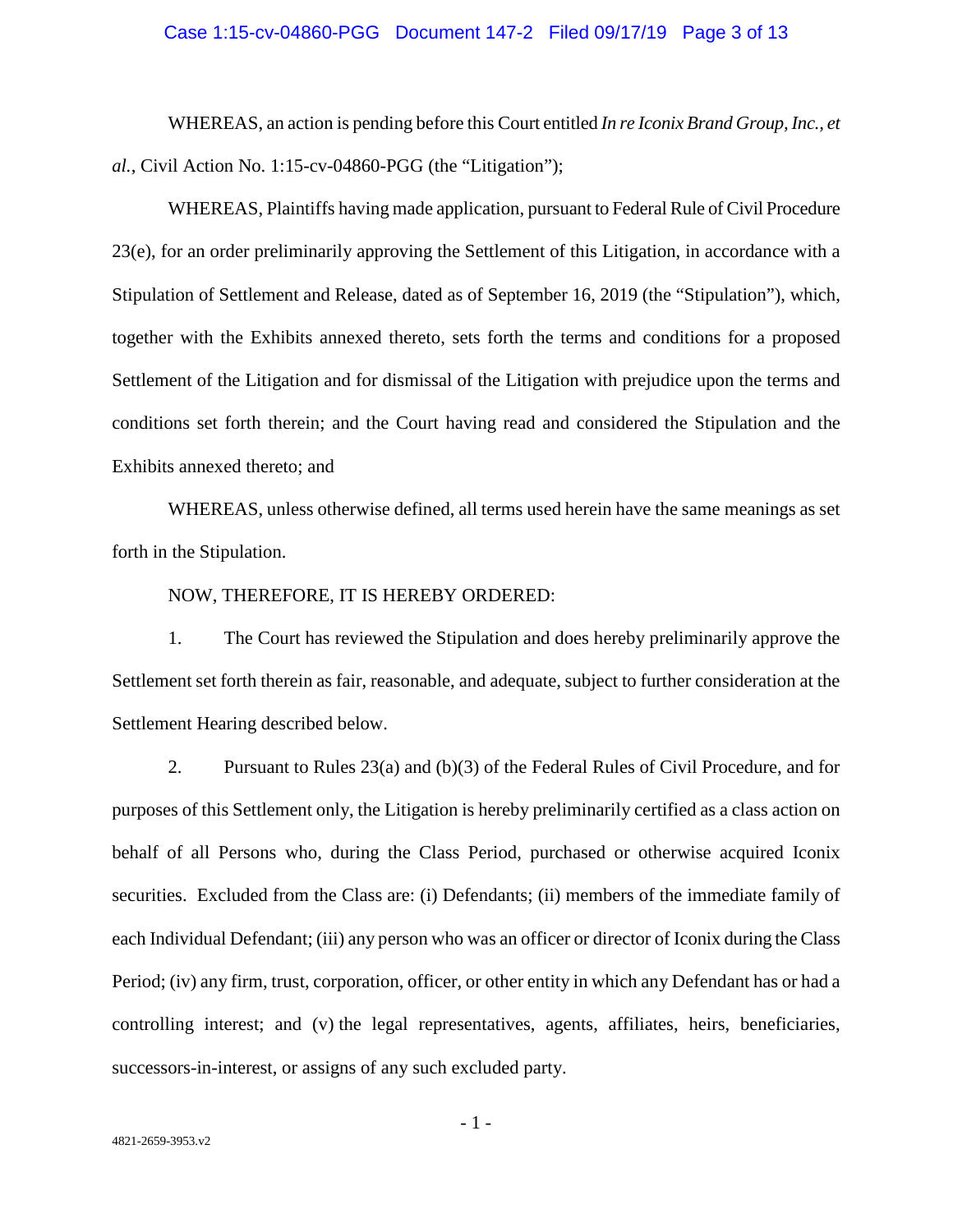#### Case 1:15-cv-04860-PGG Document 147-2 Filed 09/17/19 Page 4 of 13

3. Also excluded from the Class are those Persons who timely and validly request exclusion from the Class pursuant to the requirements described below and in the Notice of Pendency and Proposed Settlement of Class Action ("Notice") to be sent to Class Members pursuant to this Order.

4. The Court finds, for the purposes of the Settlement only, that the prerequisites for a class action under Rules 23(a) and (b)(3) of the Federal Rules of Civil Procedure have been satisfied in that: (a) the number of Class Members is so numerous that joinder of all members is impracticable; (b) there are questions of law and fact common to the Class; (c) the claims of Plaintiffs are typical of the claims of the Class they seek to represent; (d) Plaintiffs and Lead Counsel have and will fairly and adequately represent the interests of the Class; (e) the questions of law and fact common to the Members of the Class predominate over any questions affecting only individual Class Members; and (f) a class action is superior to other available methods for the fair and efficient adjudication of the controversy.

5. Pursuant to Rule 23 of the Federal Rules of Civil Procedure, and for the purposes of the Settlement only, Lead Plaintiffs City of Atlanta Firefighters' Pension Fund and City of Atlanta Police Officers' Pension Fund are preliminarily certified as the class representatives and Lead Counsel Robbins Geller Rudman & Dowd LLP and Saxena White P.A. are preliminarily certified as class counsel.

6. The Court preliminarily finds that the proposed Settlement should be approved as: (i) the result of serious, extensive arm's-length and non-collusive negotiations; (ii) falling within a range of reasonableness warranting final approval; (iii) having no obvious deficiencies; and (iv) warranting notice of the proposed Settlement to Class Members and further consideration of the Settlement at the fairness hearing described below.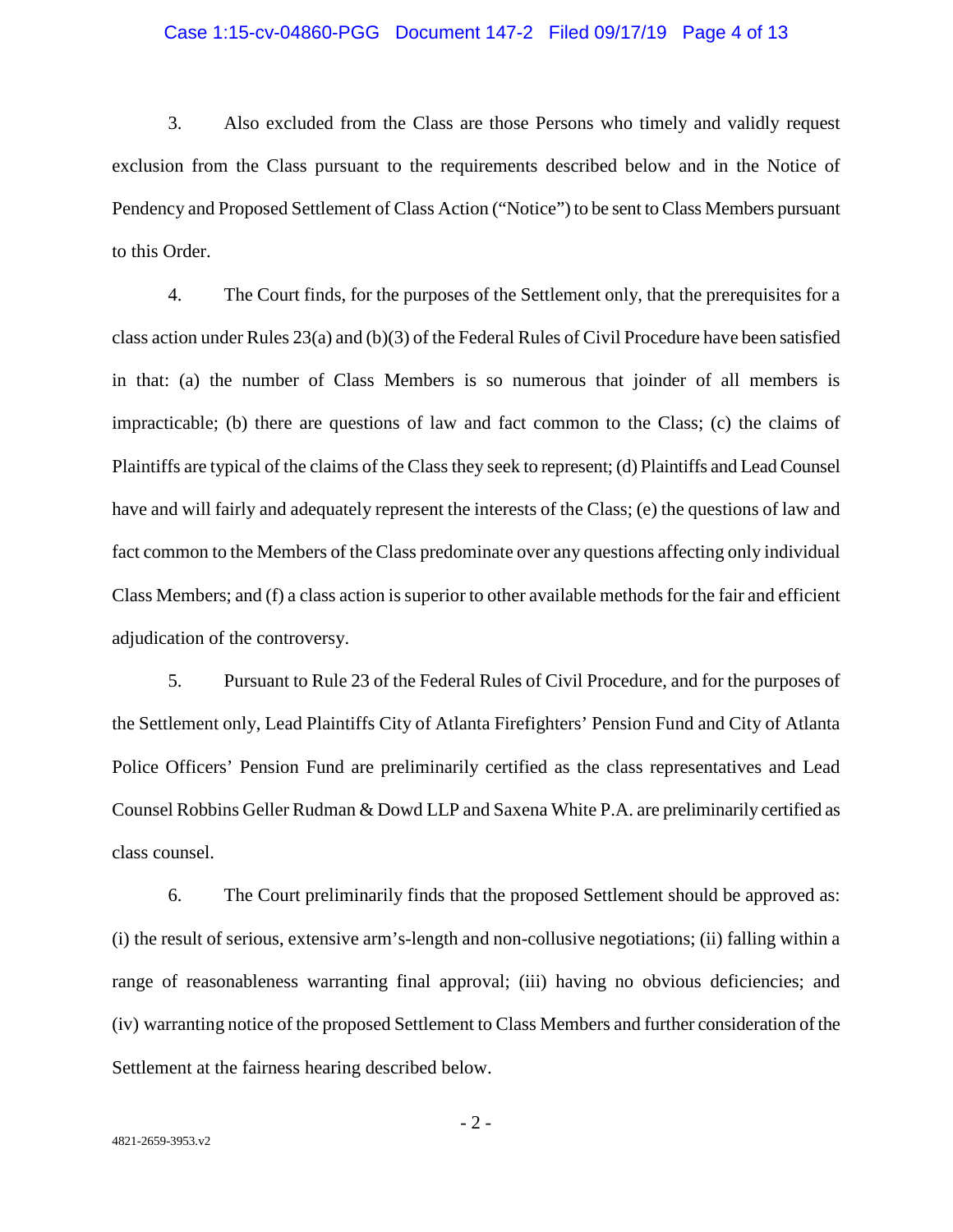#### Case 1:15-cv-04860-PGG Document 147-2 Filed 09/17/19 Page 5 of 13

7. A hearing (the "Settlement Hearing") shall be held before this Court on \_\_\_\_\_\_\_\_\_\_,

2019, at \_\_\_\_ [a date that is at least 100 calendar days from the date of this Order], at the United States District Court for the Southern District of New York, Thurgood Marshall United States Courthouse, 40 Foley Square, New York, NY 10007, to determine whether the proposed Settlement of the Litigation on the terms and conditions provided for in the Stipulation is fair, reasonable, and adequate to the Class and should be approved by the Court; to determine whether the proposed Final Judgment and Order of Dismissal with Prejudice as provided under the Stipulation should be entered; to determine whether the proposed Plan of Allocation is fair, reasonable, and adequate and should be approved; to determine whether the Class should be finally certified for purposes of the Settlement only; to determine whether Lead Plaintiffs and Lead Counsel should be finally appointed as class representative and class counsel, respectively, for purposes of the Settlement only; to determine the amount of fees and expenses that should be awarded to Lead Counsel; to determine the amount to be awarded to Lead Plaintiffs; and to address such other matters relating to this Settlement as may properly be before the Court. The Court may adjourn the Settlement Hearing without further notice to the Members of the Class.

8. The Court approves, as to form and content, the Notice, the Proof of Claim and Release form (the "Proof of Claim"), and Summary Notice, annexed hereto as Exhibits A-1, A-2, and A-3, respectively, and finds that the mailing and distribution of the Notice and publishing of the Summary Notice substantially in the manner and form set forth in ¶¶10-11 of this Order: (a) constitute the best notice to Class Members practicable under the circumstances; (b) are reasonably calculated, under the circumstances, to describe the terms and effect of the Stipulation and of the Settlement and to apprise Class Members of their right to object to the proposed Settlement; (c) are reasonable and constitute due, adequate, and sufficient notice to all persons entitled to receive such notice; and (d) satisfy all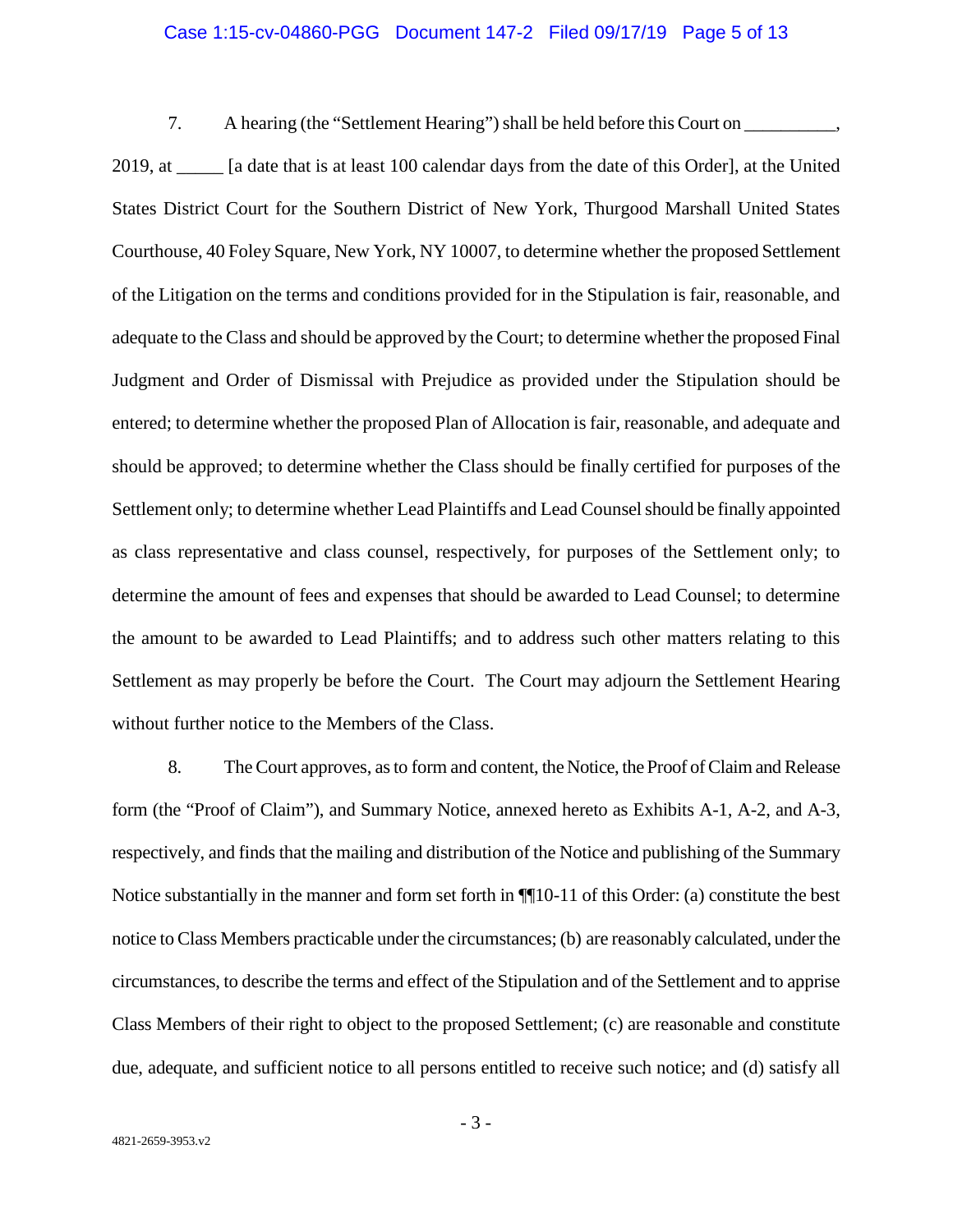#### Case 1:15-cv-04860-PGG Document 147-2 Filed 09/17/19 Page 6 of 13

applicable requirements of the Federal Rules of Civil Procedure (including Rules 23(c)-(e)), the United States Constitution (including the Due Process Clause), Section 21D(a)(7) of the Securities Exchange Act of 1934, 15 U.S.C. §78u-4(a)(7), as added by the Private Securities Litigation Reform Act of 1995, the Rules of this Court, and other applicable law.

9. The firm of Gilardi & Co. LLC ("Claims Administrator") is hereby appointed to supervise and administer the notice procedure as well as the processing of claims as more fully set forth below.

10. Not later than  $\frac{2019}{\pi}$  [ten (10) business days after the Court signs and enters this Order] (the "Notice Date"), the Claims Administrator shall commence mailing the Notice and Proof of Claim, substantially in the forms annexed hereto, by First-Class Mail to all Class Members who can be identified with reasonable effort, and to be posted on its website at www.IconixSecuritiesSettlement.com.

11. Not later than fourteen (14) calendar days after the Notice Date, the Claims Administrator shall cause the Summary Notice to be published once in the national edition of *The Wall Street Journal* and once over a national newswire service.

12. At least seven (7) calendar days prior to the Settlement Hearing, Lead Counsel shall serve on Defendants' Counsel and file with the Court proof, by affidavit or declaration, of such mailing and publishing.

13. Nominees who purchased or otherwise acquired Iconix common shares for the beneficial ownership of Class Members during the Class Period shall send the Notice and the Proof of Claim to all such beneficial owners of Iconix common shares within ten (10) business days after receipt thereof, or send a list of the names and addresses of such beneficial owners to the Claims Administrator within ten (10) business days of receipt thereof, in which event the Claims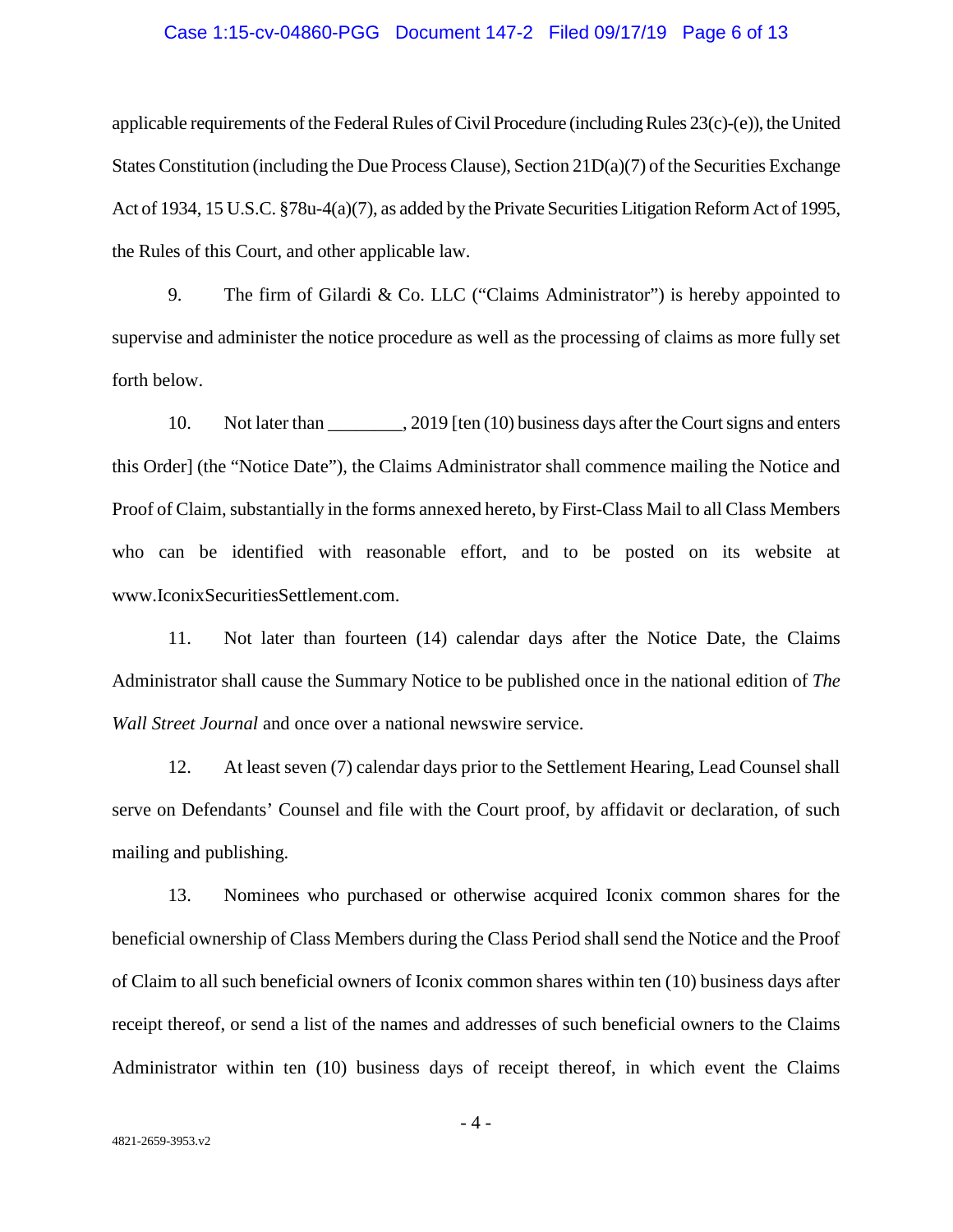#### Case 1:15-cv-04860-PGG Document 147-2 Filed 09/17/19 Page 7 of 13

Administrator shall promptly mail the Notice and Proof of Claim to such beneficial owners. Lead Counsel shall, if requested, reimburse banks, brokerage houses or other nominees solely for their reasonable out-of-pocket expenses incurred in providing timely and adequate notice to beneficial owners who are Class Members out of the Settlement Fund, which expenses would not have been incurred except for the sending of such notice, subject to further order of this Court with respect to any dispute concerning such compensation.

14. All Members of the Class shall be bound by all determinations and judgments in the Litigation concerning the Settlement, whether favorable or unfavorable to the Class.

15. Class Members who wish to participate in the Settlement shall complete and submit Proofs of Claim in accordance with the instructions contained therein. Unless the Court orders otherwise, all Proofs of Claim must be postmarked or submitted electronically no later than ninety (90) calendar days from the Notice Date. Any Class Member who files a Proof of Claim shall reasonably cooperate with the Claims Administrator, including by promptly responding to any inquiry made by the Claims Administrator. Any Class Member who does not timely submit a Proof of Claim within the time provided for, shall be barred from sharing in the distribution of the proceeds of the Settlement Fund but shall nonetheless be bound by the Stipulation, the Judgment, and the releases therein, unless otherwise ordered by the Court. Notwithstanding the foregoing, Lead Counsel may, in their discretion, accept late-submitted claims for processing by the Claims Administrator so long as distribution of the Net Settlement Fund to Authorized Claimants is not materially delayed thereby.

16. The Proof of Claim submitted by each Class Member must: (i) be properly completed, signed and submitted in a timely manner in accordance with the preceding paragraph; (ii) be accompanied by adequate supporting documentation for the transactions reported in it, in the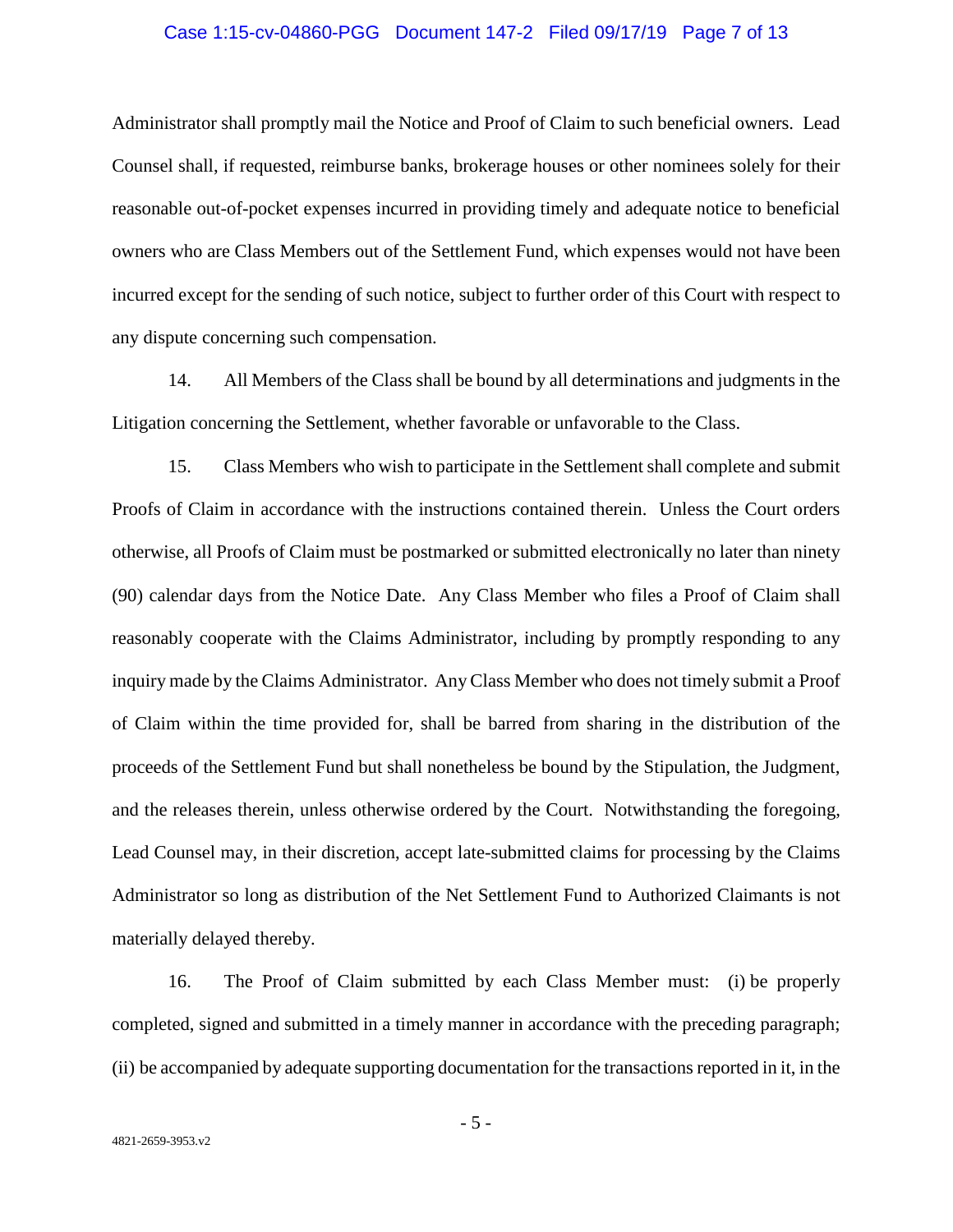#### Case 1:15-cv-04860-PGG Document 147-2 Filed 09/17/19 Page 8 of 13

form of broker confirmation slips, broker account statements, an authorized statement from the broker containing the transactional information found in a broker confirmation slip, or such other documentation deemed adequate by the Claims Administrator or Lead Counsel; (iii) if the person executing the Proof of Claim is acting in a representative capacity, include a certification of his or her current authority to act on behalf of the claimant; (iv) be complete and contain no deletions or modifications of any of the printed matter contained therein; and (v) be signed under penalty of perjury. As part of the Proof of Claim, each claimant shall submit to the jurisdiction of the Court with respect to the claim submitted.

17. Any Member of the Class may enter an appearance in the Litigation, at their own expense, individually or through counsel of their own choice. If they do not enter an appearance, they will be represented by Lead Counsel.

18. Any Person falling within the definition of the Class may, upon request, be excluded or "opt out" from the Class. Any such Person must submit to the Claims Administrator a request for exclusion ("Request for Exclusion"), by First-Class Mail such that it is postmarked no later than \_\_\_\_\_\_\_\_\_\_\_, 2019 [a date twenty-one (21) calendar days before the Settlement Hearing]. A Request for Exclusion must be signed and state: (a) the name, address, and telephone number of the Person requesting exclusion; (b) the Person's purchases and acquisitions of Iconix common stock between February 22, 2012 and November 5, 2015, inclusive, including the dates, the number of shares of Iconix common stock purchased, acquired or sold, and price paid or received for each such purchase or acquisition; and (c) that the Person wishes to be excluded from the Class. The Request for Exclusion shall not be effective unless it provides the required information and is made within the time stated above, or the exclusion is otherwise accepted by the Court. All Persons who submit valid and timely requests for exclusion in the manner set forth in this paragraph shall have no rights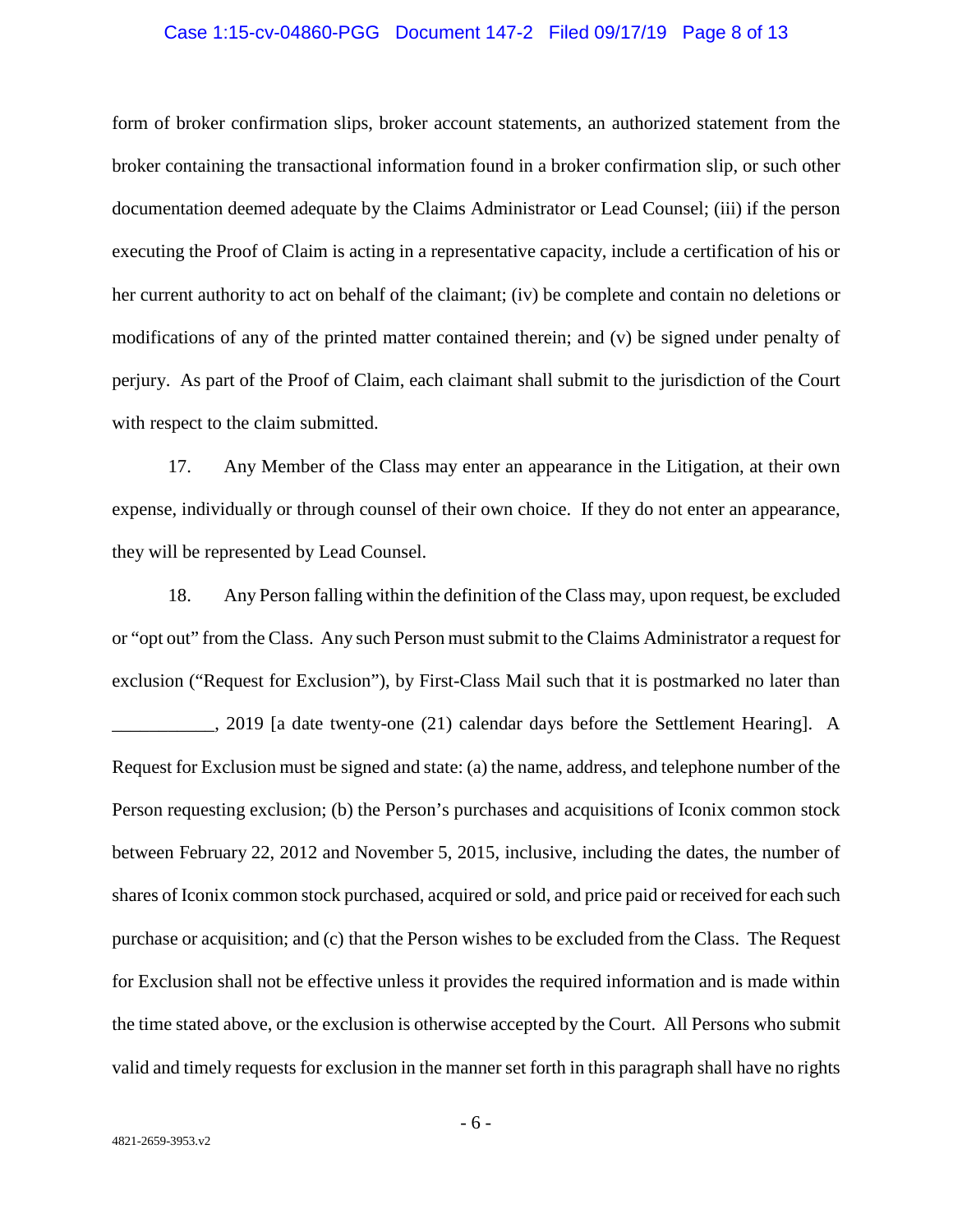#### Case 1:15-cv-04860-PGG Document 147-2 Filed 09/17/19 Page 9 of 13

under the Stipulation, shall not share in the distribution of the Net Settlement Fund, and shall not be bound by the Stipulation or any final judgment.

19. Any Person who is excluded from the Class by virtue of having submitted a valid and timely Request for Exclusion may, at any point up to three days before the Settlement Hearing, submit a written revocation of Request for Exclusion following the same instructions in ¶18 above.

20. Lead Counsel shall cause to be provided to Defendants' Counsel copies of all requests for exclusion and a list of all Class Members who have requested exclusion, and any written revocation of requests for exclusion, within five (5) calendar days and in any event no later than

\_\_\_\_\_\_\_\_\_\_\_\_, 2019 [a date fourteen (14) calendar days before the Settlement Hearing].

21. Any Member of the Class who does not request exclusion may appear and show cause why the proposed Settlement of the Litigation should or should not be approved as fair, reasonable, and adequate, why a judgment should or should not be entered thereon, why the Plan of Allocation should or should not be approved, why attorneys' fees and expenses should or should not be awarded, or why an award to Lead Plaintiffs pursuant to 15 U.S.C. §78u-4(a)(4) should or should not be awarded; provided, however, that no Class Member or any other Person shall be heard or entitled to contest such matters, unless that Person has delivered by hand or sent by First-Class Mail a written objection and copies of any papers and briefs such that they are received, not simply postmarked, on or before \_\_\_\_\_\_\_\_, 2019 [a date twenty-one (21) calendar days before the Settlement Hearing], by Robbins Geller Rudman & Dowd LLP, Mark Millkey, 58 South Service Road, Suite 200, Melville, NY 11747; and Skadden, Arps, Slate, Meagher & Flom LLP, Scott D. Musoff, Four Times Square, New York, NY 10036, and filed said objection, papers, and briefs with the Clerk of the United States District Court for the Southern District of New York, Daniel Patrick Moynihan United States Courthouse, 500 Pearl Street, New York, NY 10007, on or before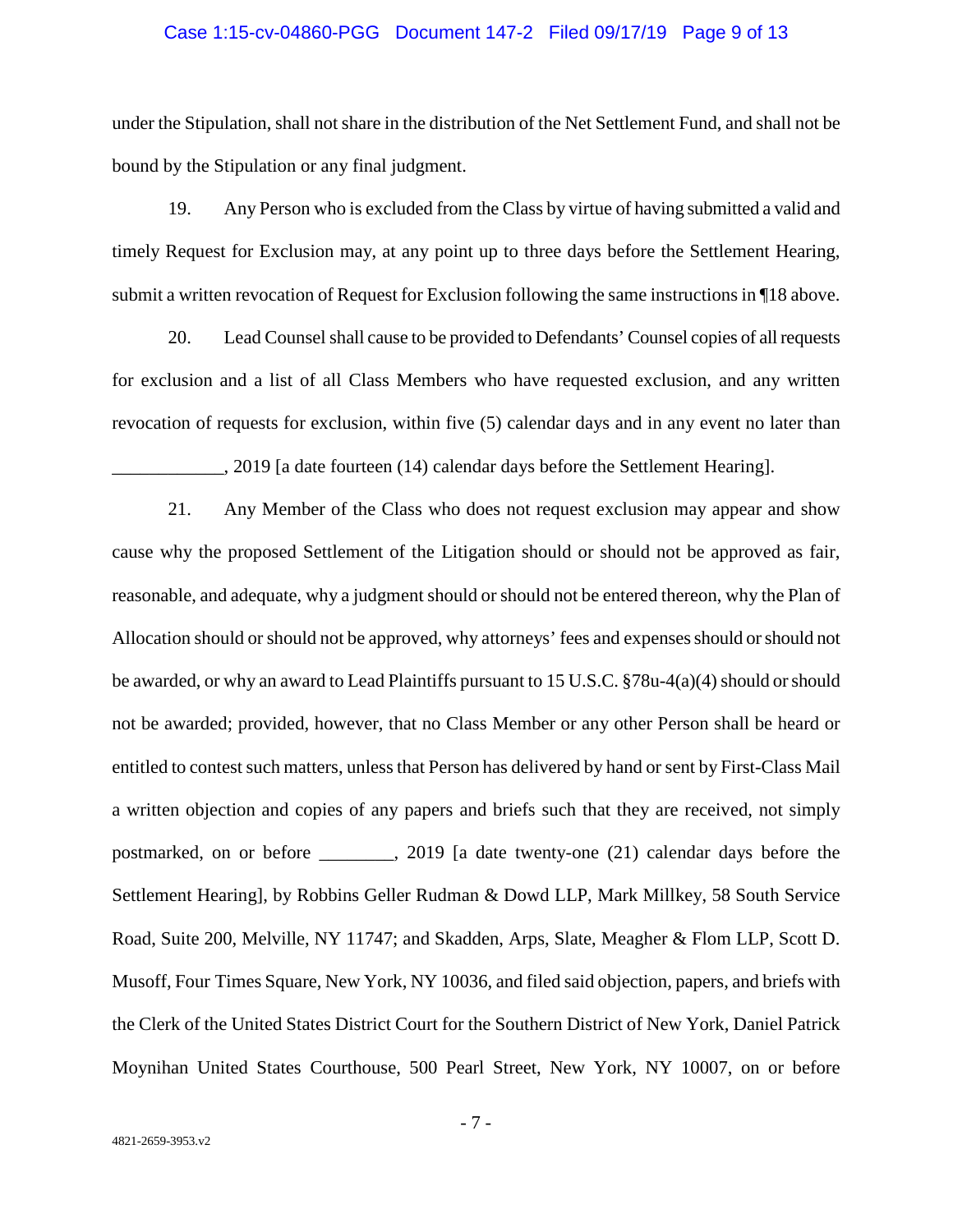#### Case 1:15-cv-04860-PGG Document 147-2 Filed 09/17/19 Page 10 of 13

\_\_\_\_\_\_\_\_, 2019 [a date twenty-one (21) calendar days before the Settlement Hearing]. Any objection must: (i) state the name, address, and telephone number of the objector and must be signed by the objector; (ii) state that the objector is objecting to the proposed Settlement, Plan of Allocation, and/or application for attorneys' fees or expenses in this Litigation; (iii) state the objection(s) and the specific reasons for each objection, including any legal and evidentiary support the objector wishes to bring to the Court's attention; (iv) state whether the objection applies only to the objector, to a specific subset of the Class, or to the entire Class; and (v) include documents sufficient to prove the objector's membership in the Class, such as the number of shares of Iconix common stock purchased or acquired during the Class Period, as well as the dates and prices of each such purchase or acquisition. The Court will consider a Class Member's objection only if the Class Member has complied with the above requirements. Any Member of the Class who does not make his, her or its objection in the manner provided shall be deemed to have waived such objection and shall forever be foreclosed from making any objection to the fairness or adequacy of the proposed Settlement as set forth in the Stipulation, to the Plan of Allocation, to the award of attorneys' fees and expenses or to the award to Plaintiffs, unless otherwise ordered by the Court. Class Members submitting written objections are not required to attend the Settlement Hearing, but any Class Member wishing to be heard orally in opposition to the approval of the Settlement, the Plan of Allocation, and/or the application for an award of attorneys' fees and expenses must file a written objection and indicate in the written objection their intention to appear at the hearing.

22. All funds held by the Escrow Agent shall be deemed and considered to be in *custodia legis* of the Court, and shall remain subject to the jurisdiction of the Court, until such time as such funds shall be distributed pursuant to the Stipulation and/or further order(s) of the Court.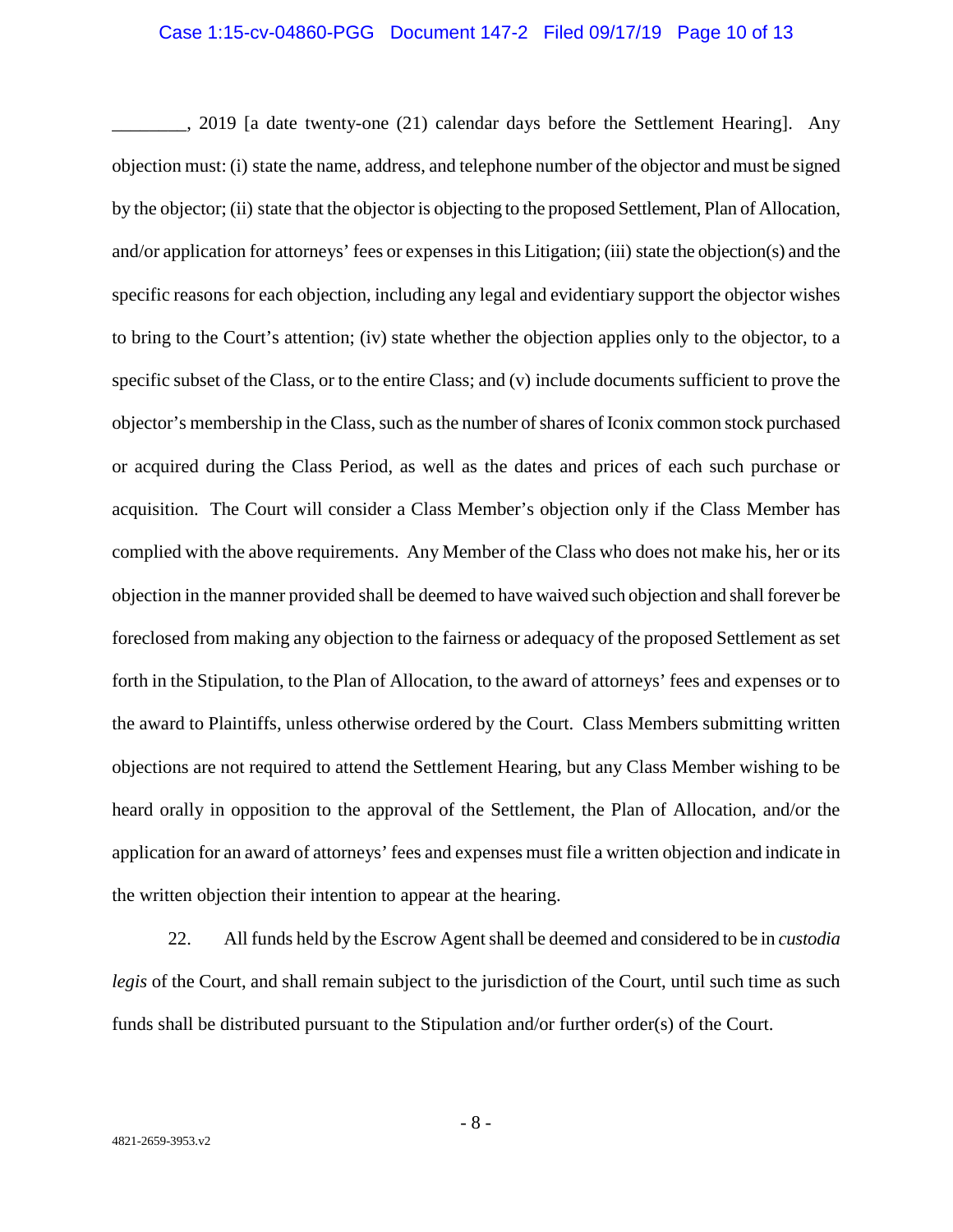#### Case 1:15-cv-04860-PGG Document 147-2 Filed 09/17/19 Page 11 of 13

23. All opening briefs and supporting documents in support of the Settlement, the Plan of Allocation, and any application by Lead Counsel for attorneys' fees and expenses or by Plaintiffs shall be filed and served by \_\_\_\_\_\_\_\_, 2019 [a date thirty-five (35) calendar days before the Settlement Hearing]. Replies to any objections shall be filed and served by \_\_\_\_\_\_\_, 2019 [a date seven (7) calendar days before the Settlement Hearing].

24. Neither the Released Defendant Parties nor their counsel shall have any responsibility for the Plan of Allocation or any application for attorneys' fees or expenses submitted by Lead Counsel or Plaintiffs, and such matters will be considered separately from the fairness, reasonableness, and adequacy of the Settlement.

25. At or after the Settlement Hearing, the Court shall determine whether the Plan of Allocation proposed by Lead Counsel, and any application for attorneys' fees or payment of expenses shall be approved.

26. All reasonable expenses incurred in identifying and notifying Class Members, as well as administering the Settlement Fund, shall be paid as set forth in the Stipulation. In the event the Settlement is not approved by the Court, or otherwise fails to become effective, neither Plaintiffs nor any of their counsel shall have any obligation to repay any amounts incurred and properly disbursed pursuant to ¶¶3.9 or 3.11 of the Stipulation.

27. Neither this Order, the Stipulation, nor any of its terms or provisions, nor any of the negotiations or proceedings connected with it, shall be construed as an admission or concession by the Defendants of the truth of any of the allegations in the Litigation, or of any liability, fault, or wrongdoing of any kind, or offered or received in evidence, or otherwise used by any person in the Litigation, or in any other action or proceeding, whether civil, criminal, or administrative, in any court, administrative agency, or other tribunal, except in connection with any proceeding to enforce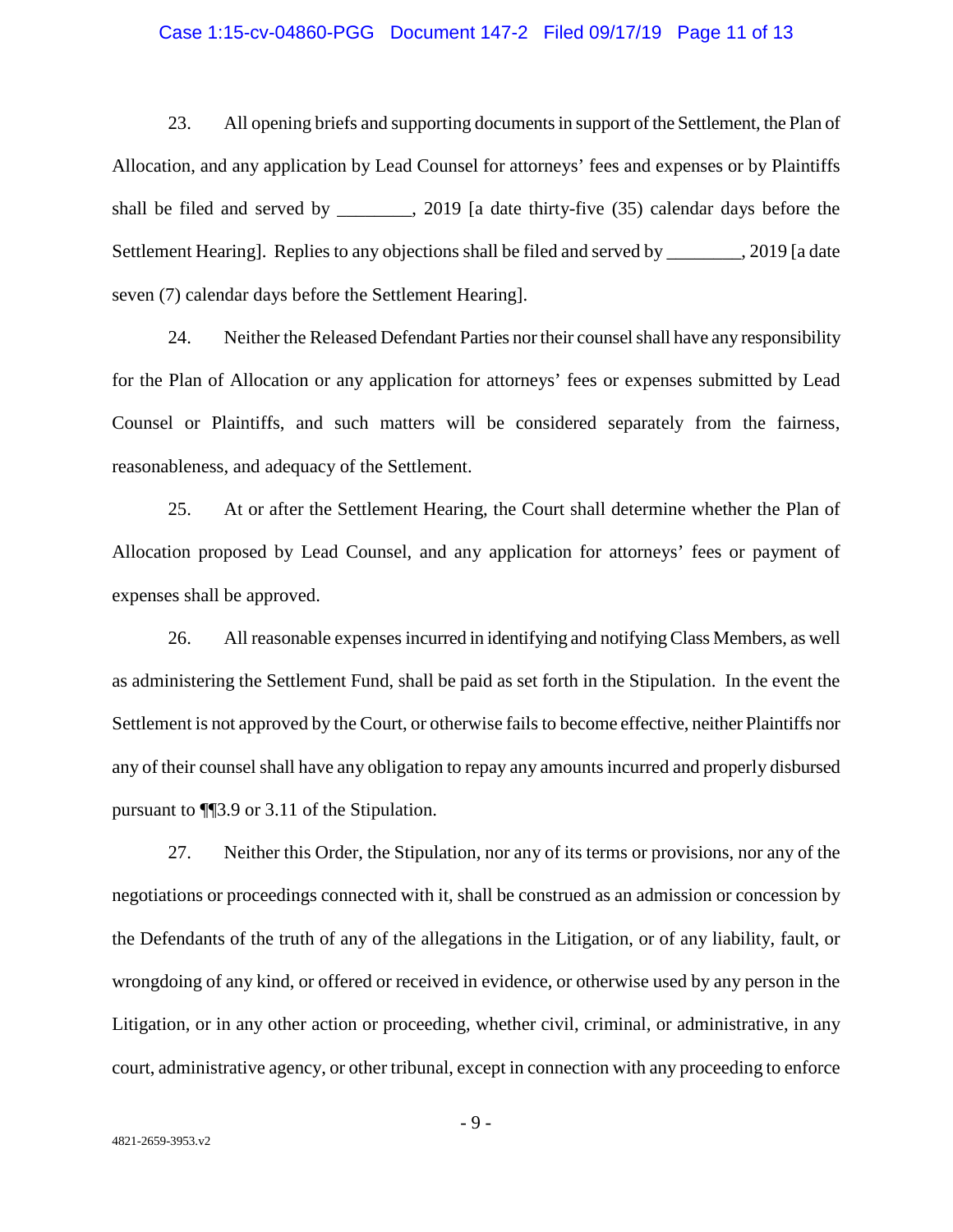#### Case 1:15-cv-04860-PGG Document 147-2 Filed 09/17/19 Page 12 of 13

the terms of the Stipulation. The Released Defendant Parties, Plaintiffs, Class Members, and each of their counsel may file the Stipulation and/or the Judgment in any action that may be brought against them in order to support a defense or counterclaim based on principles of *res judicata*, collateral estoppel, release, good faith settlement, judgment bar or reduction or any other theory of claim preclusion or issue preclusion or similar defense or counterclaim.

28. The Court reserves the right to adjourn the date of the Settlement Hearing without further notice to the Members of the Class, and retains jurisdiction to consider all further applications arising out of or connected with the proposed Settlement. The Court may approve the Settlement, with such modifications as may be agreed to by the Settling Parties, if appropriate, without further notice to the Class.

29. If the Stipulation and the Settlement set forth therein is not approved or consummated for any reason whatsoever, the Stipulation and Settlement and all proceedings had in connection therewith shall be without prejudice to the rights of the Settling Parties *status quo ante* as set forth in ¶9.6 of the Stipulation.

30. Until otherwise ordered by the Court, the Court shall continue to stay all proceedings in the Litigation other than proceedings necessary to carry out or enforce the terms and conditions of the Stipulation. Pending final determination of whether the proposed Settlement should be approved, neither Lead Plaintiffs nor any Class Member, directly or indirectly, representatively, or in any other capacity, shall commence or prosecute against any of the Defendants, any action or proceeding in any court or tribunal asserting any of the Released Defendants' Claims.

31. Except to the extent the Settling Parties may agree to resolve through mediation or arbitration any disputes that may arise prior to the entry of judgment, the Court retains exclusive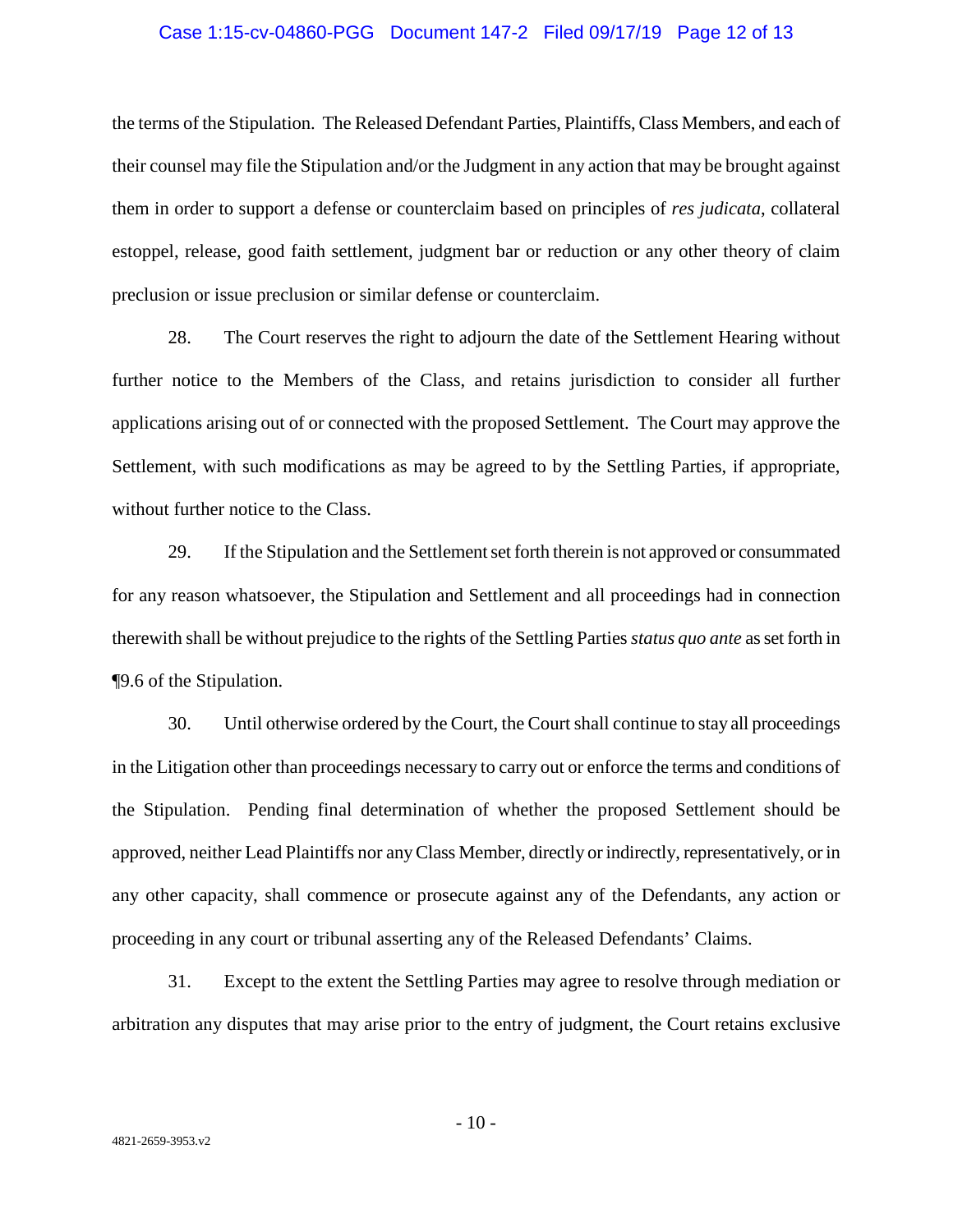# Case 1:15-cv-04860-PGG Document 147-2 Filed 09/17/19 Page 13 of 13

jurisdiction over the Litigation to consider all further matters arising out of or connected with the Settlement.

IT IS SO ORDERED.

DATED: \_\_\_\_\_\_\_\_\_\_\_\_\_\_\_\_\_\_\_\_\_\_ \_\_\_\_\_\_\_\_\_\_\_\_\_\_\_\_\_\_\_\_\_\_\_\_\_\_\_\_\_\_\_\_\_\_\_\_\_\_\_\_\_\_

THE HONORABLE PAUL G. GARDEPHE UNITED STATES DISTRICT JUDGE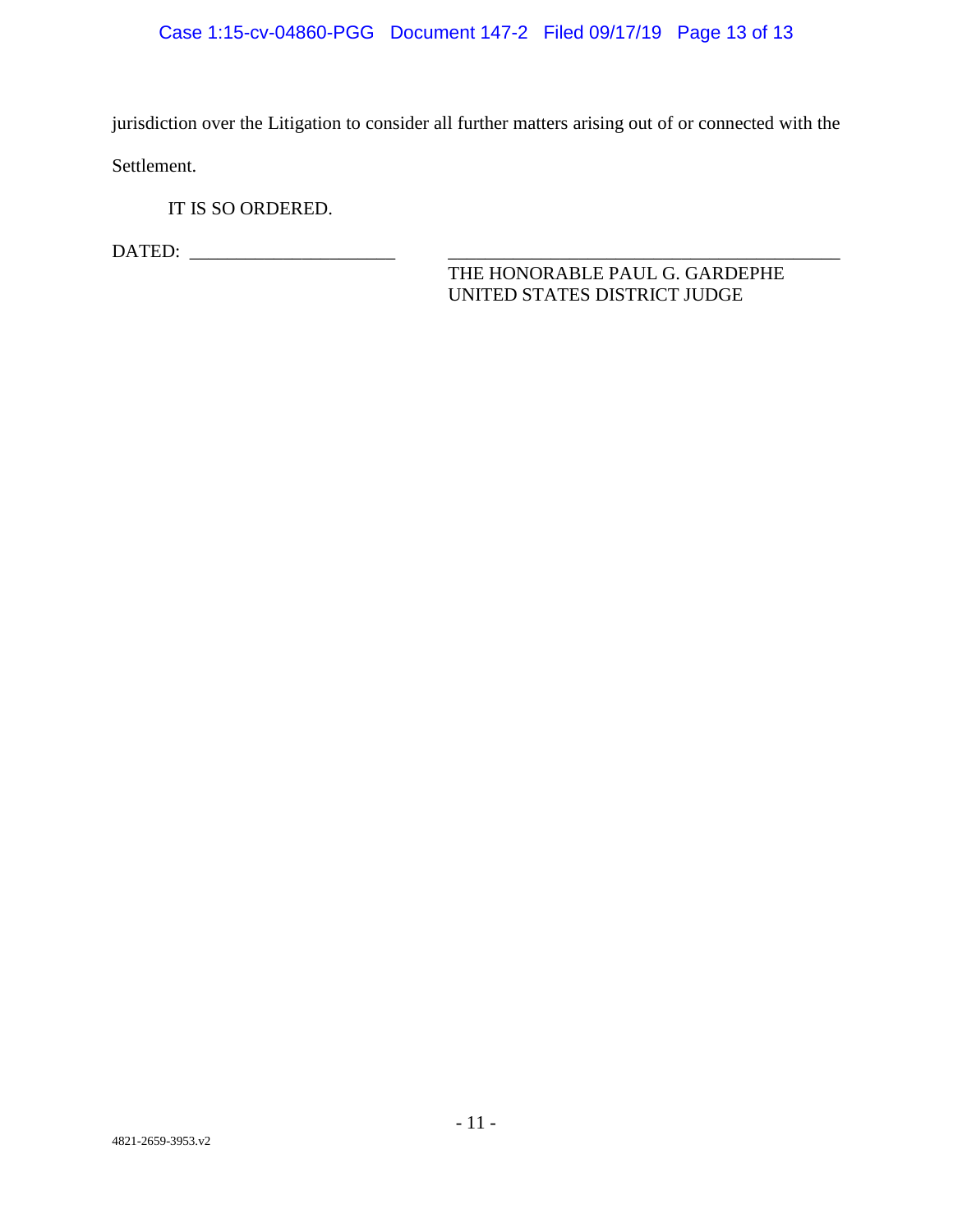Case 1:15-cv-04860-PGG Document 147-3 Filed 09/17/19 Page 1 of 21

# **EXHIBIT A-1**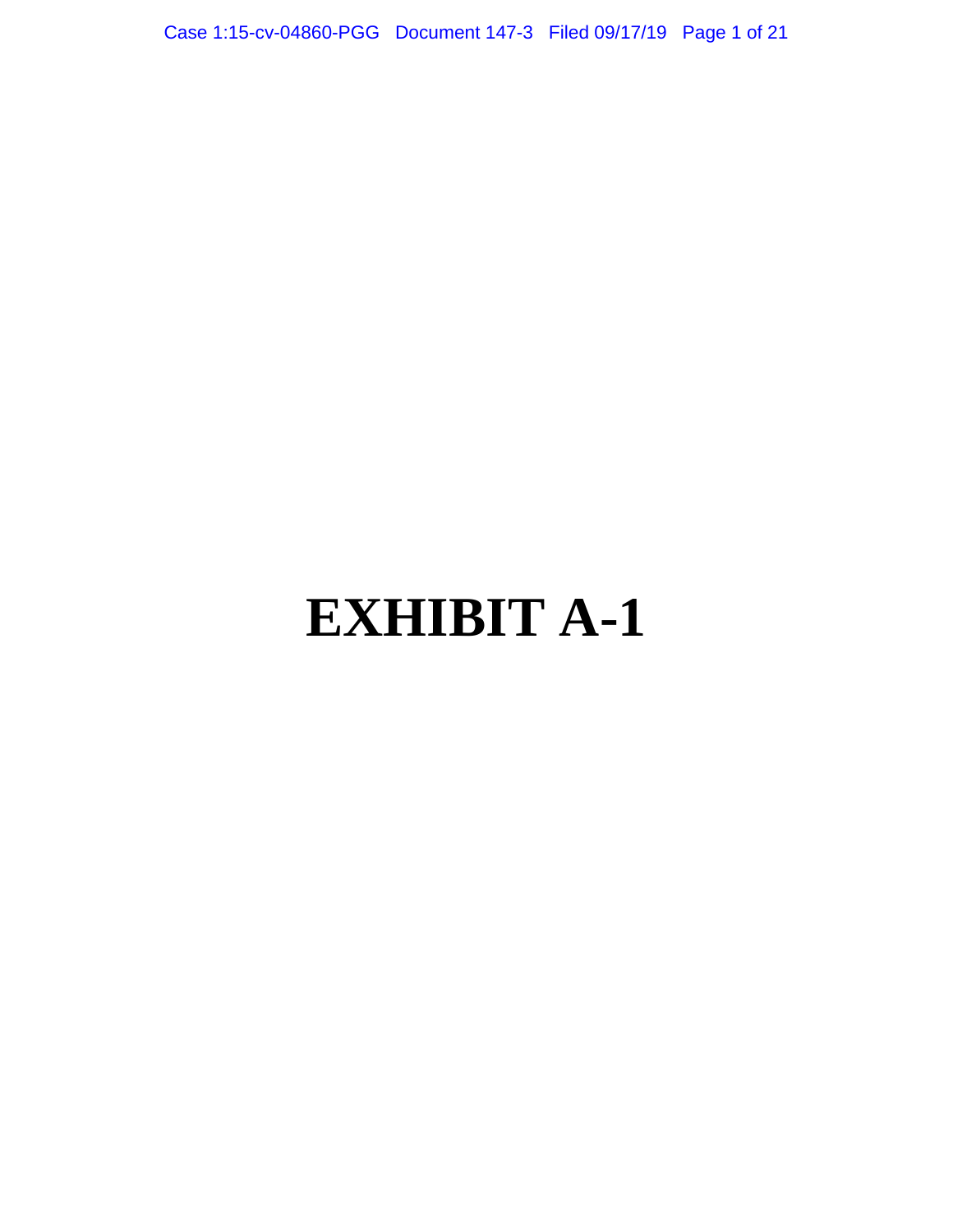## UNITED STATES DISTRICT COURT SOUTHERN DISTRICT OF NEW YORK

 $\overline{\phantom{1}}$  x In re ICONIX BRAND GROUP, INC., et al. : Civil Action No. 1:15-cv-04860-PGG This Document Relates To: ALL ACTIONS. :  $\cdot$  : : : **x** 

: CLASS ACTION

# NOTICE OF PENDENCY AND PROPOSED SETTLEMENT OF CLASS ACTION

EXHIBIT A-1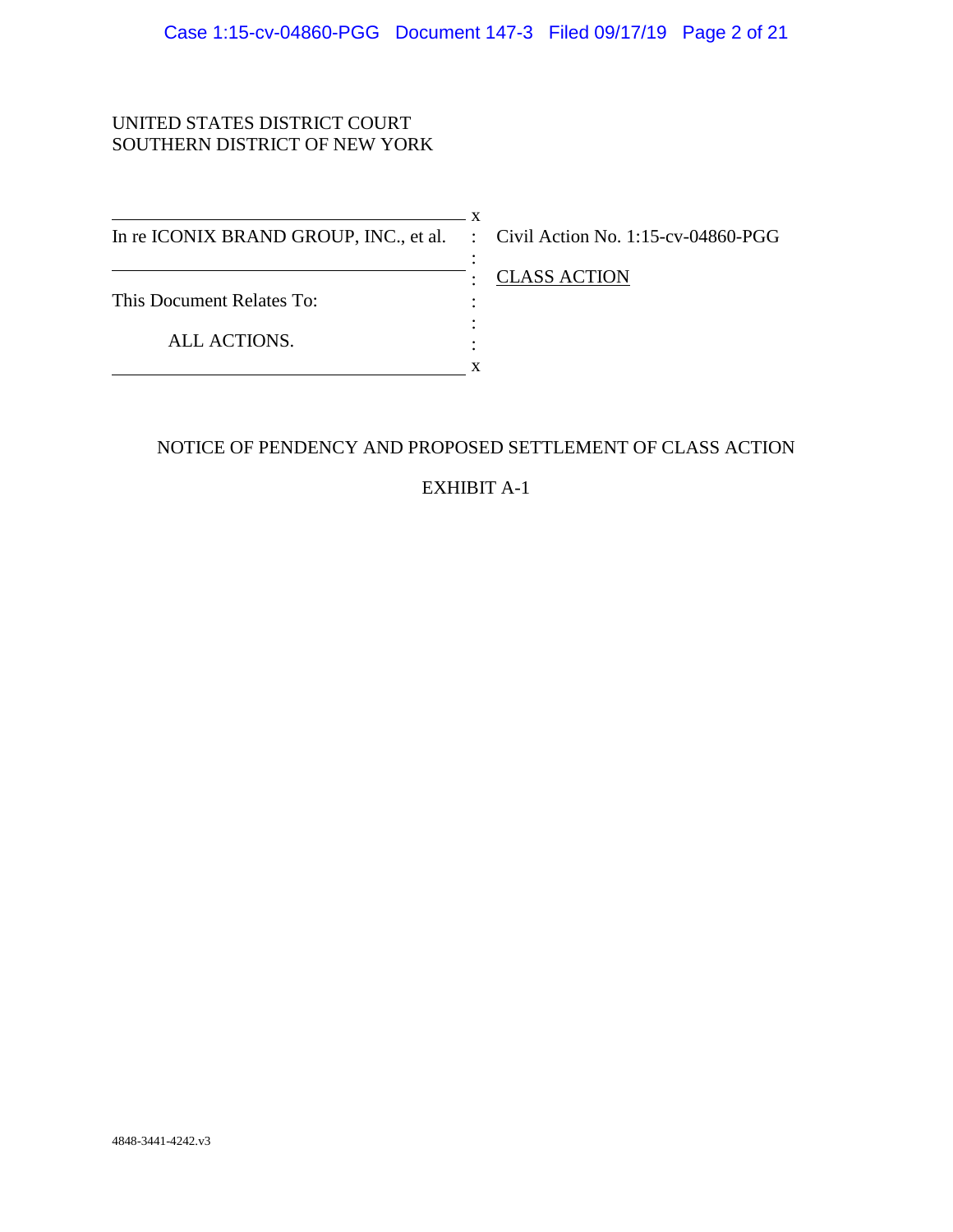**TO: ALL PERSONS AND ENTITIES THAT PURCHASED OR OTHERWISE ACQUIRED ICONIX BRAND GROUP, INC. ("ICONIX") SECURITIES FROM FEBRUARY 22, 2012 THROUGH NOVEMBER 5, 2015, INCLUSIVE ("CLASS" OR "CLASS MEMBERS")**

**IN ORDER TO QUALIFY FOR A SETTLEMENT PAYMENT, YOU MUST TIMELY SUBMIT A PROOF OF CLAIM AND RELEASE FORM ("PROOF OF CLAIM") BY \_\_\_\_\_\_\_\_\_\_\_, 2019.** 

## **THIS NOTICE WAS AUTHORIZED BY THE COURT. IT IS NOT A LAWYER SOLICITATION. PLEASE READ THIS NOTICE CAREFULLY AND IN ITS ENTIRETY.**

## **WHY SHOULD I READ THIS NOTICE?**

This Notice is given pursuant to an order issued by the United States District Court for the Southern District of New York (the "Court"). This Notice serves to inform you of the proposed settlement of the above-captioned class action lawsuit for \$6,000,000 in cash (the "Settlement") and the hearing (the "Settlement Fairness Hearing") to be held by the Court to consider the fairness, reasonableness, and adequacy of the Settlement, as set forth in the Stipulation of Settlement and Release, dated September [1](#page-66-0)6, 2019 (the "Stipulation")<sup>1</sup>, by and between Lead Plaintiffs City of Atlanta Firefighters' Pension Fund and City of Atlanta Police Officers' Pension Fund ("Lead Plaintiffs"), on behalf of themselves and the Class (as defined below), and Defendants Iconix, Neil Cole, Warren Clamen, Jeff Lupinacci, David Blumberg, Seth Horowitz, David K. Jones, and F. Peter Cuneo (collectively, "Defendants") (together with Lead Plaintiffs, the "Settling Parties").[2](#page-66-1)

**This Notice is intended to inform you how this lawsuit and proposed Settlement may affect your rights and what steps you may take in relation to it. This Notice is NOT an expression of any opinion by the Court as to the merits of the claims or defenses asserted in the lawsuit or whether the Defendants engaged in any wrongdoing**.

 $\overline{a}$ 

<span id="page-66-0"></span><sup>1</sup> The Stipulation can be viewed and/or downloaded at www.IconixSecuritiesSettlement.com. All capitalized terms used herein have the same meaning as the terms defined in the Stipulation.

<span id="page-66-1"></span><sup>2</sup> Please note that the Stipulation does not address, curtail or otherwise resolve Lead Plaintiffs' claims against Defendant BDO USA, LLP ("BDO"). BDO is not a party to the Stipulation, and Lead Plaintiffs' claims against BDO therefore remain pending in the Litigation.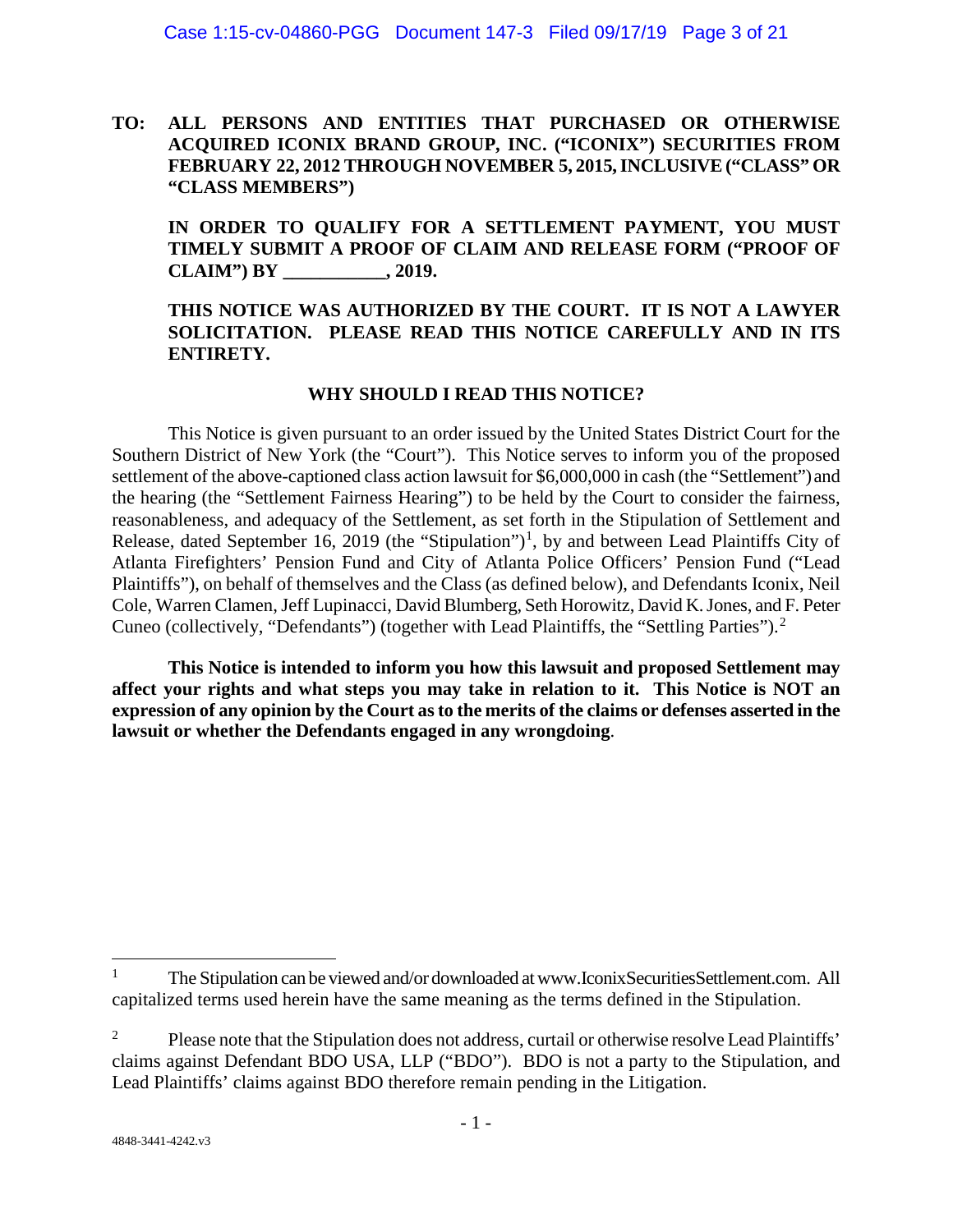| YOUR LEGAL RIGHTS AND OPTIONS IN THIS SETTLEMENT                                                                                            |                                                                                                                                                                                                                                                                                                                                                                                                                                                                                                                                                                                                                                                                                                                     |
|---------------------------------------------------------------------------------------------------------------------------------------------|---------------------------------------------------------------------------------------------------------------------------------------------------------------------------------------------------------------------------------------------------------------------------------------------------------------------------------------------------------------------------------------------------------------------------------------------------------------------------------------------------------------------------------------------------------------------------------------------------------------------------------------------------------------------------------------------------------------------|
| <b>SUBMIT A PROOF OF</b><br><b>CLAIM</b>                                                                                                    | The only way to be eligible to receive a payment from the<br>Settlement. Proofs of Claim must be postmarked (if mailed) or<br>received (if submitted online) on or before _________, 2019.                                                                                                                                                                                                                                                                                                                                                                                                                                                                                                                          |
| <b>EXCLUDE YOURSELF</b><br><b>FROM THE</b><br><b>SETTLEMENT BY</b><br><b>SUBMITTING A</b><br><b>WRITTEN REQUEST</b><br><b>FOR EXCLUSION</b> | Get no payment. This is the only option that <i>potentially</i> allows you<br>to ever be part of any other lawsuit against any of the Defendants or<br>any other Released Defendant Parties about the legal claims being<br>resolved by this Settlement. Should you elect to exclude yourself<br>from the Class, you should understand that Defendants and the other<br>Released Defendant Parties will have the right to assert any and all<br>defenses they may have to any claims that you may seek to assert,<br>including, without limitation, the defense that any such claims are<br>untimely under applicable statutes of limitations and statutes of<br>repose. Exclusions must be postmarked on or before |
| <b>OBJECT TO THE</b><br><b>SETTLEMENT BY</b><br><b>SUBMITTING A</b><br><b>WRITTEN OBJECTION</b>                                             | Write to the Court about why you do not like the Settlement, the<br>Plan of Allocation and/or the request for attorneys' fees and<br>expenses. You will still be a Member of the Class. Objections<br>must be received by the Court and counsel for the Settling                                                                                                                                                                                                                                                                                                                                                                                                                                                    |
| <b>GO TO THE HEARING</b><br><b>AND FILE A NOTICE</b><br>OF INTENTION TO<br><b>APPEAR</b>                                                    | Ask to speak in Court about the fairness of the Settlement.<br>Requests to speak must be received by the Court and counsel for<br>the Settling Parties on or before ___________, 2019. If you<br>submit a written objection, you may (but you do not have to)<br>attend the hearing.                                                                                                                                                                                                                                                                                                                                                                                                                                |
| <b>DO NOTHING</b>                                                                                                                           | Receive no payment. You will, however, still be a Class Member,<br>which means that you give up your right to ever be part of any other<br>lawsuit against the Defendants or any other Released Defendant<br>Parties about the legal claims being resolved by this Settlement and<br>you will be bound by any judgments or orders entered by the Court<br>in the Litigation.                                                                                                                                                                                                                                                                                                                                        |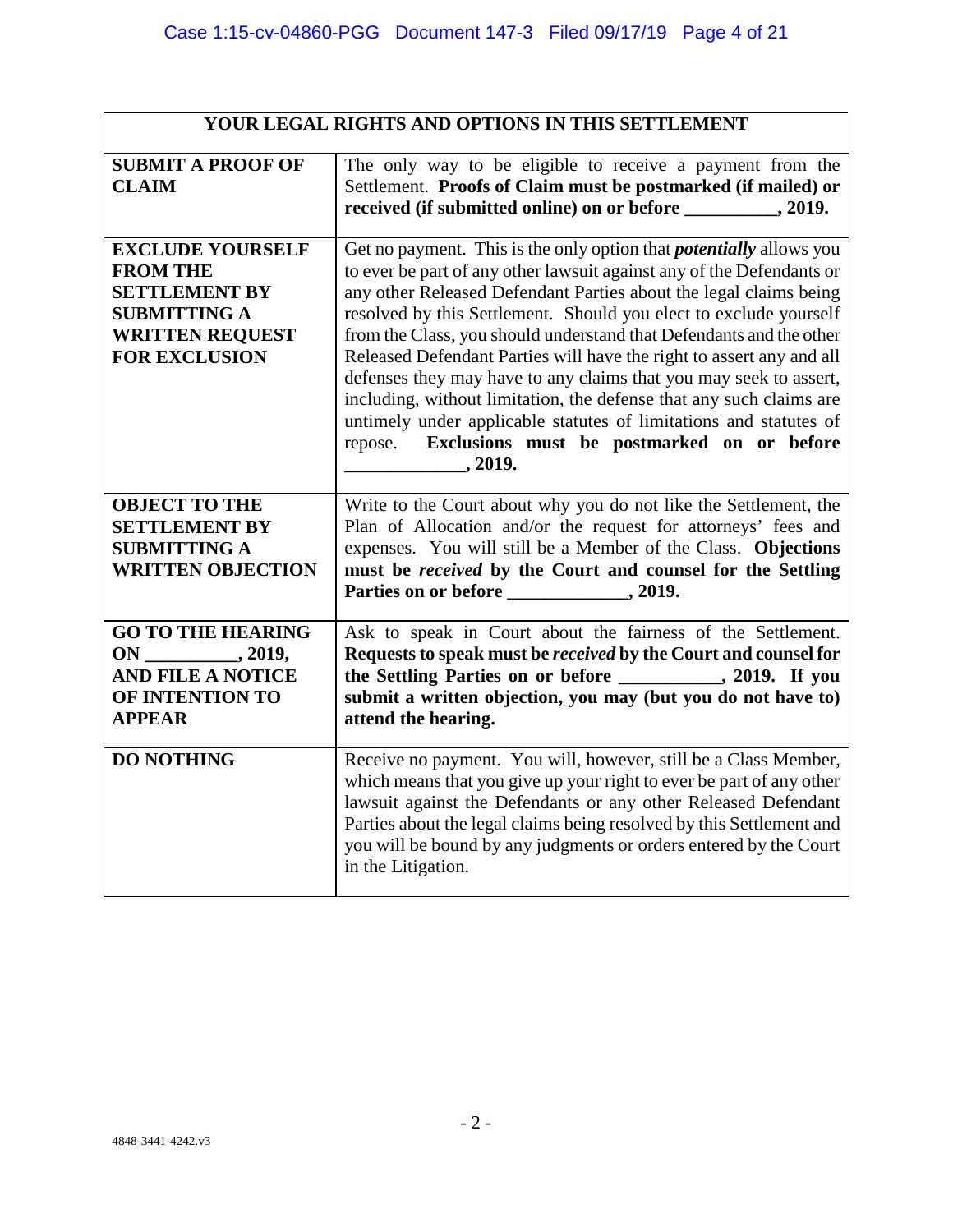## **SUMMARY OF THIS NOTICE**

## **Description of the Litigation and the Class**

This Notice relates to a proposed settlement of claims in a pending securities class action brought by Iconix investors alleging, among other things, that Defendants violated the federal securities laws by making false and misleading statements during the Class Period. A more detailed description of the Litigation is set forth on pages \_\_\_\_ below. The proposed Settlement, if approved by the Court, will settle claims of the Class, as defined on pages \_\_\_\_ below.

## **Statement of Class Recovery**

Pursuant to the Settlement described herein, a \$6 million settlement fund has been established (the "Settlement Amount"). The Settlement Amount and any interest earned thereon is the "Settlement Fund." The Settlement Fund, less (a) any taxes, (b) any Notice and Administration Expenses, and (c) any attorneys' fees and litigation expenses (including any reimbursement to Lead Plaintiffs of their costs and expenses in representing the Class) awarded by the Court, will be distributed to Class Members in accordance with a plan of allocation that is approved by the Court. The proposed plan of allocation (the "Plan of Allocation") is set forth on pages \_\_\_\_ below. Based on Lead Plaintiffs' estimate of the number of shares of Iconix common stock damaged during the Class Period, the average distribution per share under the Plan of Allocation is roughly \$0.08, before deduction of any taxes on the income earned on the Settlement Fund, Notice and Administration Expenses, and allowable attorneys' fees and expenses (including any reimbursement to Lead Plaintiffs) as determined by the Court. **Class Members should note, however, that these are only estimates**. A Class Member's actual recovery will be a proportion of the Net Settlement Fund determined by that claimant's claims as compared to the total claims of all Class Members who submit acceptable Proofs of Claim. An individual Class Member may receive more or less than this estimated average amount. *See* Plan of Allocation set forth and discussed at pages \_\_\_ below for more information on the calculation of your claim.

## **Statement of Potential Outcome of Case**

The Settling Parties disagree on both liability and damages and do not agree on the amount of damages per share, if any, that would be recoverable if the Class prevailed on each claim alleged. Defendants deny that they are liable to the Class and deny that the Class has suffered any injury or damages. The issues on which the parties disagree are many, but include: (1) whether Defendants engaged in conduct that would give rise to any liability to the Class under the federal securities laws; (2) whether Defendants have valid defenses to any such claims of liability; (3) the appropriate economic model for determining the amount by which the price of Iconix common stock was allegedly artificially inflated (if at all) during the Class Period; (4) the amount, if any, by which the price of Iconix common stock was allegedly artificially inflated (if at all) during the Class Period; (5) the effect of various market forces on the price of Iconix common stock at various times during the Class Period; (6) the extent to which external factors influenced the price of Iconix common stock at various times during the Class Period; (7) the extent to which the various matters that Lead Plaintiffs alleged were materially false or misleading influenced (if at all) the price of Iconix common stock at various times during the Class Period; and (8) the extent to which the various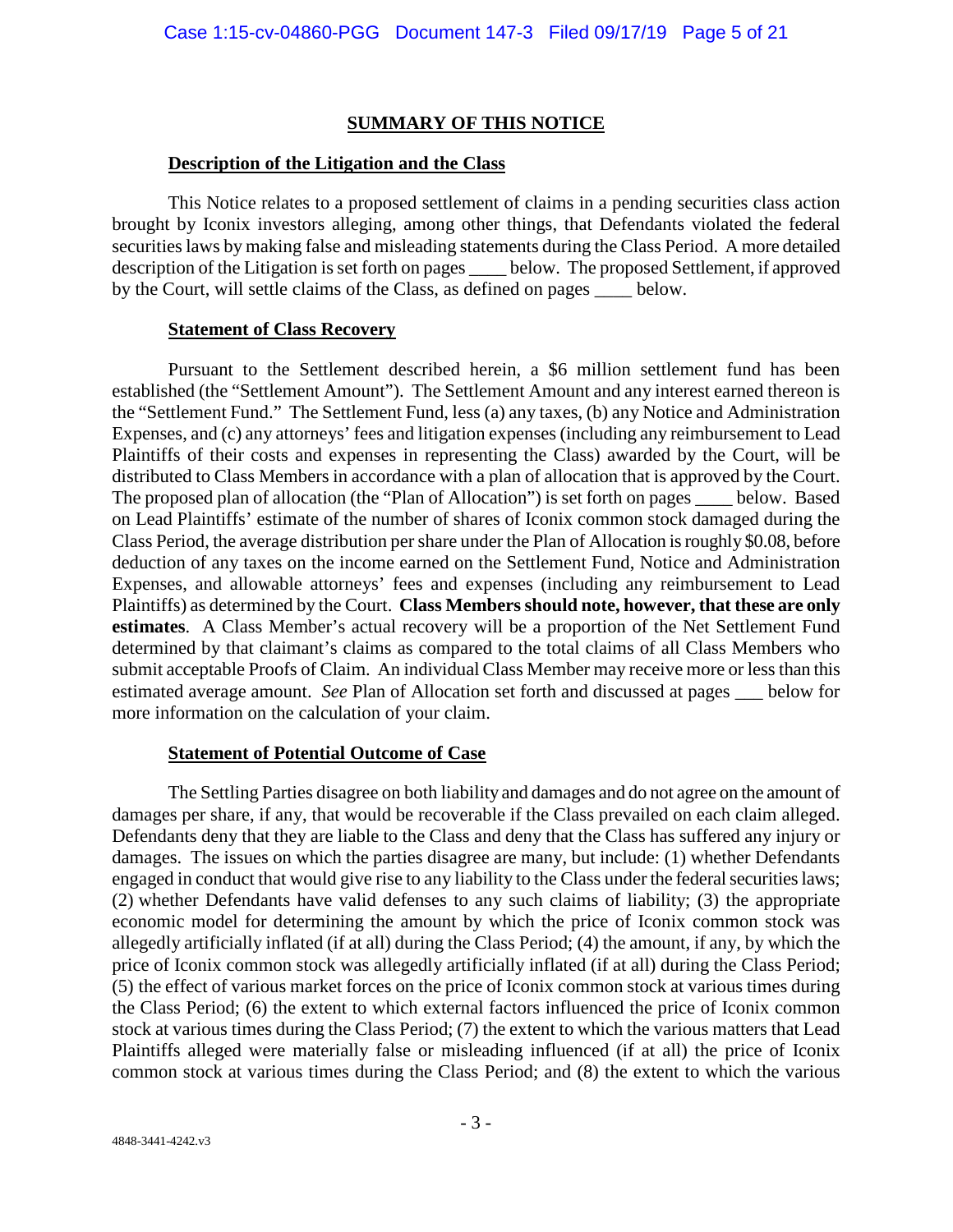allegedly adverse material facts that Lead Plaintiffs alleged were omitted influenced (if at all) the price of Iconix common stock at various times during the Class Period.

## **Statement of Attorneys' Fees and Expenses Sought**

Lead Counsel will apply to the Court for an award of attorneys' fees of up to twenty-five percent (25%) of the Settlement Amount, plus expenses not to exceed \$250,000, plus interest earned on both amounts at the same rate as earned by the Settlement Fund. Since the Litigation's inception, Lead Counsel have expended considerable time and effort in the prosecution of this Litigation on a wholly contingent basis and have advanced the expenses of the Litigation in the expectation that if they were successful in obtaining a recovery for the Class they would be paid from such recovery. The requested attorneys' fees and expenses amount to an average cost of approximately \$0.02 per allegedly damaged Iconix common share. The average cost per damaged share will vary depending on the number of acceptable Proofs of Claim submitted. In addition, as part of that application, Lead Plaintiffs may request an amount not to exceed \$5,000 each pursuant to 15 U.S.C. §78u-4(a)(4) in connection with their representation of the Class.

# **Further Information**

For further information regarding the Litigation, this Notice or to review the Stipulation, please contact the Claims Administrator toll-free at , or visit the website www.IconixSecuritiesSettlement.com.

You may also contact a representative of counsel for the Class: Rick Nelson, Shareholder Relations, Robbins Geller Rudman & Dowd LLP, 655 West Broadway, Suite 1900, San Diego, CA 92101, 1-800-449-4900, www.rgrdlaw.com.

# **Please Do Not Call the Court or Defendants with Questions About the Settlement.**

## **Reasons for the Settlement**

Lead Plaintiffs' principal reason for entering into the Settlement is the benefit to the Class now, without the further risk or delays inherent in continued litigation. The cash benefit under the Settlement must be considered against the significant risk that a smaller recovery – or, indeed, no recovery at all – might result after contested motions, trial, and likely appeals, a process that could last several years into the future.

Defendants have denied and continue to deny each and all of the claims alleged by Lead Plaintiffs in the Litigation. Defendants expressly have denied and continue to deny all charges of wrongdoing or liability against them arising out of any of the conduct, statements, acts or omissions alleged, or that could have been alleged, in the Litigation. Defendants also have denied and continue to deny, among other things, the allegations that Lead Plaintiffs or the Class have suffered any damage, or that Lead Plaintiffs or the Class were harmed by the conduct alleged in the Litigation. For Defendants, the principal reason for entering into the Settlement is to eliminate the uncertainty, risk, costs, and burdens inherent in any litigation, especially in complex cases such as this Litigation.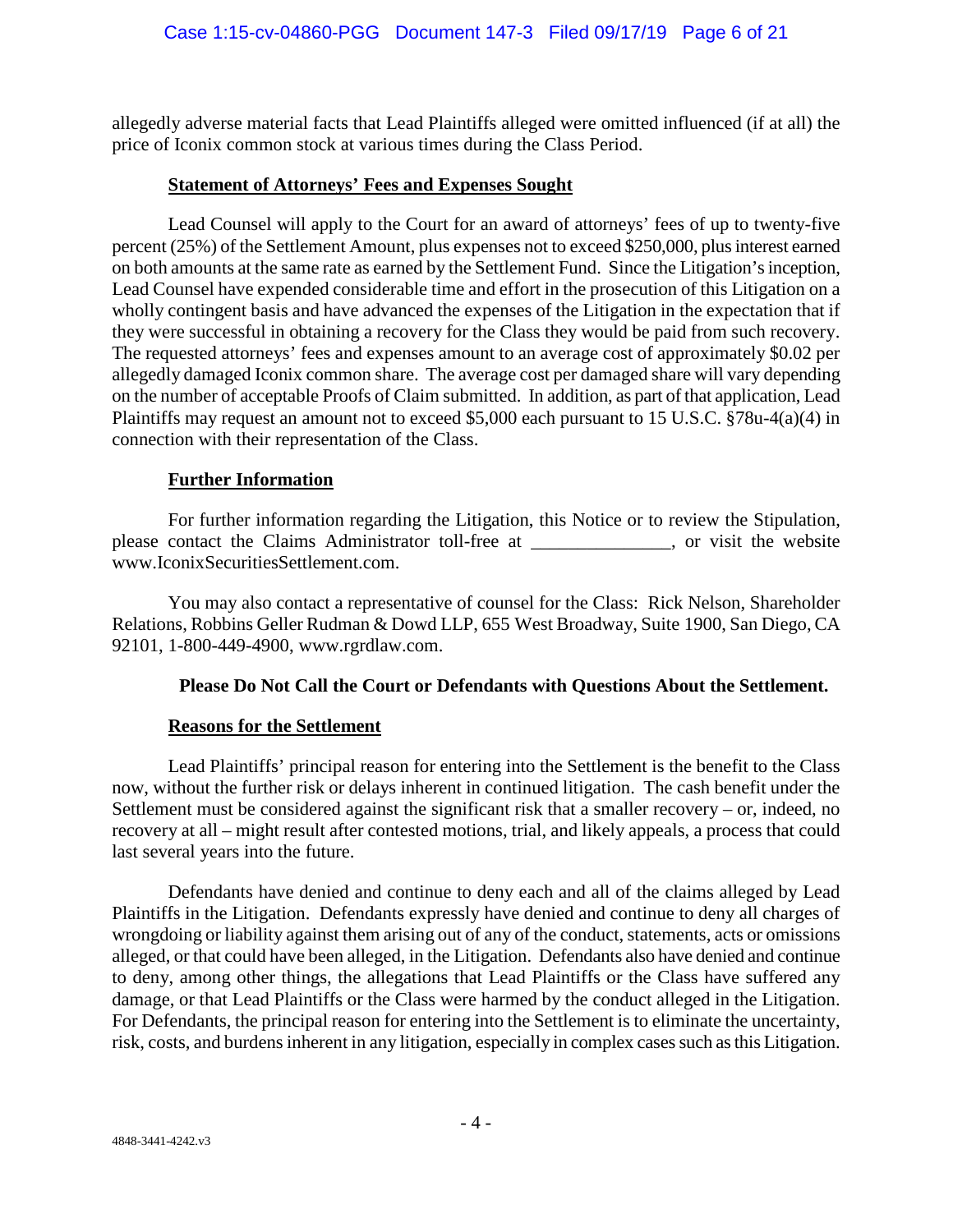## **WHAT IS THIS LAWSUIT ABOUT?**

## **I. THE ALLEGATIONS**

The Litigation is currently pending before the Honorable Paul G. Gardephe in the United States District Court for the Southern District of New York (the "Court"). The initial complaints in this action were filed on June 23, 2015. On March 14, 2016, the Court appointed Lead Plaintiffs and, as Lead Counsel, Robbins Geller Rudman & Dowd LLP and Saxena White P.A.

Lead Plaintiffs' Second Consolidated Amended Complaint alleges that Defendants violated sections 10(b) and 20(a) of the Securities Exchange Act of 1934 by issuing materially false and misleading statements regarding aspects of its accounting treatment, including concerning overseas joint ventures Iconix entered into to conceal its deteriorating financial condition. Specifically, Lead Plaintiffs allege that Iconix formed overseas joint ventures, "sold" a purportedly 50% stake to local partners for millions of dollars, then immediately booked the entire purchase price – of which the joint venture partners paid only a fraction at closing, with the majority due in installments over a number of years – as profits for Iconix. Lead Plaintiffs allege that, throughout the Class Period, Defendants repeatedly assured the SEC and investors that the joint venture partners were obligated to pay their installments in full; that these partners were "well-capitalized" and "predetermined" to pay; and that if they did not pay, Iconix had "full recourse" and would sue to collect. Lead Plaintiffs allege that these highly material statements, made in direct response to an SEC inquiry into Iconix's joint venture accounting, were false.

Defendants deny all of Lead Plaintiffs' allegations, contending they did not make any false or misleading statements, and that they disclosed all information required to be disclosed by the federal securities laws.

Lead Plaintiffs have also asserted section 10(b) violations against BDO USA, LLP ("BDO"), an accounting, audit and consulting firm that served as Iconix's auditor during the Class Period. Lead Plaintiffs allege that BDO conspired with Defendants to fraudulently conceal the true nature of the joint ventures. Lead Plaintiffs' claims against BDO are not resolved by the Settlement, and are ongoing.

**THE COURT HAS NOT RULED AS TO WHETHER DEFENDANTS ARE LIABLE TO LEAD PLAINTIFFS OR TO THE CLASS. THIS NOTICE IS NOT INTENDED TO BE AN EXPRESSION OF ANY OPINION BY THE COURT WITH RESPECT TO THE TRUTH OF THE ALLEGATIONS IN THIS LITIGATION OR THE MERITS OF THE CLAIMS OR DEFENSES ASSERTED. THIS NOTICE IS SOLELY TO ADVISE YOU OF THE PROPOSED SETTLEMENT OF THIS ACTION AND YOUR RIGHTS IN CONNECTION WITH THAT SETTLEMENT.**

## **II. PROCEDURAL HISTORY**

As noted, the initial complaints were filed on June 23, 2015, and the Court appointed Lead Plaintiffs and Lead Counsel on March 14, 2016. Lead Plaintiffs filed their Consolidated Amended Complaint against Defendants on May 13, 2016. Defendants jointly moved to dismiss the Consolidated Amended Complaint on July 27, 2016, arguing that Lead Plaintiffs had failed to allege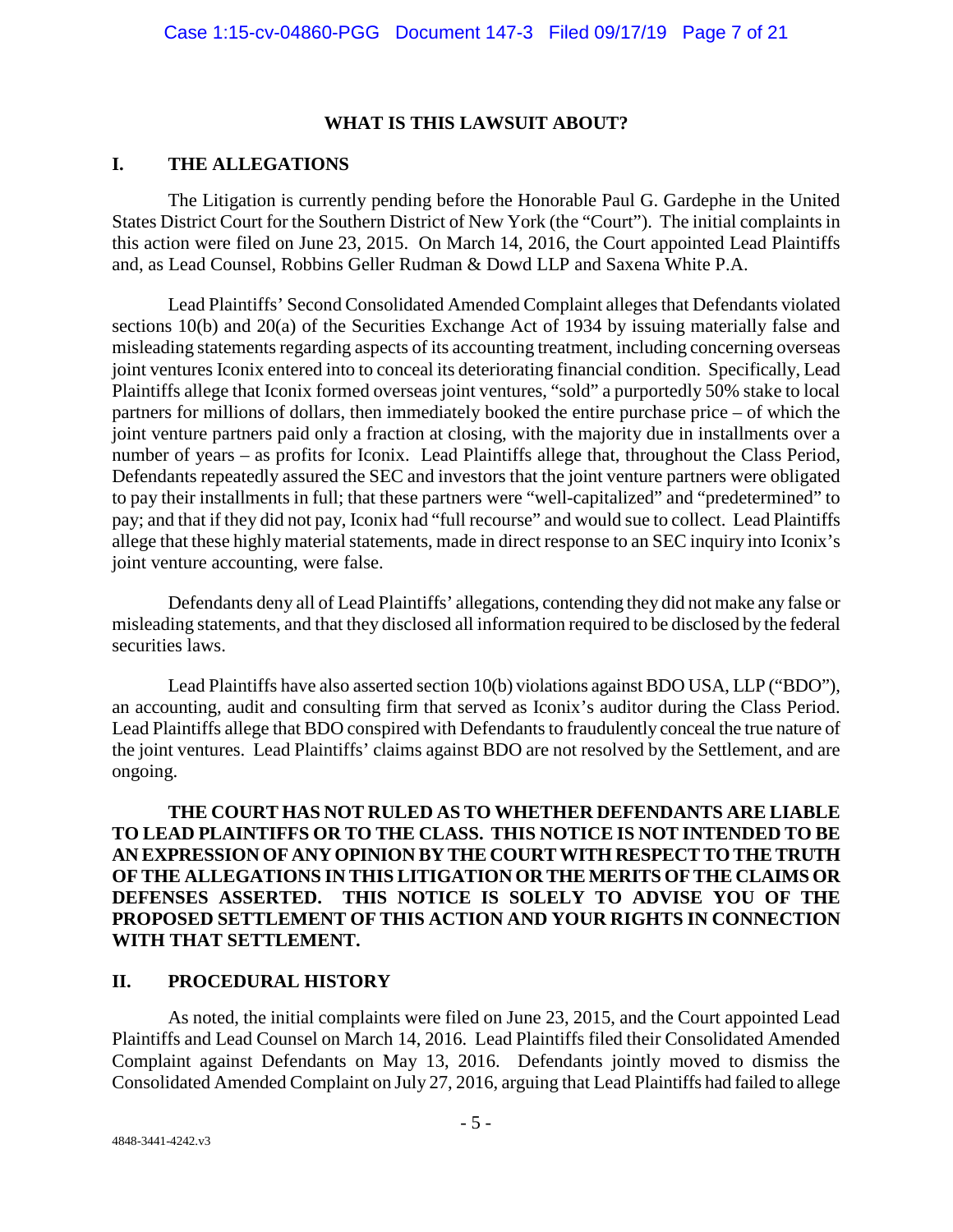a strong inference of scienter as to each defendant, had failed to plead the falsity of many of the alleged misstatements, had failed to plead loss causation for many of the alleged misstatements, and had failed to allege control-person liability.

Lead Plaintiffs opposed Defendants' joint motion on September 27, 2016, rebutting each of Defendants' arguments, and Defendants served their reply in further support of the joint motion on October 27, 2016. Defendants' joint motion was still pending at the time the Settling Parties reached agreement on the Settlement.

During the pendency of Defendants' joint motion, the parties agreed to participate in a mediation, which occurred on June 14, 2017, before two JAMS mediators, the Hon. Daniel Weinstein (Ret.) and Jed D. Melnick, Esq. The case did not settle at that time.

On October 25, 2017, Judge Gardephe granted Defendants' motion to dismiss, concluding that Lead Plaintiffs had failed to plead a strong inference of scienter. *See In re Iconix Brand Group, Inc.*, No. 15 Civ. 4860 (PGG), 2017 WL 4898228 (S.D.N.Y. Oct. 25, 2017). Specifically, the Court ruled that Lead Plaintiffs had not sufficiently alleged Defendants' "motive and opportunity" to engage in fraud because: (i) Defendants' performance-based compensation, alleged in the Consolidated Amended Complaint, was common to most corporate officers; (ii) Defendants' Class Period insider sales were not suspicious in timing or amount; and (iii) certain Defendants' net holdings of Iconix stock increased over the Class Period.

The Court also concluded that Lead Plaintiffs failed to plead a strong inference of scienter through allegations of "conscious misbehavior or recklessness" because BDO – Iconix's Class Period independent auditor – "did not detect, observe, or otherwise note any improprieties in Iconix's financial accounting . . . over three consecutive audit years . . . ." Based on these conclusions, the Court dismissed the Consolidated Amended Complaint.

At the same time, the Court granted Lead Plaintiffs' request to amend the Consolidated Amended Complaint. Thus, in an effort to address each of the Court's concerns, and after substantial additional work, Lead Plaintiffs filed their Second Consolidated Amended Complaint on November 14, 2017. The Second Consolidated Amended Complaint, at 479 paragraphs, is 106 paragraphs longer than the Consolidated Amended Complaint, includes substantial additional detail about Defendants' alleged misconduct, and adds BDO as a defendant, alleging that BDO conspired with Defendants to fraudulently conceal the true nature of the joint ventures at issue.

In response to the Second Consolidated Amended Complaint, Defendants prepared a joint motion to dismiss dated February 2, 2018, and BDO separately moved to dismiss that same day. As they had in their first motion to dismiss, Defendants argued that Lead Plaintiffs failed to adequately allege scienter, falsity, loss causation, and control-person liability. BDO argued that Lead Plaintiffs failed to plead scienter, falsity, and loss causation. Lead Plaintiffs served their omnibus opposition to Defendants' and BDO's motions to dismiss on March 29, 2018, rebutting each defense asserted, and Defendants and BDO served their replies in further support of their motions on April 27, 2018.

During the pendency of Defendants' and BDO's motions to dismiss, Defendants and Lead Plaintiffs – both independently and with the aid of the mediators – resumed the settlement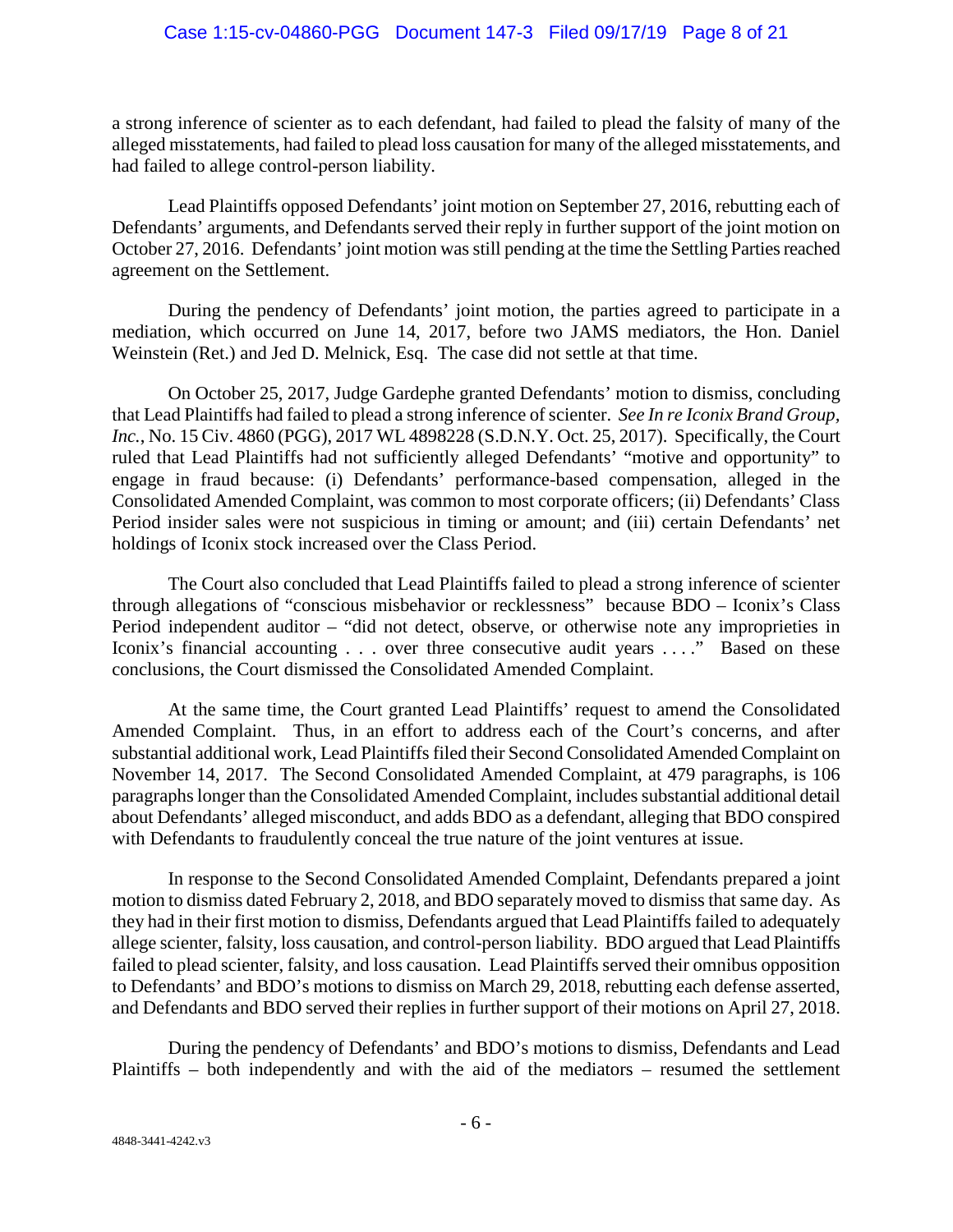discussions begun during the June 2017 mediation. Those renewed efforts culminated in a mediator's proposal for \$6 million, which the parties accepted on July 31, 2019.

BDO, which did not participate in the renewed settlement discussions, is not a party to the proposed Settlement, and litigation against BDO is ongoing.

# **HOW DO I KNOW IF I AM A CLASS MEMBER?**

If you purchased or otherwise acquired Iconix common stock from February 22, 2012 through November 5, 2015, inclusive, you are a Class Member. As set forth in the Stipulation, excluded from the Class are: (i) Defendants; (ii) members of the immediate family of each Individual Defendant; (iii) any person who was an officer or director of Iconix during the Class Period; (iv) any firm, trust, corporation, officer, or other entity in which any Defendant has or had a controlling interest; and (v) the legal representatives, agents, affiliates, heirs, beneficiaries, successors-in-interest, or assigns of any such excluded party. Also excluded from the Class is any Person who timely and validly requests exclusion pursuant to the requirements described on page below.

**PLEASE NOTE:** Receipt of this Notice does not mean that you are a Class Member or that you will be entitled to receive a payment from the Settlement. If you are a Class Member and you wish to be eligible to participate in the distribution of proceeds from the Settlement, you are required to submit the Proof of Claim that is being distributed with this Notice and the required supporting documentation as set forth therein postmarked or submitted online on or before  $\qquad \qquad .2019.$ 

## **WHAT IS THE MONETARY VALUE OF THE PROPOSED SETTLEMENT?**

The Settlement, if approved, will result in the creation of a cash settlement fund of \$6,000,000. This fund, plus accrued interest and minus the costs of this Notice and all costs associated with the administration of the Settlement, Taxes and Tax Expenses, as well as attorneys' fees and expenses, and the payment of Lead Plaintiffs' costs and expenses in representing the Class, as approved by the Court (the "Net Settlement Fund"), will be distributed to eligible Class Members pursuant to the Plan of Allocation that is described in the next section of this Notice.

# **WHAT IS THE PROPOSED PLAN OF ALLOCATION?**

The objective of the Plan of Allocation is to equitably distribute the Net Settlement Fund among Class Members based on their respective alleged economic losses resulting from the securities law violations alleged in the Litigation.

The Claims Administrator shall determine each Class Member's share of the Net Settlement Fund based upon the recognized loss formula (the "Recognized Claim") described below. A Recognized Claim will be calculated for each share of Iconix common stock purchased or otherwise acquired during the Class Period. The calculation of Recognized Claim will depend upon several factors, including when the Iconix common stock was purchased or otherwise acquired and in what amounts, whether the shares were ever sold, and, if so, when they were sold and for what amounts. The Recognized Claim is not intended to estimate the amount a Class Member might have been able to recover after a trial, nor to estimate the amount that will be paid to Class Members pursuant to the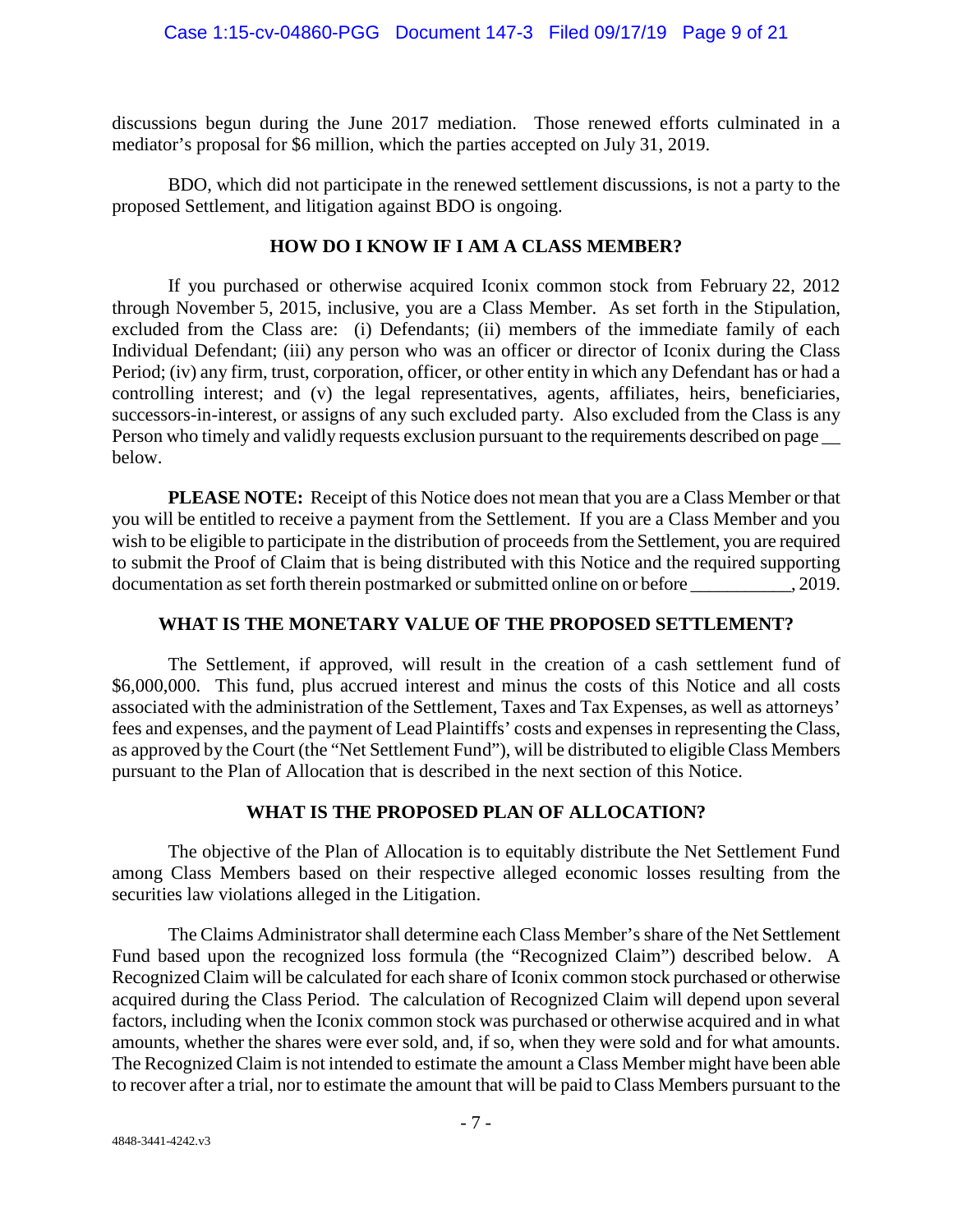Settlement. The Recognized Claim is the basis upon which the Net Settlement Fund will be proportionately allocated to Class Members.

Your share of the Net Settlement Fund will depend on the number of valid Proofs of Claim that Class Members send in and how many shares of Iconix common stock you purchased or otherwise acquired during the Class Period, and whether you sold any of those shares and when you sold them.

# **PLAN OF ALLOCATION**

The allocation below is based on the following inflation per share amounts for Class Period common stock purchases and sales as well as the statutory Private Securities Litigation Reform Act of 1995 ("PSLRA") 90 day-look back amount of \$6.42. Furthermore, if any of the formulas set forth below yield an amount less than \$0.00, the claim per share is \$0.00.

| <b>Inflation Period</b>               | <b>Inflation per Share</b> |
|---------------------------------------|----------------------------|
| February 12, 2012 – December 14, 2014 | \$26.97                    |
| December 15, 2014 – February 25, 2015 | \$24.78                    |
| February 26, 2015 – March 30, 2015    | \$23.74                    |
| March 31, 2015 - April 19, 2015       | \$21.12                    |
| April 20, 2015 – August 6, 2015       | \$14.30                    |
| August 7, 2015 – August 9, 2015       | \$9.66                     |
| August 10, 2015 – November 5, 2015    | \$9.14                     |

For shares of Iconix common stock *purchased, or acquired, on or between February 22, 2012 through and including November 5, 2015*, the claim per share shall be as follows:

- (a) If sold prior to December 15, 2014, the claim per share is \$0.00.
- (b) If sold on or between December 15, 2014 through and including November 5, 2015, the claim per share shall be the lesser of: (i) the inflation per share at the time of purchase less the inflation per share at the time of sale; and (ii) the difference between the purchase price and the selling price.
- (c) If retained at the end of November 5, 2015 and sold on or before February 3, 2016, the claim per share shall be the least of: (i) the inflation per share at the time of purchase; (ii) the difference between the purchase price and the selling price; and (iii) the difference between the purchase price and the average closing price up the date of sale as set forth in the table below.
- (d) If retained at the close of trading on February 3, 2016, or sold thereafter, the claim per share shall be the lesser of: (i) the inflation per share at the time of purchase; and (ii) the difference between the purchase price and \$6.42.

| Date      | <b>Price</b> | <b>Average Closing Price</b> |
|-----------|--------------|------------------------------|
| 11/6/2015 | \$6.90       | \$6.90                       |
| 11/9/2015 | \$7.05       | \$6.98                       |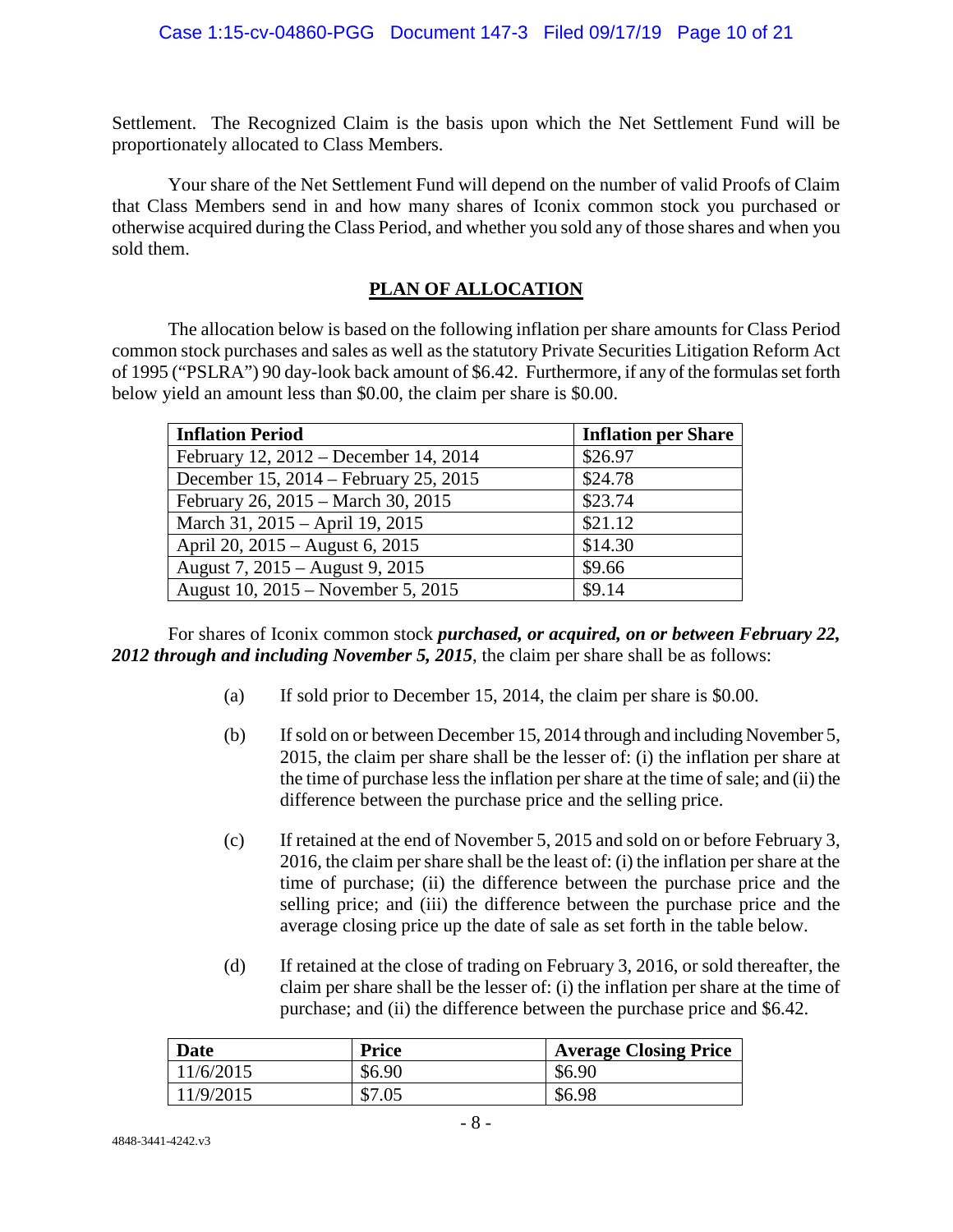# Case 1:15-cv-04860-PGG Document 147-3 Filed 09/17/19 Page 11 of 21

| <b>Date</b> | <b>Price</b> | <b>Average Closing Price</b> |  |
|-------------|--------------|------------------------------|--|
| 11/10/2015  | \$7.22       | \$7.06                       |  |
| 11/11/2015  | \$7.05       | \$7.06                       |  |
| 11/12/2015  | \$7.07       | \$7.06                       |  |
| 11/13/2015  | \$6.96       | \$7.04                       |  |
| 11/16/2015  | \$7.00       | \$7.04                       |  |
| 11/17/2015  | \$6.40       | \$6.96                       |  |
| 11/18/2015  | \$6.29       | \$6.88                       |  |
| 11/19/2015  | \$6.34       | \$6.83                       |  |
| 11/20/2015  | \$6.40       | \$6.79                       |  |
| 11/23/2015  | \$6.90       | \$6.80                       |  |
| 11/24/2015  | \$7.01       | \$6.81                       |  |
| 11/25/2015  | \$7.07       | \$6.83                       |  |
| 11/27/2015  | \$7.06       | \$6.85                       |  |
| 11/30/2015  | \$7.04       | \$6.86                       |  |
| 12/1/2015   | \$6.98       | \$6.87                       |  |
| 12/2/2015   | \$7.03       | \$6.88                       |  |
| 12/3/2015   | \$6.93       | \$6.88                       |  |
| 12/4/2015   | \$6.82       | \$6.88                       |  |
| 12/7/2015   | \$6.46       | \$6.86                       |  |
| 12/8/2015   | \$6.10       | \$6.82                       |  |
| 12/9/2015   | \$6.13       | \$6.79                       |  |
| 12/10/2015  | \$6.91       | \$6.80                       |  |
| 12/11/2015  | \$6.61       | \$6.79                       |  |
| 12/14/2015  | \$6.10       | \$6.76                       |  |
| 12/15/2015  | \$6.12       | \$6.74                       |  |
| 12/16/2015  | \$6.30       | \$6.72                       |  |
| 12/17/2015  | \$6.59       | \$6.72                       |  |
| 12/18/2015  | \$6.74       | \$6.72                       |  |
| 12/21/2015  | \$6.97       | \$6.73                       |  |
| 12/22/2015  | \$7.17       | \$6.74                       |  |
| 12/23/2015  | \$7.49       | \$6.76                       |  |
| 12/24/2015  | \$7.45       | \$6.78                       |  |
| 12/28/2015  | \$5.67       | \$6.75                       |  |
| 12/29/2015  | \$5.84       | \$6.73                       |  |
| 12/30/2015  | \$6.18       | \$6.71                       |  |
| 12/31/2015  | \$6.83       | \$6.72                       |  |
| 1/4/2016    | \$6.86       | \$6.72                       |  |
| 1/5/2016    | \$6.40       | \$6.71                       |  |
| 1/6/2016    | \$6.41       | \$6.70                       |  |
| 1/7/2016    | \$5.90       | \$6.68                       |  |
| 1/8/2016    | \$5.37       | \$6.65                       |  |
| 1/11/2016   | \$5.04       | \$6.62                       |  |
| 1/12/2016   | \$5.46       | \$6.59                       |  |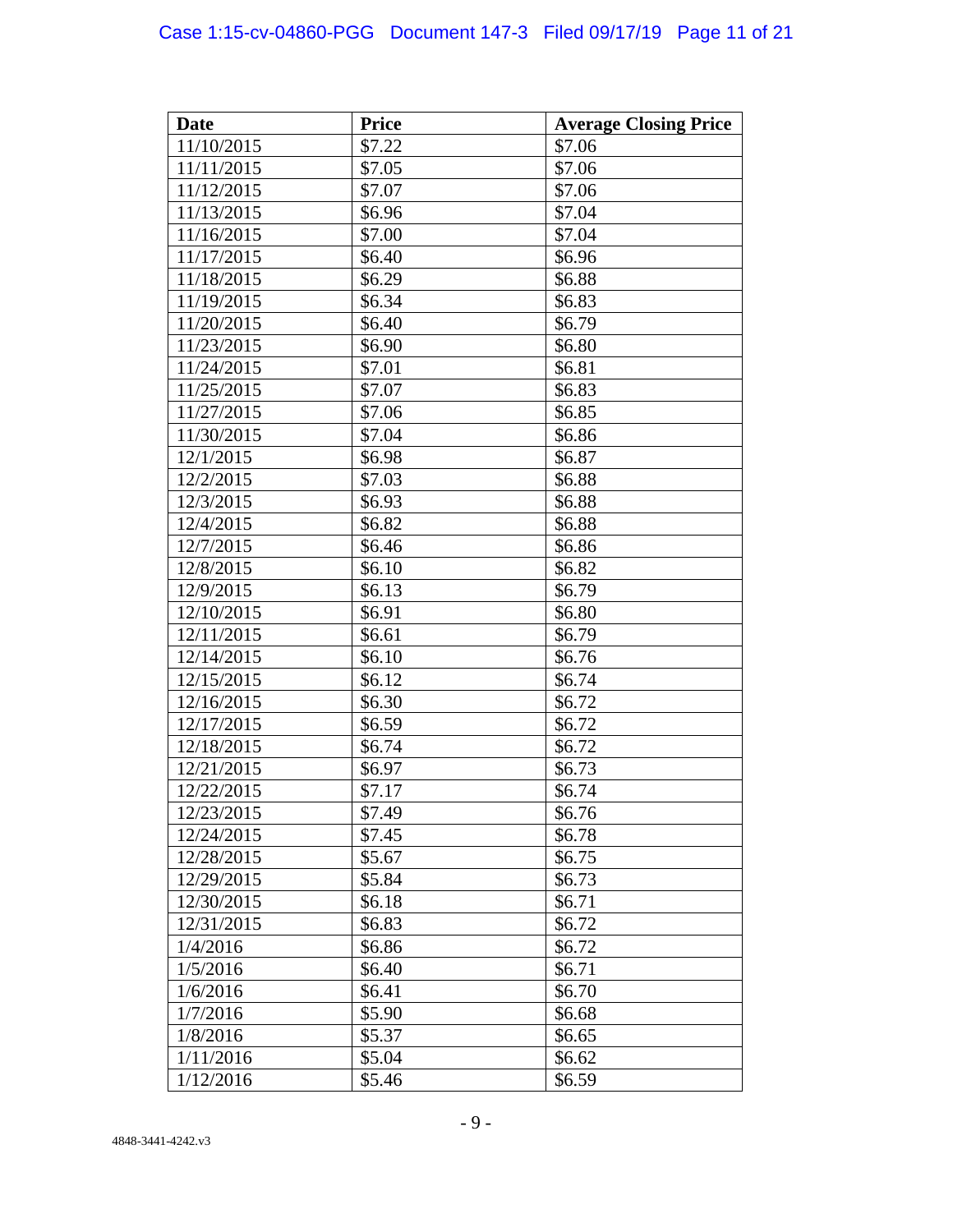# Case 1:15-cv-04860-PGG Document 147-3 Filed 09/17/19 Page 12 of 21

| <b>Date</b> | <b>Price</b> | <b>Average Closing Price</b> |
|-------------|--------------|------------------------------|
| 1/13/2016   | \$5.37       | \$6.57                       |
| 1/14/2016   | \$5.43       | \$6.54                       |
| 1/15/2016   | \$5.35       | \$6.52                       |
| 1/19/2016   | \$5.05       | \$6.49                       |
| 1/20/2016   | \$5.16       | \$6.46                       |
| 1/21/2016   | \$5.38       | \$6.44                       |
| 1/22/2016   | \$5.76       | \$6.43                       |
| 1/25/2016   | \$5.83       | \$6.41                       |
| 1/26/2016   | \$6.56       | \$6.42                       |
| 1/27/2016   | \$6.25       | \$6.41                       |
| 1/28/2016   | \$6.31       | \$6.41                       |
| 1/29/2016   | \$6.64       | \$6.42                       |
| 2/1/2016    | \$6.63       | \$6.42                       |
| 2/2/2016    | \$6.22       | \$6.42                       |
| 2/3/2016    | \$6.80       | \$6.42                       |

In the event a Class Member has more than one purchase or acquisition or sale of Iconix common stock during the Class Period, all such purchases and sales shall be matched on a First-In, First-Out ("FIFO") basis. Sales will be matched against purchases in chronological order, beginning with the earliest purchase made during the relevant period.

A purchase, acquisition or sale of Iconix common stock shall be deemed to have occurred on the "contract" or "trade" date as opposed to the "settlement" or "payment" date. All purchase, acquisition and sale prices shall exclude any fees and commissions. The receipt or grant by gift, devise, or operation of law of Iconix common stock during the Class Period shall not be deemed a purchase, acquisition or sale of Iconix common stock for the calculation of a claimant's Recognized Claim nor shall it be deemed an assignment of any claim relating to the purchase or acquisition of such shares unless specifically provided in the instrument of gift or assignment. The receipt of Iconix common stock during the Class Period in exchange for securities of any other corporation or entity shall not be deemed a purchase, acquisition or sale of Iconix common stock.

With respect to Iconix common stock purchased or sold through the exercise of an option, the purchase/sale date of the shares is the exercise date of the option and the purchase/sale price of the share is the exercise price of the option. Any Recognized Claim arising from purchases of Iconix common stock acquired during the Class Period through the exercise of an option on Iconix common stock shall be computed as provided for other purchases of Iconix common stock in the Plan of Allocation.

The total of all profits shall be subtracted from the total of all losses from transactions during the Class Period to determine if a Class Member has a Recognized Claim. Only if a Class Member had a net market loss, after all profits from transactions in Iconix common stock during the Class Period are subtracted from all losses, will such Class Member be eligible to receive a distribution from the Net Settlement Fund.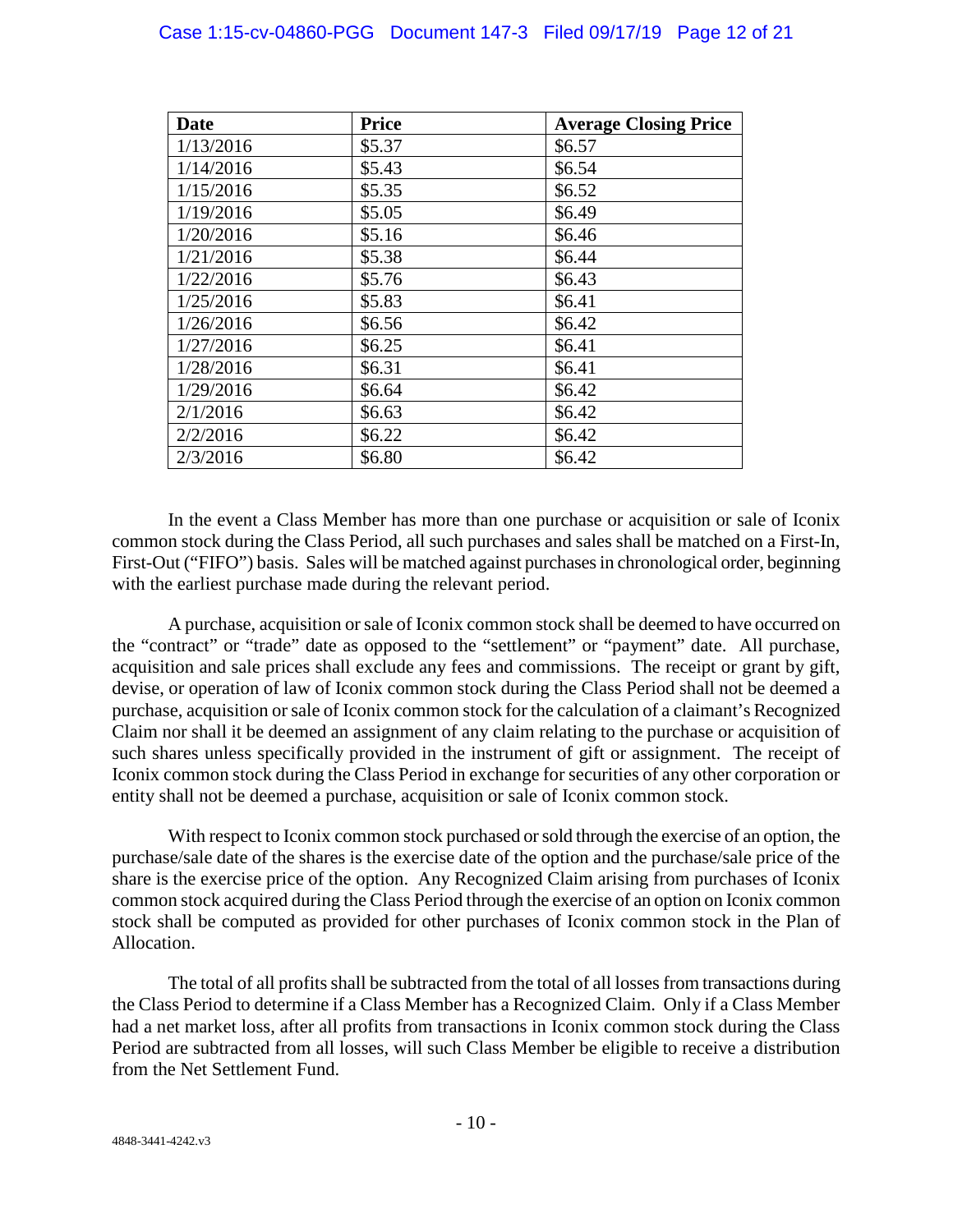# Case 1:15-cv-04860-PGG Document 147-3 Filed 09/17/19 Page 13 of 21

If an Authorized Claimant has an overall market gain, the Recognized Claim for that Authorized Claimant will be \$0.00. The Claims Administrator shall allocate to each Authorized Claimant a *pro rata* share of the Net Settlement Fund based on his, her, or its Recognized Claim as compared to the total Recognized Claims of all Authorized Claimants. No distribution shall be made to Authorized Claimants who would otherwise receive a distribution of less than \$10.00.

The Court has reserved jurisdiction to allow, disallow, or adjust the claim of any Class Member on equitable grounds.

Payment pursuant to the Plan of Allocation set forth above shall be conclusive against all Authorized Claimants. No Person shall have any claim against Lead Plaintiffs, Lead Counsel, any Claims Administrator, any other Person designated by Lead Counsel, or any of the Released Defendant Parties based on the distributions made substantially in accordance with the Stipulation and the Settlement contained therein, the Plan of Allocation, or further orders of the Court. All Class Members who fail to complete and submit a valid and timely Proof of Claim shall be barred from participating in distributions from the Net Settlement Fund (unless otherwise ordered by the Court), but otherwise shall be bound by all of the terms of the Stipulation, including the terms of any judgment entered and the releases given.

# **DO I NEED TO CONTACT LEAD COUNSEL IN ORDER TO PARTICIPATE IN DISTRIBUTION OF THE SETTLEMENT FUND?**

No. If you have received this Notice and timely submit your Proof of Claim to the designated address, you need not contact Lead Counsel. If your address changes, please contact the Claims Administrator at:

> *Iconix Securities Settlement* c/o Gilardi & Co. LLC P.O. Box Louisville, KY 40233-5023 Telephone: 1-866-558-9236 www.IconixSecuritiesSettlement.com

## **THERE WILL BE NO PAYMENTS IF THE STIPULATION IS TERMINATED**

The Stipulation may be terminated under several circumstances outlined in it. If the Stipulation is terminated, the Litigation will proceed as if the Stipulation had not been entered into.

# **WHAT ARE THE REASONS FOR SETTLEMENT?**

The Settlement was reached after contested motion practice directed to the sufficiency of Lead Plaintiffs' claims. The parties also retained experts. Nevertheless, the Court has not reached any final decisions in connection with Lead Plaintiffs' claims against Defendants. Instead, Lead Plaintiffs and Defendants have agreed to this Settlement, which was reached with the substantial assistance of a highly respected mediator. In reaching the Settlement, the parties have avoided the cost, delay and uncertainty of further litigation.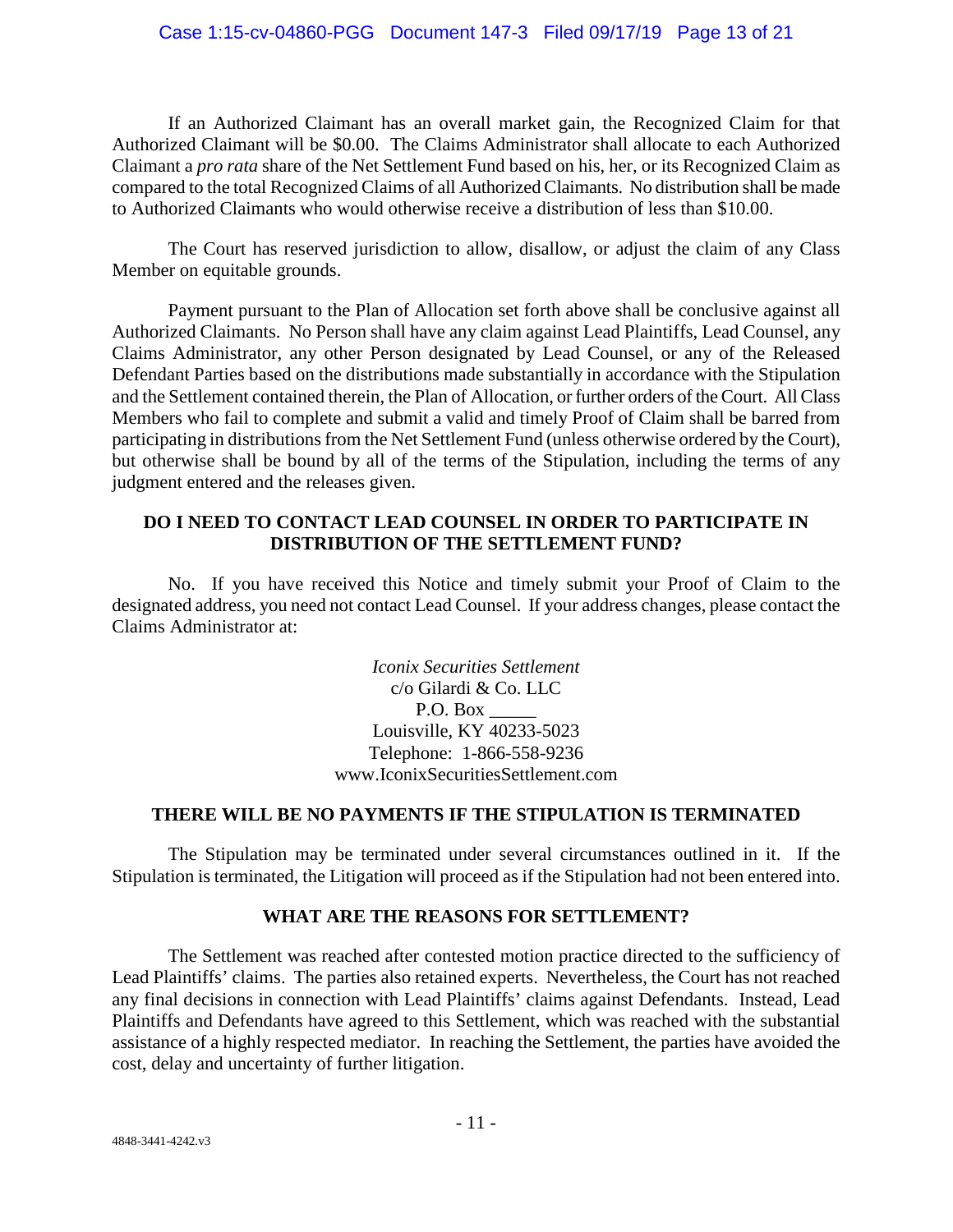As in any litigation, Lead Plaintiffs and the proposed Class would face an uncertain outcome if they did not agree to the Settlement. The parties expected that the case could continue for a lengthy period of time and that if Lead Plaintiffs succeeded, Defendants would file appeals that would postpone final resolution of the case. Continuation of the Litigation against Defendants could result in a judgment greater than this Settlement. Conversely, continuing the case could result in no recovery at all or a recovery that is less than the amount of the Settlement.

Lead Plaintiffs and Lead Counsel believe that this Settlement is fair and reasonable to the Members of the Class. They have reached this conclusion for several reasons. Specifically, if the Settlement is approved, the Class will receive a certain and immediate monetary recovery. Additionally, Lead Counsel believes that the significant and immediate benefits of the Settlement, when weighed against the significant risk, delay and uncertainty of continued litigation, are a very favorable result for the Class.

Defendants are entering into this Settlement solely to eliminate the burden and expense of further litigation. Defendants have determined that it is desirable and beneficial to them that the Litigation be settled in the manner and upon the terms and conditions set forth in the Stipulation.

# **WHO REPRESENTS THE CLASS?**

The following attorneys are counsel for the Class:

Mark Millkey ROBBINS GELLER RUDMAN & DOWD LLP 58 South Service Road, Suite 200 Melville, NY 11747 Telephone: 800/449-4900

Joseph E. White, III SAXENA WHITE P.A. 150 East Palmetto Park Road, Suite 600 Boca Raton, FL 33432 Telephone: 561/394-3399

If you have any questions about the Litigation, or the Settlement, you are entitled to consult with Lead Counsel by contacting counsel at the phone numbers listed above.

You may obtain a copy of the Stipulation by contacting the Claims Administrator at:

*Iconix Securities Settlement* c/o Gilardi & Co. LLC P.O. Box Louisville, KY 40233-5023 Telephone: 1-866-558-9236 www.IconixSecuritiesSettlement.com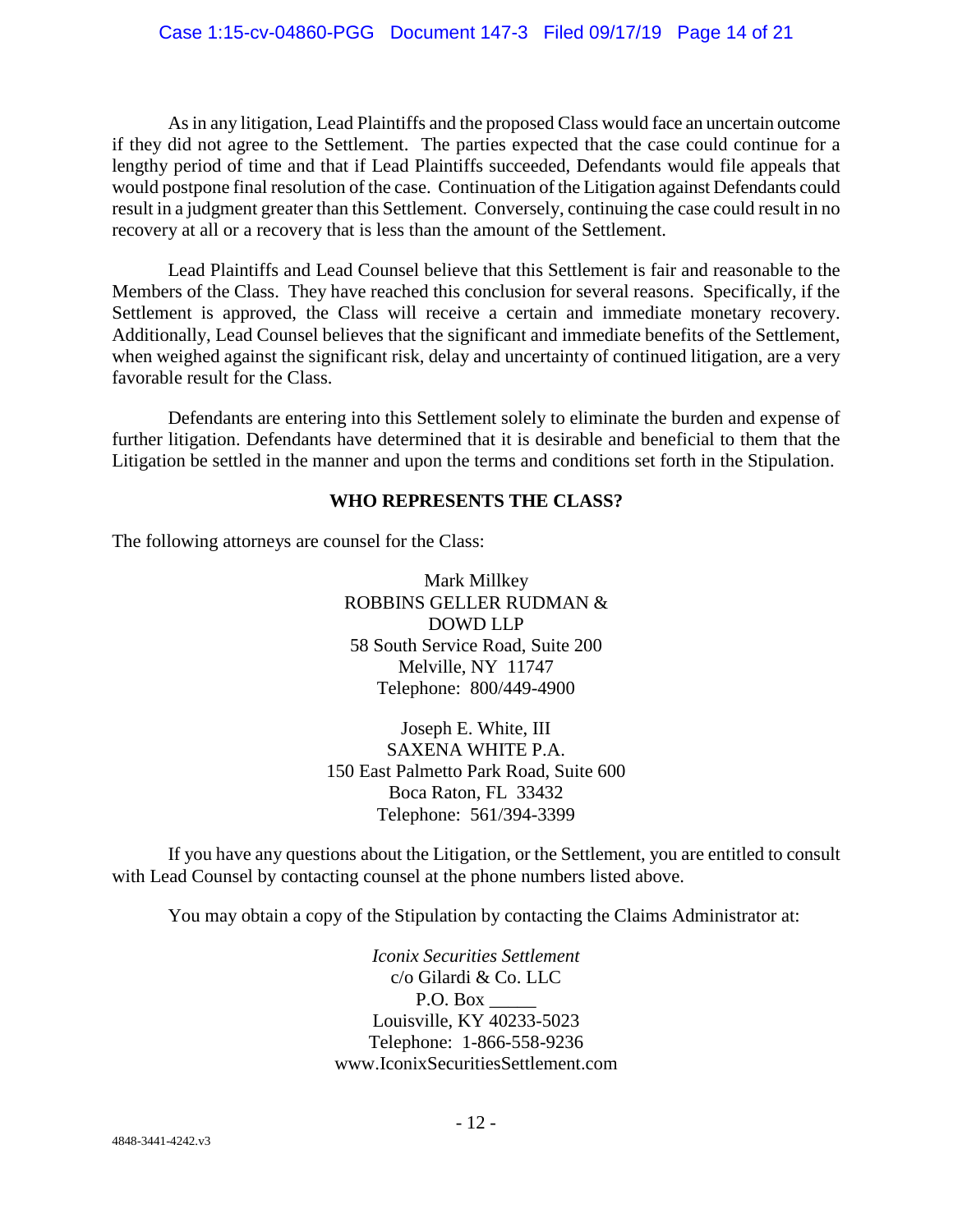#### **HOW WILL THE LEAD PLAINTIFFS' LAWYERS BE PAID?**

Lead Counsel will file a motion for an award of attorneys' fees and expenses that will be considered at the Settlement Fairness Hearing. Lead Counsel will apply for an attorneys' fee award in the amount of up to 25% of the Settlement Amount, plus payment of expenses incurred in connection with this Litigation in an amount not to exceed \$250,000, plus interest on both amounts at the same rate and for the same period as earned by the Settlement Fund. In addition, Lead Plaintiffs may seek a payment of up to \$5,000 each in connection with their efforts in representing the Class. Such sums as may be approved by the Court will be paid from the Settlement Fund. Class Members are not personally liable for any such fees or expenses.

The attorneys' fees and expenses requested will be the only payment to Lead Counsel for their efforts in achieving this Settlement and for their risk in undertaking this representation on a wholly contingent basis. The fees requested will compensate Lead Counsel for their work in achieving the Settlement. The Court will decide what constitutes a reasonable fee award and may award less than the amount requested by Lead Counsel.

# **CAN I EXCLUDE MYSELF FROM THE SETTLEMENT?**

Yes. If you do not want to receive a payment from this Settlement, or you want to keep the right to sue or continue to sue Defendants on your own about the legal issues in this case, then you must take steps to get out of the Class. This is called excluding yourself from, or "opting out" of, the Class. If you are requesting exclusion because you want to bring your own lawsuit based on the matters alleged in this Litigation, you may want to consult an attorney and discuss whether any individual claim that you may wish to pursue would be time-barred by the applicable statutes of limitation or repose.

To exclude yourself from the Class, you must send a signed and dated letter by mail saying that you want to be excluded from the Class in the following Litigation: *In re Iconix Brand Group,*  Inc., et al., No. 1:15-cv-04860-PGG. Be sure to include your name, address, telephone number, and the date(s), price(s), and number of shares of Iconix common stock that you purchased or acquired during the Class Period. Your exclusion request must be **postmarked no later than** \_\_\_\_\_\_\_\_, **2019**, and sent to the Claims Administrator at:

> *Iconix Securities Settlement* Claims Administrator c/o Gilardi & Co. LLC EXCLUSIONS 3301 Kerner Blvd. San Rafael, CA 94901

You cannot exclude yourself by phone or by e-mail. If you make a proper request for exclusion, you will not receive a settlement payment, and you cannot object to the Settlement. If you make a proper request for exclusion, you will not be legally bound by anything that happens in this lawsuit.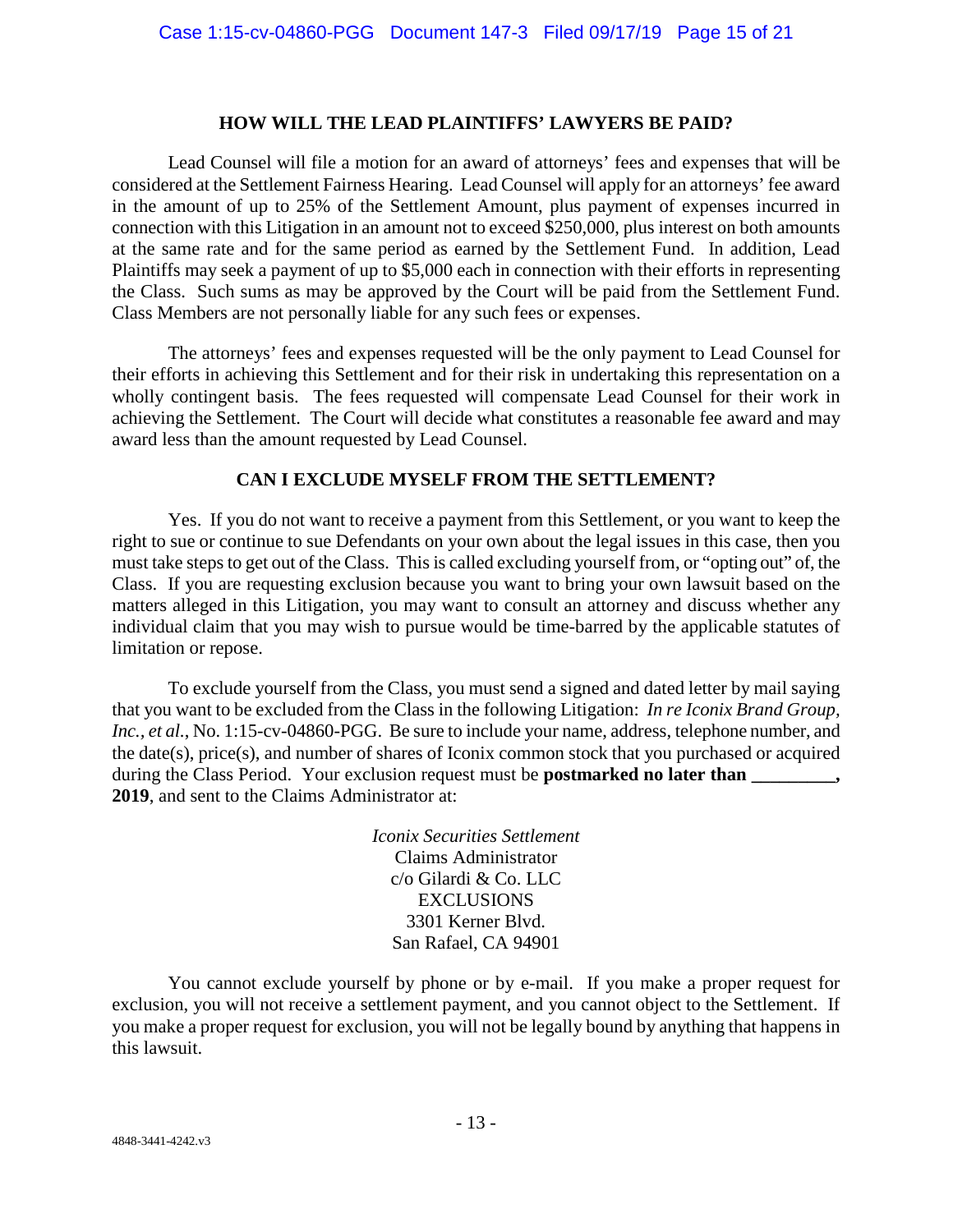# **CAN I OBJECT TO THE SETTLEMENT, THE REQUESTED ATTORNEYS' FEES, THE REQUESTED PAYMENT OF COSTS AND EXPENSES AND/OR THE PLAN OF ALLOCATION?**

Yes. If you are a Class Member, you may object to the terms of the Settlement. Whether or not you object to the terms of the Settlement, you may also object to the requested attorneys' fees and expenses, Lead Plaintiffs' request for payment for representing the Class and/or the Plan of Allocation. In order for any objection to be considered, you must file a written statement with the Clerk of the Court and send a copy to Lead Counsel and Defendants' Counsel, at the addresses listed below so that it is **received by \_\_\_\_\_\_\_\_\_\_, 2019**. Any objection must: (i) state the name, address, and telephone number of the objector and must be signed by the objector; (ii) state that the objector is objecting to the proposed Settlement, Plan of Allocation, and/or application for attorneys' fees or expenses in this Litigation; (iii) state the objection(s) and the specific reasons for each objection, including any legal and evidentiary support the objector wishes to bring to the Court's attention; (iv) state whether the objection applies only to the objector, to a specific subset of the Class, or to the entire Class; and (v) include documents sufficient to prove the objector's membership in the Class, such as the number of shares of Iconix common stock purchased or acquired during the Class Period, as well as the dates and prices of each such purchase or acquisition. The Clerk of the Court's address is: Daniel Patrick Moynihan United States Courthouse, 500 Pearl Street, New York, NY 10007; Lead Counsel's address is: Robbins Geller Rudman & Dowd LLP, 58 South Service Road, Suite 200, Melville, NY 11747, c/o Mark Millkey; Defendants' Counsel's address is: Skadden, Arps, Slate, Meagher & Flom LLP, Four Times Square, New York, NY 10036, c/o Scott D. Musoff. Attendance at the Settlement Fairness Hearing is not necessary; however, persons wishing to be heard orally at the Settlement Fairness Hearing are required to indicate in their written objection their intention to appear at the hearing and identify any witnesses they may call to testify and exhibits, if any, they intend to introduce into evidence.

# **WHAT IS THE DIFFERENCE BETWEEN OBJECTING AND EXCLUDING MYSELF FROM THE SETTLEMENT?**

Objecting is telling the Court that you do not like something about the proposed Settlement, the Plan of Allocation, Lead Counsel's request for an award of attorneys' fees and expenses, or Lead Plaintiffs' request for payment for representing the Class. You can object only if you stay in the Class. Excluding yourself is telling the Court that you do not want to be part of the Class. If you exclude yourself, you have no basis to object because the case no longer applies to you.

# **WHAT ARE MY RIGHTS AND OBLIGATIONS UNDER THE SETTLEMENT?**

If you are a Class Member and you do not exclude yourself from the Class, you may receive the benefit of, and you will be bound by, the terms of the Settlement described in this Notice, upon approval by the Court.

# **HOW CAN I GET A PAYMENT?**

In order to qualify for a payment, you must timely complete and return the Proof of Claim that accompanies this Notice. A Proof of Claim is enclosed with this Notice and also may be downloaded at www.IconixSecuritiesSettlement.com. Read the instructions carefully; fill out the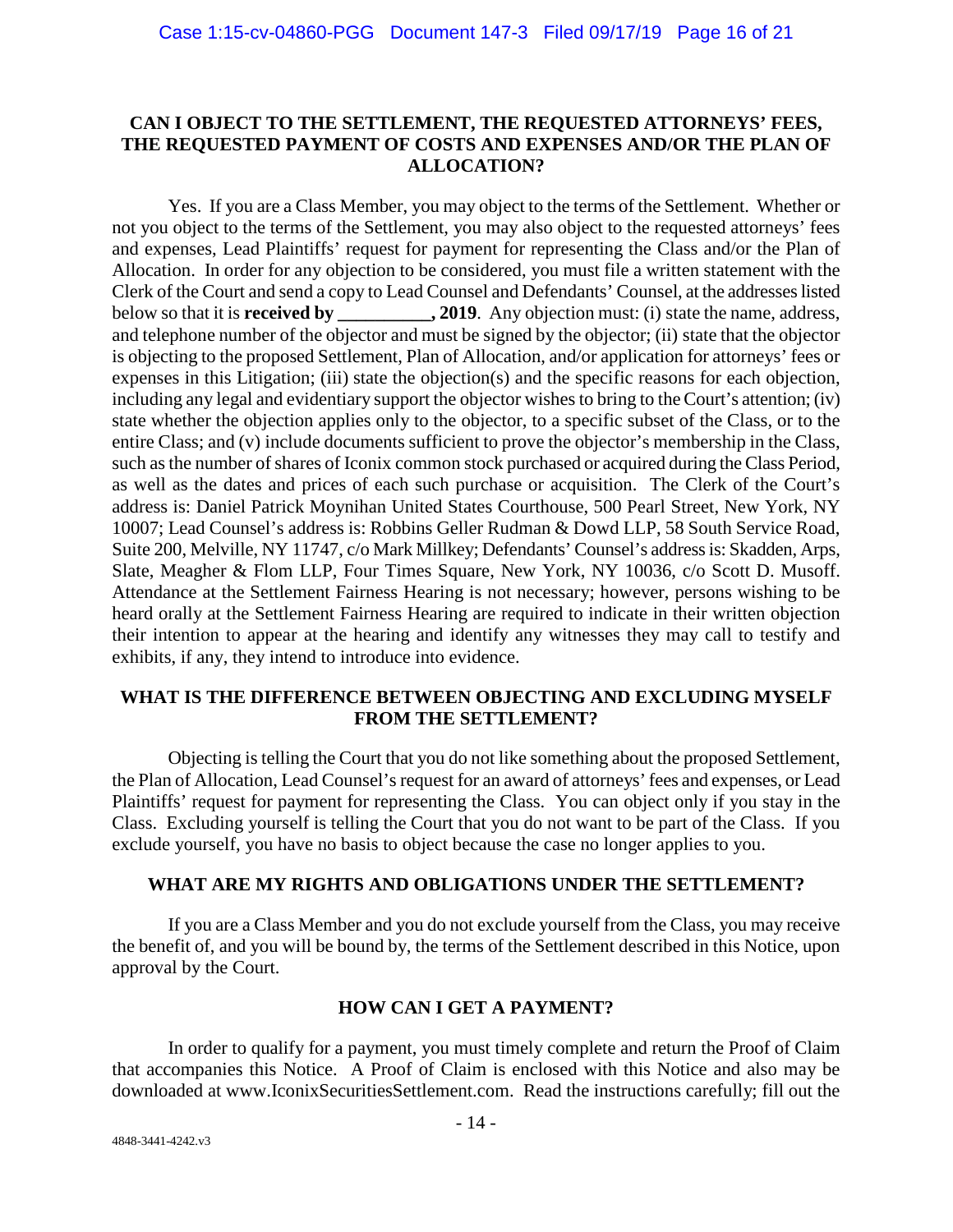Proof of Claim; sign it; and mail or submit it online so that it is **postmarked (if mailed) or received (if submitted online) no later than \_\_\_\_\_\_\_\_\_\_, 2019**. The Proof of Claim may be submitted online at www.IconixSecuritiesSettlement.com. If you do not submit a timely Proof of Claim with all of the required information, you will not receive a payment from the Settlement Fund; however, unless you expressly exclude yourself from the Class as described above, you will still be bound in all other respects by the Settlement, the Judgment, and the release contained in them.

# **WHAT CLAIMS WILL BE RELEASED BY THE SETTLEMENT?**

If the Settlement is approved by the Court, the Court will enter a Judgment. If the Judgment becomes final pursuant to the terms of the Stipulation, all Class Members shall be deemed to have, and by operation of the Final Judgment shall have, fully, finally, and forever released, relinquished, and discharged any and all of the Released Defendant Parties from all Released Plaintiffs' Claims.

- "Released Defendant Party" or "Released Defendant Parties" means each and all of the Defendants, as that term is defined in ¶1.10 of the Stipulation, and each of their respective direct controlling persons, associates, related or affiliated entities, and each and all of their respective past or present officers, directors, employees, partners, members, principals, agents, representatives, attorneys, auditors, financial or investment advisors, consultants, underwriters, accountants, investment bankers, commercial bankers, entities providing fairness opinions, advisors, insurers, reinsurers, heirs, spouses, executors, trustees, general or limited partners or partnerships, limited liability companies, members, joint ventures, personal or legal representatives, estates, administrators, predecessors, successors or assigns, or any member of their immediate families, marital communities, or any trusts for which any of them are trustees, settlers or beneficiaries or anyone acting or purporting to act for or on behalf of them or their successors or collectively. "Released Defendant Party" or "Released Defendant Parties" does not include Defendant BDO, who is not a party to the Stipulation.
- "Released Defendants' Claims" means as against all Plaintiffs in the Action, Lead Counsel, and all other Class Members, all claims and causes of action of every nature and description, whether known or unknown, whether arising under federal, state, common or foreign law, that arise out of or relate in any way to the institution, prosecution, or settlement of the claims against the Defendants, except for claims relating to the enforcement of the Stipulation of Settlement or any claims against any person or entity who or which submits a request for exclusion from the Class that is accepted by the Court.
- "Released Plaintiffs' Claims" means to the fullest extent that the law permits their release, of and from all claims, suits, actions, appeals, causes of action, damages (including, without limitation, compensatory, punitive, exemplary, rescissory, direct, consequential, or special damages, and restitution and disgorgement), demands, rights, debts, penalties, costs, expenses, setoffs, fees, injunctive relief, attorneys' fees, expert or consulting fees, prejudgment interest, indemnities, duties, liabilities, losses, or obligations of every nature and description whatsoever, known or unknown, whether or not concealed or hidden, accrued or unaccrued, fixed or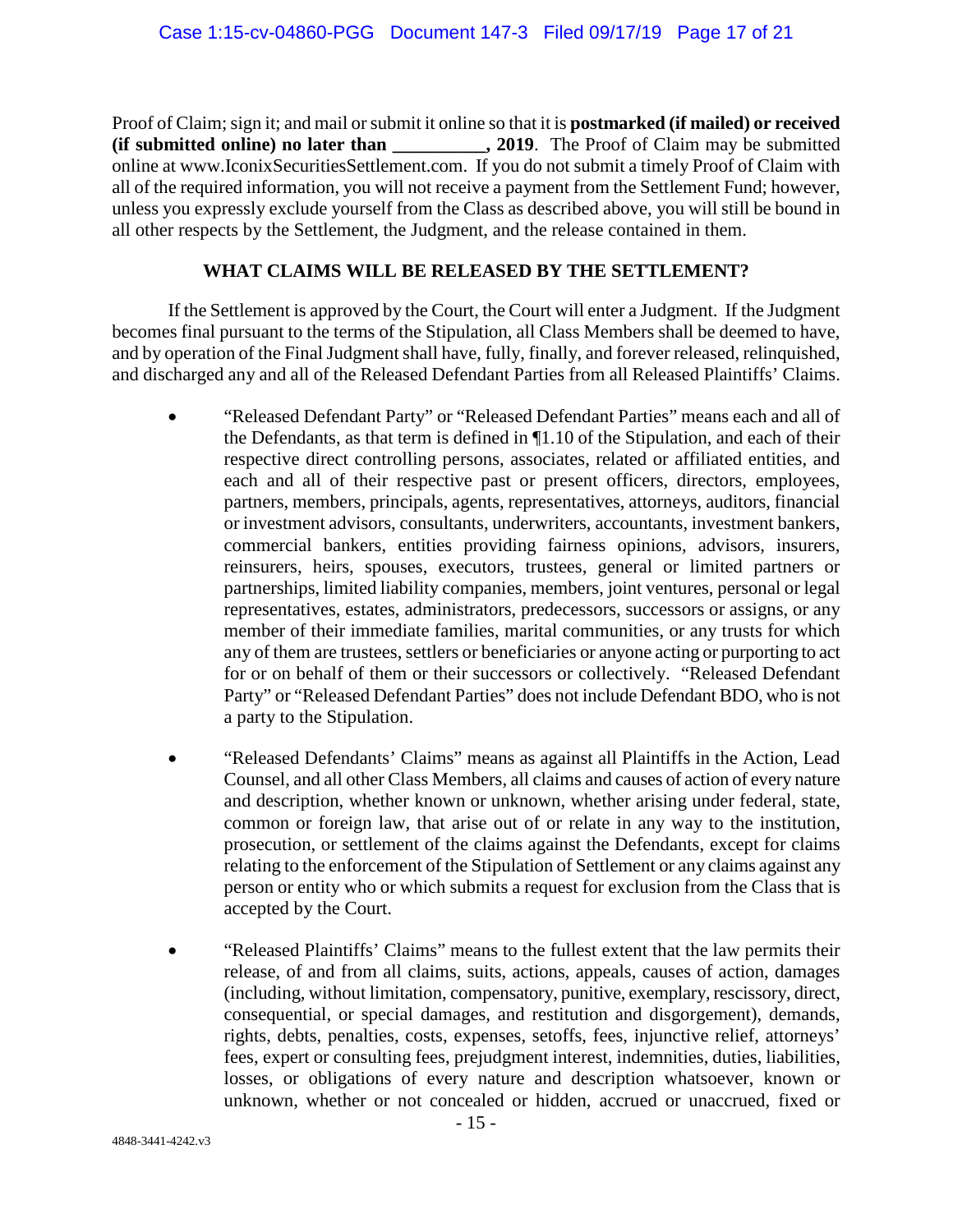contingent, direct or indirect, anticipated or unanticipated, whether legal, contractual, rescissory, statutory, or equitable in nature, whether arising under federal, state, common, or foreign law, against the Released Defendant Parties that are based upon, arise from, or relate to both: (i) the allegations, transactions, facts, matters, events, disclosures, public filings, acts, occurrences, representations, statements, financial statements, restatements of financial statements, accounting treatments, omissions and/or failures to act that were alleged, in the Consolidated Complaint or Second Amended Complaint and any other complaints filed in connection with this Action, or could have been alleged by Lead Plaintiffs or any Class Member in this Action; and (ii) the purchase or acquisition of Iconix securities during the Class Period. The Released Plaintiffs' Claims will not include any claims of any person or entity who or which submits a request for exclusion that is accepted by the Court. "Released Plaintiffs' Claims" expressly includes "Unknown Claims" as defined below. "Released Plaintiffs' Claims" does *not* include Lead Plaintiffs' claims against Defendant BDO, which remain pending in the Litigation.

• "Unknown Claims" means any and all Released Plaintiffs' Claims which the Releasing Plaintiff Parties do not know or suspect to exist in their favor at the time of the release of the Released Defendant Parties, and any and all Released Defendants' Claims which the Released Defendant Parties do not know or suspect to exist in their favor at the time of the release of the Releasing Plaintiff Parties, which, if known by him, her, or it, might have affected his, her, or its settlement with and release of the Released Defendant Parties and the Releasing Plaintiff Parties, or might have affected his, her or its decision(s) with respect to the Settlement, including, but not limited to, the decision to object to the terms of the Settlement, to the release of the Released Defendant Parties and the Releasing Plaintiff Parties, or to exclude himself, herself, or itself from the Class. With respect to any and all Released Plaintiffs' Claims and Released Defendants' Claims, the Settling Parties stipulate and agree that, upon the Effective Date, the Settling Parties shall expressly waive, and each Releasing Plaintiff Party and Released Defendant Party shall be deemed to have, and by operation of the Judgment shall have expressly waived, the provisions, rights, and benefits of California Civil Code Section 1542, which provides:

# **A general release does not extend to claims that the creditor or releasing party does not know or suspect to exist in his or her favor at the time of executing the release and that, if known by him or her, would have materially affected his or her settlement with the debtor or released party**.

The Settling Parties shall expressly waive, and each Releasing Plaintiff Party and Released Defendant Party shall be deemed to have, and by operation of the Judgment shall have expressly waived, any and all provisions, rights, and benefits conferred by any law of any state or territory of the United States or any foreign country, or any principle of common law, which is similar, comparable or equivalent in substance to California Civil Code Section 1542. Lead Plaintiffs, any Releasing Plaintiff Party, Defendants, or any Released Defendant Party may hereafter discover facts, legal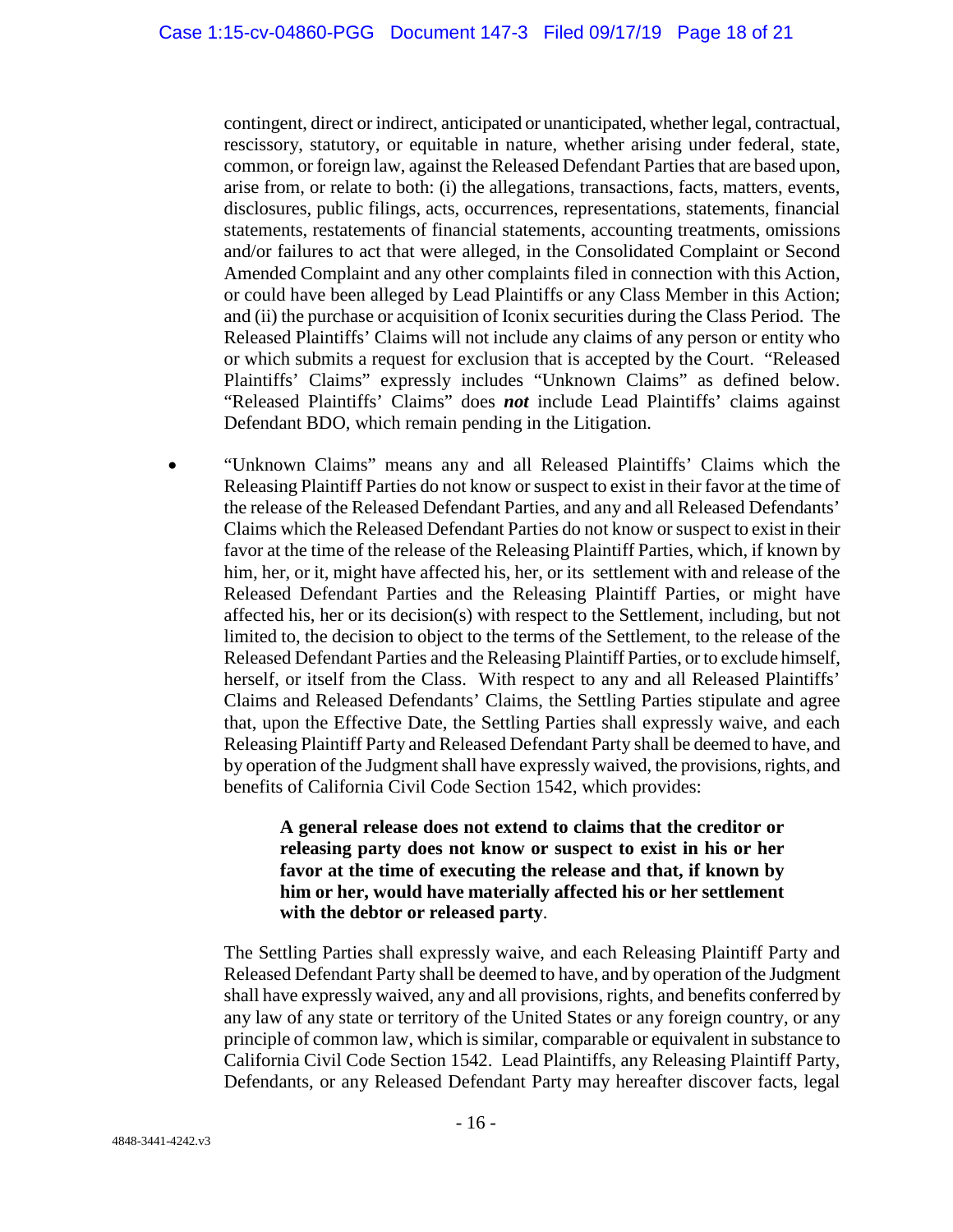theories, or authorities in addition to or different from those which any of them now knows or believes to be true with respect to the subject matter of the Released Plaintiffs' Claims and the Released Defendants' Claims, but the Settling Parties shall expressly, fully, finally, and forever waive, compromise, settle, discharge, extinguish, and release, and each Releasing Plaintiff Party and Released Defendant Party shall be deemed to have waived, compromised, settled, discharged, extinguished, and released, and upon the Effective Date and by operation of the Judgment shall have waived, compromised, settled, discharged, extinguished, and released, fully, finally, and forever, any and all Released Plaintiffs' Claims and Released Defendants' Claims as applicable, known or unknown, suspected or unsuspected, contingent or absolute, accrued or unaccrued, apparent or unapparent, which now exist, or heretofore existed, or may hereafter exist, without regard to the subsequent discovery or existence of such different or additional facts, legal theories, or authorities. The Settling Parties acknowledge, and the Releasing Plaintiff Parties and Released Defendant Parties shall be deemed by operation of the Judgment to have acknowledged, that the foregoing waiver was separately bargained for and is a key element of the Settlement.

#### **THE SETTLEMENT FAIRNESS HEARING**

The Court will hold a Settlement Fairness Hearing on \_\_\_\_\_\_\_, 2019, at \_: \_\_\_\_, m., before the Honorable Paul G. Gardephe at the United States District Court for the Southern District of New York, Thurgood Marshall United States Courthouse, 40 Foley Square, New York, NY 10007, for the purpose of determining whether: (1) the Settlement as set forth in the Stipulation for \$6,000,000 in cash should be approved by the Court as fair, reasonable and adequate; (2) Judgment as provided under the Stipulation should be entered; (3) to award Lead Counsel attorneys' fees and expenses out of the Settlement Fund and, if so, in what amount; (4) to pay Lead Plaintiffs for their efforts in representing the Class out of the Settlement Fund and, if so, in what amount; and (5) the Plan of Allocation should be approved by the Court. The Court may adjourn or continue the Settlement Fairness Hearing without further notice to Members of the Class.

Any Class Member may appear at the Settlement Fairness Hearing and be heard on any of the foregoing matters; provided, however, that no such person shall be heard unless his, her, or its objection is made in writing and is filed, together with proof of membership in the Class and with copies of all other papers and briefs to be submitted by him, her, or it to the Court at the Settlement Fairness Hearing, with the Court no later than . 2019, and showing proof of service on the following counsel:

Mark Millkey ROBBINS GELLER RUDMAN & DOWD LLP 58 South Service Road, Suite 200 Melville, NY 11747

Scott D. Musoff SKADDEN, ARPS, SLATE, MEAGHER & FLOM LLP Four Times Square New York, NY 10036 *Attorneys for Lead Plaintiffs Attorneys for Defendants*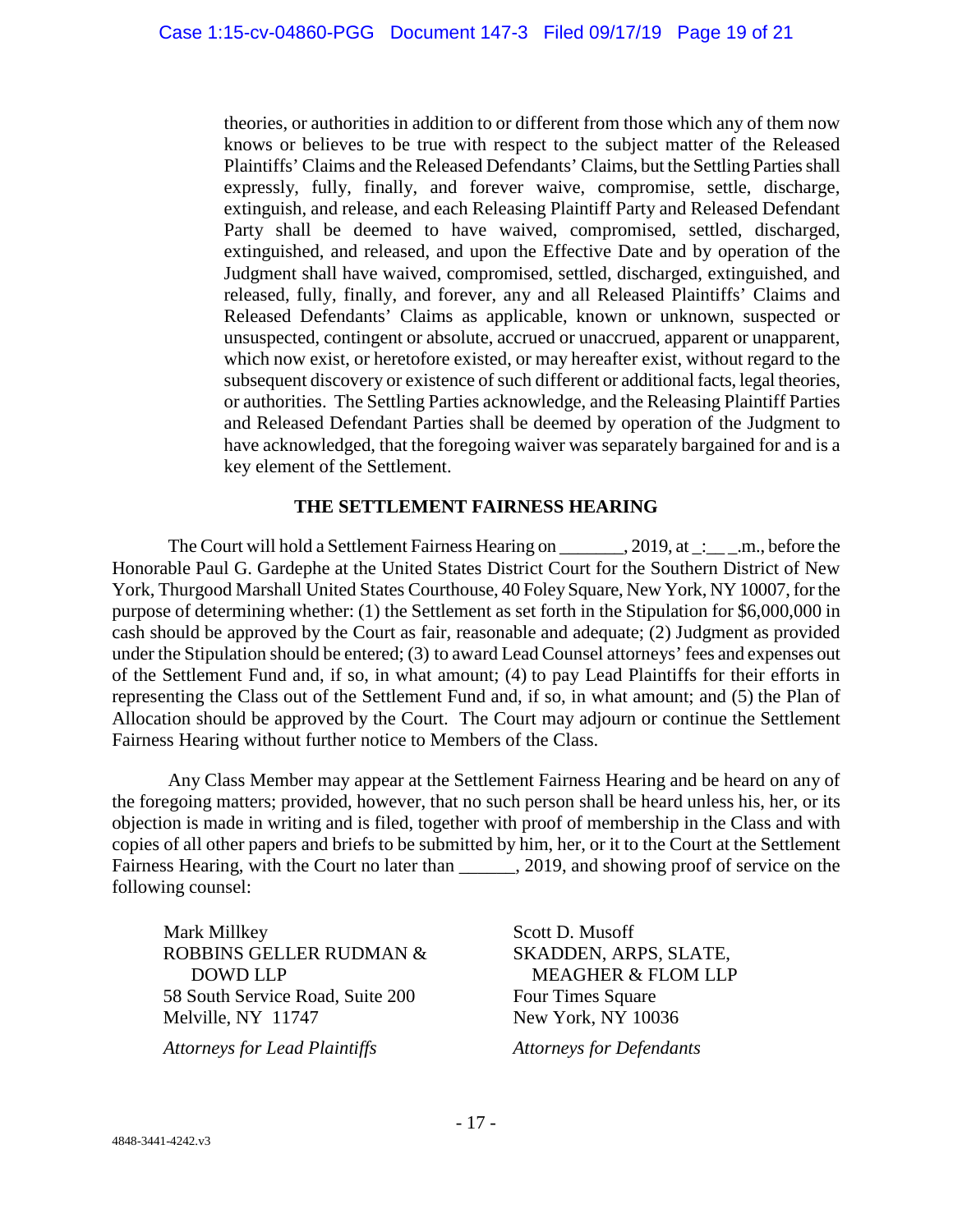Unless otherwise directed by the Court, any Class Member who does not make his, her or its objection in the manner provided shall be deemed to have waived all objections to this Settlement and shall be foreclosed from raising (in this or any other proceeding or on any appeal) any objection and any untimely objection shall be barred.

If you hire an attorney (at your own expense) to represent you for purposes of objecting, your attorney must serve a notice of appearance on counsel listed above and file it with the Clerk of the Court (at the address set out above on page \_\_) by no later than \_\_\_\_\_\_\_\_\_\_\_\_\_, 2019.

# **INJUNCTION**

The Court has issued an order enjoining all Class Members from commencing or prosecuting any action proceeding in any court or tribunal that asserts Released Defendants' Claims against any Released Defendant Party, pending final determination by the Court of whether the Settlement should be approved.

# **HOW DO I OBTAIN ADDITIONAL INFORMATION?**

This Notice contains only a summary of the terms of the proposed Settlement. The records in this Litigation may be examined and copied at any time during regular office hours, and subject to customary copying fees, at the Clerk of the United States District Court for the Southern District of New York. For a fee, all papers filed in this Litigation are available at www.pacer.gov. In addition, all of the Settlement documents, including the Stipulation, this Notice, the Proof of Claim and proposed Judgment may be obtained by contacting the Claims Administrator at:

> *Iconix Securities Settlement* c/o Gilardi & Co. LLC P.O. Box Louisville, KY 40233-5023 Email: info@Iconixsecuritieslitigation.com Telephone: 1-866-558-9236 www.IconixSecuritiesSettlement.com

In addition, you may contact Rick Nelson, Shareholder Relations, Robbins Geller Rudman & Dowd LLP, 655 West Broadway, Suite 1900, San Diego, CA 92101, 1-800-449-4900, if you have any questions about the Litigation or the Settlement.

# **DO NOT WRITE TO OR TELEPHONE THE COURT FOR INFORMATION**

# **SPECIAL NOTICE TO BANKS, BROKERS, AND OTHER NOMINEES**

If you hold any Iconix common stock purchased or acquired during the Class Period, as a nominee for a beneficial owner, then, within fourteen (14) days after you receive this Notice, you must either: (1) send a copy of this Notice by First-Class Mail to all such Persons; or (2) provide a list of the names and addresses of such Persons to the Claims Administrator: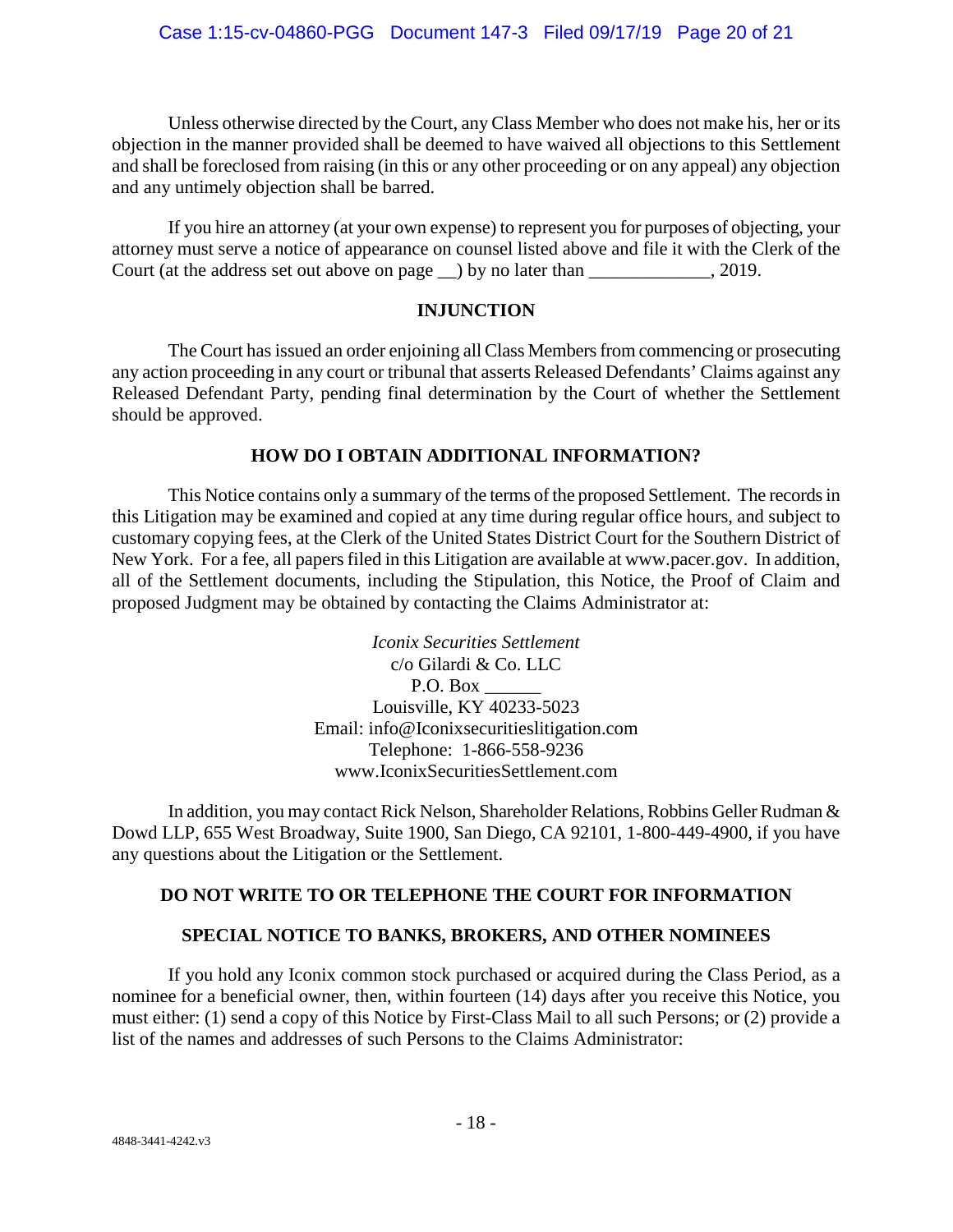*Iconix Securities Settlement* c/o Gilardi & Co. LLC P.O. Box \_\_\_\_\_ Louisville, KY 40233-5023 E-mail: info@Iconixsecuritieslitigation.com Telephone: 1-866-558-9236 www.IconixSecuritiesSettlement.com

If you choose to mail the Notice and Proof of Claim yourself, you may obtain from the Claims Administrator (without cost to you) as many additional copies of these documents as you will need to complete the mailing.

Regardless of whether you choose to complete the mailing yourself or elect to have the mailing performed for you, you may obtain reimbursement for or advancement of reasonable administrative costs actually incurred or expected to be incurred in connection with forwarding the Notice and which would not have been incurred but for the obligation to forward the Notice, upon submission of appropriate documentation to the Claims Administrator.

DATED: BY ORDER OF THE COURT UNITED STATES DISTRICT COURT SOUTHERN DISTRICT OF NEW YORK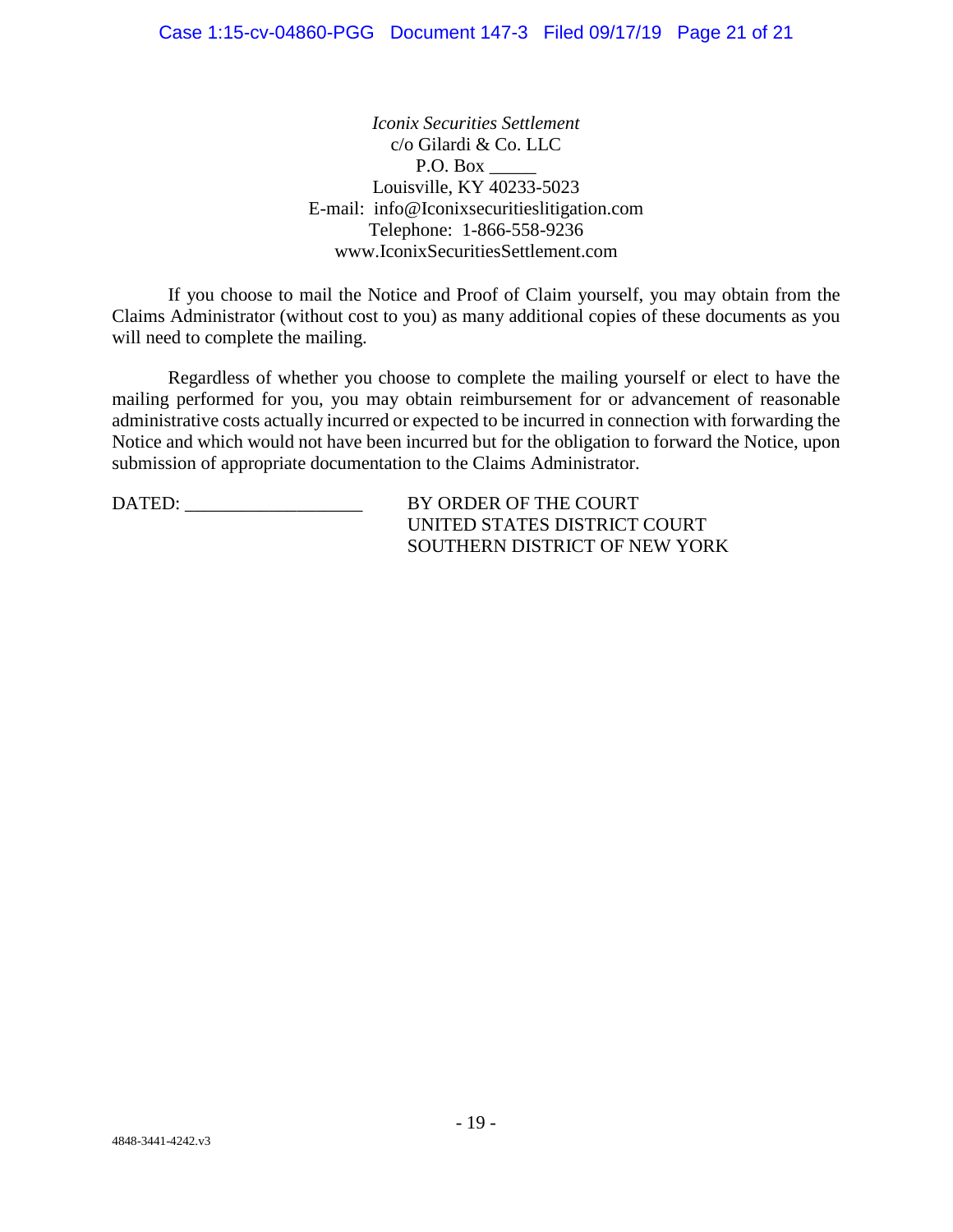Case 1:15-cv-04860-PGG Document 147-4 Filed 09/17/19 Page 1 of 13

# **EXHIBIT A-2**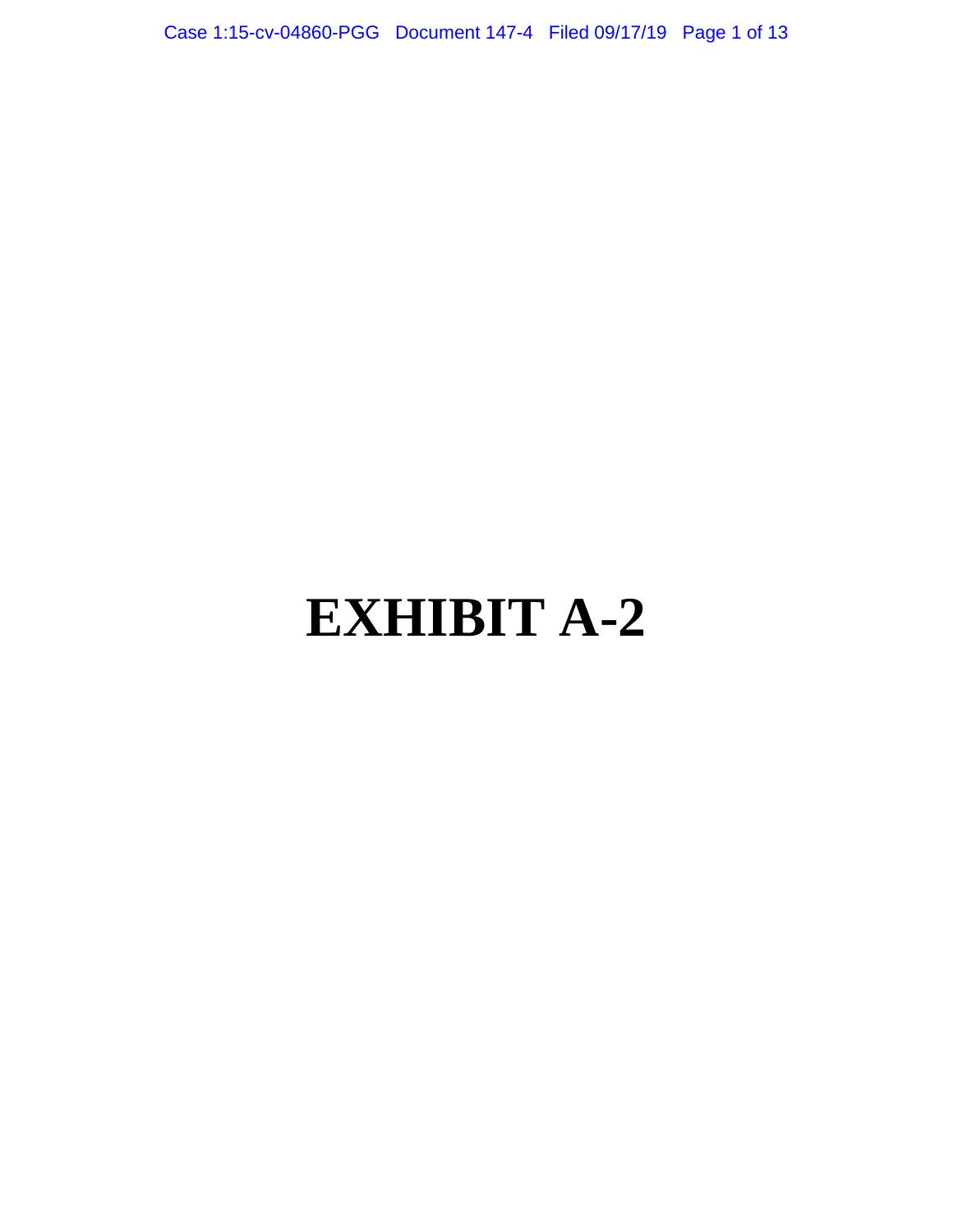# UNITED STATES DISTRICT COURT SOUTHERN DISTRICT OF NEW YORK

 $\overline{\phantom{1}}$  x In re ICONIX BRAND GROUP, INC., et al. : Civil Action No. 1:15-cv-04860-PGG This Document Relates To: ALL ACTIONS. :  $\cdot$  : : : **x** 

: CLASS ACTION

# PROOF OF CLAIM AND RELEASE

EXHIBIT A-2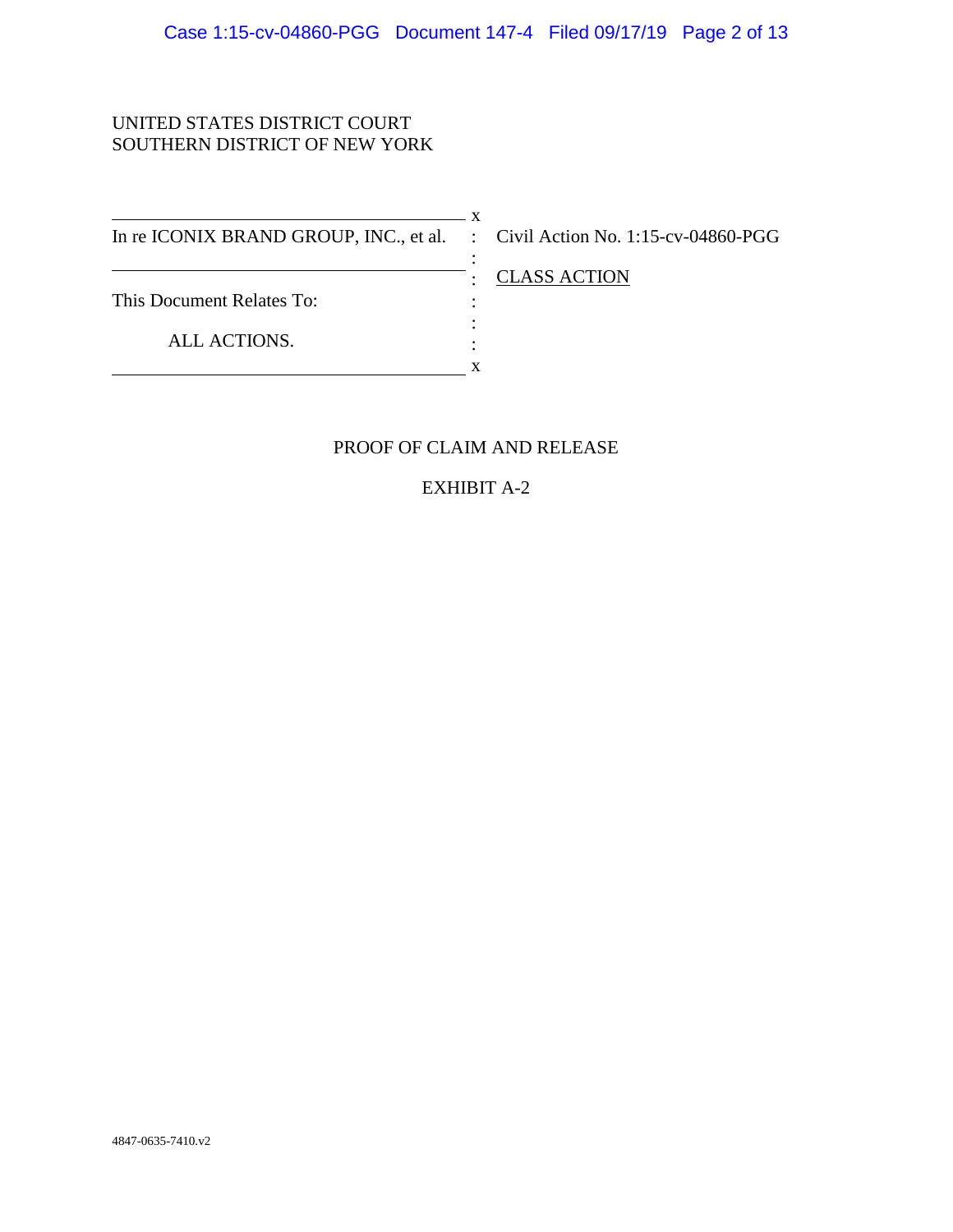# **I. GENERAL INSTRUCTIONS**

1. To recover as a Member of the Class based on your claims in the action entitled *In re Iconix Brand Group, Inc., et al., No.* 1:15-cv-04860-PGG (S.D.N.Y.) (the "Action"), you must complete and, on page \_\_\_ hereof, sign this Proof of Claim and Release form ("Proof of Claim").<sup>[1](#page-87-0)</sup> If you fail to submit a timely and properly addressed (as set forth in paragraph 3 below) Proof of Claim, your claim may be rejected and you may not receive any recovery from the Net Settlement Fund created in connection with the proposed Settlement.

2. Submission of this Proof of Claim, however, does not assure that you will share in the proceeds of the Settlement of the Action.

3. YOU MUST MAIL OR SUBMIT ONLINE YOUR COMPLETED AND SIGNED PROOF OF CLAIM, ACCOMPANIED BY COPIES OF THE DOCUMENTS REQUESTED HEREIN, NO LATER THAN . 2019, ADDRESSED AS FOLLOWS:

> *Iconix Securities Litigation* Claims Administrator c/o Gilardi & Co. LLC P.O. Box

\_\_\_\_\_\_\_\_\_\_\_\_\_\_\_\_\_\_\_\_\_\_ Online Submissions: www.IconixSecuritiesSettlement.com

If you are NOT a Member of the Class, as defined in the Notice of Pendency and Proposed Settlement of Class Action ("Notice"), DO NOT submit a Proof of Claim.

4. If you are a Member of the Class and you do not timely request exclusion in response to the Notice, you are bound by the terms of any judgment entered in the Action, including the

releases provided therein, WHETHER OR NOT YOU SUBMIT A PROOF OF CLAIM.

 $\overline{a}$ 

<span id="page-87-0"></span><sup>&</sup>lt;sup>1</sup> All capitalized terms used in this Proof of Claim that are not otherwise defined herein shall have the meanings provided in the Stipulation of Settlement and Release dated September 16, 2019 (the "Stipulation"), which is available on the website for the Action at www.IconixSecuritiesSettlement.com.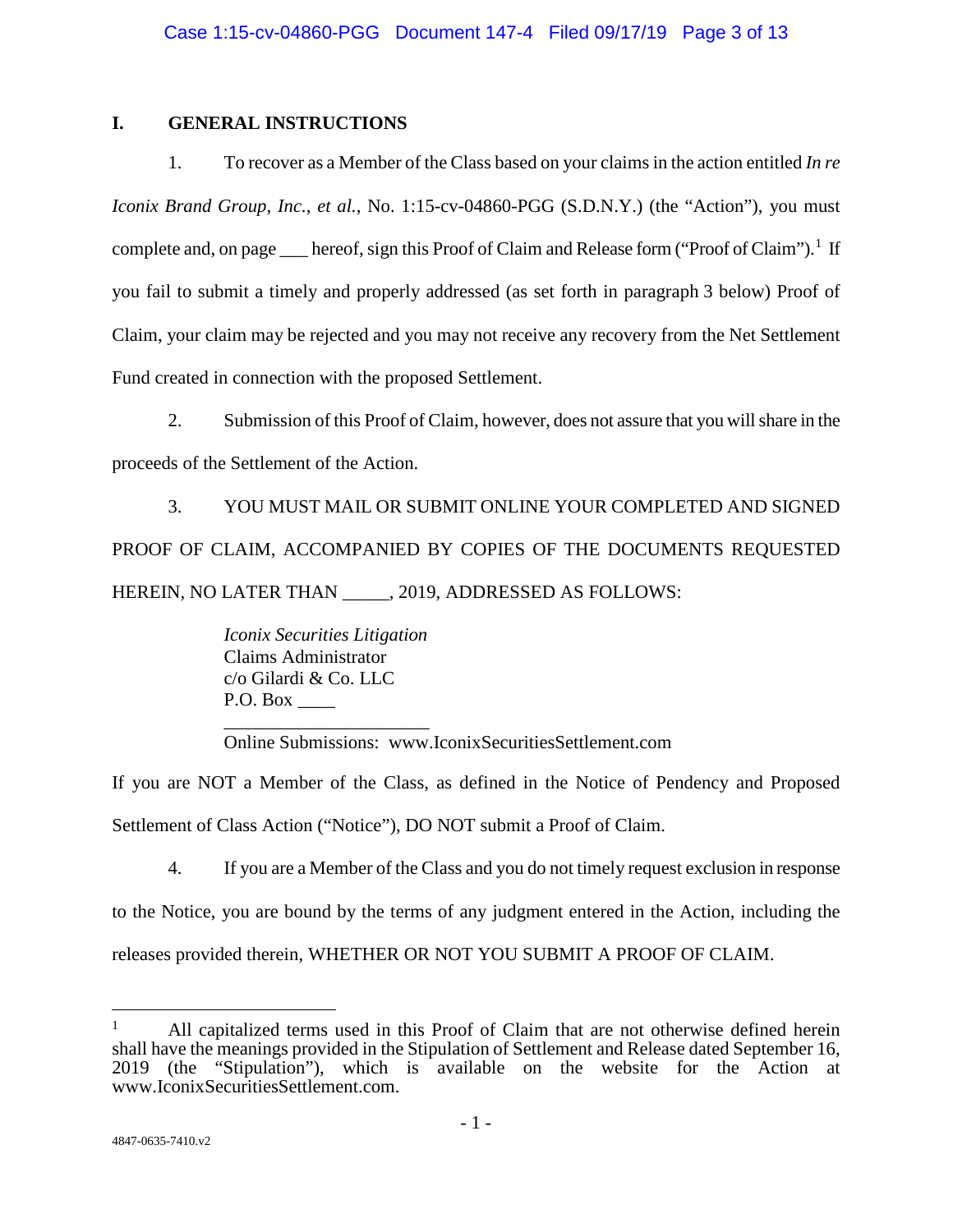## **II. CLAIMANT IDENTIFICATION**

If you purchased or acquired Iconix Brand Group, Inc. ("Iconix") common stock and held the certificate(s) in your name, you are the beneficial purchaser or acquirer as well as the record purchaser or acquirer. If, however, you purchased or acquired Iconix common stock and the certificate(s) were registered in the name of a third party, such as a nominee or brokerage firm, you are the beneficial purchaser or acquirer and the third party is the record purchaser or acquirer.

Use Part I of this form entitled "Claimant Identification" to identify each beneficial purchaser or acquirer of Iconix common stock that forms the basis of this claim, as well as the purchaser or acquirer of record if different. THIS CLAIM MUST BE FILED BY THE ACTUAL BENEFICIAL PURCHASER(S) OR ACQUIRER(S) OR THE LEGAL REPRESENTATIVE OF SUCH PURCHASER(S) OR ACQUIRER(S) OF THE ICONIX COMMON STOCK UPON WHICH THIS CLAIM IS BASED.

All joint purchasers or acquirers must sign this claim. Executors, administrators, guardians, conservators, and trustees must complete and sign this claim on behalf of persons represented by them and their authority must accompany this claim and their titles or capacities must be stated. The Social Security (or taxpayer identification) number and telephone number of the beneficial owner may be used in verifying the claim. Failure to provide the foregoing information could delay verification of your claim or result in rejection of the claim.

#### **III. CLAIM FORM**

Use Part II of this form entitled "Schedule of Transactions in Iconix Common Stock" to supply all required details of your transaction(s) in Iconix common stock. If you need more space or additional schedules, attach separate sheets giving all of the required information in substantially the same form. Sign and print or type your name on each additional sheet.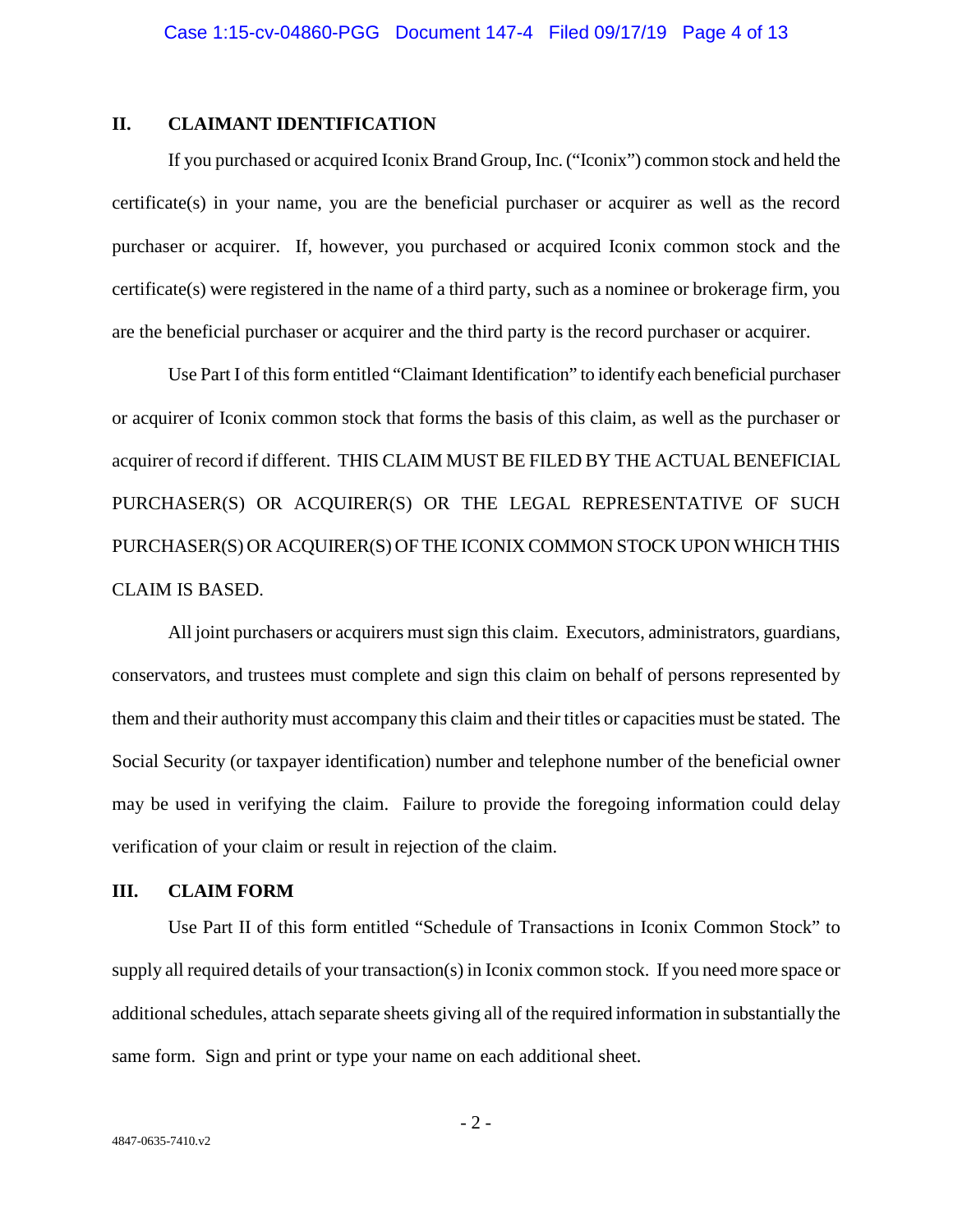#### Case 1:15-cv-04860-PGG Document 147-4 Filed 09/17/19 Page 5 of 13

On the schedules, provide all of the requested information with respect to *all* of your purchases or acquisitions and *all* of your sales of Iconix common stock which took place during the period from February 22, 2012 through and including February 3, 2016, whether such transactions resulted in a profit or a loss. You must also provide all of the requested information with respect to *all* of the Iconix common stock you held at the close of trading on November 5, 2015 and February 3, 2016. Failure to report all such transactions may result in the rejection of your claim.

List each transaction separately and in chronological order, by trade date, beginning with the earliest. You must accurately provide the month, day, and year of each transaction you list.

The date of covering a "short sale" is deemed to be the date of purchase of Iconix common stock. The date of a "short sale" is deemed to be the date of sale of Iconix common stock.

Copies of broker confirmations or other documentation of your transactions in Iconix common stock should be attached to your claim. Failure to provide this documentation could delay verification of your claim or result in rejection of your claim.

NOTICE REGARDING ELECTRONIC FILES: Certain claimants with large numbers of transactions may request, or may be requested, to submit information regarding their transactions in electronic files. All such claimants MUST also submit a manually signed paper Proof of Claim whether or not they also submit electronic copies. If you wish to submit your claim electronically, you must contact the Claims Administrator at edata@gilardi.com to obtain the required file layout. No electronic files will be considered to have been properly submitted unless the Claims Administrator issues to the claimant a written acknowledgment of receipt and acceptance of electronically submitted data.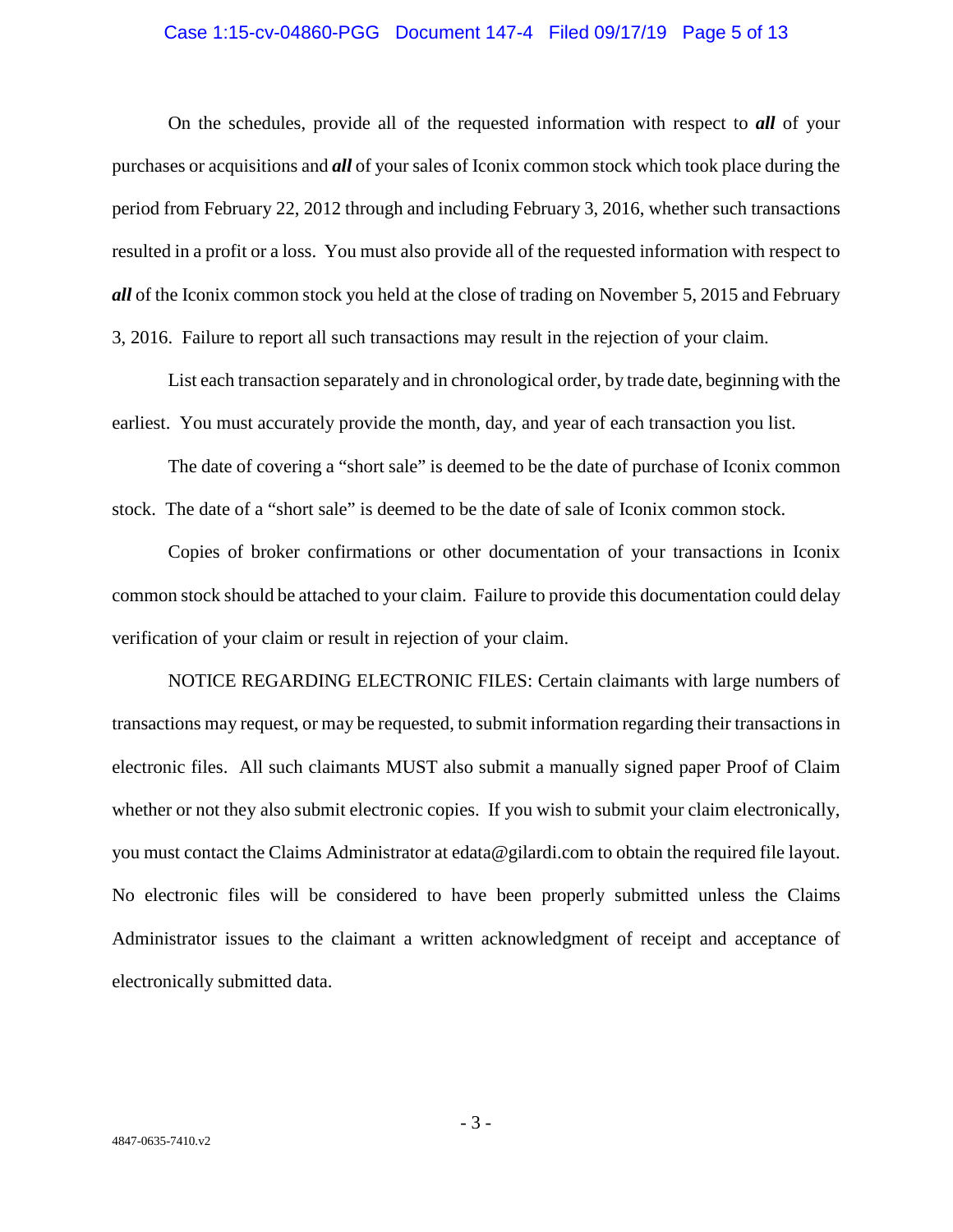Case 1:15-cv-04860-PGG Document 147-4 Filed 09/17/19 Page 6 of 13

# UNITED STATES DISTRICT COURT

# SOUTHERN DISTRICT OF NEW YORK

*In re Iconix Brand Group, Inc., et al.*

Civil Action No. 1:15-cv-04860-PGG (S.D.N.Y.)

# PROOF OF CLAIM AND RELEASE

**Must Be Postmarked (if Mailed) or Received (if Filed Electronically) No Later Than:**

**\_\_\_\_\_\_\_, 2019** 

# **REMEMBER TO ATTACH COPIES OF BROKER CONFIRMATIONS OR OTHER DOCUMENTATION OF YOUR TRANSACTIONS IN ICONIX COMMON STOCK. FAILURE TO PROVIDE THIS DOCUMENTATION COULD DELAY VERIFICATION OF YOUR CLAIM OR RESULT IN REJECTION OF YOUR CLAIM.**

Please Type or Print

PART I: CLAIMANT IDENTIFICATION

Beneficial Owner's Name (First, Middle, Last)

Street Address

City State or Province

\_\_\_\_\_\_\_\_\_\_\_ Individual

\_\_\_\_\_\_\_\_\_\_\_ Corporation/Other

Zip Code or Postal Code Country

Social Security Number or Taxpayer Identification Number

Area Code Telephone Number (work)

Area Code Telephone Number (home)

Record Owner's Name (if different from beneficial owner listed above)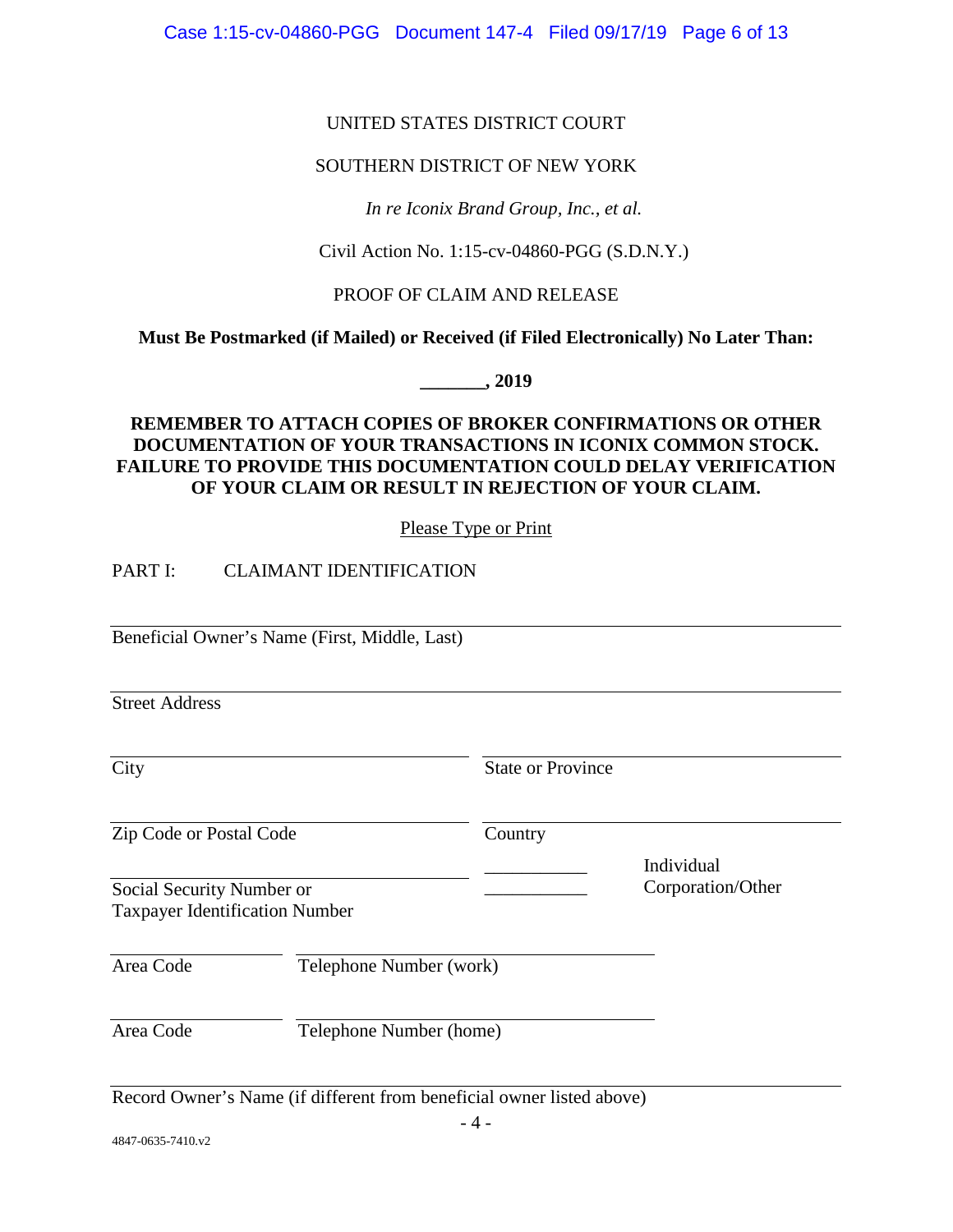# PART II: SCHEDULE OF TRANSACTIONS IN ICONIX COMMON STOCK

- A. Number of shares of Iconix common stock held at the close of trading on February 21, 2012. If none, write "zero":  $\blacksquare$
- B. Purchases or acquisitions of Iconix common stock (February 22, 2012 to February 3, 2016, inclusive):

| <b>Trade Date</b><br>Month Day Year             | Number of Shares<br>Purchased or Acquired | Purchase or<br><b>Acquisition Price</b><br>per Share | <b>Total Purchase or</b><br><b>Acquisition Price</b>     |
|-------------------------------------------------|-------------------------------------------|------------------------------------------------------|----------------------------------------------------------|
| <u> 1989 - Johann Stein, fransk politiker (</u> | 1. __________                             | l. <u>_______</u>                                    | $\cdots$ . The contract of $\cdots$ is a set of $\cdots$ |
| 2. $\qquad \qquad$                              | 2. $\qquad \qquad$                        |                                                      | 2. ___________                                           |
|                                                 | $\frac{3}{2}$ $\frac{1}{2}$               |                                                      |                                                          |

**IMPORTANT:** If any purchase listed covered a "short sale," please mark Yes.  $\Box$  Yes

C. Sales of Iconix common stock (February 22, 2012 to February 3, 2016, inclusive):

| <b>Trade Date</b><br>Month Day Year                                  | Number of Shares<br>Sold | Sale Price per Share                         | <b>Total Sales Price</b> |
|----------------------------------------------------------------------|--------------------------|----------------------------------------------|--------------------------|
| $\bullet$ . The contract of the contract of $\overline{\phantom{a}}$ |                          |                                              |                          |
|                                                                      |                          | 2. $\qquad \qquad \overline{\qquad \qquad }$ |                          |
|                                                                      |                          |                                              |                          |

- D. Number of shares of Iconix common stock held at the close of trading on November 5, 2015. If none, write "zero":
- E. Number of shares of Iconix common stock held at the close of trading on February 3, 2016. If none, write "zero":

If you require additional space, attach extra schedules in the same format as above. Sign and

print your name on each additional page.

# **YOU MUST READ AND SIGN THE RELEASE ON PAGE \_\_. FAILURE TO SIGN THE RELEASE MAY RESULT IN A DELAY IN PROCESSING OR THE REJECTION OF YOUR CLAIM.**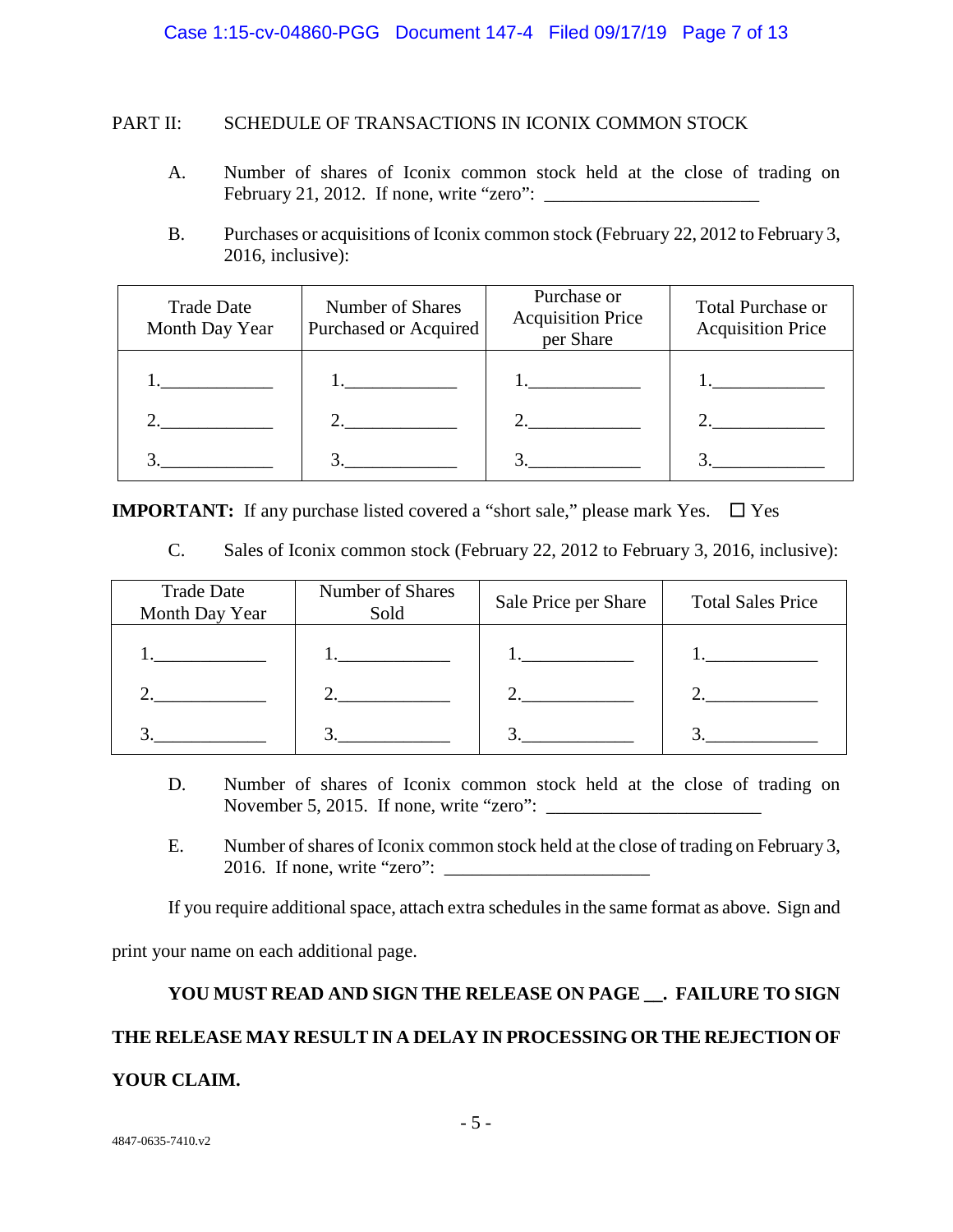#### **IV. SUBMISSION TO JURISDICTION OF COURT AND ACKNOWLEDGMENTS**

I (We) submit this Proof of Claim under the terms of the Stipulation of Settlement and Release described in the Notice. I (We) also submit to the jurisdiction of the United States District Court for the Southern District of New York, with respect to my (our) claim as a Class Member and for purposes of enforcing the release set forth herein. I (We) further acknowledge that I am (we are) bound by and subject to the terms of any judgment that may be entered in the Action. I (We) agree to furnish additional information to the Claims Administrator to support this claim (including transactions in other Iconix securities) if requested to do so. I (We) have not submitted any other claim covering the same purchases, acquisitions or sales of Iconix common stock during the Class Period and know of no other person having done so on my (our) behalf.

# **V. RELEASE**

1. On behalf of myself (us) and my Releasing Plaintiff Parties, I (we) hereby acknowledge full and complete satisfaction of, and do hereby fully, finally, and forever settle, release, and discharge from the Released Plaintiffs' Claims each and all of the "Released Defendant Parties." "Released Defendant Party" or "Released Defendant Parties" means each and all of the Defendants, as that term is defined in ¶1.10 of the Stipulation, and each of their respective direct controlling persons, associates, related or affiliated entities, and each and all of their respective past or present officers, directors, employees, partners, members, principals, agents, representatives, attorneys, auditors, financial or investment advisors, consultants, underwriters, accountants, investment bankers, commercial bankers, entities providing fairness opinions, advisors, insurers, reinsurers, heirs, spouses, executors, trustees, general or limited partners or partnerships, limited liability companies, members, joint ventures, personal or legal representatives, estates, administrators, predecessors, successors or assigns, or any member of their immediate families,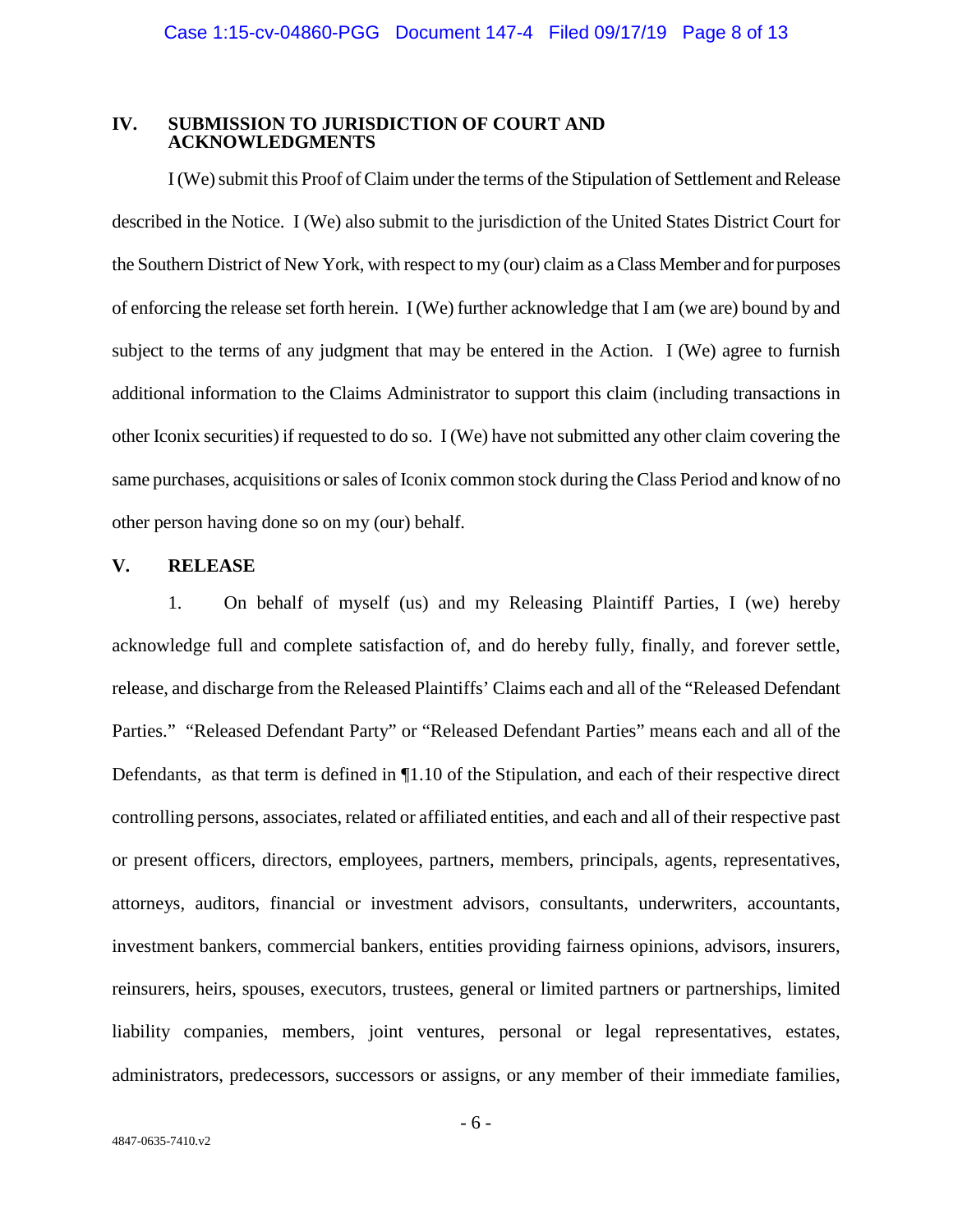#### Case 1:15-cv-04860-PGG Document 147-4 Filed 09/17/19 Page 9 of 13

marital communities, or any trusts for which any of them are trustees, settlers or beneficiaries or anyone acting or purporting to act for or on behalf of them or their successors or collectively. "Released Defendant Party" or "Released Defendant Parties" do not include Defendant BDO, who is not a party to the Stipulation. Lead Plaintiffs' claims against BDO remain pending in the Litigation.

2. "Released Plaintiffs' Claims" means to the fullest extent that the law permits their release, of and from all claims, suits, actions, appeals, causes of action, damages (including, without limitation, compensatory, punitive, exemplary, rescissory, direct, consequential, or special damages, and restitution and disgorgement), demands, rights, debts, penalties, costs, expenses, setoffs, fees, injunctive relief, attorneys' fees, expert or consulting fees, prejudgment interest, indemnities, duties, liabilities, losses, or obligations of every nature and description whatsoever, known or unknown, whether or not concealed or hidden, accrued or unaccrued, fixed or contingent, direct or indirect, anticipated or unanticipated, whether legal, contractual, rescissory, statutory, or equitable in nature, whether arising under federal, state, common, or foreign law, against the Released Defendant Parties, that are based upon, arise from, or relate to both: (i) the allegations, transactions, facts, matters, events, disclosures, public filings, acts, occurrences, representations, statements, financial statements, restatements of financial statements, accounting treatments, omissions and/or failures to act that were alleged, in the Consolidated Complaint or Second Amended Complaint and any other complaints filed in connection with this Action, or could have been alleged by Lead Plaintiffs or any Class Member in this Action; and (ii) the purchase or acquisition of Iconix securities during the Class Period. The Released Plaintiffs' Claims will not include any claims of any person or entity who or which submits a request for exclusion that is accepted by the Court. "Released Plaintiffs' Claims" expressly includes "Unknown Claims" as defined in ¶4 below. "Released Plaintiffs'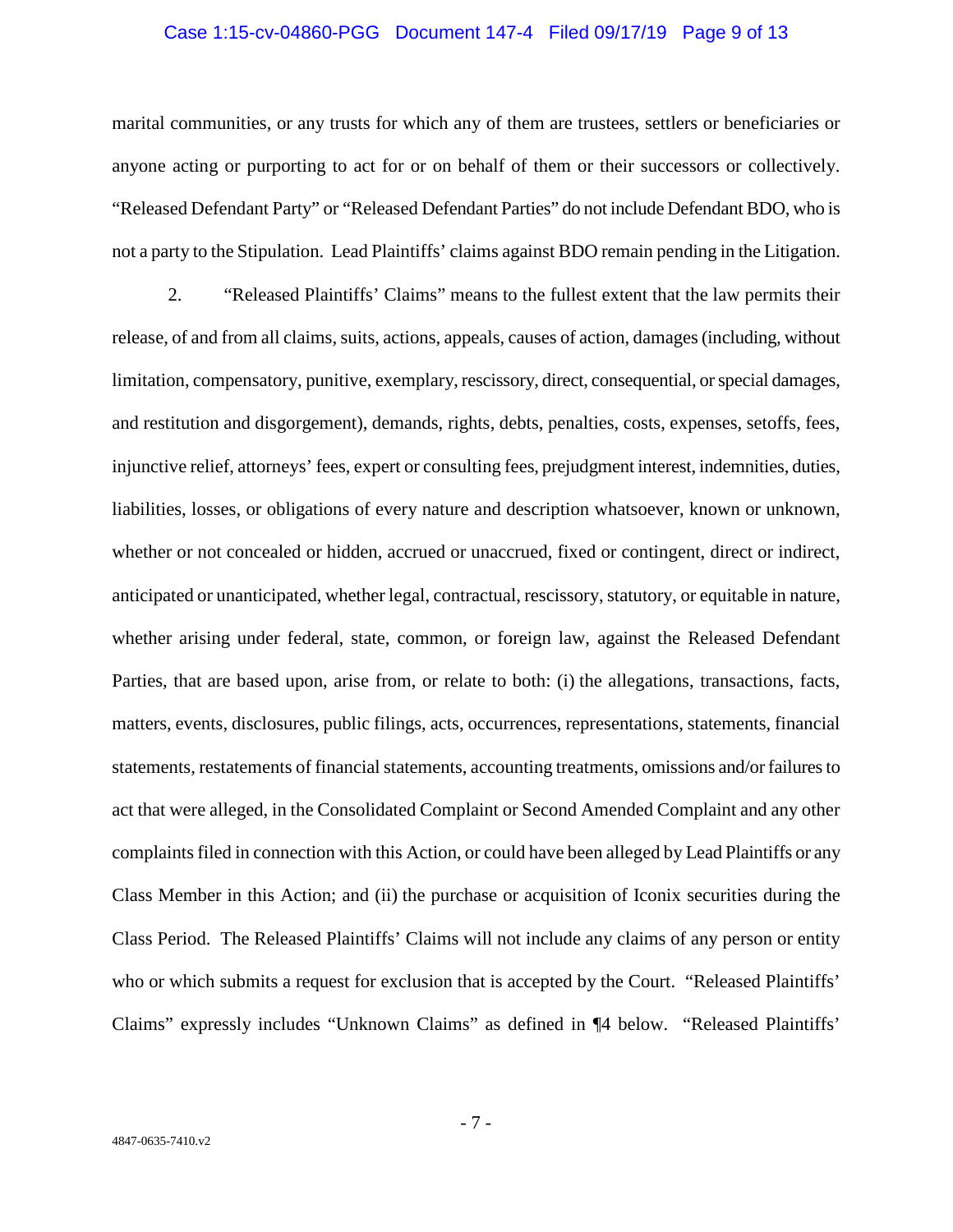#### Case 1:15-cv-04860-PGG Document 147-4 Filed 09/17/19 Page 10 of 13

Claims" does *not* include Lead Plaintiffs' claims against Defendant BDO, which remain pending in the Litigation.

3. "Releasing Plaintiff Party" or "Releasing Plaintiff Parties" means Lead Plaintiffs, Lead Counsel, each and every Class Member, and each of their respective past or present subsidiaries, parents, affiliates, principals, successors and predecessors, joint ventures, assigns, officers, directors, shareholders, underwriters, trustees, partners, members, agents, fiduciaries, contractors, employees, insurers, co-insurers, reinsurers, controlling shareholders, attorneys, accountants or auditors, financial or investment advisors or consultants, banks or investment bankers, personal or legal representatives, estates, heirs, related or affiliated entities in their capacity as such. Releasing Plaintiff Parties do not include any Person who is timely and validly excluded from the Class.

4. "Unknown Claims" means any and all Released Plaintiffs' Claims which the Releasing Plaintiff Parties do not know or suspect to exist in their favor at the time of the release of the Released Defendant Parties, and any and all Released Defendants' Claims which the Released Defendant Parties do not know or suspect to exist in their favor at the time of the release of the Releasing Plaintiff Parties, which, if known by him, her, or it, might have affected his, her, or its settlement with and release of the Released Defendant Parties and the Releasing Plaintiff Parties, or might have affected his, her or its decision(s) with respect to the Settlement, including, but not limited to, the decision to object to the terms of the Settlement, to the release of the Released Defendant Parties and the Releasing Plaintiff Parties, or to exclude himself, herself, or itself from the Class. With respect to any and all Released Plaintiffs' Claims and Released Defendants' Claims, the Settling Parties stipulate and agree that, upon the Effective Date, the Settling Parties shall expressly waive, and each Releasing Plaintiff Party and Released Defendant Party shall be deemed to have,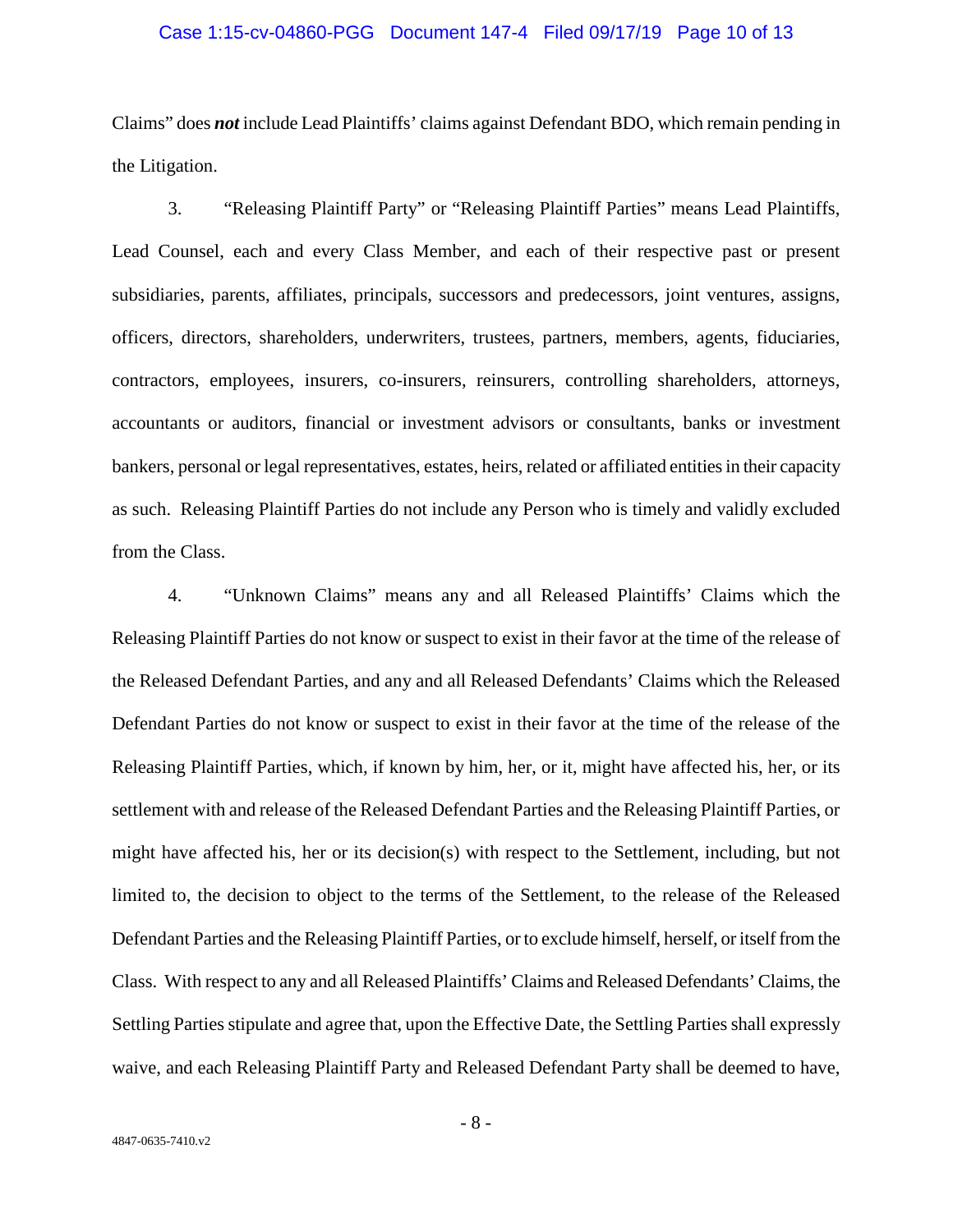and by operation of the Judgment shall have expressly waived, the provisions, rights, and benefits of California Civil Code Section 1542, which provides:

# **A general release does not extend to claims that the creditor or releasing party does not know or suspect to exist in his or her favor at the time of executing the release and that, if known by him or her, would have materially affected his or her settlement with the debtor or released party.**

The Settling Parties shall expressly waive, and each Releasing Plaintiff Party and Released Defendant Party shall be deemed to have, and by operation of the Judgment shall have expressly waived, any and all provisions, rights, and benefits conferred by any law of any state or territory of the United States or any foreign country, or any principle of common law, which is similar, comparable or equivalent in substance to California Civil Code Section 1542. Lead Plaintiffs, any Releasing Plaintiff Party, Defendants, or any Released Defendant Party may hereafter discover facts, legal theories, or authorities in addition to or different from those which any of them now knows or believes to be true with respect to the subject matter of the Released Plaintiffs' Claims and the Released Defendants' Claims, but the Settling Parties shall expressly, fully, finally, and forever waive, compromise, settle, discharge, extinguish, and release, and each Releasing Plaintiff Party and Released Defendant Party shall be deemed to have waived, compromised, settled, discharged, extinguished, and released, and upon the Effective Date and by operation of the Judgment shall have waived, compromised, settled, discharged, extinguished, and released, fully, finally, and forever, any and all Released Plaintiffs' Claims and Released Defendants' Claims as applicable, known or unknown, suspected or unsuspected, contingent or absolute, accrued or unaccrued, apparent or unapparent, which now exist, or heretofore existed, or may hereafter exist, without regard to the subsequent discovery or existence of such different or additional facts, legal theories, or authorities. The Settling Parties acknowledge, and the Releasing Plaintiff Parties and Released Defendant Parties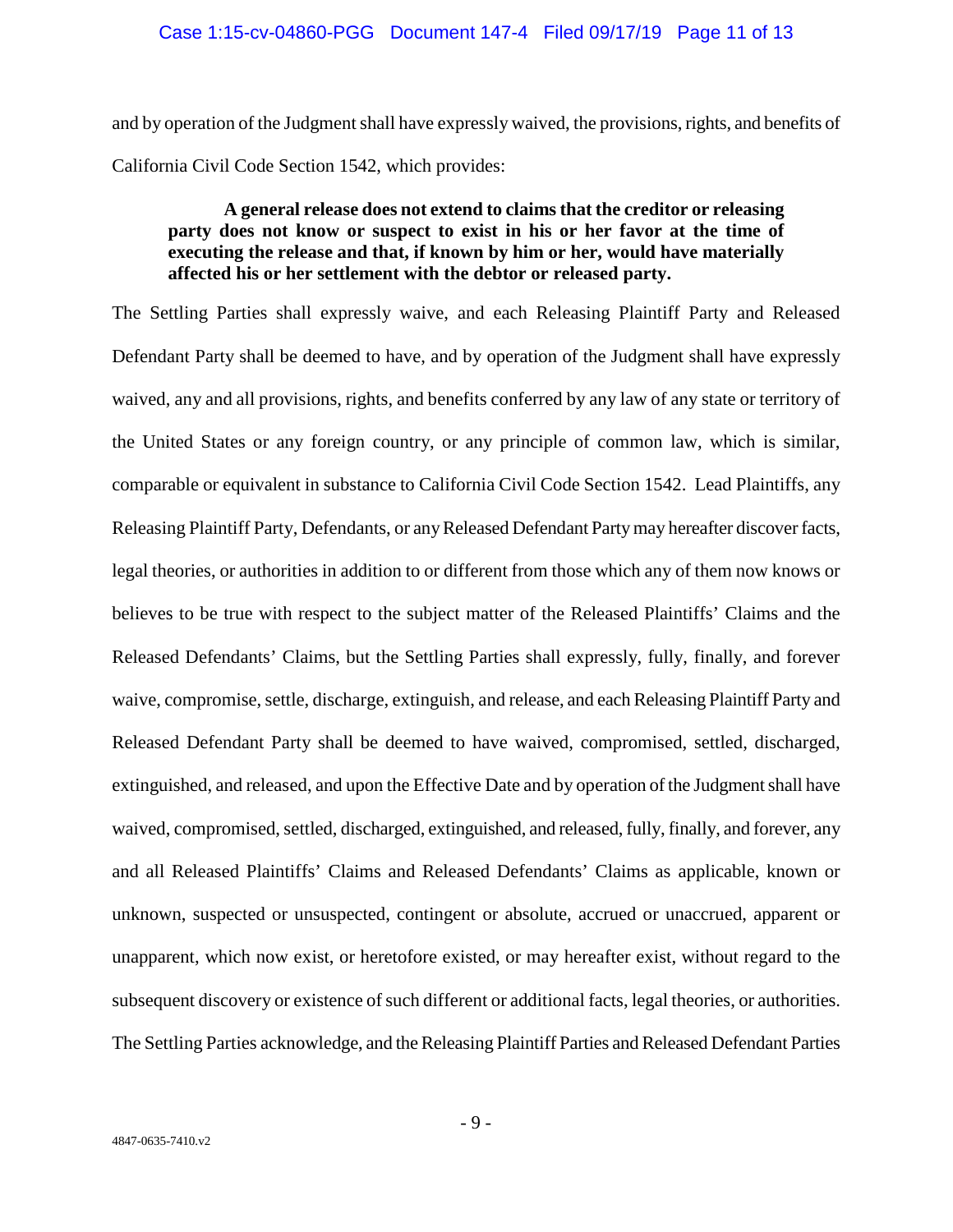#### Case 1:15-cv-04860-PGG Document 147-4 Filed 09/17/19 Page 12 of 13

shall be deemed by operation of the Judgment to have acknowledged, that the foregoing waiver was separately bargained for and is a key element of the Settlement.

5. This release shall be of no force or effect unless and until the Court approves the Stipulation of Settlement and Release and the Settlement becomes effective on the Effective Date (as defined in the Stipulation of Settlement and Release).

6. I (We) hereby warrant and represent that I (we) have not assigned or transferred or purported to assign or transfer, voluntarily or involuntarily, any matter released pursuant to this release or any other part or portion thereof.

7. I (We) hereby warrant and represent that I (we) have included the information requested about all of my (our) transactions in Iconix common stock which are the subject of this claim, which occurred between February 22, 2012 and February 3, 2016, as well as the opening and closing positions in such securities held by me (us) on the dates requested in this Proof of Claim.

I declare under penalty of perjury under the laws of the United States of America that all of the foregoing information supplied on this Proof of Claim by the undersigned is true and correct.

Executed this  $\frac{1}{\frac{1}{2}}$  day of  $\frac{1}{2}$ 

(Month/Year)

 $\frac{\text{in} \_$ 

(City) (State/Country)

(Sign your name here)

(Type or print your name here)

(Capacity of person(s) signing, *e.g.*, Beneficial Purchaser or Acquirer, Executor or Administrator)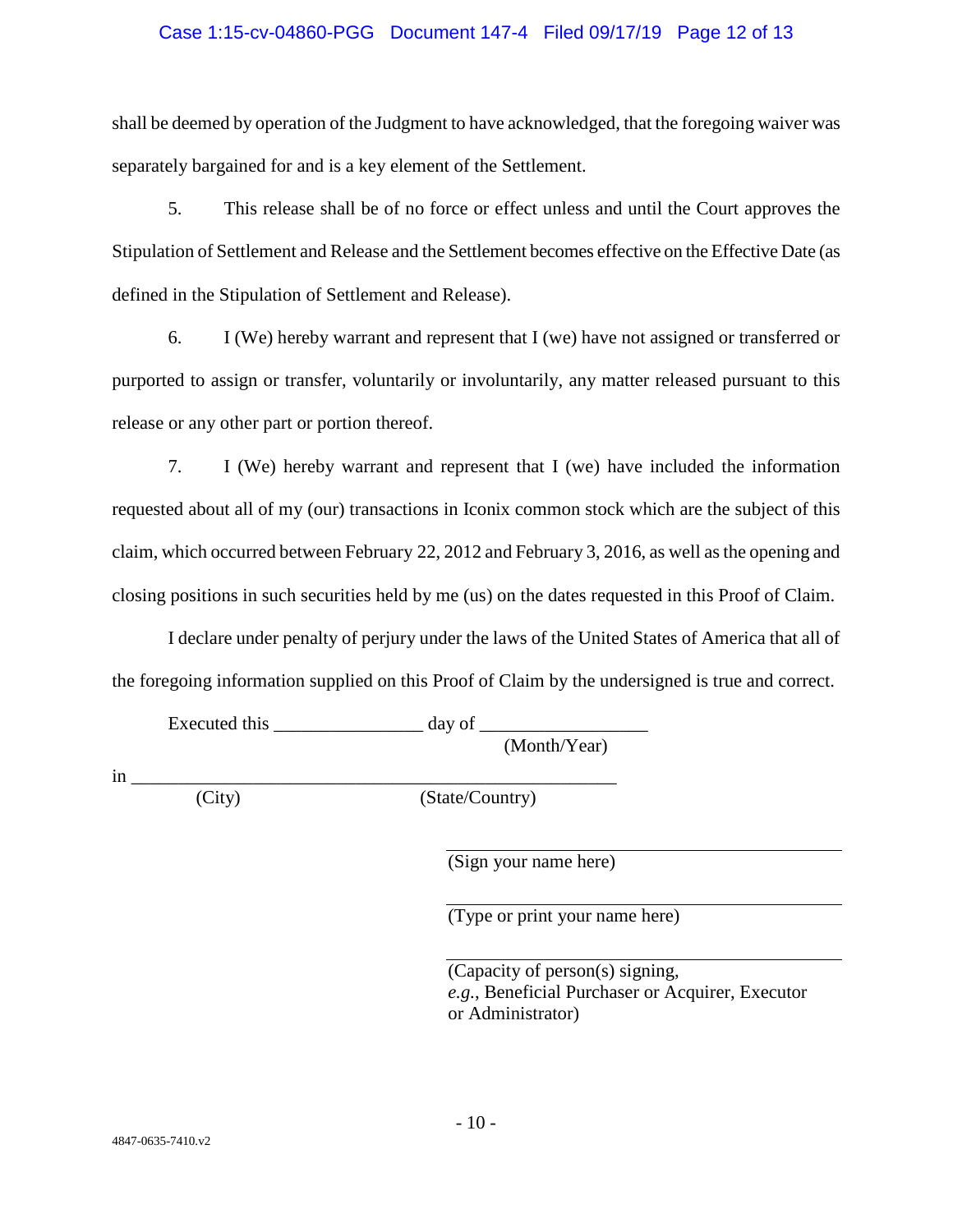#### **ACCURATE CLAIMS PROCESSING TAKES A SIGNIFICANT AMOUNT OF TIME. THANK YOU FOR YOUR PATIENCE.**

Reminder Checklist:

- 1. Please sign the above release and acknowledgment.
- 2. If this claim is being made on behalf of Joint Claimants, then both must sign.
- 3. Remember to attach copies of supporting documentation.
- 4. **Do not send** originals of certificates or other documentation as they will not be returned.
- 5. Keep a copy of your Proof of Claim and all supporting documentation for your records.
- 6. If you desire an acknowledgment of receipt of your Proof of Claim, please send it Certified Mail, Return Receipt Requested.
- 7. If you move, please send your new address to the address below.
- 8. **Do not use red pen or highlighter** on the Proof of Claim or supporting documentation.

#### **THIS PROOF OF CLAIM MUST BE SUBMITTED ONLINE OR, IF MAILED, POSTMARKED NO LATER THAN \_\_\_\_\_, 2019, ADDRESSED AS FOLLOWS:**

*Iconix Securities Litigation* Claims Administrator c/o Gilardi & Co. LLC

www.IconixSecuritiesSettlement.com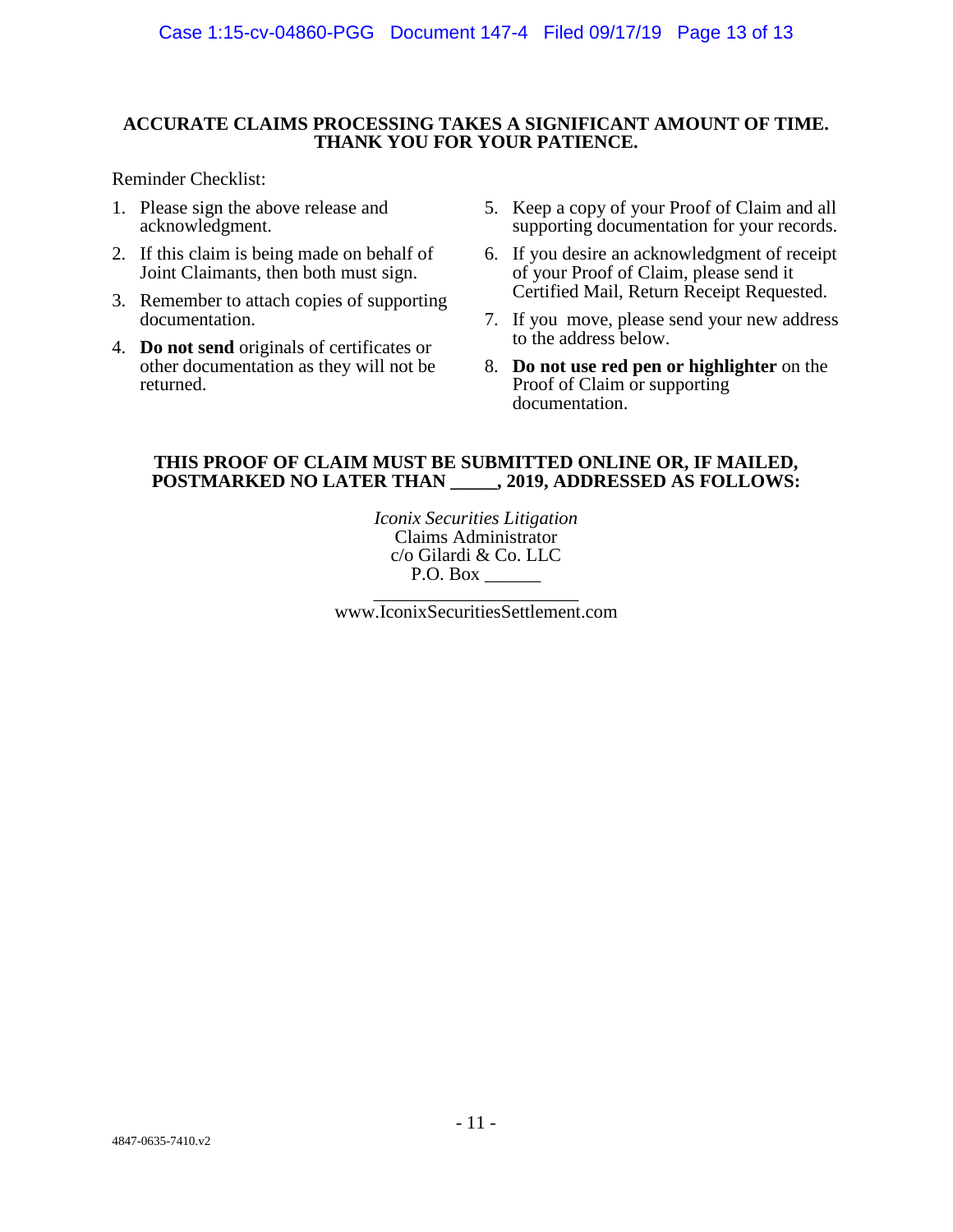Case 1:15-cv-04860-PGG Document 147-5 Filed 09/17/19 Page 1 of 5

# **EXHIBIT A-3**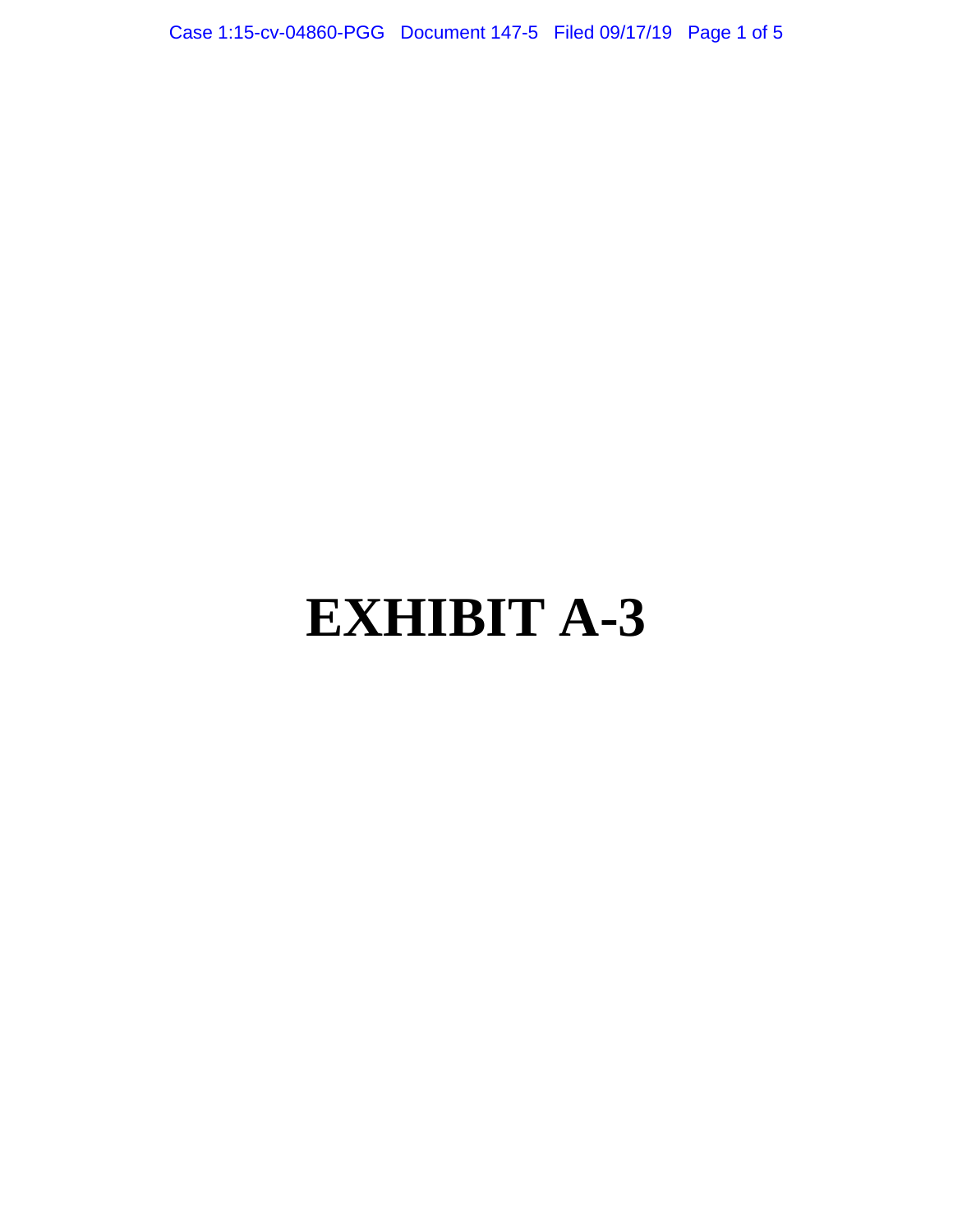# UNITED STATES DISTRICT COURT SOUTHERN DISTRICT OF NEW YORK

 $\overline{\phantom{1}}$  x In re ICONIX BRAND GROUP, INC., et al. : Civil Action No. 1:15-cv-04860-PGG This Document Relates To: ALL ACTIONS. :  $\cdot$  : : : **x** 

: CLASS ACTION

# SUMMARY NOTICE

EXHIBIT A-3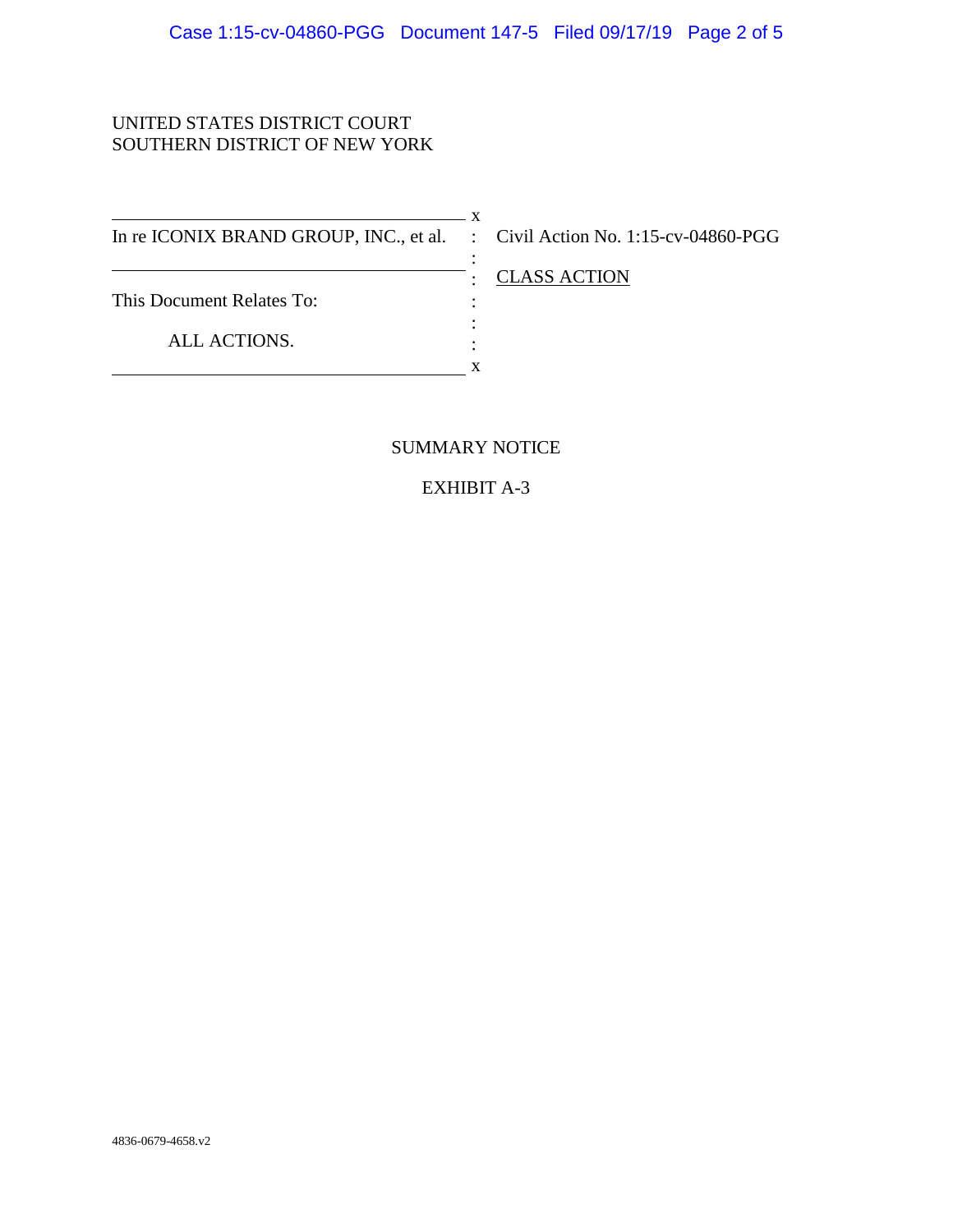## TO: ALL PERSONS AND ENTITIES WHO PURCHASED OR ACQUIRED SECURITIES OF ICONIX BRAND GROUP, INC. ("ICONIX") DURING THE PERIOD FROM FEBRUARY 22, 2012 TO NOVEMBER 5, 2015, INCLUSIVE

YOU ARE HEREBY NOTIFIED, pursuant to an Order of the United States District Court for the Southern District of New York, that a hearing will be held on \_\_\_\_\_\_, 2019, at \_\_\_\_\_\_, before the Honorable Paul G. Gardephe, United States District Judge, at the United States District Court for the Southern District of New York, Thurgood Marshall United States Courthouse, 40 Foley Square, New York, NY 10007, for the purpose of determining: (1) whether the proposed Settlement of certain claims in the above-captioned Action, as set forth in the settlement agreement reached between the parties, consisting of Six Million Dollars (\$6,000,000.00) in cash, should be approved as fair, reasonable, and adequate to the Members of the Class; (2) whether the release by Class Members of the claims as set forth in the Stipulation of Settlement and Release should be authorized; (3) whether the proposed plan to distribute the settlement proceeds (the "Plan of Allocation") is fair, reasonable, and adequate; (4) whether the application by Lead Counsel for an award of attorneys' fees and expenses and any award to Lead Plaintiffs pursuant to 15 U.S.C. §78u-4(a)(4) should be approved; and (5) whether the Judgment, in the form attached to the settlement agreement, should be entered. $<sup>1</sup>$  $<sup>1</sup>$  $<sup>1</sup>$ </sup>

Please note that the date, time and location of the settlement hearing are subject to change without further notice. If you plan to attend the hearing, you should check the docket or contact Lead Counsel (identified below) to be sure that no change to the date, time or location of the hearing has been made.

 $\overline{a}$ 

<span id="page-100-0"></span><sup>&</sup>lt;sup>1</sup> Please note that Defendant BDO USA, LLP ("BDO") is not a party to the Settlement, and the Settlement therefore does not address, curtail or otherwise resolve Lead Plaintiffs' claims against BDO, which remain pending in the Action.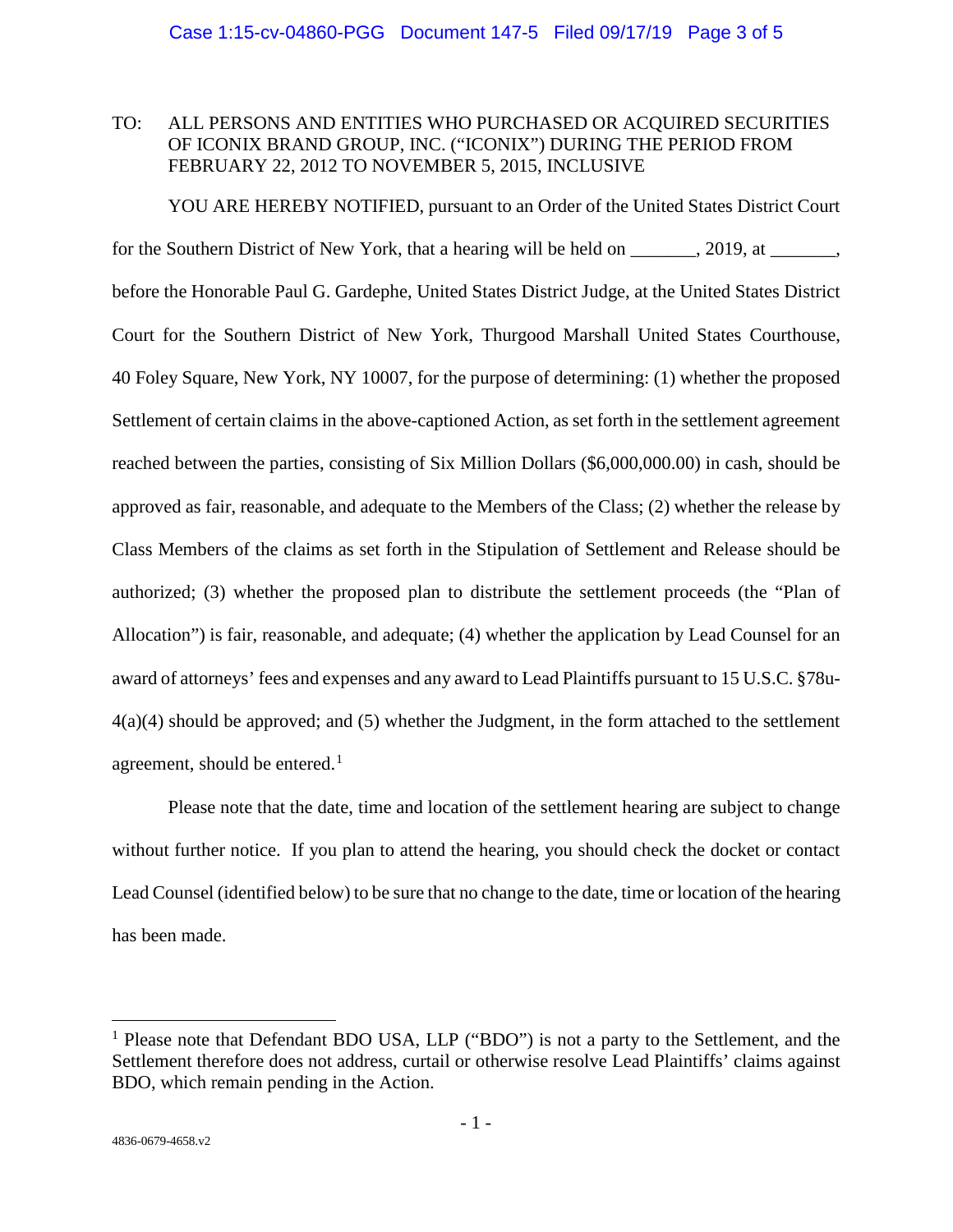#### Case 1:15-cv-04860-PGG Document 147-5 Filed 09/17/19 Page 4 of 5

# IF YOU PURCHASED OR ACQUIRED ANY OF THE COMMON STOCK OF ICONIX DURING THE PERIOD FROM FEBRUARY 22, 2012 TO NOVEMBER 5, 2015, INCLUSIVE, YOUR RIGHTS WILL BE AFFECTED BY THE SETTLEMENT OF THIS LITIGATION.

If you have not received a detailed Notice of Pendency and Proposed Settlement of Class Action ("Notice") and a copy of the Proof of Claim and Release form ("Proof of Claim"), you may obtain copies by writing to *Iconix Securities Litigation*, Claims Administrator, c/o Gilardi & Co. LLC, P.O. Box \_\_\_\_\_, \_\_\_\_\_\_\_\_, or on the internet at www.IconixSecuritiesSettlement.com.

If you are a Class Member, in order to share in the distribution of the Net Settlement Fund, you must submit a Proof of Claim by mail (*postmarked no later than \_\_\_\_\_, 2019*) or submitted electronically (*no later than \_\_\_\_\_, 2019*), establishing that you are entitled to recovery. Unless the deadline is extended, your failure to submit your Proof of Claim by the above deadline will preclude you from receiving any payment from the Settlement.

If you are a Class Member and you desire to be excluded from the Class, you must submit a request for exclusion such that it is *postmarked no later than \_\_\_\_\_, 2019*, in the manner and form explained in the detailed Notice, referred to above. All Members of the Class who do not timely and validly request exclusion from the Class will be bound by any judgment entered in the Action pursuant to the Stipulation of Settlement and Release.

Any objection to the Settlement, the Plan of Allocation, or the fee and expense application must be mailed to each of the following recipients, such that it is *received no later than* \_\_\_\_, *2019*:

> CLERK OF THE COURT UNITED STATES DISTRICT COURT SOUTHERN DISTRICT OF NEW YORK DANIEL PATRICK MOYNIHAN UNITED STATES COURTHOUSE 500 Pearl Street New York, NY 10007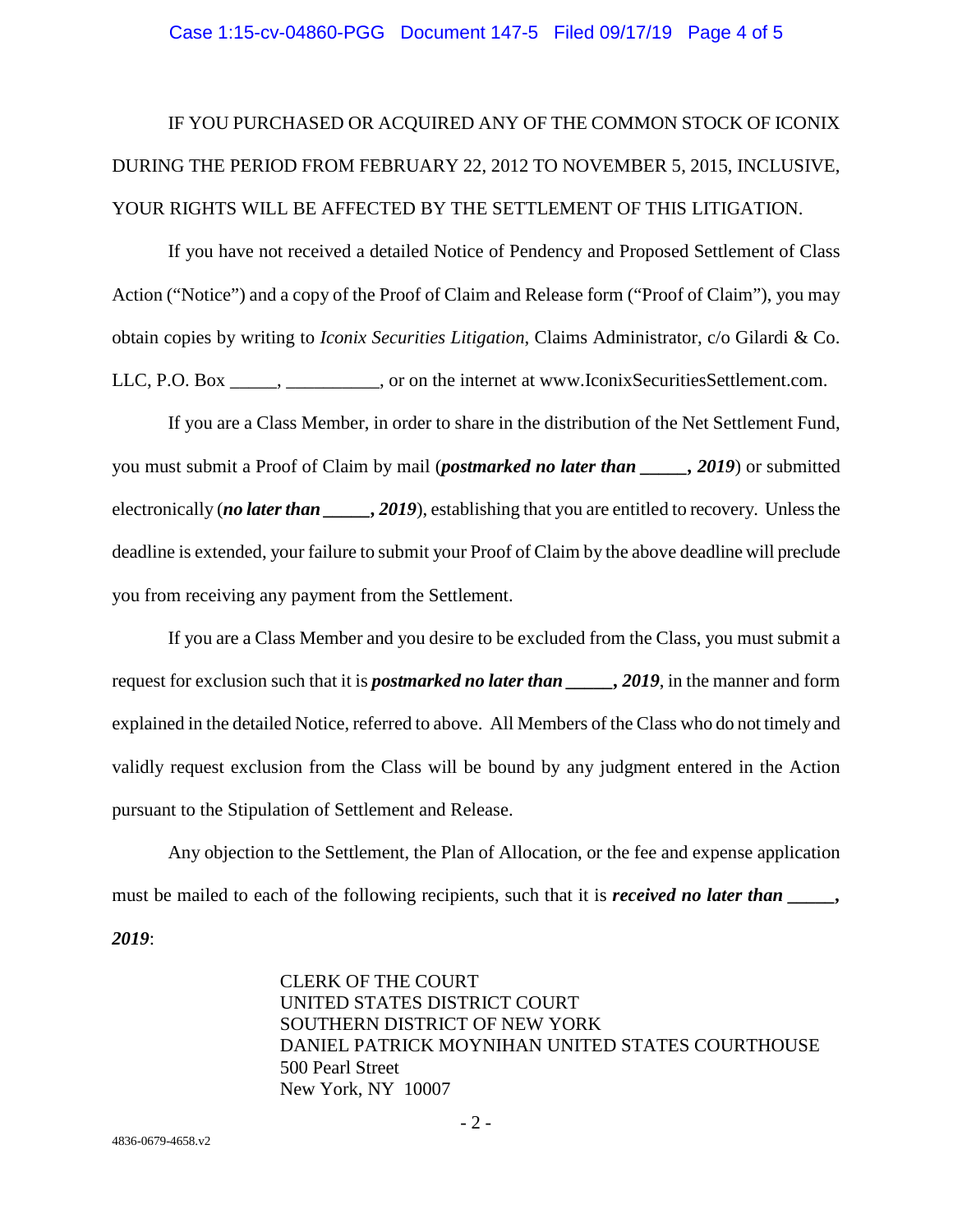*Lead Counsel:* 

Mark Millkey ROBBINS GELLER RUDMAN & DOWD LLP 58 South Service Road, Suite 200 Melville, NY 11747

*Defendants' Counsel:* 

Scott D. Musoff SKADDEN, ARPS, SLATE, MEAGHER & FLOM LLP Four Times Square New York, NY 10036

# **PLEASE DO NOT CONTACT THE COURT, THE CLERK'S OFFICE OR**

**DEFENDANTS REGARDING THIS NOTICE.** If you have any questions about the Settlement,

you may contact Lead Counsel at the address listed above.

DATED: \_\_\_\_\_\_\_\_\_\_\_\_\_\_\_\_\_\_\_\_\_ BY ORDER OF THE COURT

UNITED STATES DISTRICT COURT SOUTHERN DISTRICT OF NEW YORK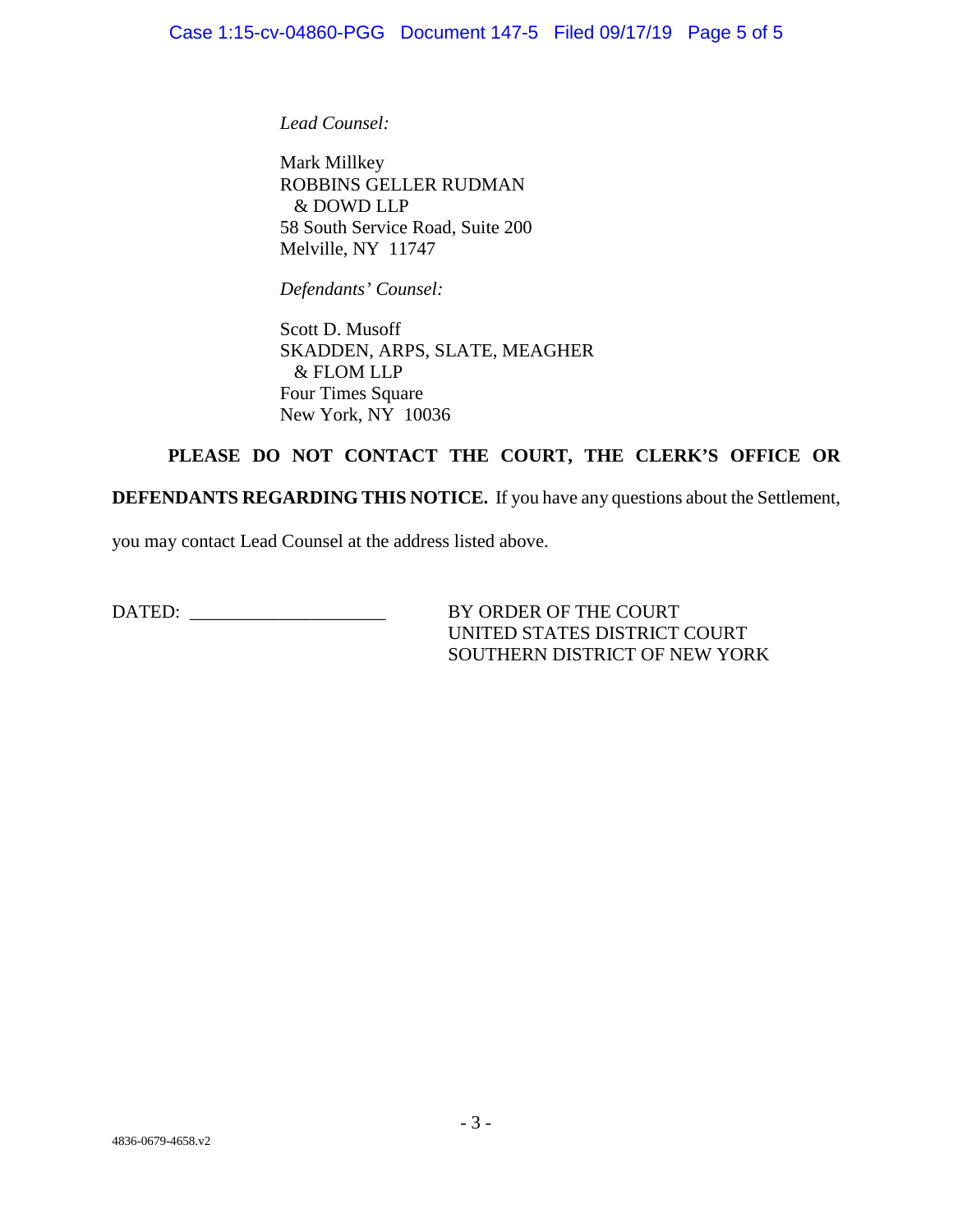Case 1:15-cv-04860-PGG Document 147-6 Filed 09/17/19 Page 1 of 9

# **EXHIBIT B**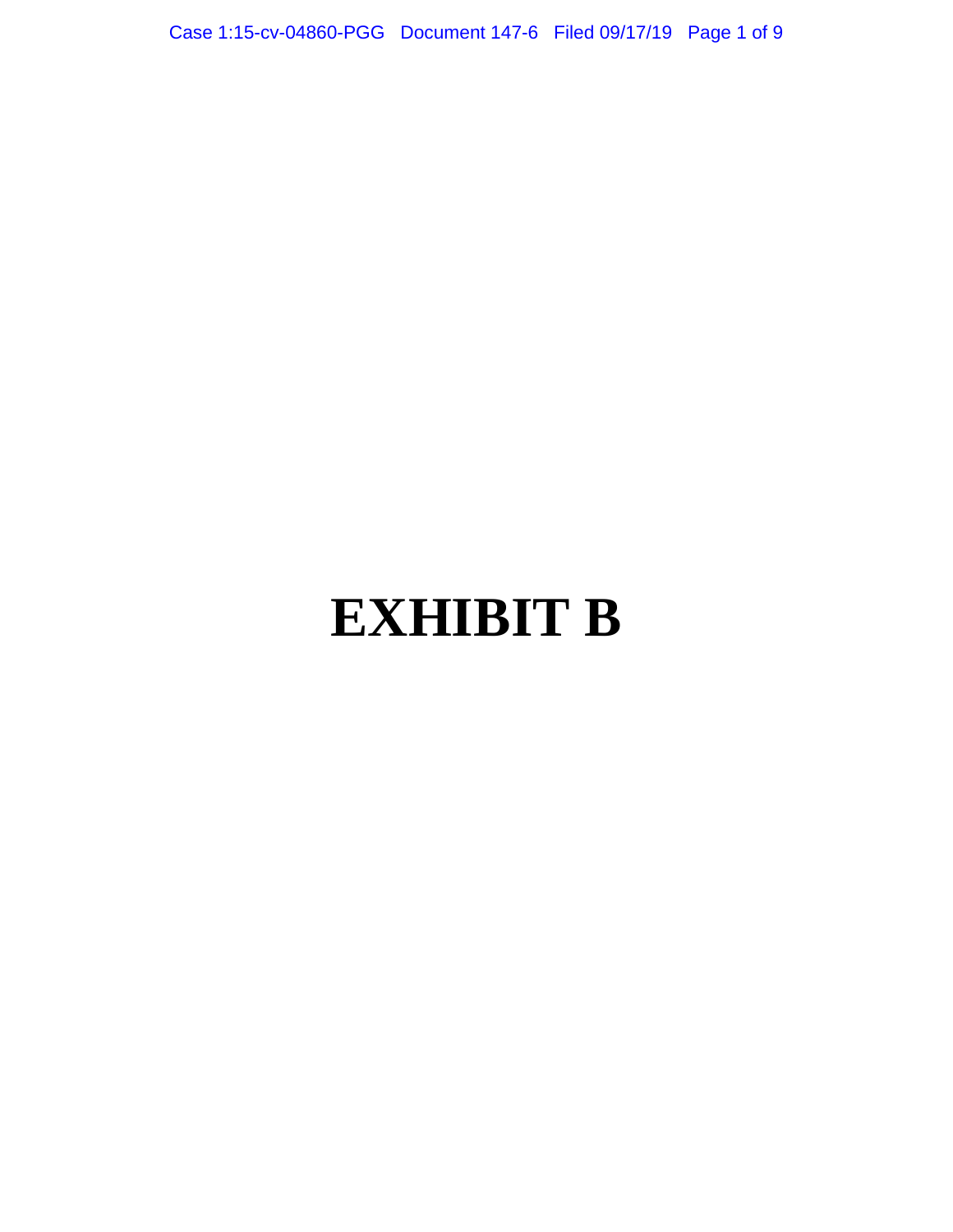| UNITED STATES DISTRICT COURT<br>SOUTHERN DISTRICT OF NEW YORK                                                            |                                                                                                                  |
|--------------------------------------------------------------------------------------------------------------------------|------------------------------------------------------------------------------------------------------------------|
| ------------------------------- <b>X</b><br>IN RE: ICONIX BRAND GROUP, INC., et al. : Civil Action No. 1:15-cv-04860-PGG |                                                                                                                  |
| This Document Relates To All Actions                                                                                     | <b>Class Action</b><br>[PROPOSED] FINAL JUDGMENT<br>AND ORDER OF DISMISSAL WITH<br><b>PREJUDICE</b><br>EXHIBIT B |
|                                                                                                                          |                                                                                                                  |

This matter came before the Court for hearing pursuant to the Order of this Court, dated \_\_\_\_\_\_\_\_\_\_\_\_, on the application of the Settling Parties for approval of the Settlement set forth in the Stipulation of Settlement and Release dated September 16, 2019 (the "Stipulation"). Due and adequate notice having been given to the Class as required in the Order, the Court having considered all papers filed and proceedings held herein and otherwise being fully informed in the premises and good cause appearing therefore, IT IS HEREBY ORDERED, ADJUDGED AND DECREED that:

1. This Judgment incorporates and makes part hereof: (a) the Stipulation; and (b) the Notice of Pendency and Proposed Settlement of Class Action, both filed with the Court on September XX, 2019.

2. All terms used herein shall have the same meanings as set forth in the Stipulation, unless otherwise stated herein.

3. This Court has jurisdiction over the subject matter of the Litigation and over all parties to the Litigation, including all Members of the Class.

4. Pursuant to Rule 23 of the Federal Rules of Civil Procedure, this Court hereby approves the Settlement set forth in the Stipulation and finds that: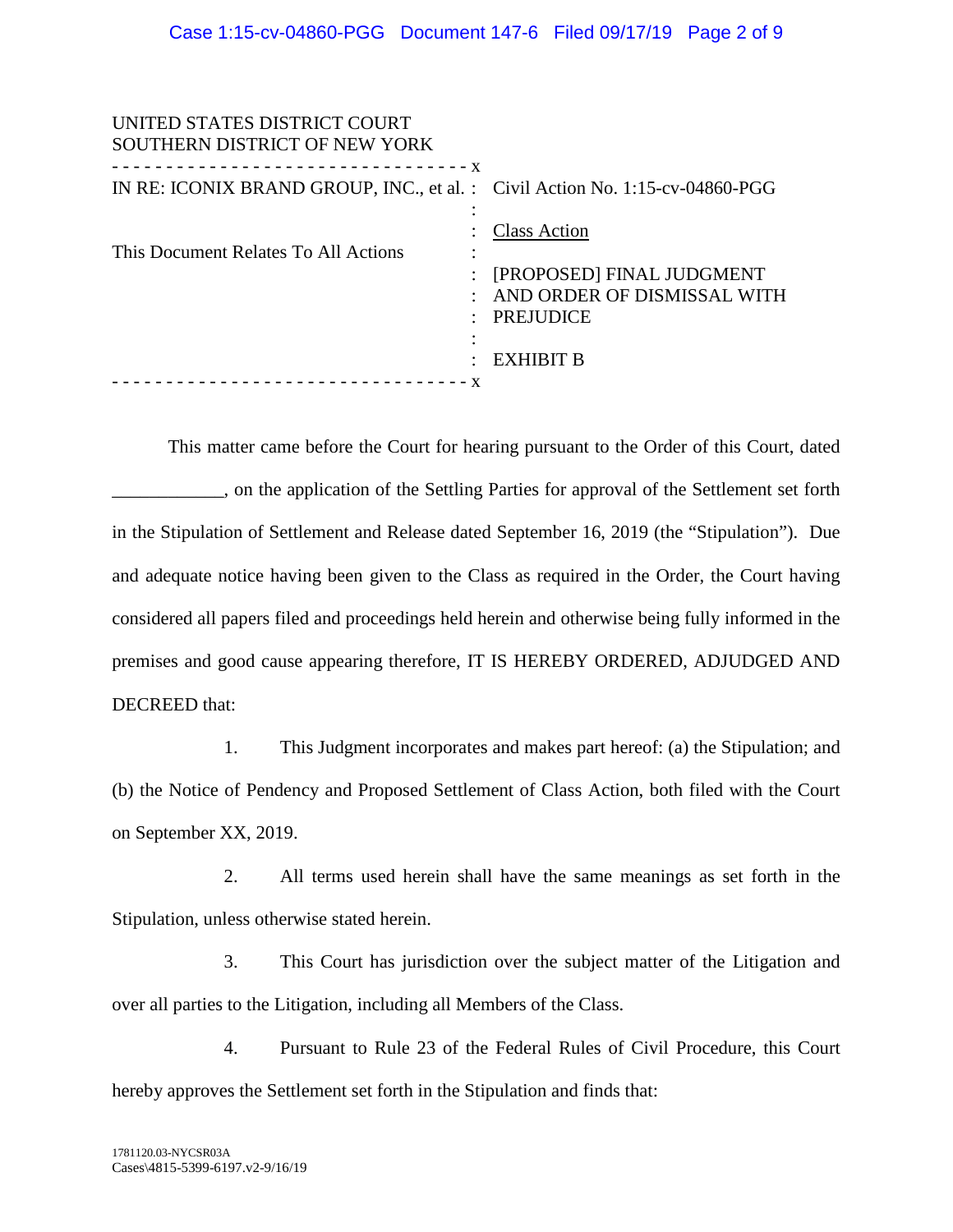#### Case 1:15-cv-04860-PGG Document 147-6 Filed 09/17/19 Page 3 of 9

(a) the Stipulation and the Settlement contained therein are, in all respects, fair, reasonable and adequate;

(b) there was no collusion in connection with the Stipulation;

(c) the Stipulation was the product of informed, arm's-length negotiations among competent, able counsel; and

(d) the record is sufficiently developed and complete to have enabled Lead Plaintiffs and Defendants to have adequately evaluated and considered their positions.

5. Accordingly, the Court directs the Settling Parties to consummate the Settlement pursuant to the Stipulation, as well as the terms and provisions hereof. The Litigation and all claims contained therein against Defendants, as that term is defined in ¶1.10 of the Stipulation, are dismissed with prejudice as to Lead Plaintiffs and the other Class Members.<sup>[1](#page-105-0)</sup> Except as to any persons who validly request exclusion and whose names are set out in Exhibit 1 hereto, the Court hereby dismisses with prejudice the Litigation and all Released Plaintiffs' Claims (including, without limitation, Unknown Claims) of the Class as against each and all of the Released Defendant Parties. The Settling Parties are to bear their own costs except as otherwise provided in the Stipulation.

6. No Person shall have any claim against Lead Plaintiffs, Lead Counsel, or the Claims Administrator, or any other Person designated by Lead Counsel based on determinations or distributions made substantially in accordance with the Stipulation and the Settlement contained therein, the Plan of Allocation, or further order(s) of the Court.

 $\overline{a}$ 

<span id="page-105-0"></span><sup>&</sup>lt;sup>1</sup> For the avoidance of doubt, the Stipulation and Settlement does not address, curtail or otherwise resolve Lead Plaintiffs' claims against Defendant BDO USA, LLP ("BDO"). BDO is not a party to the Stipulation, and Lead Plaintiffs' claims against BDO in the Litigation remain pending before the Court.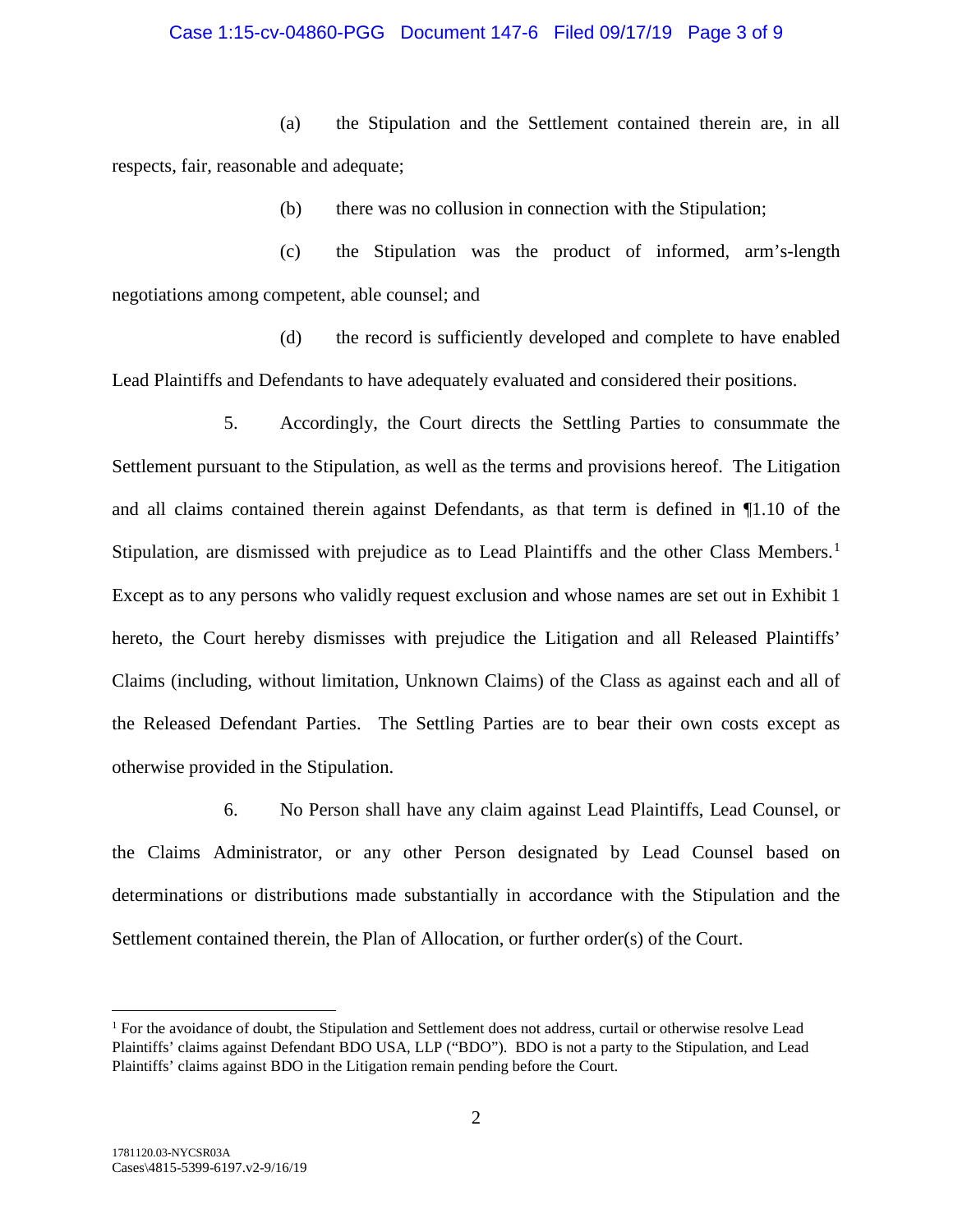#### Case 1:15-cv-04860-PGG Document 147-6 Filed 09/17/19 Page 4 of 9

7. Upon the Effective Date, Lead Plaintiffs and each of the Class Members shall be deemed to have, and by operation of this Judgment shall have, fully, finally and forever waived, released, discharged, and dismissed each and every one of the Released Plaintiffs' Claims (including, without limitation, Unknown Claims) against each and every one of the Released Defendant Parties with prejudice on the merits, whether or not Lead Plaintiffs or such Class Member executes and delivers the Proof of Claim and Release and whether or not Lead Plaintiffs or each of the Class Members ever seeks or obtains any distribution from the Settlement Fund. Claims to enforce the terms of the Stipulation are not released.

8. Upon the Effective Date, the Defendants and each and every Released Defendant Party shall be deemed to have, and by operation of this Judgment shall have, fully, finally and forever waived, released, discharged, and dismissed the Releasing Plaintiff Parties from all Released Defendants' Claims (including, without limitation, Unknown Claims). Claims to enforce the terms of the Stipulation are not released.

9. Upon the Effective Date, Lead Plaintiffs, all Class Members and anyone claiming through or on behalf of any of them are forever barred and enjoined from commencing, instituting, asserting or continuing to prosecute any action or proceeding in any court of law or equity, arbitration tribunal, administration forum or other forum of any kind any of the Released Plaintiffs' Claims (including, without limitation, Unknown Claims) against any of the Released Defendant Parties.

10. Pursuant to the PSLRA and common law, the Court hereby bars all future claims and claims over by any individual or entity against any of the Released Defendant Parties, and by the Released Defendant Parties against any individual or entity, for: (a) contribution or indemnity (or any other claim or claim over, however denominated on whatsoever theory)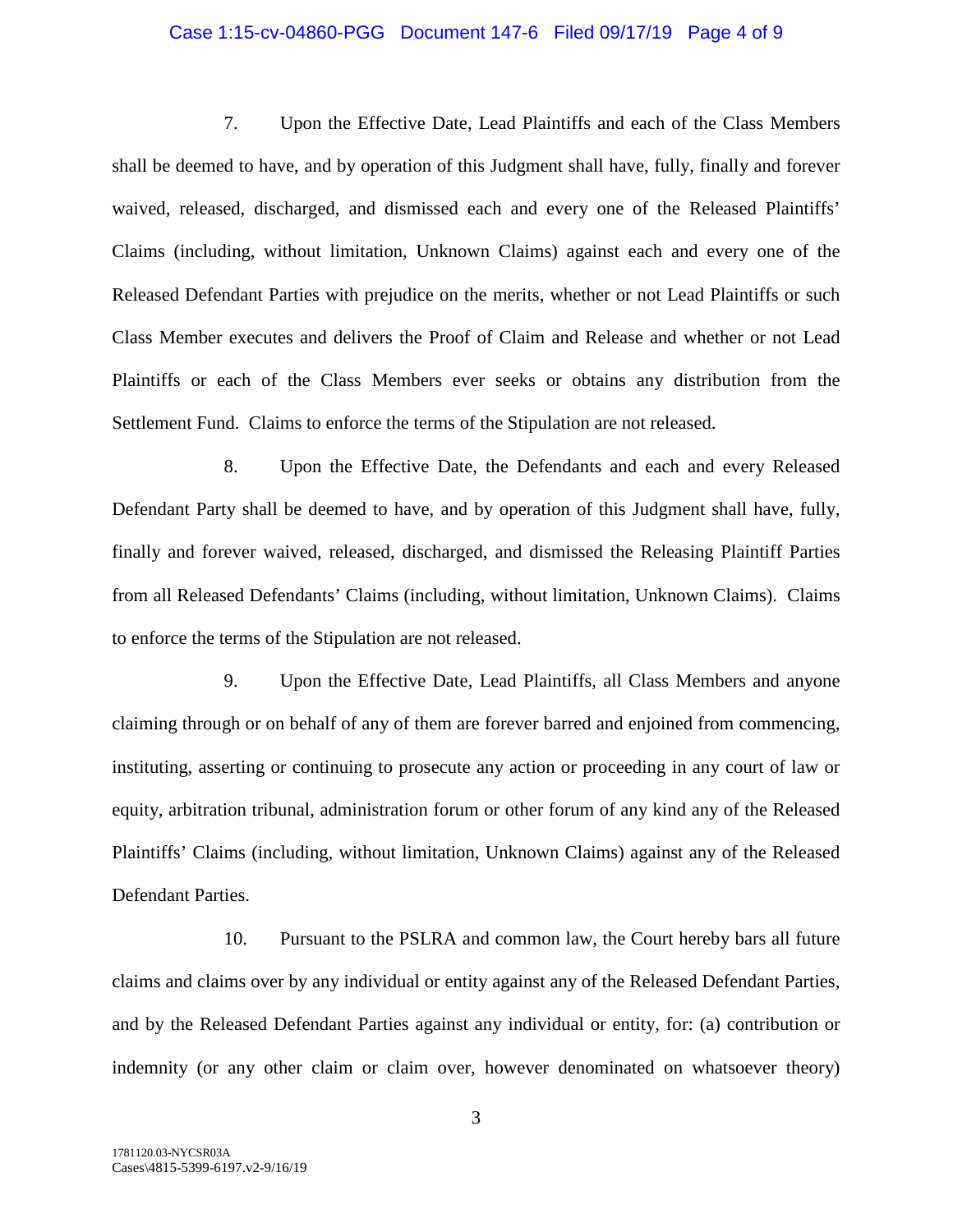#### Case 1:15-cv-04860-PGG Document 147-6 Filed 09/17/19 Page 5 of 9

arising out of or related to the claims or allegations asserted by Lead Plaintiffs in the Action, or (b) any other claim of any type, whether arising under state, federal, common, or foreign law, for which the injury claimed is that person's or entity's actual or threatened liability to Lead Plaintiffs and/or Members of the Class arising out of or related to the claims or allegations asserted by Lead Plaintiffs in the Action (the "Bar Order"). For the avoidance of doubt, nothing in this Bar Order shall release any claims that Defendants may have against their own respective liability insurance carriers. Moreover, nothing in this Bar Order shall be construed to impair, negate, diminish, or adversely affect any rights of Defendants or their successors or assigns under or with respect to any insurance policies, including, but without limitation, any rights to seek to recover or to recover insurance proceeds or payments under any insurance policies with respect to amounts paid pursuant to the Settlement or incurred in connection with the Action, or any other actual or alleged loss or liability, and Defendants expressly reserve all rights, claims, positions, arguments, contentions, and defenses with respect to such matters.

11. Pursuant to the PSLRA and common law, any final verdict or judgment that may be obtained by or on behalf of the Class or a Member of the Class against any individual or entity subject to the Bar Order shall be reduced by the greater of: (a) an amount that corresponds to the percentage of responsibility of Defendants for common damages, as proven at trial; or (b) the Settlement Amount.

12. The distribution of the Notice of Pendency and Proposed Settlement of Class Action and publication of the Summary Notice as provided for in the Preliminary Approval Order constituted the best notice practicable under the circumstances, including individual notice to Class Members who could be identified through reasonable effort. The notice provided was the best notice practicable under the circumstances of those proceedings and of the matters set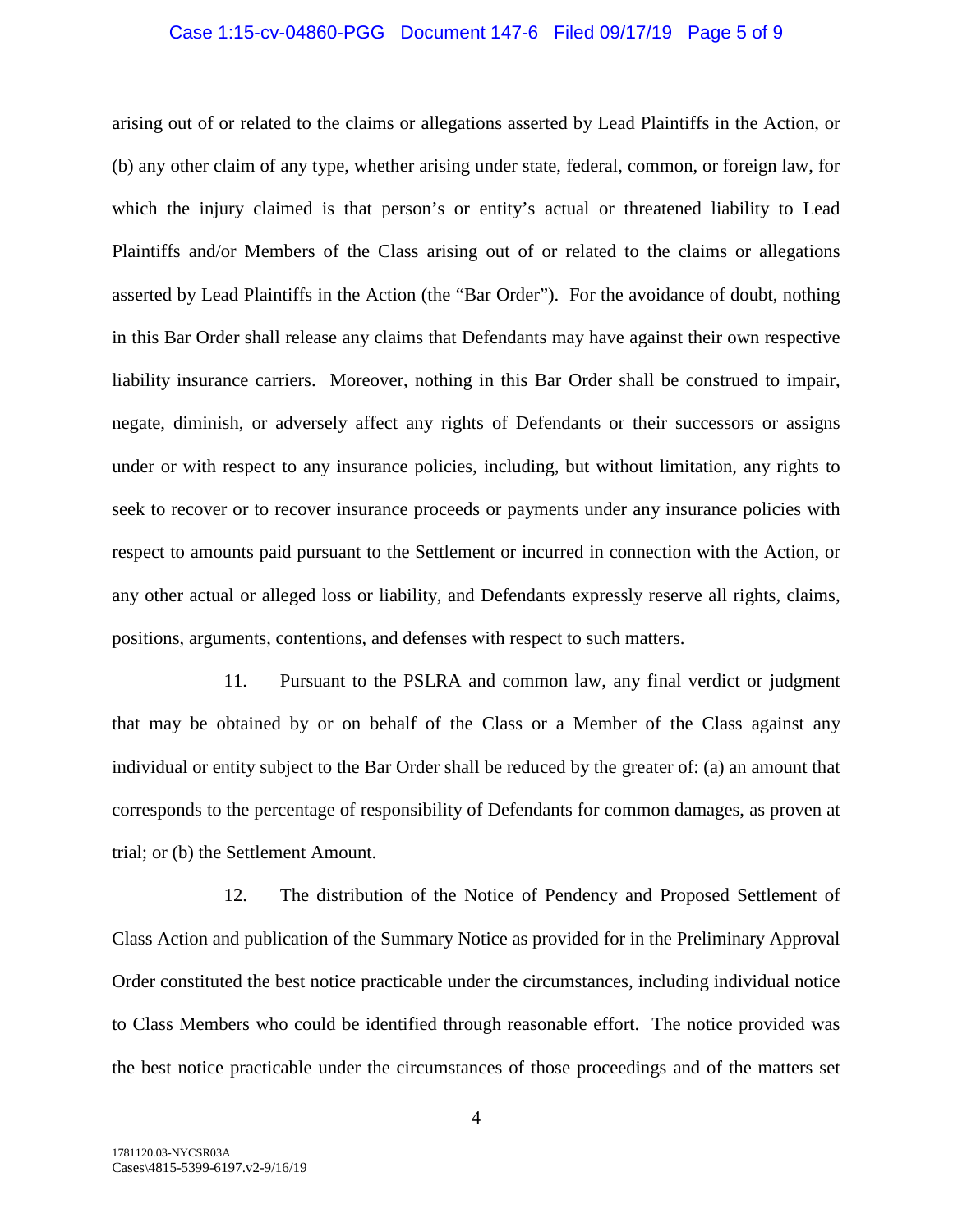## Case 1:15-cv-04860-PGG Document 147-6 Filed 09/17/19 Page 6 of 9

forth therein, including the proposed Settlement set forth in the Stipulation, to all Persons entitled to such notice, and said notice fully satisfied the requirements of Federal Rule of Civil Procedure 23, due process and any other applicable law, including the Private Securities Litigation Reform Act of 1995. No Class Member is relieved from the terms of the Settlement, including the releases provided for therein, based upon the contention or proof that such Class Member failed to receive actual or adequate notice. A full opportunity has been offered to the Class Members to object to the proposed Settlement and to participate in the hearing thereon. The Court further finds that the notice provisions of the Class Action Fairness Act, 28 U.S.C. Section 1715, were fully discharged and that the statutory waiting period has elapsed. Thus, the Court hereby determines that all Members of the Class are bound by this Judgment, except those persons listed on Exhibit 1 to this Judgment.

13. Any Plan of Allocation submitted by Lead Counsel or any order entered regarding any attorneys' fee and expense application shall in no way disturb or affect this Judgment and shall be considered separate from this Judgment. Any order or proceeding relating to the Plan of Allocation or any order entered regarding any attorneys' fee and expense application, or any appeal from any order relating thereto or reversal or modification thereof, shall not affect or delay the finality of the Final Judgment in this Action.

14. Neither the Stipulation nor the Settlement contained therein, nor any act performed or document executed pursuant to or in furtherance of the Stipulation or the Settlement: (a) is or may be deemed to be, or may be used as an admission of, or evidence of, the validity or infirmity of any Released Plaintiffs' Claims or any wrongdoing or lack therefor of the Released Defendant Parties; or (b) is or may be deemed to be or may be used as an admission of, or evidence of, any fault or omission of any of the Released Defendant Parties in any civil,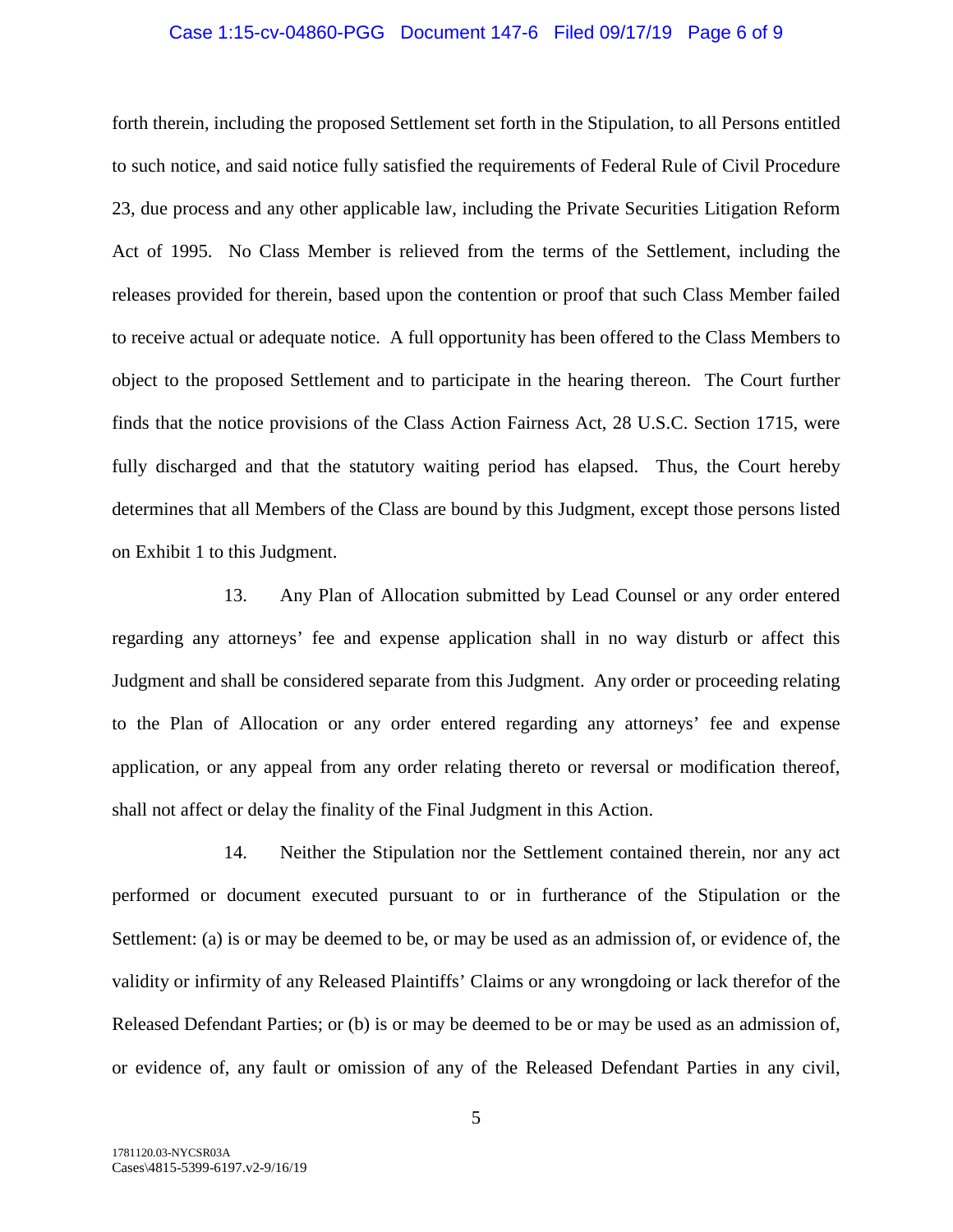## Case 1:15-cv-04860-PGG Document 147-6 Filed 09/17/19 Page 7 of 9

criminal, or administrative proceeding in any court, administrative agency, or other tribunal Any of the Released Defendant Parties, including, but not limited to, the Defendants, may file the Stipulation and/or this Judgment in any other action that may be brought against them in order to support a defense or counterclaim based on principles of *res judicata*, collateral estoppel, release, good faith settlement, judgment bar or reduction, or any other theory of claim preclusion or issue preclusion or similar defense or counterclaim.

15. Without affecting the finality of this Judgment in any way, this Court retains continuing jurisdiction over: (a) implementation of the Settlement and any award or distribution of the Settlement Fund, including interest earned thereon; (b) disposition of the Settlement Fund; (c) hearing and determining applications for attorneys' fees and expenses in the Litigation; and (d) all parties hereto for the purpose of construing, enforcing and administering the Settlement.

16. The Court finds that the Settling Parties and their respective counsel at all times complied with the requirements of Federal Rule of Civil Procedure 11.

17. If the Settlement does not become effective in accordance with the terms of the Stipulation, or the Effective Date does not occur, or the Settlement Fund, or any portion thereof, is returned to the Defendants or their insurers, then this Judgment shall be rendered null and void to the extent provided by and in accordance with the Stipulation and shall be vacated; and in such event, all orders entered and releases delivered in connection herewith shall be null and void to the extent provided by and in accordance with the Stipulation.

18. The Settling Parties shall bear their own costs and expenses except as otherwise provided in the Stipulation or in this Judgment.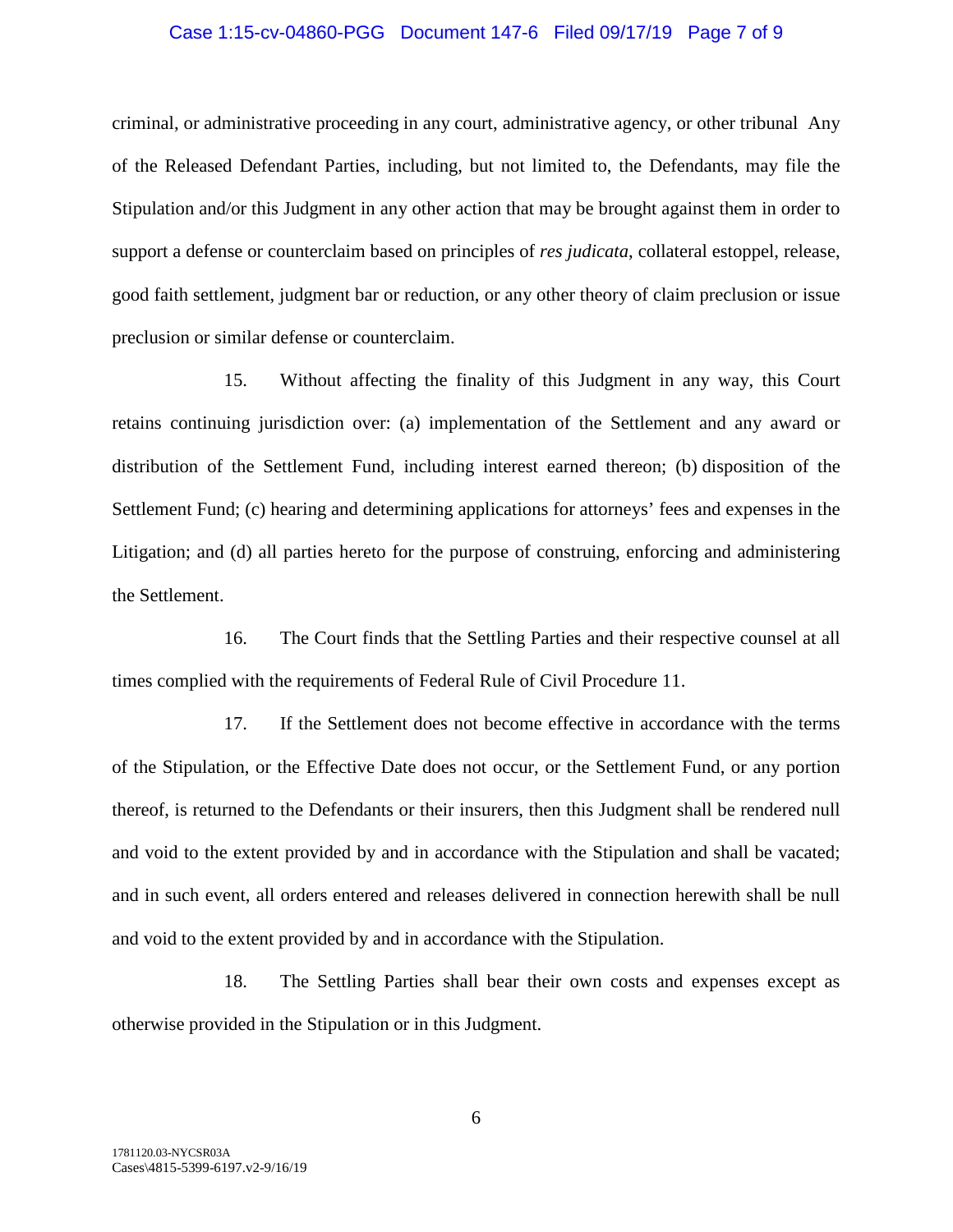## Case 1:15-cv-04860-PGG Document 147-6 Filed 09/17/19 Page 8 of 9

19. Without further approval from the Court, Plaintiffs and Defendants are hereby authorized to agree to and adopt such amendments or modifications of the Stipulation or any exhibits attached thereto to effectuate the Settlement that: (a) are not materially inconsistent with this Judgment, and (b) do not materially limit the rights of Class Members in connection with the Settlement. Without further order of the Court, the Settling Parties may agree to reasonable extensions of time to carry out any of the provisions of the Stipulation.

20. The Court directs immediate entry of this Judgment by the Clerk of the Court.

21. The Court's orders entered during this Litigation relating to the confidentiality of information shall survive this Settlement.

IT IS SO ORDERED.

DATED: \_\_\_\_\_\_\_\_\_\_\_\_\_\_\_\_ \_\_\_\_\_\_\_\_\_\_\_\_\_\_\_\_\_\_\_\_\_\_\_\_\_\_\_\_\_\_\_\_\_\_\_\_

THE HONORABLE PAUL G. GARDEPHE UNITED STATES DISTRICT JUDGE